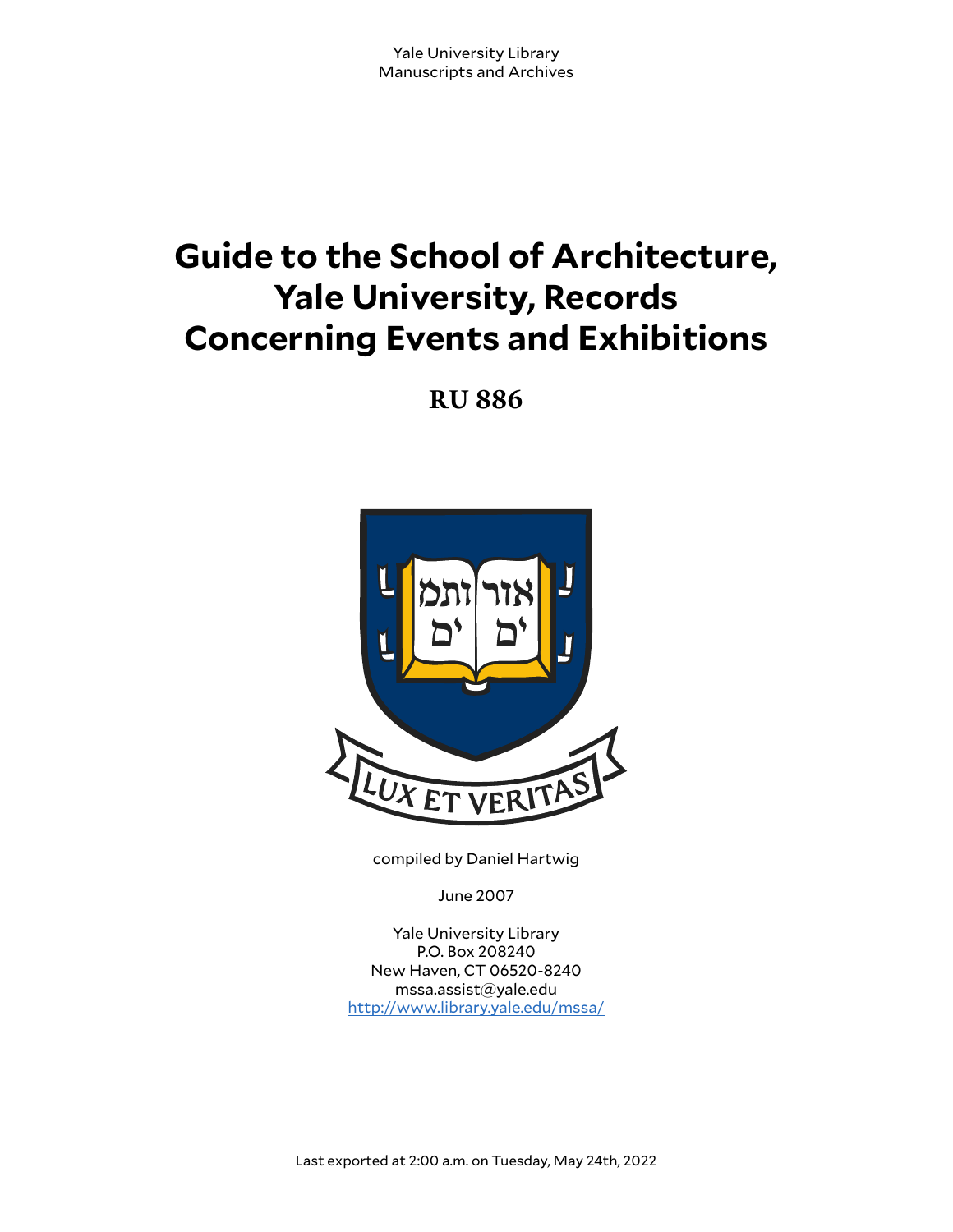# **Table of Contents**

| Accession 2002-A-145: Records from the catalog for the exhibition of Paul Rudolph's Art and Architecture building, |  |
|--------------------------------------------------------------------------------------------------------------------|--|
|                                                                                                                    |  |
| Accession 2003-A-052: Catalog and related materials for Tokyo segment of "Raising New Ground" exhibition, 2002     |  |
| Accession 2003-A-108: Photographs of the Eisenman/Krier and Tod Williams/Billie Tsien exhibits, 2003  11           |  |
|                                                                                                                    |  |
|                                                                                                                    |  |
| Accession 2003-A-164: Digital images from the exhibit "Future Now, Year End Exhibition of Student Work,", 2003     |  |
|                                                                                                                    |  |
| Accession 2003-A-165: Photographs (negatives) of the exhibits "New Blue: Recent work of graduates of Yale School   |  |
|                                                                                                                    |  |
| Accession 2004-A-029: Exhibit panels from "New Blue: Recent Works of Graduates of the Yale School of               |  |
|                                                                                                                    |  |
|                                                                                                                    |  |
| Accession 2004-A-031: Posters, calendars and brochures of events and activities sponsored by the School of         |  |
| 23                                                                                                                 |  |
| Accession 2004-A-096: Images of exhibits "Intricacy" and "Rome" in the Art and Architecture Building, 2003  24     |  |
|                                                                                                                    |  |
|                                                                                                                    |  |
| Accession 2004-A-129: Exhibit materials from "Robert Damora: 70 Years of Total Architecture", 2003-2004  27        |  |
|                                                                                                                    |  |
|                                                                                                                    |  |
| Accession 2005-A-046: Digital images of the exhibit "Big and Green: Toward Sustainable Architecture in the 21st    |  |
|                                                                                                                    |  |
|                                                                                                                    |  |
|                                                                                                                    |  |
| Accession 2005-A-088: Images documenting the exhibit "Cesar Pelli, Building Designs 1965-2000"  39                 |  |
| Accession 2005-A-099: Images of the exhibition "Light Structures - The work of Jorge Schlaich and Rudolf           |  |
|                                                                                                                    |  |
| Accession 2005-A-170: Student response papers on the symposium "Eero Saarinen: Form Giver of the American          |  |
|                                                                                                                    |  |
|                                                                                                                    |  |
|                                                                                                                    |  |
| Accession 2006-A-080: Digital images of the exhibition, "Jean Prouve: A Tropical House", 2005  44                  |  |
| Accession 2006-A-082: Digital images of "3D City: Studies in Density," recent work from MVRDV, 2002  45            |  |
| Accession 2006-A-083: Digital images from the exhibition "Yale-Japan: Revealing New Ground", 2002  46              |  |
|                                                                                                                    |  |
|                                                                                                                    |  |
| Accession 2006-A-133: Transparencies of the exhibit "Jean Prouve: A Tropical House" Yale University School of      |  |
|                                                                                                                    |  |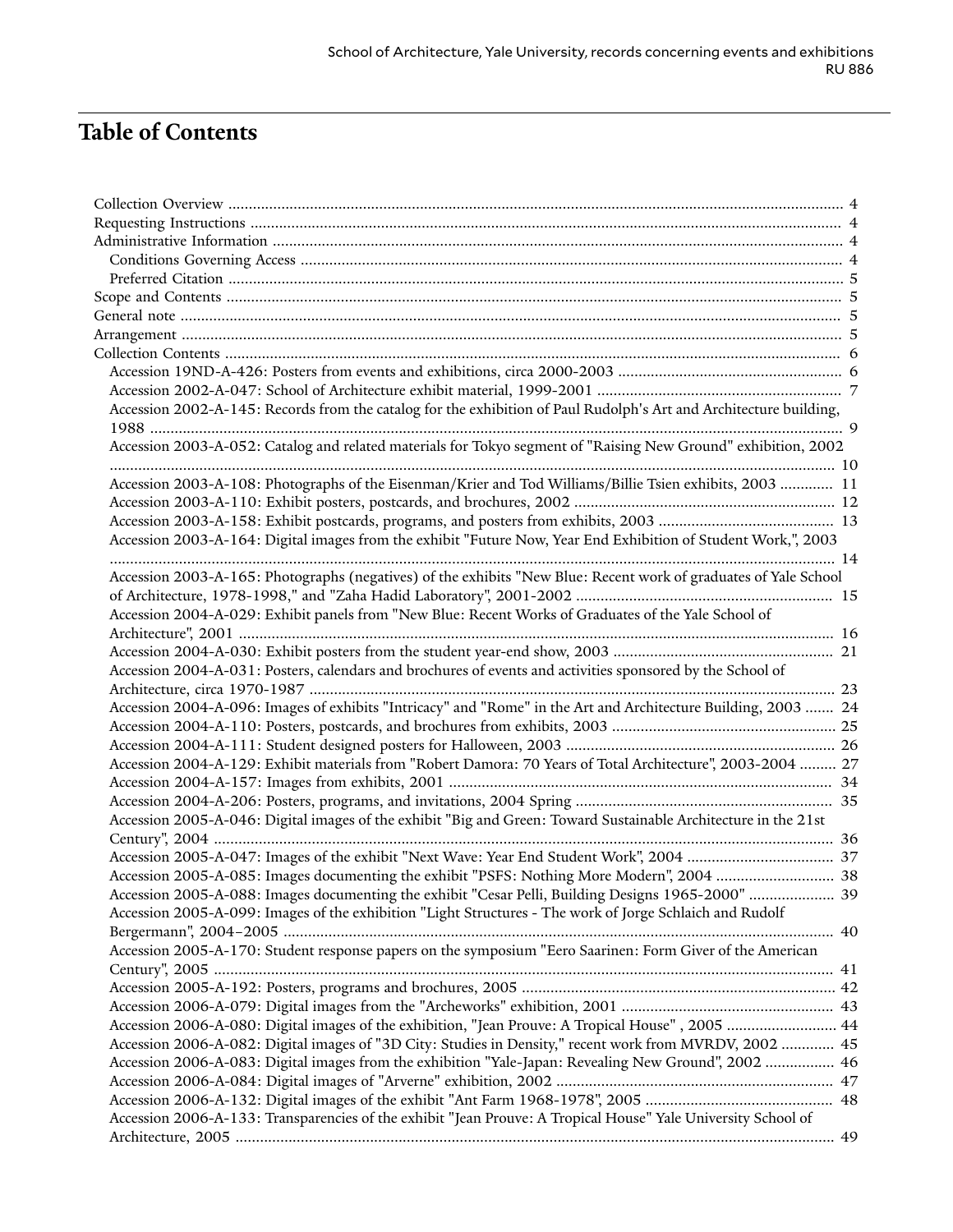| Accession 2006-A-181: Article, "Pret a Prouve," and Yale Architecture School Film Society poster, 2006  53         |  |
|--------------------------------------------------------------------------------------------------------------------|--|
|                                                                                                                    |  |
|                                                                                                                    |  |
| Accession 2006-A-217: Booklet, "Selected Exhibitions: Yale School of Architecture Gallery 1998-2006", 2006  56     |  |
|                                                                                                                    |  |
| Accession 2007-A-171: "Eero Sarrinen and the David S. Ingalls Rink," exhibition curation and design pamphlet, 2003 |  |
|                                                                                                                    |  |
|                                                                                                                    |  |
| Accession 2007-A-232: "Spaces: The Architecture of Paul Rudolph" [videorecording], 1983  61                        |  |
|                                                                                                                    |  |
|                                                                                                                    |  |
| Accession 2009-A-189: "Model City: Buildings & Projects by Paul Rudolph for Yale and New Haven", 2008  69          |  |
|                                                                                                                    |  |
|                                                                                                                    |  |
|                                                                                                                    |  |
|                                                                                                                    |  |
|                                                                                                                    |  |
|                                                                                                                    |  |
|                                                                                                                    |  |
|                                                                                                                    |  |
|                                                                                                                    |  |
|                                                                                                                    |  |
|                                                                                                                    |  |
|                                                                                                                    |  |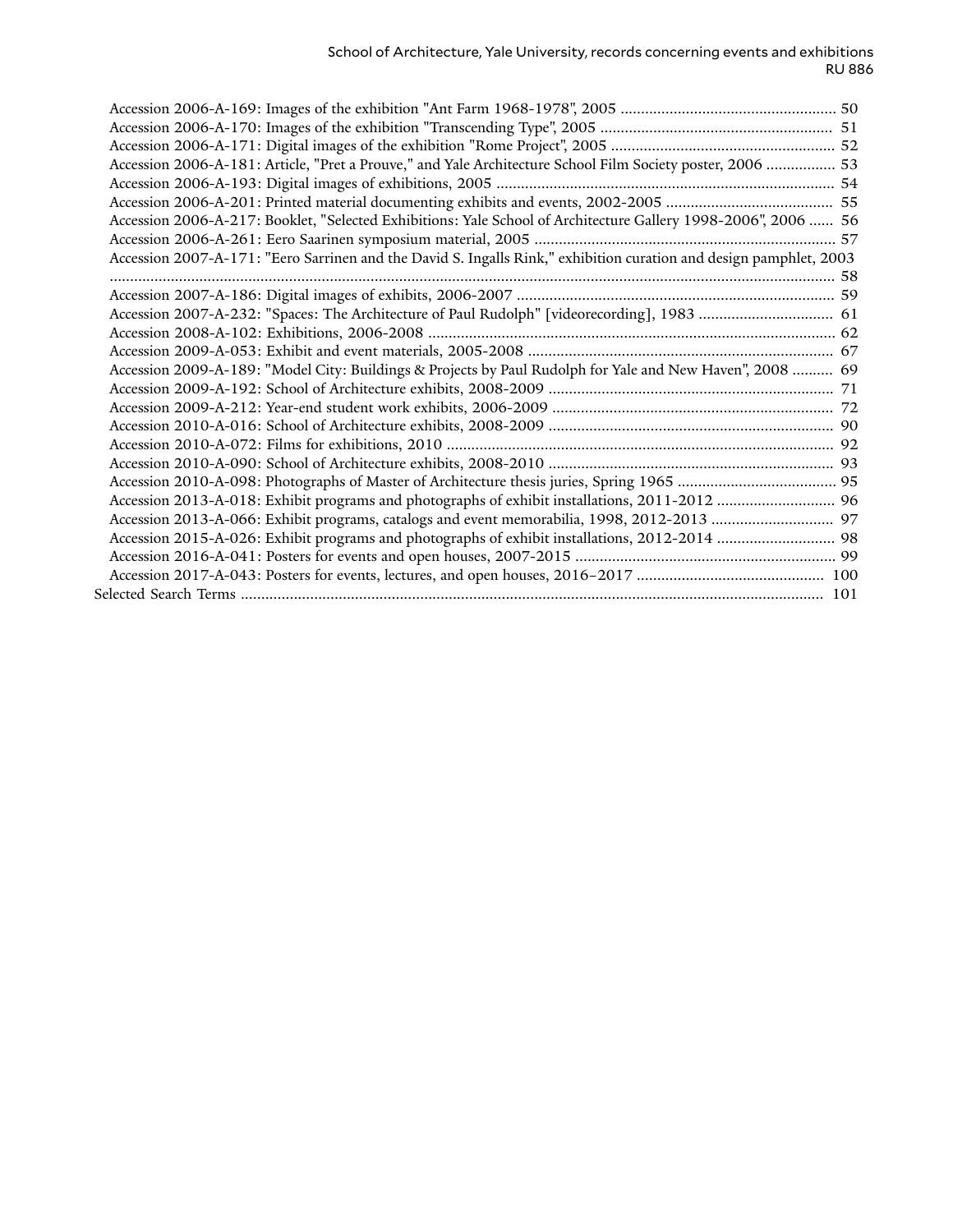## <span id="page-3-0"></span>**Collection Overview**

|                                                | <b>REPOSITORY:</b> Manuscripts and Archives<br><b>Yale University Library</b><br>P.O. Box 208240<br>New Haven, CT 06520-8240<br>msa. assist@yale.edu<br>http://www.library.yale.edu/mssa/                             |
|------------------------------------------------|-----------------------------------------------------------------------------------------------------------------------------------------------------------------------------------------------------------------------|
| <b>CALL NUMBER: RU 886</b>                     |                                                                                                                                                                                                                       |
|                                                | <b>CREATOR:</b> Yale University. School of Architecture                                                                                                                                                               |
|                                                | <b>TITLE:</b> School of Architecture, Yale University, records concerning events and<br>exhibitions                                                                                                                   |
|                                                | <b>DATES: 1965-2017</b>                                                                                                                                                                                               |
|                                                | PHYSICAL DESCRIPTION: 211.67 linear feet (109 boxes)                                                                                                                                                                  |
| <b>PHYSICAL DESCRIPTION: 36525.1 Megabytes</b> |                                                                                                                                                                                                                       |
| <b>LANGUAGE: English</b>                       |                                                                                                                                                                                                                       |
|                                                | <b>SUMMARY:</b> The records consist of posters, programs, brochures, videorecordings, and<br>photographic images (print and digital) documenting events and exhibits<br>sponsored by the Yale School of Architecture. |
|                                                | <b>ONLINE FINDING AID:</b> To cite or bookmark this finding aid, please use the following link: http://<br>hdl.handle.net/10079/fa/mssa.ru.0886                                                                       |

## <span id="page-3-1"></span>**Requesting Instructions**

To request items from this collection for use in the Manuscripts and Archives reading room, please use the request links in the HTML version of this finding aid, available at [http://hdl.handle.net/10079/fa/](http://hdl.handle.net/10079/fa/mssa.ru.0886) [mssa.ru.0886](http://hdl.handle.net/10079/fa/mssa.ru.0886).

To order reproductions from this collection, please go to [http://www.library.yale.edu/mssa/](http://www.library.yale.edu/mssa/ifr_copy_order.html) [ifr\\_copy\\_order.html.](http://www.library.yale.edu/mssa/ifr_copy_order.html) The information you will need to submit an order includes: the collection call number, collection title, series or accession number, box number, and folder number or name.

Key to the container abbreviations used in the PDF finding aid:

- b. box
- f. folder

## <span id="page-3-2"></span>**Administrative Information**

## <span id="page-3-3"></span>**Conditions Governing Access**

The materials are open for research.

Original audiovisual materials, as well as preservation and duplicating masters, may not be played. Researchers must consult use copies, or if none exist must pay for a use copy, which is retained by the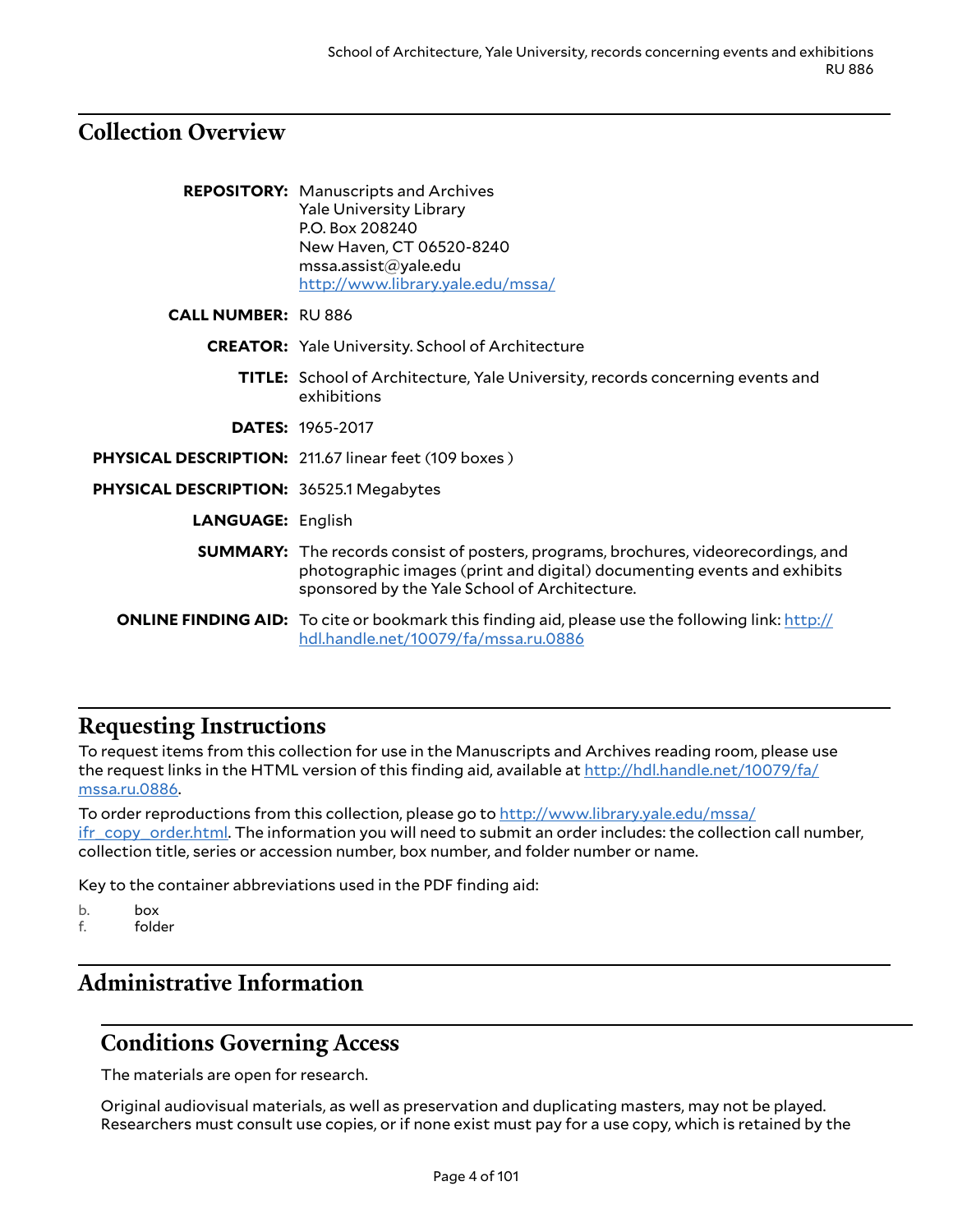repository. Researchers wishing to obtain an additional copy for their personal use should consult Copying Services information on the Manuscripts and Archives web site.

Copies of commercially produced audiovisual materials contained in this collection cannot be made for researcher use outside of the repository.

Original computer files may not be accessed due to their fragility. Researchers must consult access copies.

## <span id="page-4-0"></span>**Preferred Citation**

School of Architecture, Yale University, Records Concerning Events and Exhibits (RU 886). Manuscripts and Archives, Yale University Library.

## <span id="page-4-1"></span>**Scope and Contents**

The records consist of posters, programs, brochures, videorecordings, and photographic images (print and digital) documenting events and exhibits sponsored by the Yale School of Architecture.

### <span id="page-4-2"></span>**General note**

Forms part of Yale Record Group 19-H (YRG 19-H), Audio-visual materials and memorabilia documenting the Yale School of Architecture.

#### <span id="page-4-3"></span>**Arrangement**

The records are arranged by accession.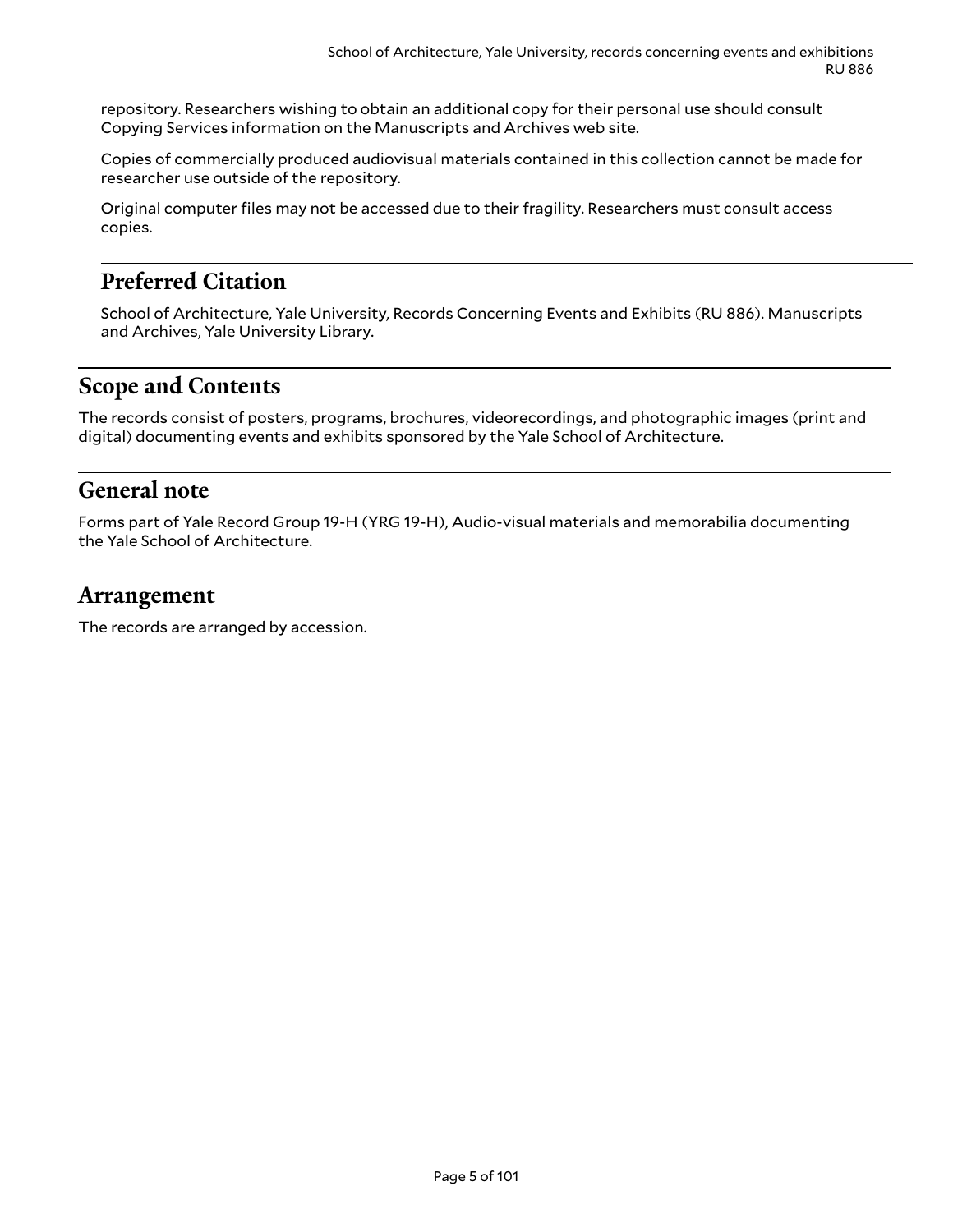## <span id="page-5-1"></span><span id="page-5-0"></span>**Collection Contents Accession 19ND-A-426: Posters from events and exhibitions, circa 2000-2003**

f. 1 Posters from events and exhibitions circa 2000-2003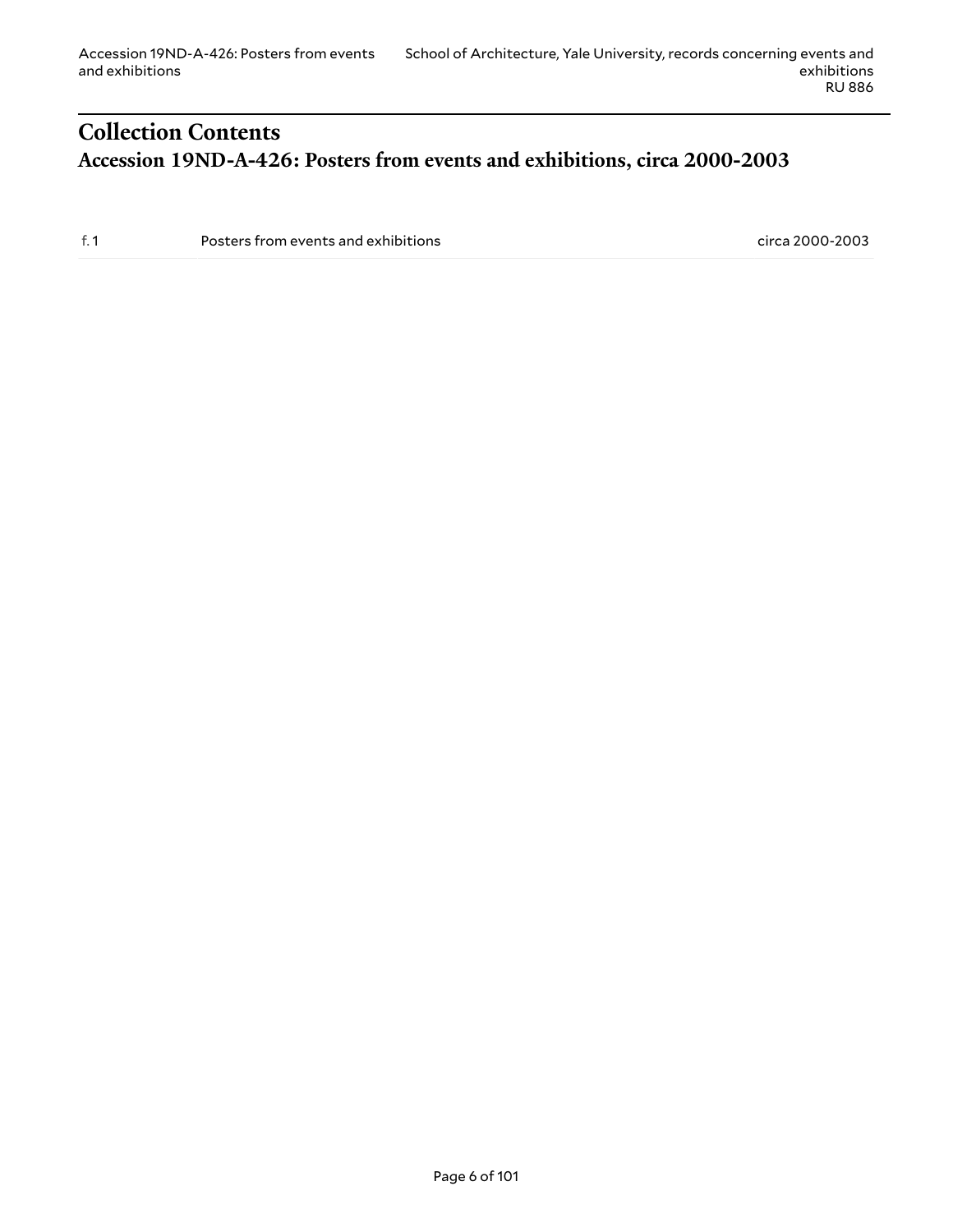## <span id="page-6-0"></span>**Accession 2002-A-047: School of Architecture exhibit material, 1999-2001**

Catalogs

|        | Spring 2001                                  |               |
|--------|----------------------------------------------|---------------|
| b.1    | 2 views of Eero Saarinen                     | 2001          |
| b.1    | Architecture or Revolution                   | 2001          |
| b.1    | Koetter Kim and Associates                   | 2001          |
| b.1    | Saving Corporate Modernism                   | 2001          |
|        | 2000 Fall                                    |               |
| b.1    | Cesar Pelli                                  | 2000          |
|        | 1999 Fall                                    |               |
| b.1    | Work of Daniel Libeskind                     | 1999          |
| b.1    | Re-Connections: The work of the Eames Office | 1999          |
| b.1    | Announcements of Exhibitions                 |               |
|        | Miscellaneous                                |               |
| b.1    | Open House Handout November Poster           | 2000-2001     |
| b.1    | Invitation to AIA Convention                 | 2000 May      |
| b.1    | Invitation to AIA Convention                 | 2001 May      |
|        | Lecture Series Posters                       |               |
| f. $2$ | Spring 2001                                  |               |
| f.2    | <b>Fall 2000</b>                             |               |
| f. $2$ | Spring 2000                                  |               |
| f. $2$ | <b>Fall 1999</b>                             |               |
| f. $2$ | Spring 1999                                  |               |
|        | Posters of Symposiums                        |               |
| f. 2   | Corporate Modernism                          | 2001 Spring   |
| f. $2$ | <b>Next Cities</b>                           | 2000 Fall     |
| f. 2   | Perspecta                                    | 2000 Spring   |
| f. 2   | Constructs                                   | 1999 Fall     |
| f. 2   | Open House                                   | 2000 November |
|        |                                              |               |

Videorecordings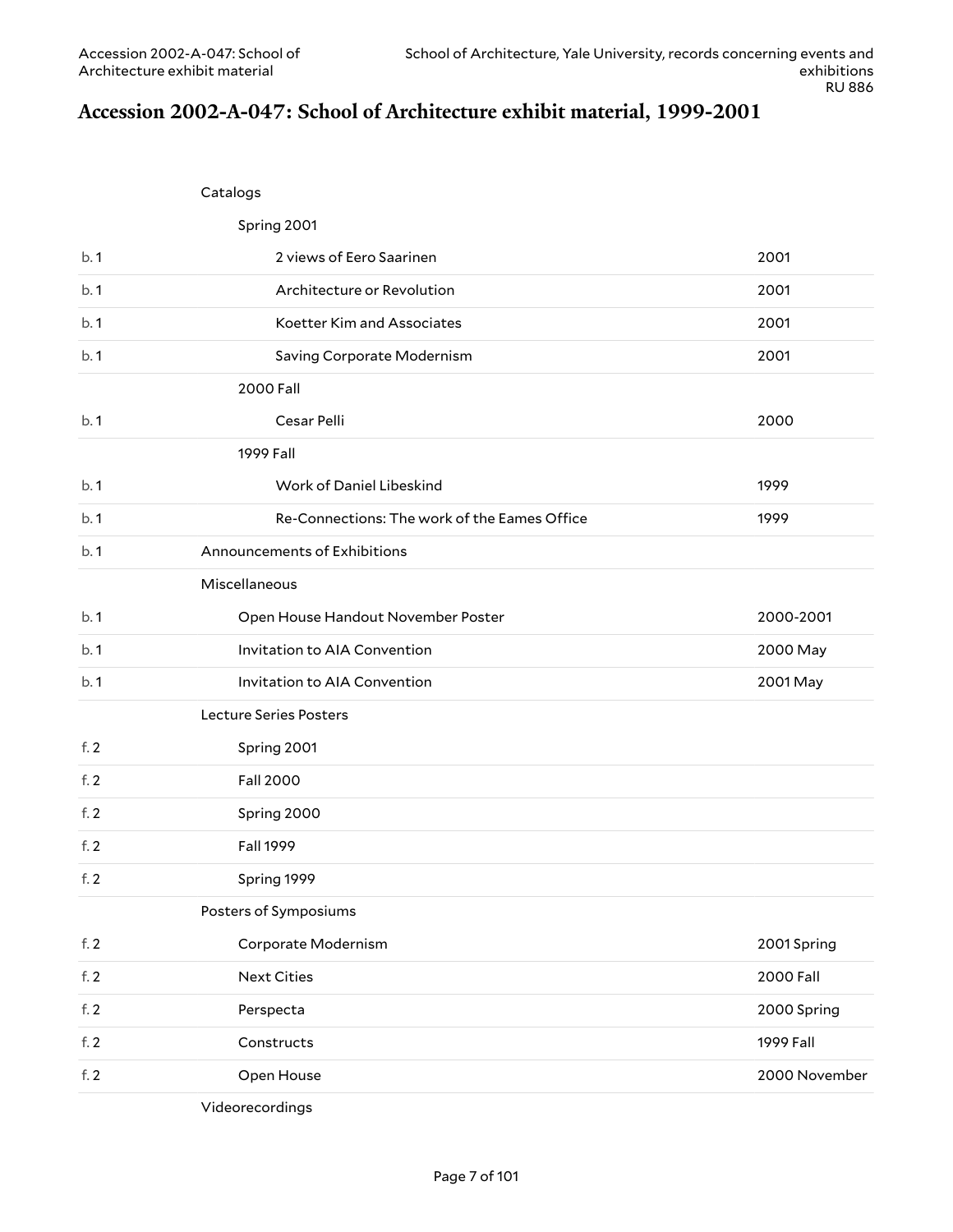Videorecordings (continued)

| b.3 | "Back to the Garden: Corporate Modernism in Context," | 2001 |
|-----|-------------------------------------------------------|------|
|     | <i>1 Videocassette (VHS)</i>                          |      |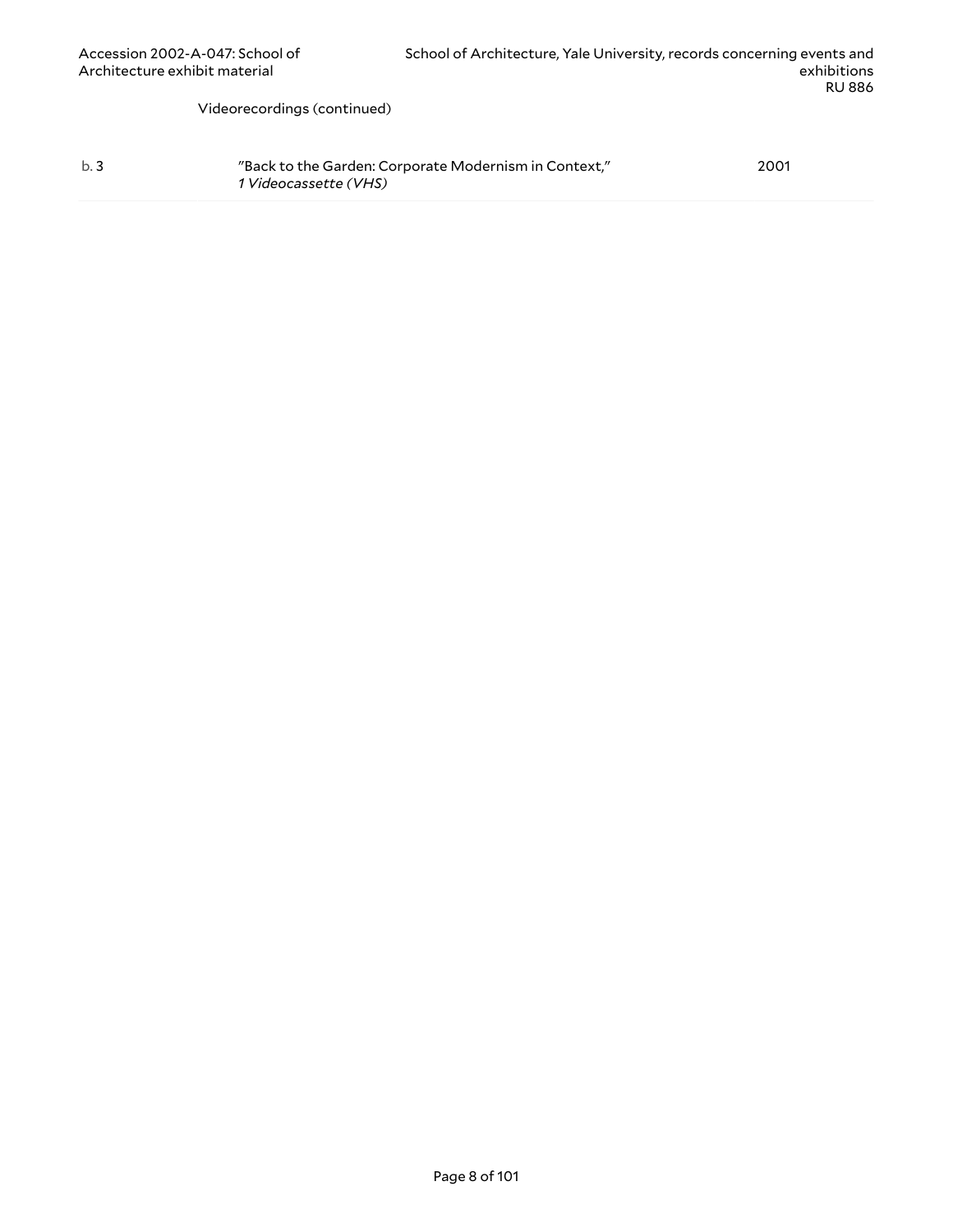### <span id="page-8-0"></span>**Accession 2002-A-145: Records from the catalog for the exhibition of Paul Rudolph's Art and Architecture building, 1988**

#### b. 1 Records from the catalog for the exhibition of Paul Rudolph's Art and Architecture 1988 building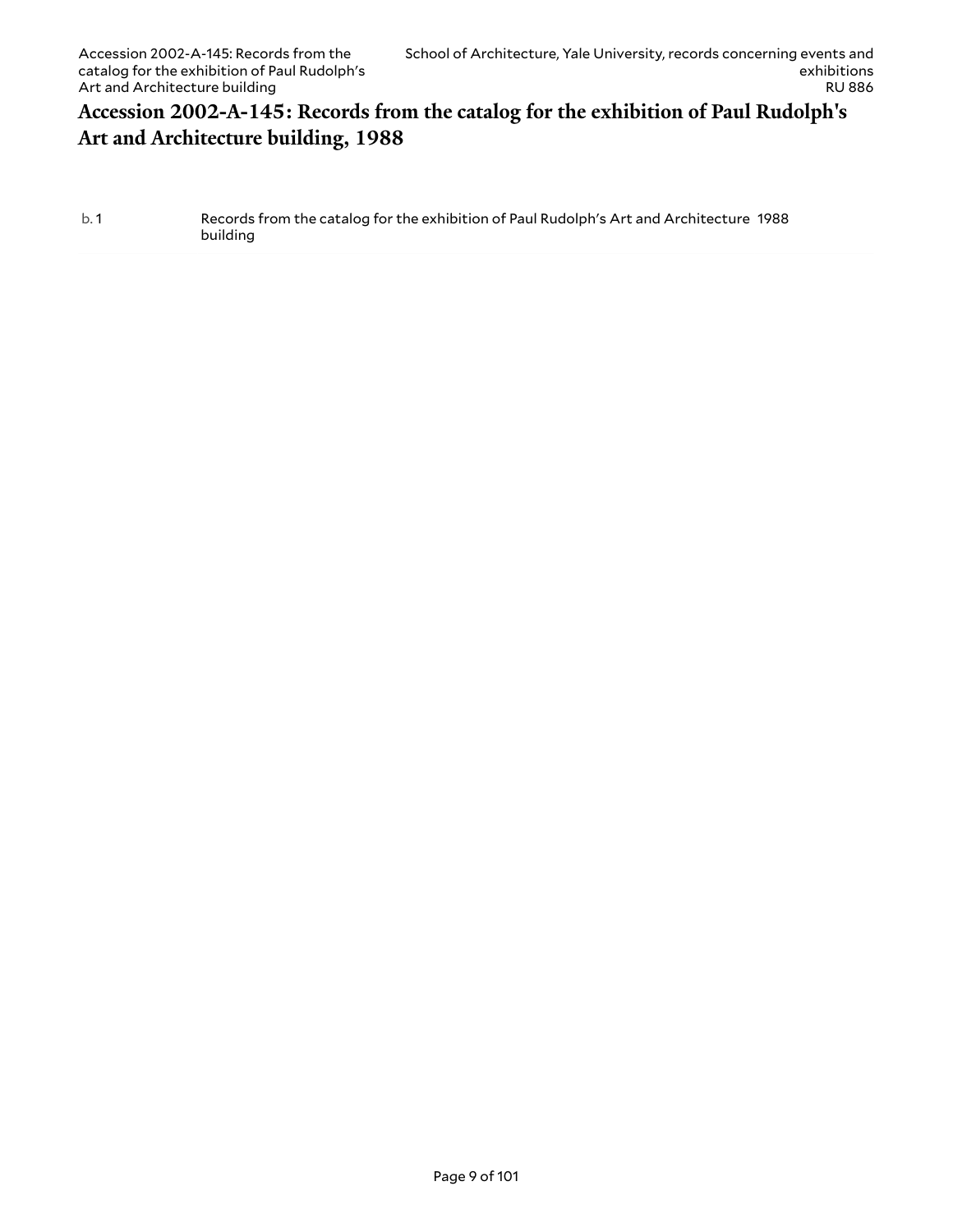### <span id="page-9-0"></span>**Accession 2003-A-052: Catalog and related materials for Tokyo segment of "Raising New Ground" exhibition, 2002**

| b.1 | Catalog and related materials for Tokyo segment of "Raising New Ground" | 2002 |
|-----|-------------------------------------------------------------------------|------|
|     | exhibition                                                              |      |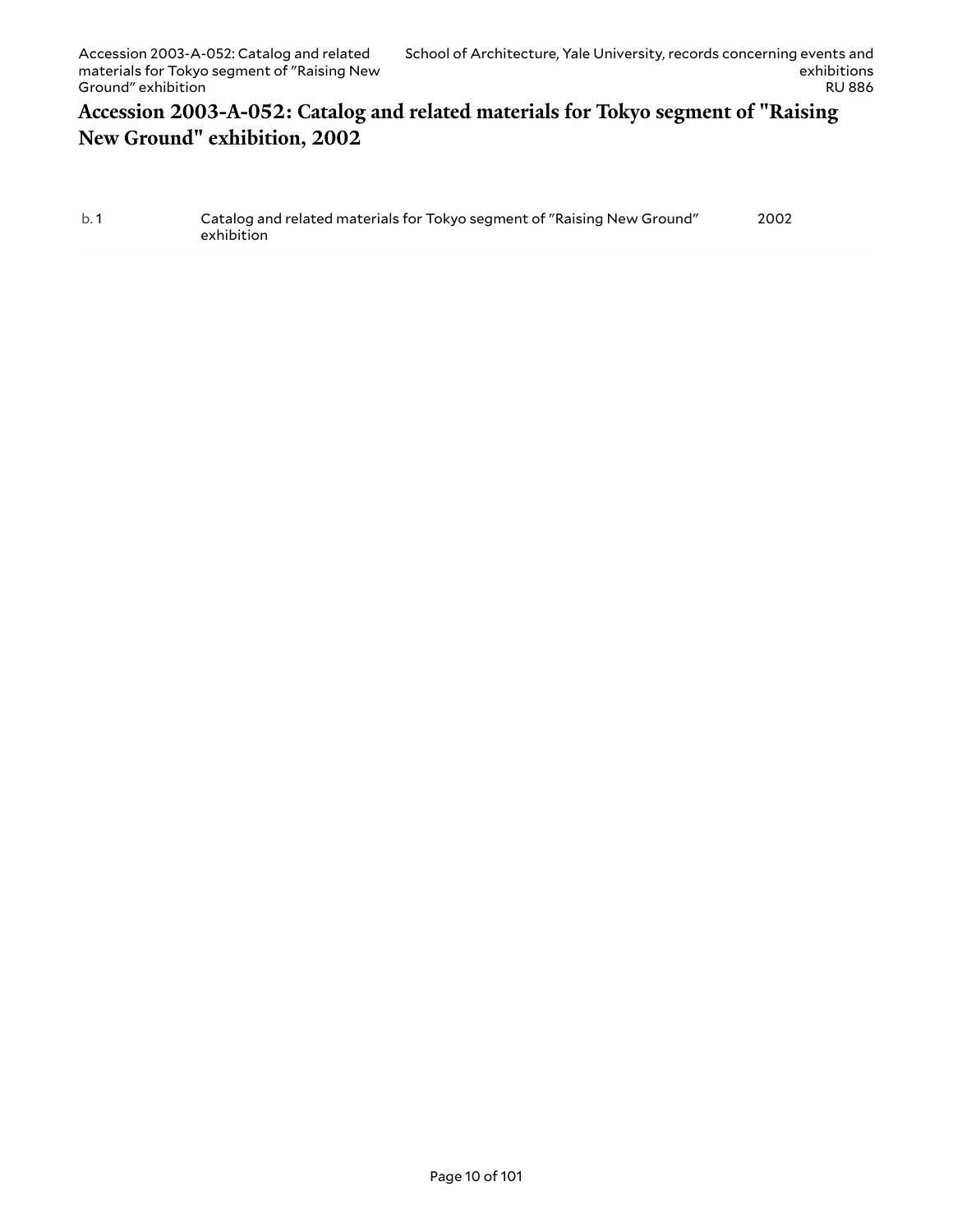### <span id="page-10-0"></span>**Accession 2003-A-108: Photographs of the Eisenman/Krier and Tod Williams/Billie Tsien exhibits, 2003**

b. 1 Photographs of the Eisenman/Krier and Tod Williams/Billie Tsien exhibits 2003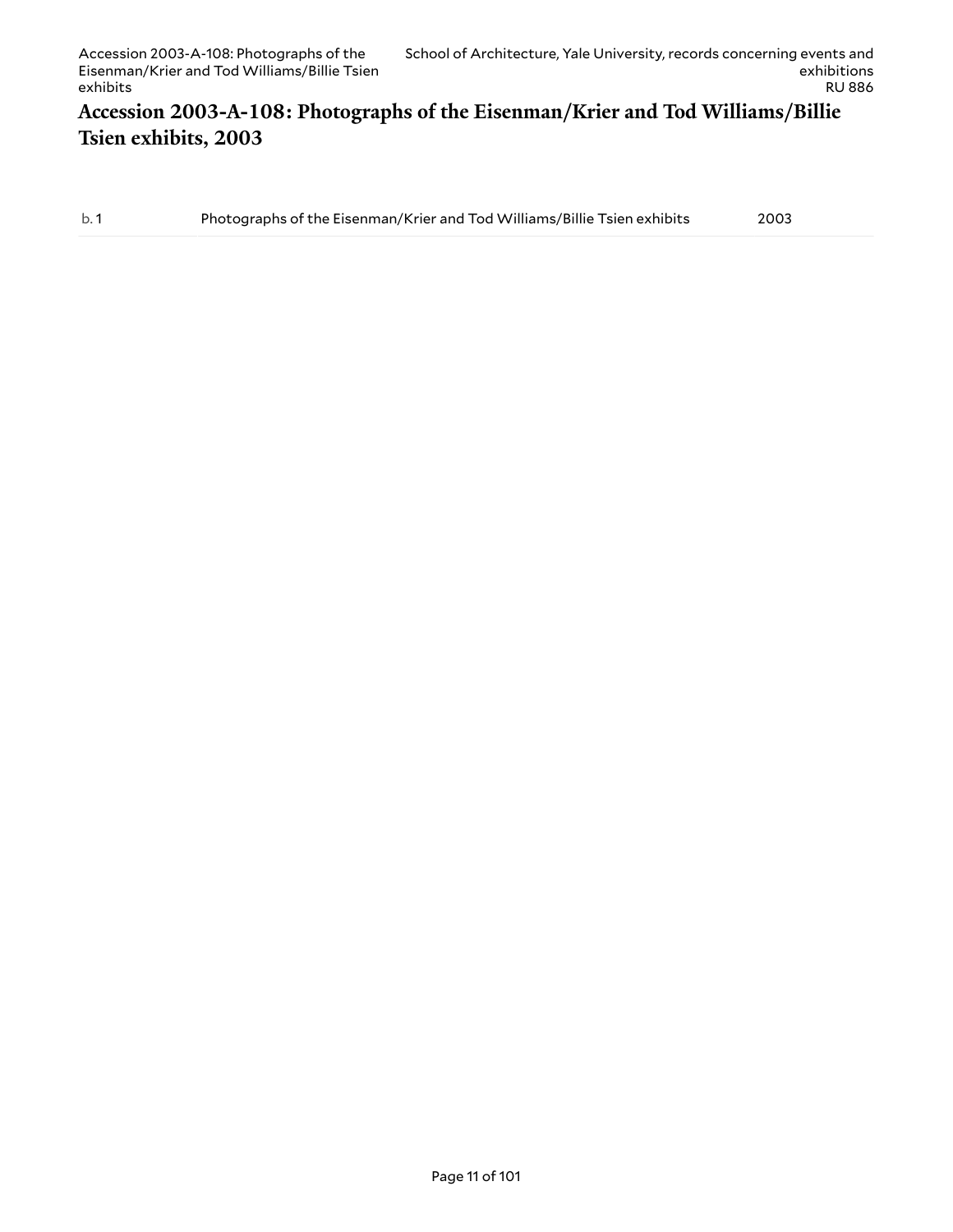# <span id="page-11-0"></span>**Accession 2003-A-110: Exhibit posters, postcards, and brochures, 2002**

b. 1 Exhibit posters, postcards, and brochures 2002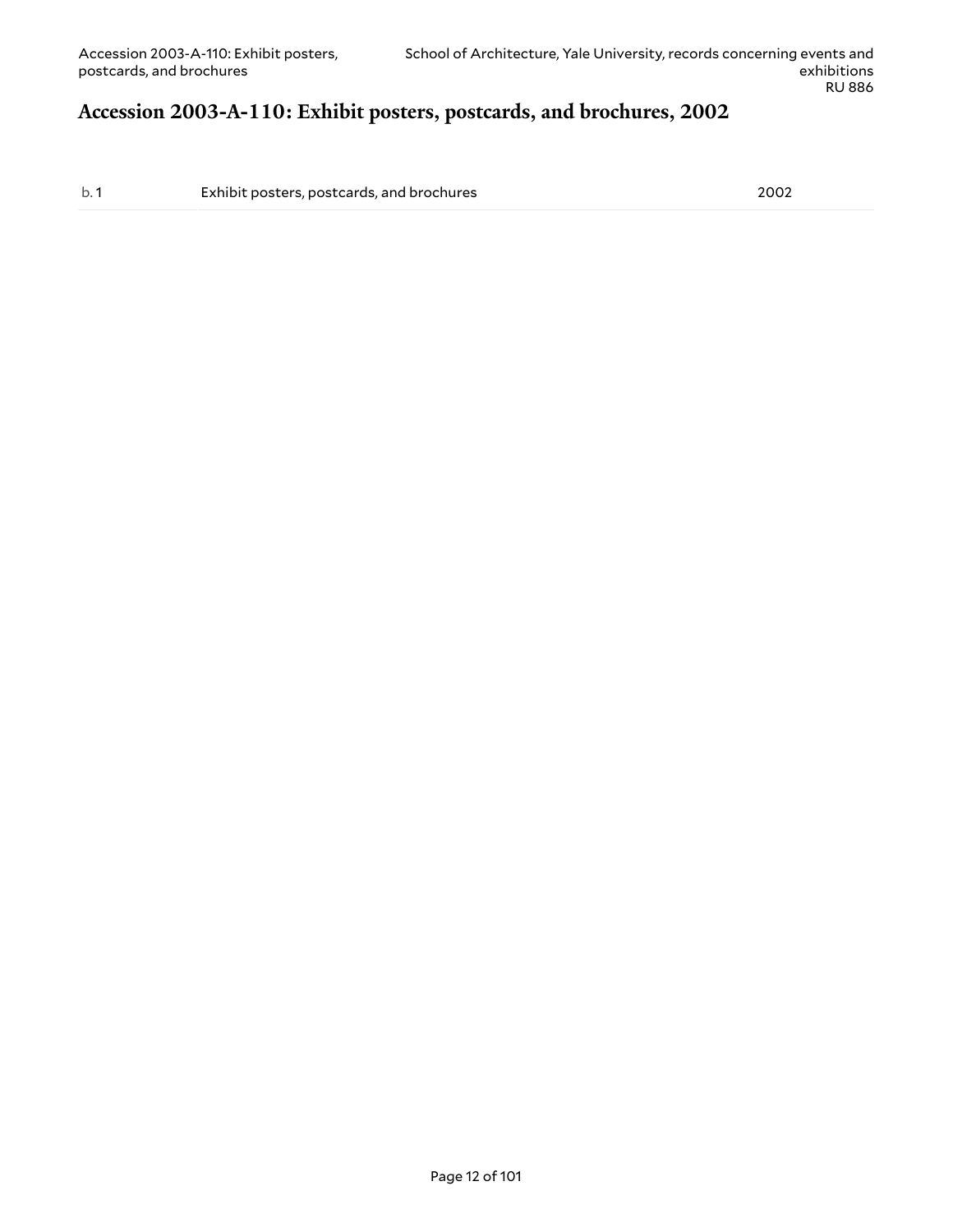#### <span id="page-12-0"></span>**Accession 2003-A-158: Exhibit postcards, programs, and posters from exhibits, 2003**

b. 1f. 2 Exhibit postcards, programs, and posters from exhibits 2003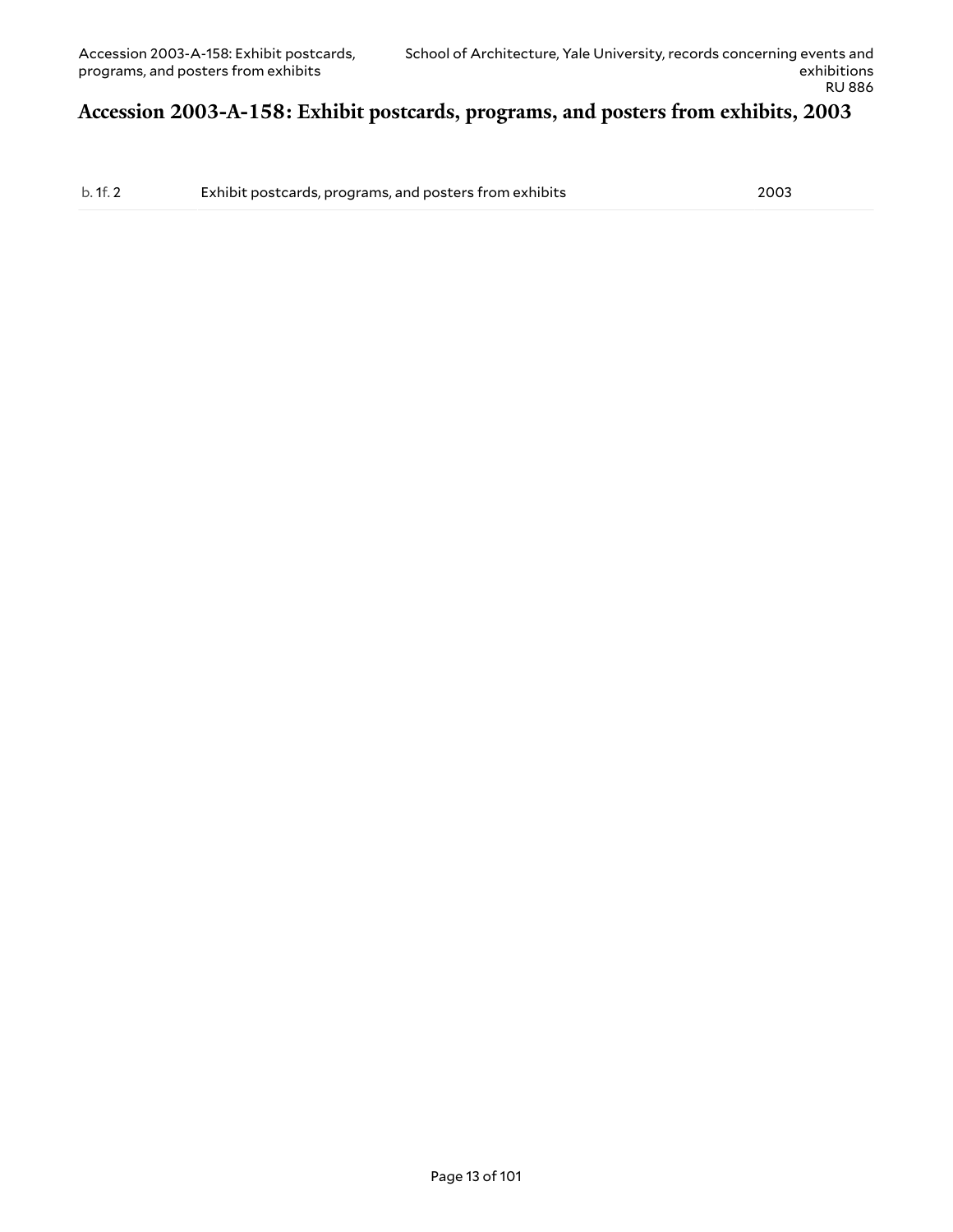#### <span id="page-13-0"></span>**Accession 2003-A-164: Digital images from the exhibit "Future Now, Year End Exhibition of Student Work,", 2003**

Original computer files may not be accessed due to their fragility. Researchers must consult access copies.

b. 1 Future Now, Year End Exhibition of Student Work exhibition photographs 2003-a-164-0001 *1 CD-R (331.59 megabytes)* Dates for this material was determined from the date the exhibit was mounted in the School of Art and Architecture. As a preservation measure, original materials may not be used. Digital access copies must be provided for use. Contact Manuscripts and Archives at [mssa.assist@yale.edu](mailto:mssa.assist@yale.edu?subject=Digital%20Copy%20Request:%20[Preservica]%202003-a-164-0001.) to request access. 2003

> This material was imaged or captured by Manuscripts and Archives staff in 2013 for preservation and access. Additional information about actions taken may be available at the repository.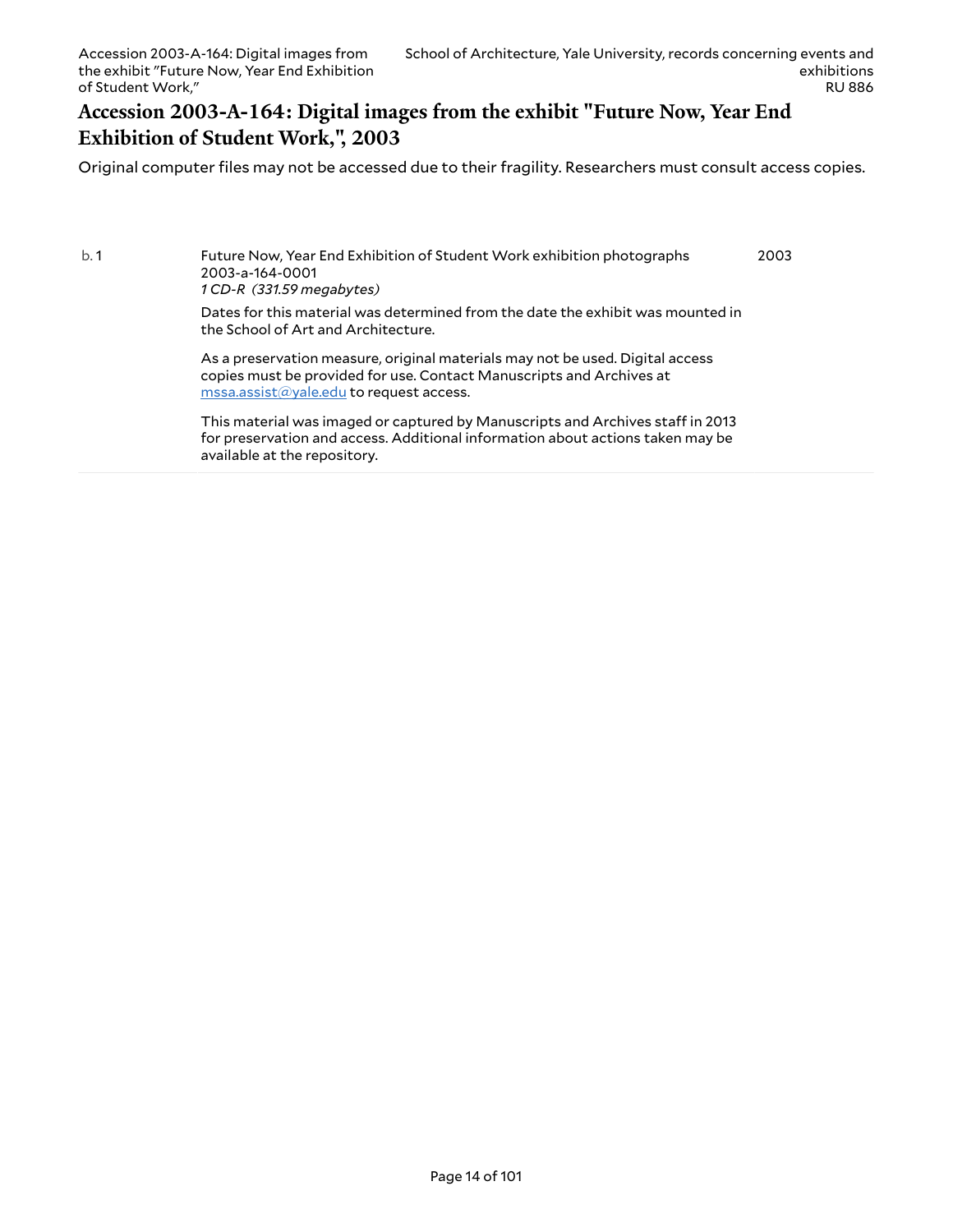## <span id="page-14-0"></span>Architecture, 197[...] **Accession 2003-A-165: Photographs (negatives) of the exhibits "New Blue: Recent work of graduates of Yale School of Architecture, 1978-1998," and "Zaha Hadid Laboratory", 2001-2002**

| b. 1, f. 1 | Photographs of the exhibit "New Blue: Recent work of graduates of Yale School of 2001-2002 |  |
|------------|--------------------------------------------------------------------------------------------|--|
|            | Architecture, 1978-1998″                                                                   |  |

b. 1, f. 2 Photographs of the exhibit "Zaha Hadid"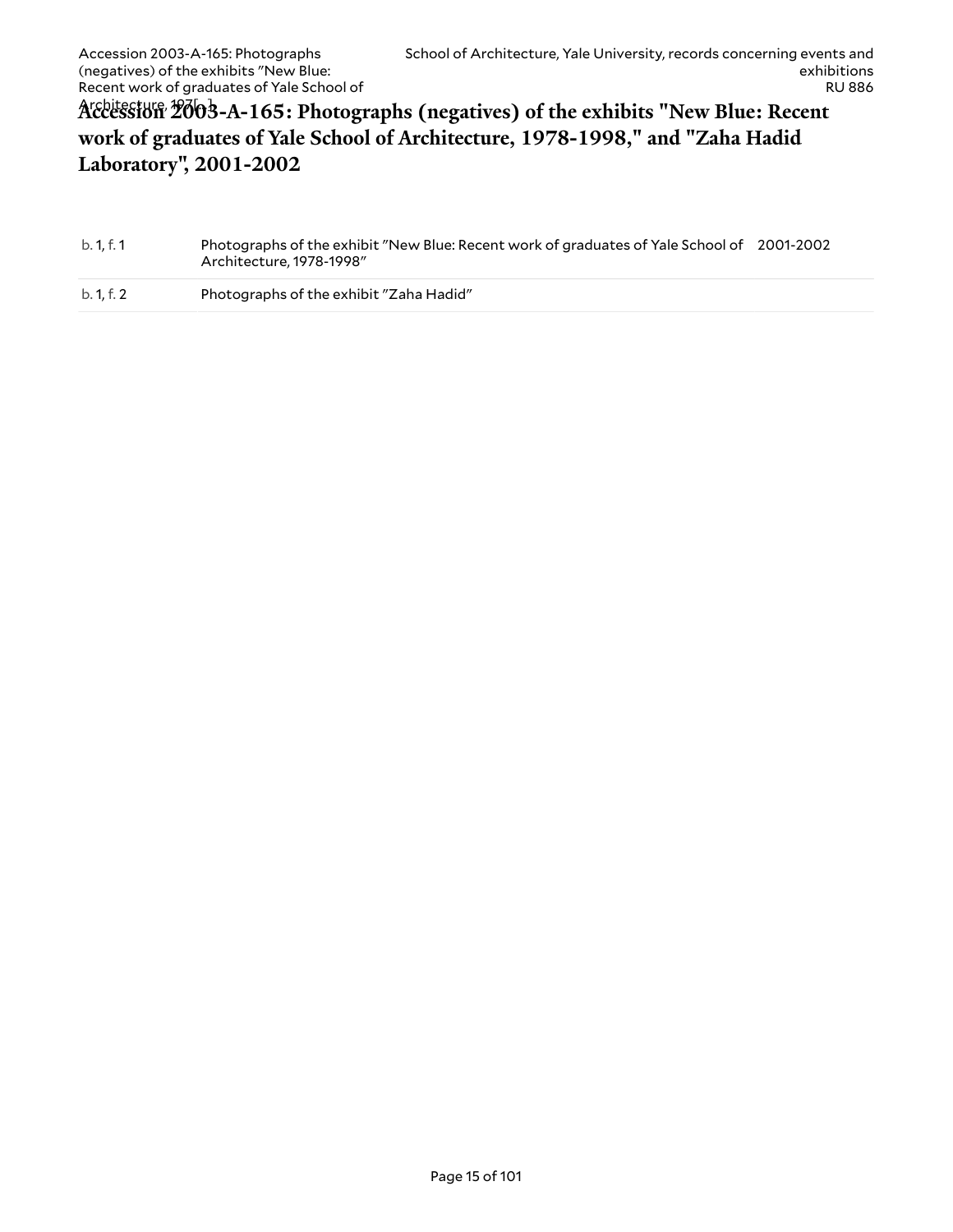#### <span id="page-15-0"></span>**Accession 2004-A-029: Exhibit panels from "New Blue: Recent Works of Graduates of the Yale School of Architecture", 2001**

The panels, each 44x44", are arranged by panel number.

| b. 15 | 1. Audrey Matlock (1979), Armstrong World Industries Conference Center,<br>Lancaster, PA, 1999; Audrey Matlock Architect, (amARCH), NY, NY<br>A copy of this material is available in digital form from Manuscripts and Archives.<br>Contact Manuscripts and Archives at mssa.assist@yale.edu to request access to<br>the digital copy.                             | 2001 |
|-------|---------------------------------------------------------------------------------------------------------------------------------------------------------------------------------------------------------------------------------------------------------------------------------------------------------------------------------------------------------------------|------|
| b. 30 | 2. Alexander Gorlin (1980), House in the Rocky Mountains, Genesee, Colorado,<br>1998. Alexander Gorlin Architect, NY, NY<br>A copy of this material is available in digital form from Manuscripts and Archives.<br>Contact Manuscripts and Archives at mssa.assist@yale.edu to request access to<br>the digital copy.                                               | 2001 |
| b.4   | 3. Jacob D. Albert (1980), Albert House, Cambridge, MA, 1993. Albert, Righter and<br>Tittmann Architects, Inc. Boston, MA<br>A copy of this material is available in digital form from Manuscripts and Archives.<br>Contact Manuscripts and Archives at mssa.assist@yale.edu to request access to<br>the digital copy.                                              | 2001 |
| b.10  | 4. Brian Healy (1981), Beach House, Long Beach Island, NJ, 1996. Brian Healy<br>Architects, Boston, MA<br>A copy of this material is available in digital form from Manuscripts and Archives.<br>Contact Manuscripts and Archives at mssa.assist@yale.edu to request access to<br>the digital copy.                                                                 | 2001 |
| b.13  | 5. Cameron Armstrong (1981), Armstrong-James House, Houston, Texas, 1993.<br>photograph by Lisa Hester and Paul Hardaway. Cameron Armstrong Architects,<br>Houston, TX<br>A copy of this material is available in digital form from Manuscripts and Archives.<br>Contact Manuscripts and Archives at mssa.assist@yale.edu to request access to<br>the digital copy. | 2001 |
| b.34  | 6. Eric Haesloop (1981), Long Meadow Ranch Winery, St. Helena, CA, 1998. Turnbull 2001<br>Griffin Haesloop, Berkeley, CA<br>A copy of this material is available in digital form from Manuscripts and Archives.<br>Contact Manuscripts and Archives at <b>mssa.assist@yale.edu</b> to request access to<br>the digital copy.                                        |      |
| b.6   | 7. Michael Cadwell (1981), Gatehouse, Long Island, NY, 1988. Cadwell and Murphy,<br>Architects, Columbus, OH<br>A copy of this material is available in digital form from Manuscripts and Archives.<br>Contact Manuscripts and Archives at mssa.assist@yale.edu to request access to<br>the digital copy.                                                           | 2001 |
| b.1   | 8. Daniel Rowen/Frank Lupo (1981/'83), White Apartment, NY, 1995. Formerly New 2001<br>York Architects; Perkins and Will, Daniel Rowen Architect, NY, NY<br>A copy of this material is available in digital form from Manuscripts and Archives.<br>Contact Manuscripts and Archives at mssa.assist@yale.edu to request access to<br>the digital copy.               |      |
|       |                                                                                                                                                                                                                                                                                                                                                                     |      |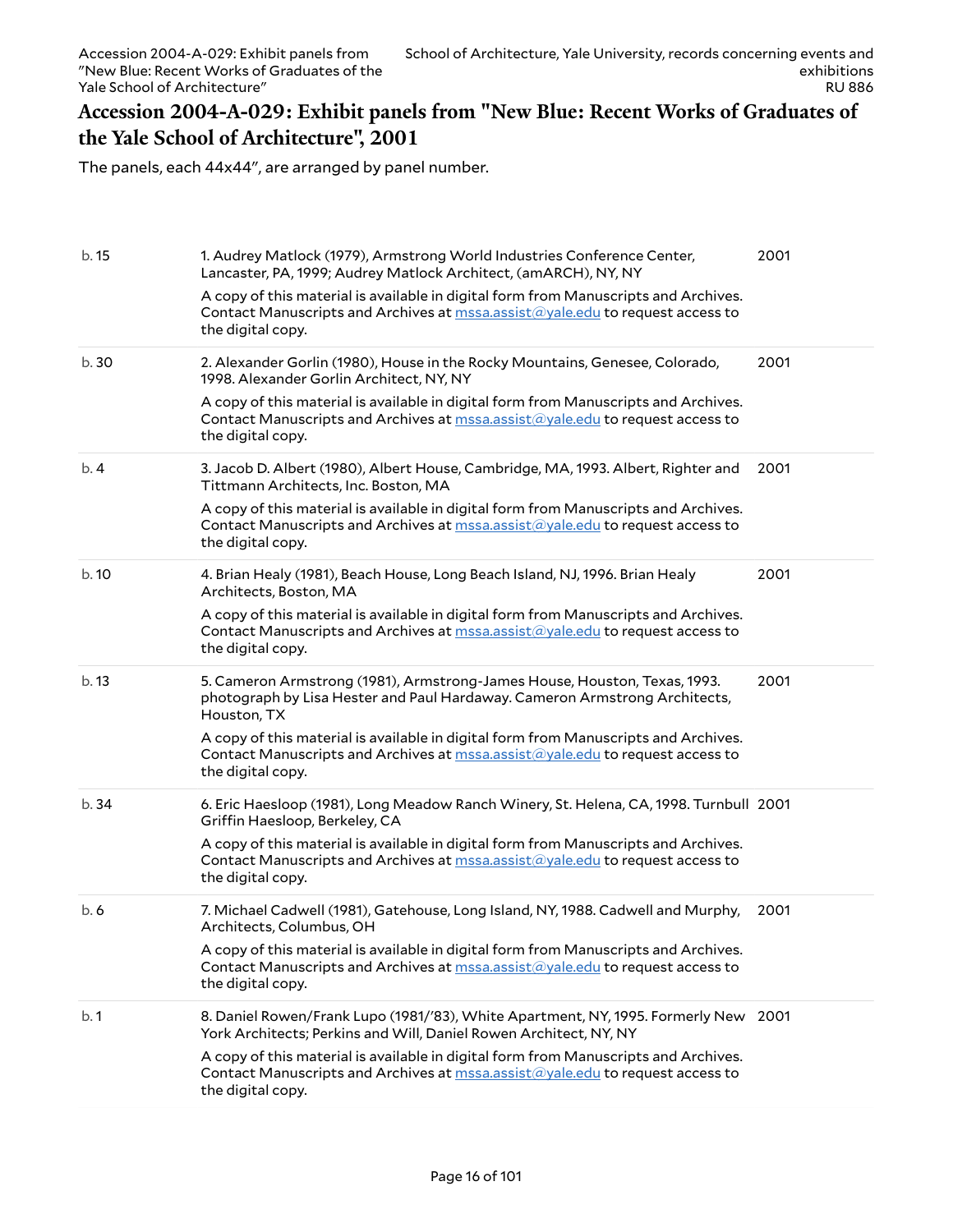| b.36  | 9. Ted Mahl (1982), Independent Theoretical Drawings. RMW Architecture and<br>Interiors, San Francisco, CA                                                                                             | 2001 |
|-------|--------------------------------------------------------------------------------------------------------------------------------------------------------------------------------------------------------|------|
|       | A copy of this material is available in digital form from Manuscripts and Archives.<br>Contact Manuscripts and Archives at mssa.assist@yale.edu to request access to<br>the digital copy.              |      |
| b. 37 | 10. Thomas A. Kligerman (1982), Marsh Residence, Upper Brookville, NY, 1995.<br>photograph by Peter Aaron/Esto. Ike Kligerman Barkley Architects, P.C., NY, NY                                         | 2001 |
|       | A copy of this material is available in digital form from Manuscripts and Archives.<br>Contact Manuscripts and Archives at <b>mssa.assist@yale.edu</b> to request access to<br>the digital copy.       |      |
| b.11  | 11. Philip Parker (1983), Crossings Golf Course and Steel Works, Cincinnati, OH,<br>1999. Philip Parker Architect, NY, NY                                                                              | 2001 |
|       | A copy of this material is available in digital form from Manuscripts and Archives.<br>Contact Manuscripts and Archives at mssa.assist@yale.edu to request access to<br>the digital copy.              |      |
| b.31  | 12. Charles D. Dilworth (1983), Silicon Graphics North Charleston Site, Mountain<br>View, CA, 1997. photograph by Steve Whittaker, STUDIOS Architecture, San<br>Francisco, CA                          | 2001 |
|       | A copy of this material is available in digital form from Manuscripts and Archives.<br>Contact Manuscripts and Archives at mssa.assist@yale.edu to request access to<br>the digital copy.              |      |
| b. 19 | 13. Robert Taylor (1983)/Carol Burns (1983), Founders' Hall, Grace and Holy Trinity<br>Cathedral, Kansas City, Missouri, 1999 photograph by Timothy Hursley Taylor and<br>Burns Architects, Boston, MA | 2001 |
|       | A copy of this material is available in digital form from Manuscripts and Archives.<br>Contact Manuscripts and Archives at mssa.assist@yale.edu to request access to<br>the digital copy.              |      |
| b. 20 | 14. Jacques Richter (1983)/Ignacio Dahl Rocha ('83), Nestle Headquarters<br>Renovation, Vevey, Switzerland, 2000. Richter et Dahl Rocha Bureau d'architectes,<br>Lausanne, Switzerland                 | 2001 |
|       | A copy of this material is available in digital form from Manuscripts and Archives.<br>Contact Manuscripts and Archives at mssa.assist@yale.edu to request access to<br>the digital copy.              |      |
| b. 16 | 15. Marion Weiss (1983), Richter et Dahl Rocha Bureau d'architectes, Lausanne,<br>Switzerland. Weiss/Manfredi Architects, NY, NY                                                                       | 2001 |
|       | A copy of this material is available in digital form from Manuscripts and Archives.<br>Contact Manuscripts and Archives at mssa.assist@yale.edu to request access to<br>the digital copy.              |      |
| b.33  | 16. Scott Merrill (1984), Seaside Chapel, Seaside, FL, 2001. Merrill and Pastor<br>Architects, Vero Beach, FL                                                                                          | 2001 |
|       | A copy of this material is available in digital form from Manuscripts and Archives.<br>Contact Manuscripts and Archives at mssa.assist@yale.edu to request access to<br>the digital copy.              |      |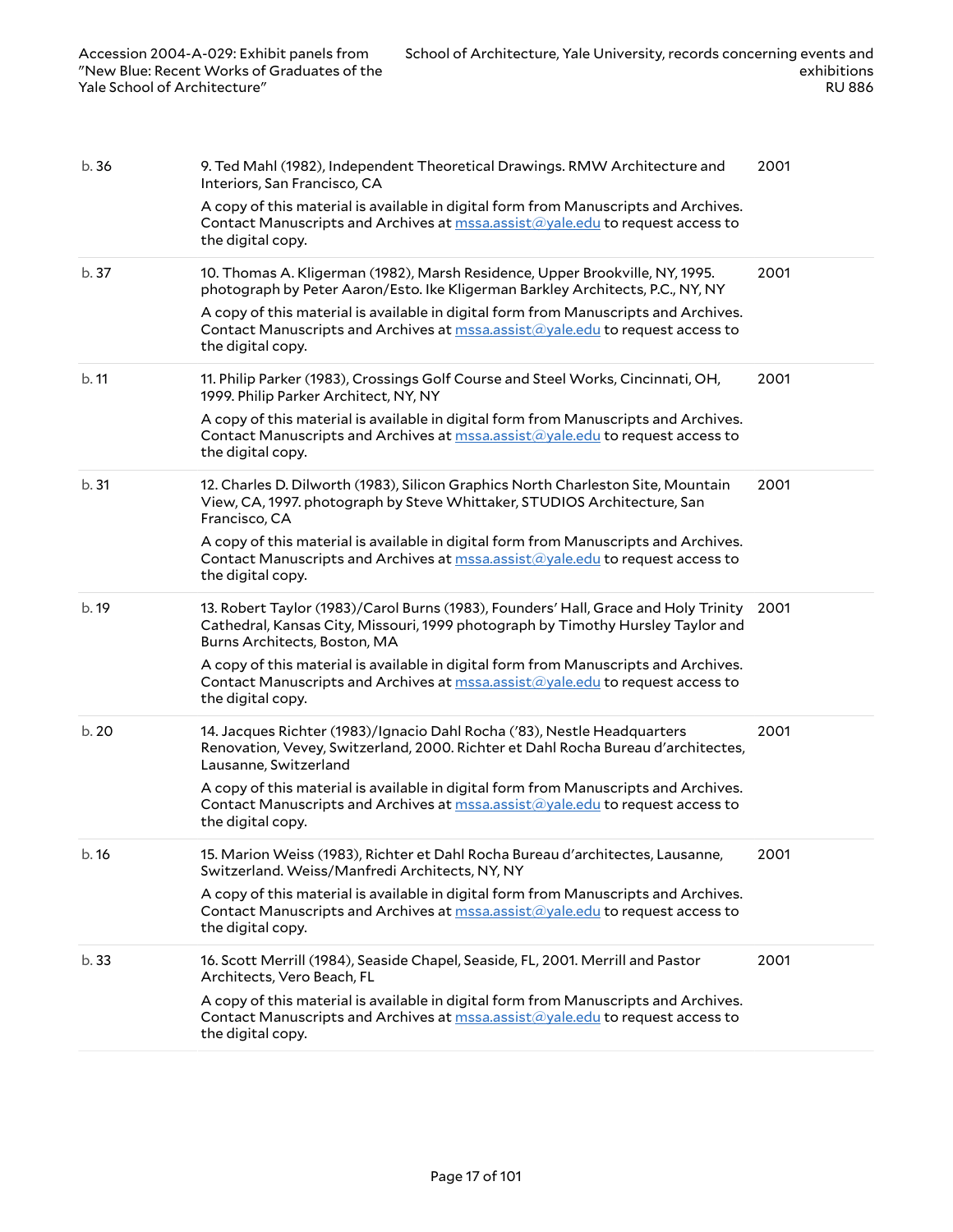| b.27  | 17. Ted Trussell Porter (1984), Garden for Living, Sag Harbor, NY, 2001. Ryall Porter 2001<br>Architects, NY, NY<br>A copy of this material is available in digital form from Manuscripts and Archives.<br>Contact Manuscripts and Archives at mssa.assist@yale.edu to request access to<br>the digital copy.                                   |      |
|-------|-------------------------------------------------------------------------------------------------------------------------------------------------------------------------------------------------------------------------------------------------------------------------------------------------------------------------------------------------|------|
| b.24  | 18. John B. Tittman (1986), Tittmann House, Cambridge, MA, 1998. Albert, Righter 2001<br>and Tittmann Architects, Inc., Boston, MA<br>A copy of this material is available in digital form from Manuscripts and Archives.<br>Contact Manuscripts and Archives at mssa.assist@yale.edu to request access to<br>the digital copy.                 |      |
| b. 17 | 19. Lise Anne Couture (1986), NYSE Command Center and Virtual Trading Floor,<br>NY, NY, 1999. Asymptote Architecture, NY, NY<br>A copy of this material is available in digital form from Manuscripts and Archives.<br>Contact Manuscripts and Archives at mssa.assist@yale.edu to request access to<br>the digital copy.                       | 2001 |
| b.7   | 20. Jeff Miles (1986), Ozone Maker, Project, 1994. Jeff Miles Architects and Polshek 2001<br>Partnership Architects, NY, NY<br>A copy of this material is available in digital form from Manuscripts and Archives.<br>Contact Manuscripts and Archives at mssa.assist@yale.edu to request access to<br>the digital copy.                        |      |
| b. 32 | 21. Maya Lin (1986), Langston Hughes Library, Clinton, TN, 1999. Maya Lin Studio,<br>NY, NY<br>A copy of this material is available in digital form from Manuscripts and Archives.<br>Contact Manuscripts and Archives at mssalassist@yale.edu to request access to<br>the digital copy.                                                        | 2001 |
| b.14  | 22. Soo K. Chan (1987), Coronation Road West House, Singapore, 2000. Coronation 2001<br>Road West House, Singapore, 2000.<br>A copy of this material is available in digital form from Manuscripts and Archives.<br>Contact Manuscripts and Archives at mssa.assist@yale.edu to request access to<br>the digital copy.                          |      |
| b.21  | 23. Gilbert. P. Schafer III (1988), New Residence, Palm Beach, FL, 1998. G.P. Schafer<br>Architect, PLLC, NY, NY<br>A copy of this material is available in digital form from Manuscripts and Archives.<br>Contact Manuscripts and Archives at mssa.assist@yale.edu to request access to<br>the digital copy.                                   | 2001 |
| b.26  | 24. Andrew Berman (1988), Center for Architecture, NY Chapter AIA<br>Headquarters, NY, NY, current project. Andrew Berman Architect, NY, NY<br>A copy of this material is available in digital form from Manuscripts and Archives.<br>Contact Manuscripts and Archives at <b>mssa.assist@yale.edu</b> to request access to<br>the digital copy. | 2001 |
| b.5   | 25. Victor Deupi (1989), Proposal for Poundbury Development, Dorchester,<br>England, 1998. Deupi Economakis, South Bend, Indiana.<br>A copy of this material is available in digital form from Manuscripts and Archives.<br>Contact Manuscripts and Archives at <b>mssa.assist@yale.edu</b> to request access to<br>the digital copy.           | 2001 |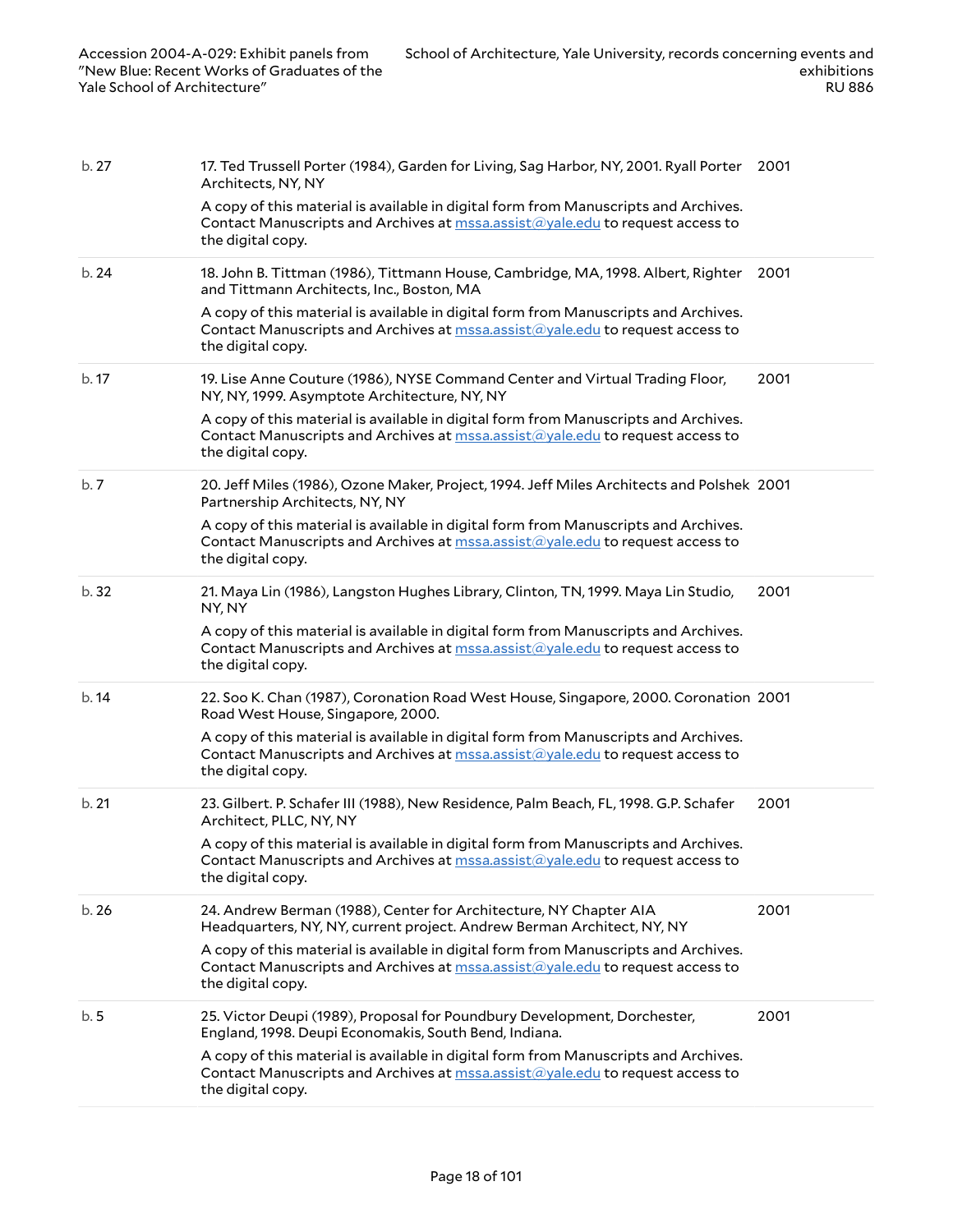| b.3   | 26. Koichi Yasuda (1989), Sakuradamon Police Box, Tokyo, Japan, 1993. Nikken<br>Sekkei Ltd., Tokyo, Japan.                                                                                                          | 2001 |
|-------|---------------------------------------------------------------------------------------------------------------------------------------------------------------------------------------------------------------------|------|
|       | A copy of this material is available in digital form from Manuscripts and Archives.<br>Contact Manuscripts and Archives at mssa.assist@yale.edu to request access to<br>the digital copy.                           |      |
| b. 28 | 27. Marc L'Italien (1990), "Habitat Africa! The Forest," Brookfield Zoo, Brookfield,<br>IL, 2000, photograph by Doug Snower. EHDD Architecture (Esherick Homsey<br>Dodge and Davis), Chicago, IL.                   | 2001 |
|       | A copy of this material is available in digital form from Manuscripts and Archives.<br>Contact Manuscripts and Archives at mssa.assist@yale.edu to request access to<br>the digital copy.                           |      |
| b.23  | 28. Constance Adams (1990), Transhab Crew Quarters, 1999,<br>synthesis.international and Lockheed Martin Space Operations Company,<br>Houston, TX.                                                                  | 2001 |
|       | A copy of this material is available in digital form from Manuscripts and Archives.<br>Contact Manuscripts and Archives at mssa.assist@yale.edu to request access to<br>the digital copy.                           |      |
| b.22  | 29. Benedict O'Looney (1992), Duisburg Maritime Centre, Duisburg, Germany,<br>2000. Nicholas Grimshaw and Partners, London, England                                                                                 | 2001 |
|       | A copy of this material is available in digital form from Manuscripts and Archives.<br>Contact Manuscripts and Archives at <b>mssa.assist@yale.edu</b> to request access to<br>the digital copy.                    |      |
| b. 18 | 30. Timothy Durfee (1992), "Made in California" exhibit, Los Angeles, CA, 2000.<br>Durfee Regn Sandhaus and D/R: Design Research, Los Angeles, California                                                           | 2001 |
|       | A copy of this material is available in digital form from Manuscripts and Archives.<br>Contact Manuscripts and Archives at mssa.assist@yale.edu to request access to<br>the digital copy.                           |      |
| b. 29 | 31. Charles Lazor (1993), Chicago 8 Box Storage Unit, 1997, photograph by Charles<br>Lazor Blu Dot, Minneapolis, Minnesota                                                                                          | 2001 |
|       | A copy of this material is available in digital form from Manuscripts and Archives.<br>Contact Manuscripts and Archives at mssa.assist@yale.edu to request access to<br>the digital copy.                           |      |
| b.9   | 32. Scott Specht (1993)/Louise Harpman (1993), Concrete, Inc., NY, NY, 2000<br>Specht, Harpman, NY, NY                                                                                                              | 2001 |
|       | A copy of this material is available in digital form from Manuscripts and Archives.<br>Contact Manuscripts and Archives at <b>mssa.assist@yale.edu</b> to request access to<br>the digital copy.                    |      |
| b.25  | 33. Michael Haverland (1994), Addition to the Timothy Dwight Elementary<br>School, New Haven, CT, 2001, photograph by Andrew Bordwin. Michael Haverland<br>Architects and Yale Urban Design Workshop, New Haven, CT | 2001 |
|       | A copy of this material is available in digital form from Manuscripts and Archives.<br>Contact Manuscripts and Archives at mssa.assist@yale.edu to request access to<br>the digital copy.                           |      |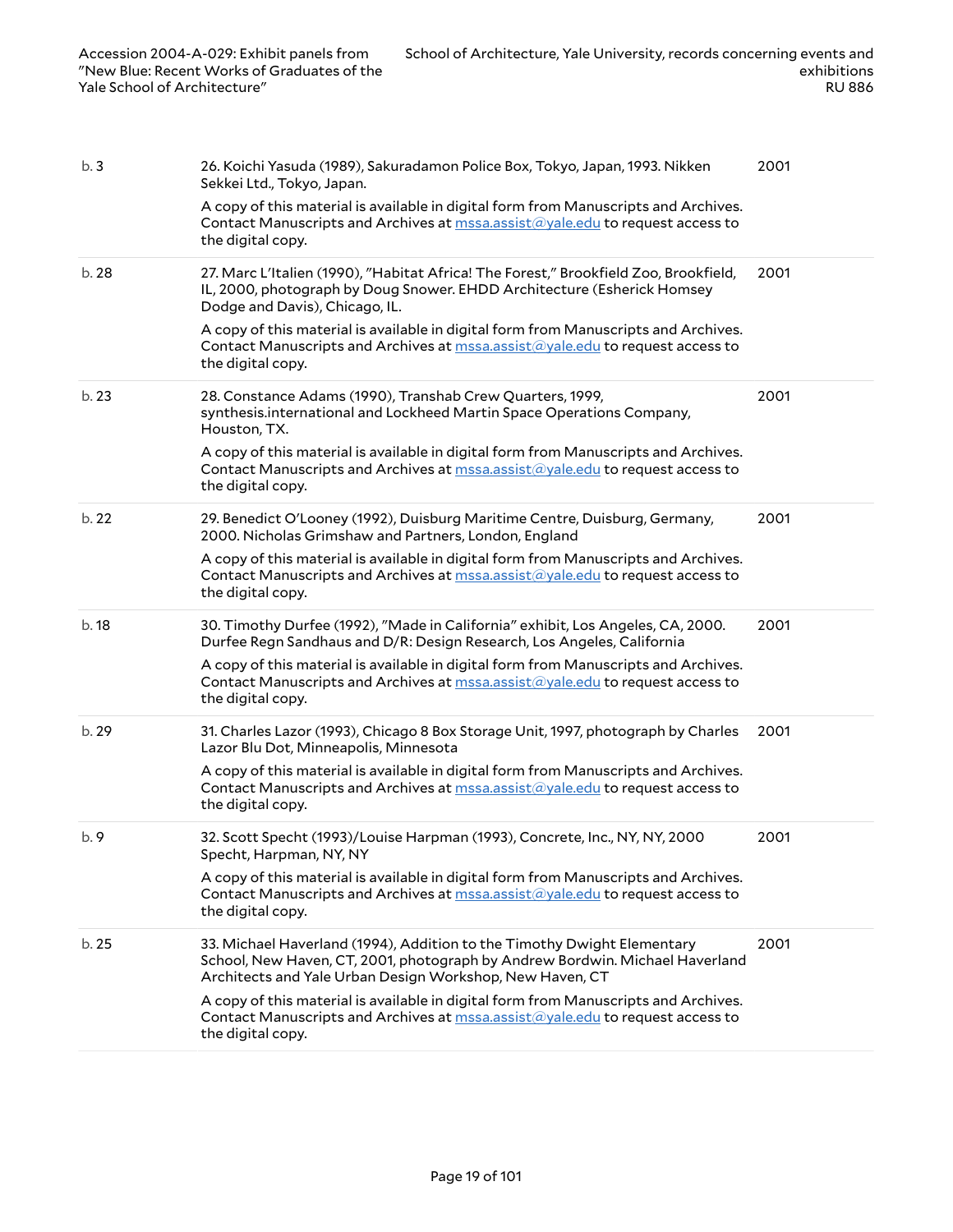| b.2  | 34. Granger Moorhead (1995), Felt Stool No. 7, 2000. Moorhead and Moorhead, NY, 2001<br>NY.                                                                                               |      |
|------|-------------------------------------------------------------------------------------------------------------------------------------------------------------------------------------------|------|
|      | A copy of this material is available in digital form from Manuscripts and Archives.<br>Contact Manuscripts and Archives at mssa.assist@yale.edu to request access to<br>the digital copy. |      |
| b.12 | 35. Hemant Jha (1998), Phonograph 1, 1999. hela design, New Haven, CT                                                                                                                     | 2001 |
|      | A copy of this material is available in digital form from Manuscripts and Archives.<br>Contact Manuscripts and Archives at mssa.assist@yale.edu to request access to<br>the digital copy. |      |
| b.35 | 36. Patricia Patkau (1978), Strawberry Vale Elementary School, Victoria, British<br>Columbia, 1996. photograph by J. Dow. Patkau Architects Inc., Vancouver, British<br>Columbia          | 2001 |
|      | A copy of this material is available in digital form from Manuscripts and Archives.<br>Contact Manuscripts and Archives at mssa.assist@yale.edu to request access to<br>the digital copy. |      |
| b.8  | 37. Doug Garofalo (1987), Markow Residence, Prospect Heights, Illinois, 1999. 1999<br>photograph by William Kildow. Garofalo Architects, Chicago, Illinois.                               | 2001 |
|      | A copy of this material is available in digital form from Manuscripts and Archives.<br>Contact Manuscripts and Archives at mssa.assist@yale.edu to request access to<br>the digital copy. |      |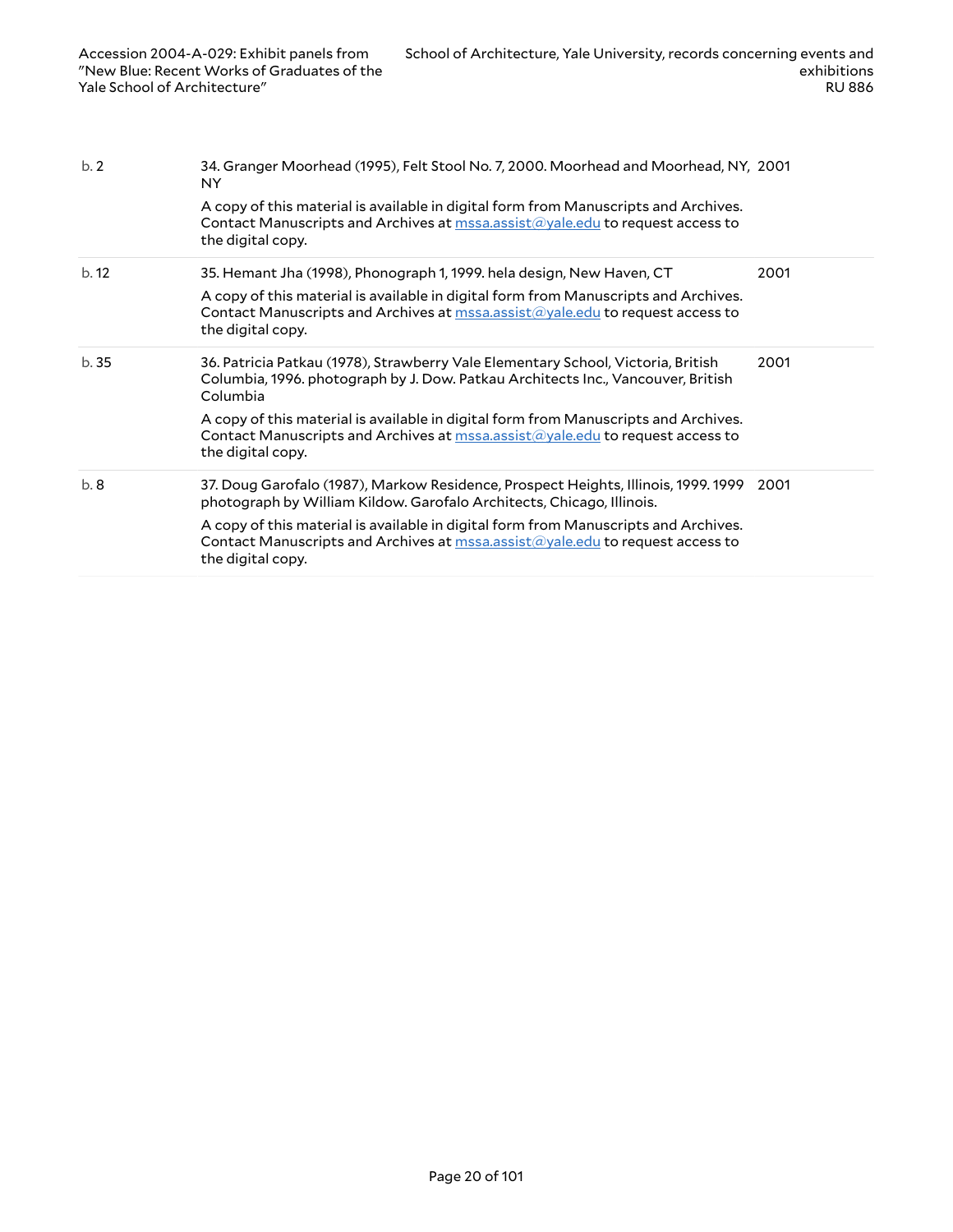## <span id="page-20-0"></span>**Accession 2004-A-030: Exhibit posters from the student year-end show, 2003**

| b.1E   | H. I. Feldman Prize poster #3, Marcus Carter                                                                                                                                                                                                                                                                                                                                                                                                                                                                                                          | 2003 |
|--------|-------------------------------------------------------------------------------------------------------------------------------------------------------------------------------------------------------------------------------------------------------------------------------------------------------------------------------------------------------------------------------------------------------------------------------------------------------------------------------------------------------------------------------------------------------|------|
| b.1F   | H. I. Feldman Prize poster #10, Yat Lun Ng                                                                                                                                                                                                                                                                                                                                                                                                                                                                                                            | 2003 |
| b.1G   | H. I. Feldman Prize poster #11, Winy Maas Studio                                                                                                                                                                                                                                                                                                                                                                                                                                                                                                      | 2003 |
| b.1D   | H. I. Feldman Prize poster #2, Marshall Bell                                                                                                                                                                                                                                                                                                                                                                                                                                                                                                          | 2003 |
| b.1H   | H. I. Feldman Prize poster #14, William Tims                                                                                                                                                                                                                                                                                                                                                                                                                                                                                                          | 2003 |
| b.11   | H. I. Feldman Prize poster #9, Andrew Moddrell                                                                                                                                                                                                                                                                                                                                                                                                                                                                                                        | 2003 |
| b.1J   | H. I. Feldman Prize poster #8, Christopher Marcinkoski                                                                                                                                                                                                                                                                                                                                                                                                                                                                                                | 2003 |
| b.1A   | H. I. Feldman Prize poster #1, Ioana Barac and David Paz<br>A copy of this material is available in digital form from Manuscripts and Archives.<br>Contact Manuscripts and Archives at mssa.assist@yale.edu to request access to<br>the digital copy.                                                                                                                                                                                                                                                                                                 | 2003 |
| b.1B   | H. I. Feldman Prize poster #5, April Clark<br>A copy of this material is available in digital form from Manuscripts and Archives.<br>Contact Manuscripts and Archives at mssa.assist@yale.edu to request access to<br>the digital copy.                                                                                                                                                                                                                                                                                                               | 2003 |
| b.1C   | H. I. Feldman Prize poster #12, Jennifer Silbert<br>A copy of this material is available in digital form from Manuscripts and Archives.<br>Contact Manuscripts and Archives at mssa.assist@yale.edu to request access to<br>the digital copy.                                                                                                                                                                                                                                                                                                         | 2003 |
| b.2    | Hanson Liu #6                                                                                                                                                                                                                                                                                                                                                                                                                                                                                                                                         | 2003 |
| b.2    | Ji-wook Chang #4                                                                                                                                                                                                                                                                                                                                                                                                                                                                                                                                      | 2003 |
| b.2    | Hanson Liu #7                                                                                                                                                                                                                                                                                                                                                                                                                                                                                                                                         | 2003 |
| f. $3$ | Greg Sobotka #13                                                                                                                                                                                                                                                                                                                                                                                                                                                                                                                                      | 2003 |
| b.4A   | Graduate posters #1<br>Includes graduate posters for Haing Kong Wee, Tracy Desrosiers, Rhiannon<br>K. Price, Macky McCleary, Joseph Pikiewicz, Hope Svenson, Robert Charles<br>Halverson, William Tims, Olaf Recktenwald, and Ioana Barac.<br>A copy of this material is available in digital form from Manuscripts and Archives.<br>Contact Manuscripts and Archives at <b>mssa.assist@yale.edu</b> to request access to<br>the digital copy.                                                                                                        | 2003 |
| b.4B   | Graduate posters #2<br>Includes graduate posters for Tracy Anne Perry, Jesse Levin, Etienne Jean Jacques<br>Kuhn, William Todd Reisz, Shomon Shamsuddin, April Marie Clark, Dana K. Gulling,<br>Shirui Shang, Jennifer Silbert, Jian Hei, Frederick Tang, Yat Lun Ng, James Detzel,<br>Nathan St. John, Li Yu Hsu, Clover Linne, and Bradley Gay.<br>A copy of this material is available in digital form from Manuscripts and Archives.<br>Contact Manuscripts and Archives at <b>mssa.assist@yale.edu</b> to request access to<br>the digital copy. | 2003 |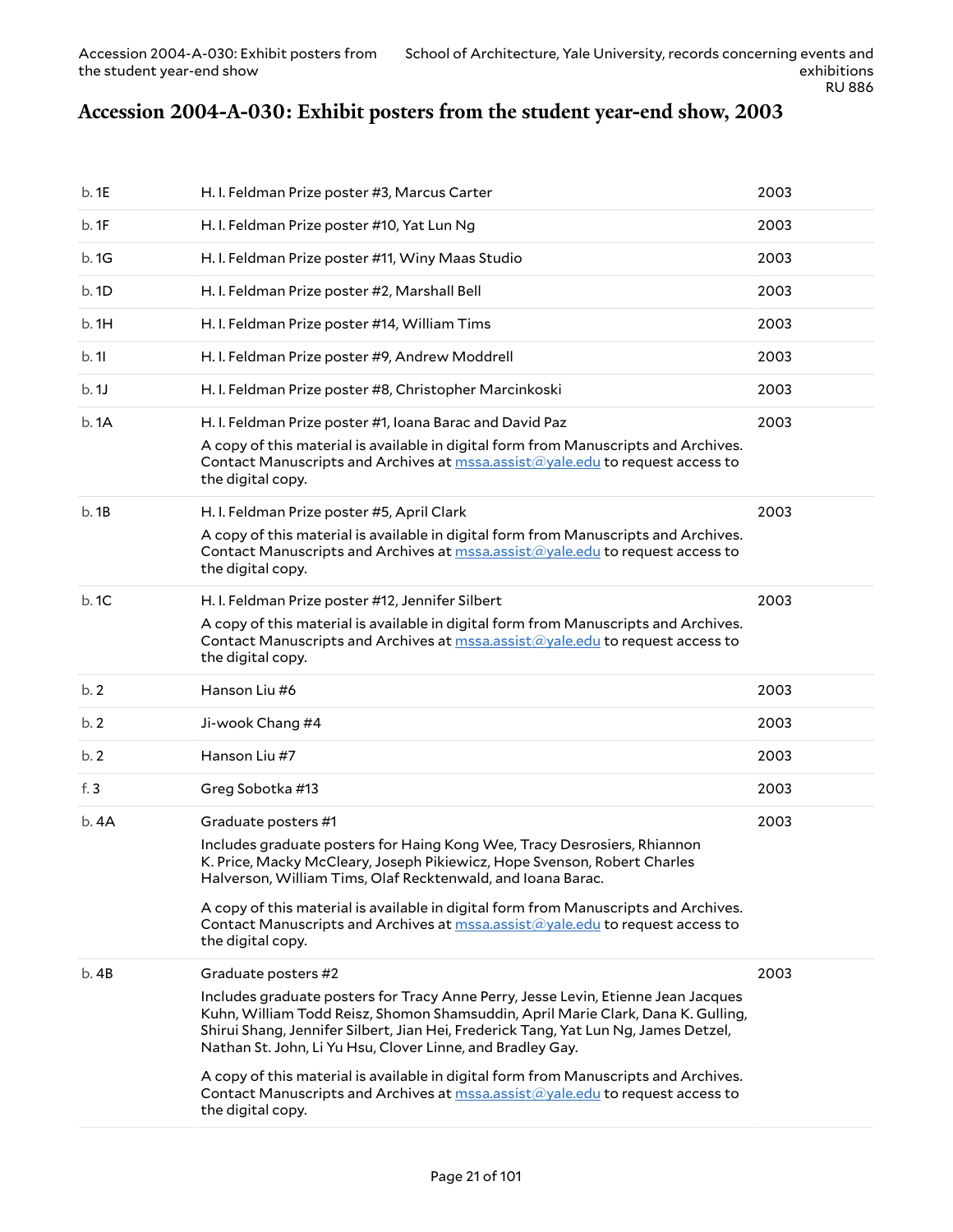| b. 4C | Graduate posters #3<br>Student posters for Surry Schlabs, Xinyaun Wang, Auriele Paradiso, Dongyeop<br>Lee, Benjamin Griswold, Edward Baxter, Francine HsuYoungsoo, Aaron Vaden-<br>Youmans, and Youngsoo Kwan.<br>A copy of this material is available in digital form from Manuscripts and Archives.<br>Contact Manuscripts and Archives at mssa.assist@yale.edu to request access to<br>the digital copy.                              | 2003 |
|-------|------------------------------------------------------------------------------------------------------------------------------------------------------------------------------------------------------------------------------------------------------------------------------------------------------------------------------------------------------------------------------------------------------------------------------------------|------|
| b.4D  | Graduate posters #4<br>Student posters for Khalid Almo, Peter Kosinski, Sangmin Lee, Igor Pavao Siddiqui,<br>Jiankun Jiang, Ji-Wook Chang, Regina Park, Remy Bertin, Marco Diaz Gonzalez,<br>Dan Gottlieb, Hanson Liu, and F. Neyran Turan.<br>A copy of this material is available in digital form from Manuscripts and Archives.<br>Contact Manuscripts and Archives at mssa.assist@yale.edu to request access to<br>the digital copy. | 2003 |
| b.5A  | Graduate posters #5<br>Jonathan Aron Wall Toews, Joyce Hsiang, Robert Court McClure, Aaron Amosson,<br>Hideaki Ota, Simone Brott, Marshall Bell, Andrew Benner, Michael Baumberger,<br>David Paz, Gi AA Park, and Hyunbae Cho.<br>A copy of this material is available in digital form from Manuscripts and Archives.<br>Contact Manuscripts and Archives at <b>mssa.assist@yale.edu</b> to request access to<br>the digital copy.       |      |
| b.5B  | Studio/student work posters #1<br>Posters for studios #1, 2, 6, 8, 10, 12, 15, and 16.<br>A copy of this material is available in digital form from Manuscripts and Archives.<br>Contact Manuscripts and Archives at mssa.assist@yale.edu to request access to<br>the digital copy.                                                                                                                                                      | 2003 |
| b.5C  | Studio/student work posters #2<br>Posters for studios #3, 4, 5, 7, 9, 11, 13, 14, 17.<br>A copy of this material is available in digital form from Manuscripts and Archives.<br>Contact Manuscripts and Archives at mssa.assist@yale.edu to request access to<br>the digital copy.                                                                                                                                                       | 2003 |
| b.5D  | Undergraduate posters<br>A copy of this material is available in digital form from Manuscripts and Archives.<br>Contact Manuscripts and Archives at mssa.assist@yale.edu to request access to<br>the digital copy.                                                                                                                                                                                                                       | 2003 |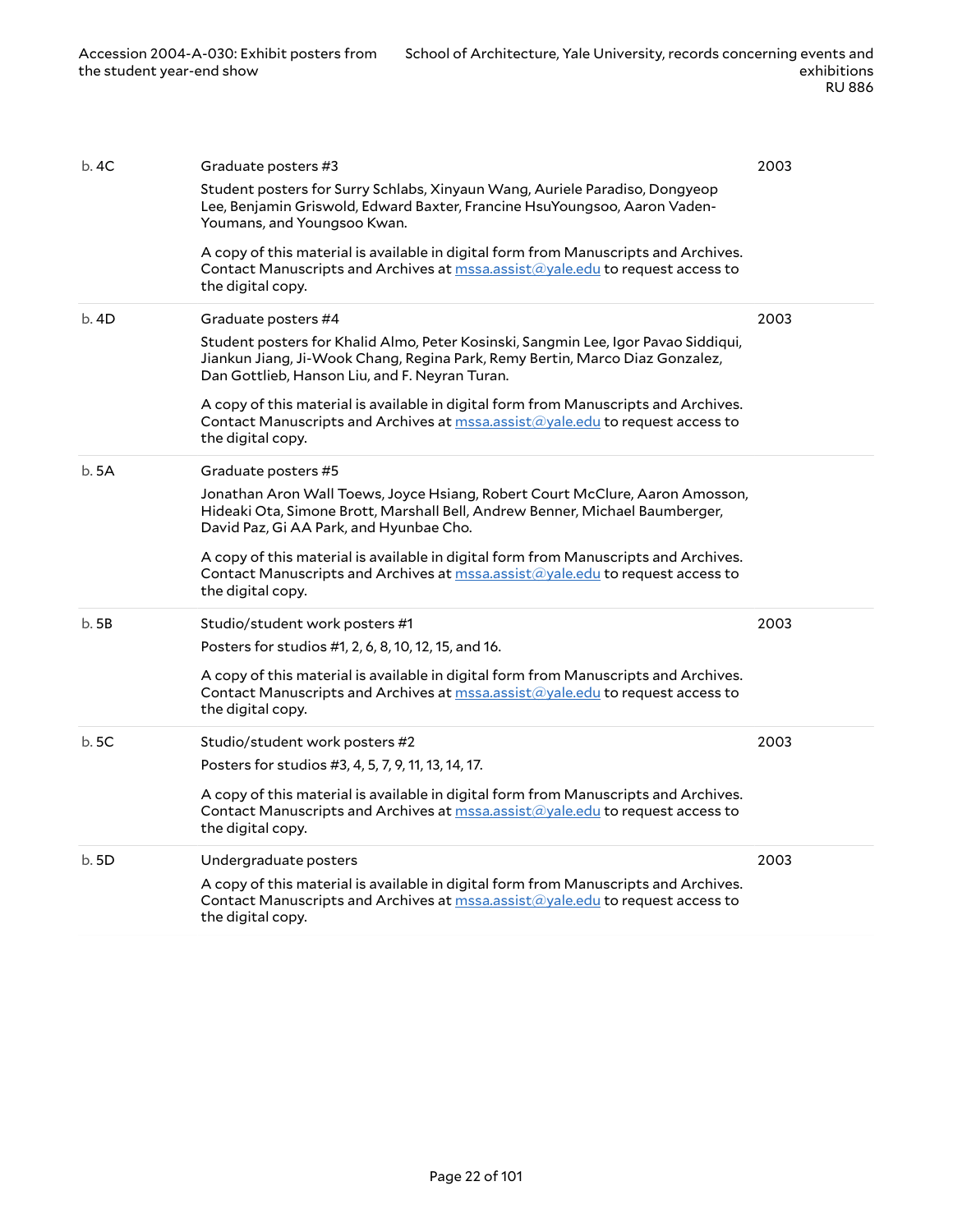## <span id="page-22-0"></span>**Accession 2004-A-031: Posters, calendars and brochures of events and activities sponsored by the School of Architecture, circa 1970-1987**

Arranged by topic.

| f. $1$     | Posters and calendars (oversize)                                                                                                                                                                             | circa 1970-1987 |
|------------|--------------------------------------------------------------------------------------------------------------------------------------------------------------------------------------------------------------|-----------------|
|            | <b>Brochures</b>                                                                                                                                                                                             |                 |
| b.2        | Masters of Architecture Graduation Exhibition                                                                                                                                                                | 1985            |
| b. 2, f. 2 | Urban Fragments<br>A copy of this material is available in digital form from Manuscripts and<br>Archives. Contact Manuscripts and Archives at mssa.assist@yale.edu to<br>request access to the digital copy. | 1985            |
| b. 2, f. 3 | The Chairs of Frank Lloyd Wright                                                                                                                                                                             | 1987            |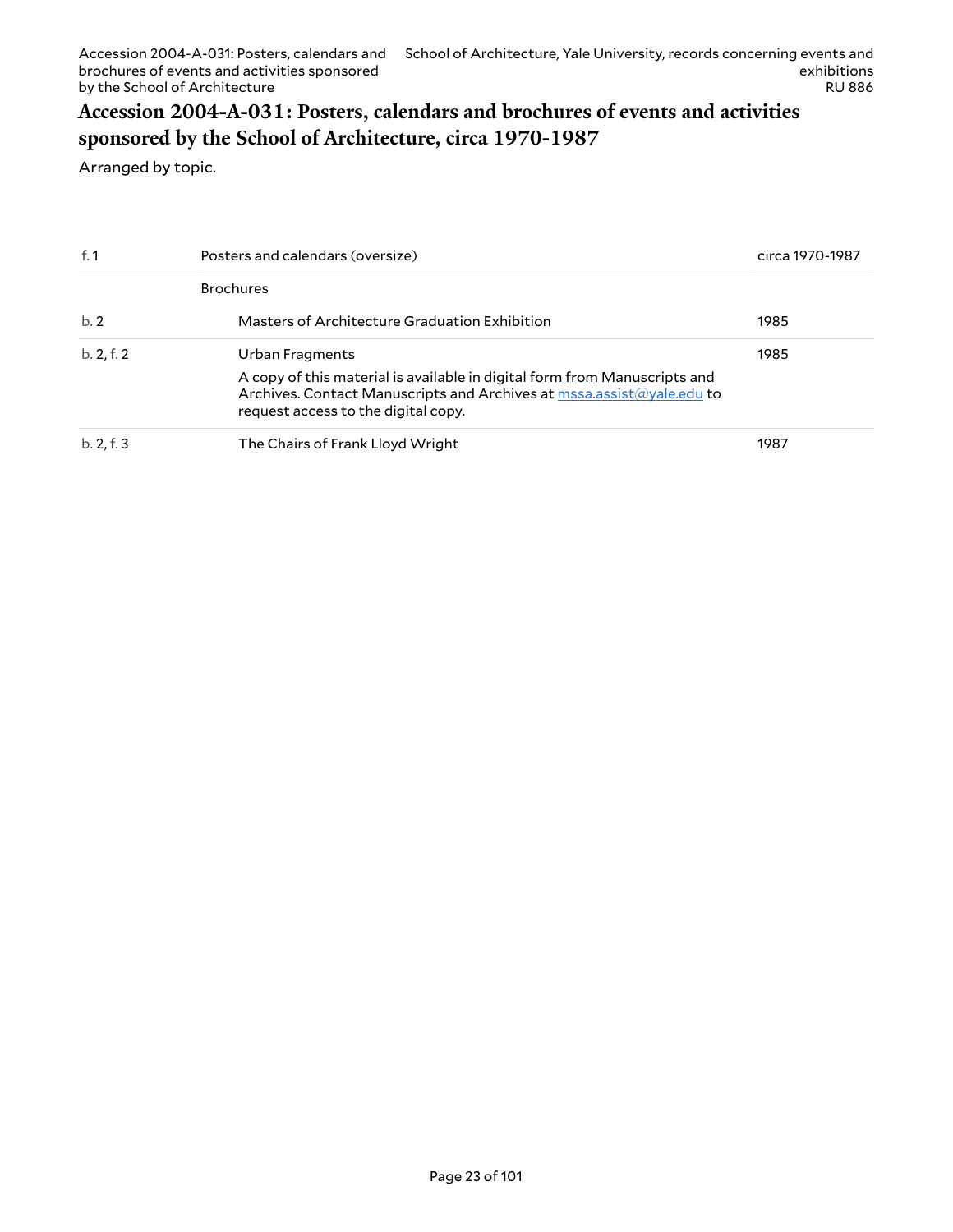## <span id="page-23-0"></span>**Accession 2004-A-096: Images of exhibits "Intricacy" and "Rome" in the Art and Architecture Building, 2003**

Original computer files may not be accessed due to their fragility. Researchers must consult access copies.

Requires written permission of the author or copyright holder to copy.

| b.2 | "Intricacy" exhibit in the Art and Architecture Building photographs<br>2004-a-096-0001<br>1 CD-R (715.29 megabytes)<br>Dates for this material were determined ny when the exhibit was on display in the<br>School of Art and Architecture.<br>As a preservation measure, original materials may not be used. Digital access<br>copies must be provided for use. Contact Manuscripts and Archives at<br>$\overline{\text{mssa}.\text{assist}(\text{a}yale.edu}$ to request access.<br>This material was imaged or captured by Manuscripts and Archives staff in 2012<br>for preservation and access. Additional information about actions taken may be<br>available at the repository. | 2003 |
|-----|-----------------------------------------------------------------------------------------------------------------------------------------------------------------------------------------------------------------------------------------------------------------------------------------------------------------------------------------------------------------------------------------------------------------------------------------------------------------------------------------------------------------------------------------------------------------------------------------------------------------------------------------------------------------------------------------|------|
| b.3 | "Rome" exhibit in the Art and Architecture Building photographs<br>2004-a-096-0002<br>1 CD-R (111.56 megabytes)<br>Dates for this material were determined by when the exhibit was on display in the<br>School of Art and Architecture.<br>As a preservation measure, original materials may not be used. Digital access<br>copies must be provided for use. Contact Manuscripts and Archives at<br>mssa.assist@yale.edu to request access.<br>This material was imaged or captured by Manuscripts and Archives staff in 2012<br>for preservation and access. Additional information about actions taken may be<br>available at the repository.                                         | 2003 |
| b.1 | Color transparencies                                                                                                                                                                                                                                                                                                                                                                                                                                                                                                                                                                                                                                                                    |      |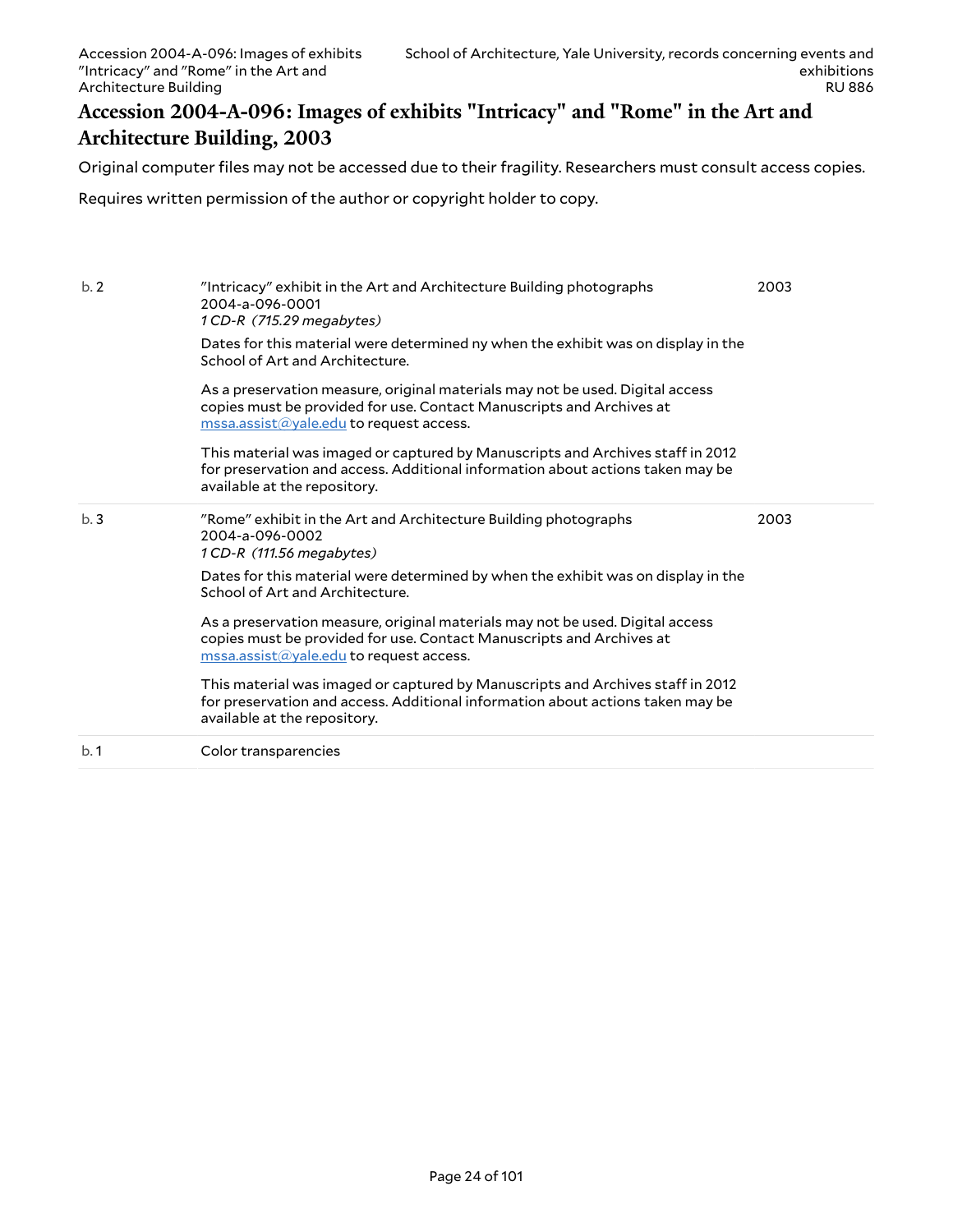#### <span id="page-24-0"></span>**Accession 2004-A-110: Posters, postcards, and brochures from exhibits, 2003**

b. 1 Posters, postcards, and brochures from exhibits 2003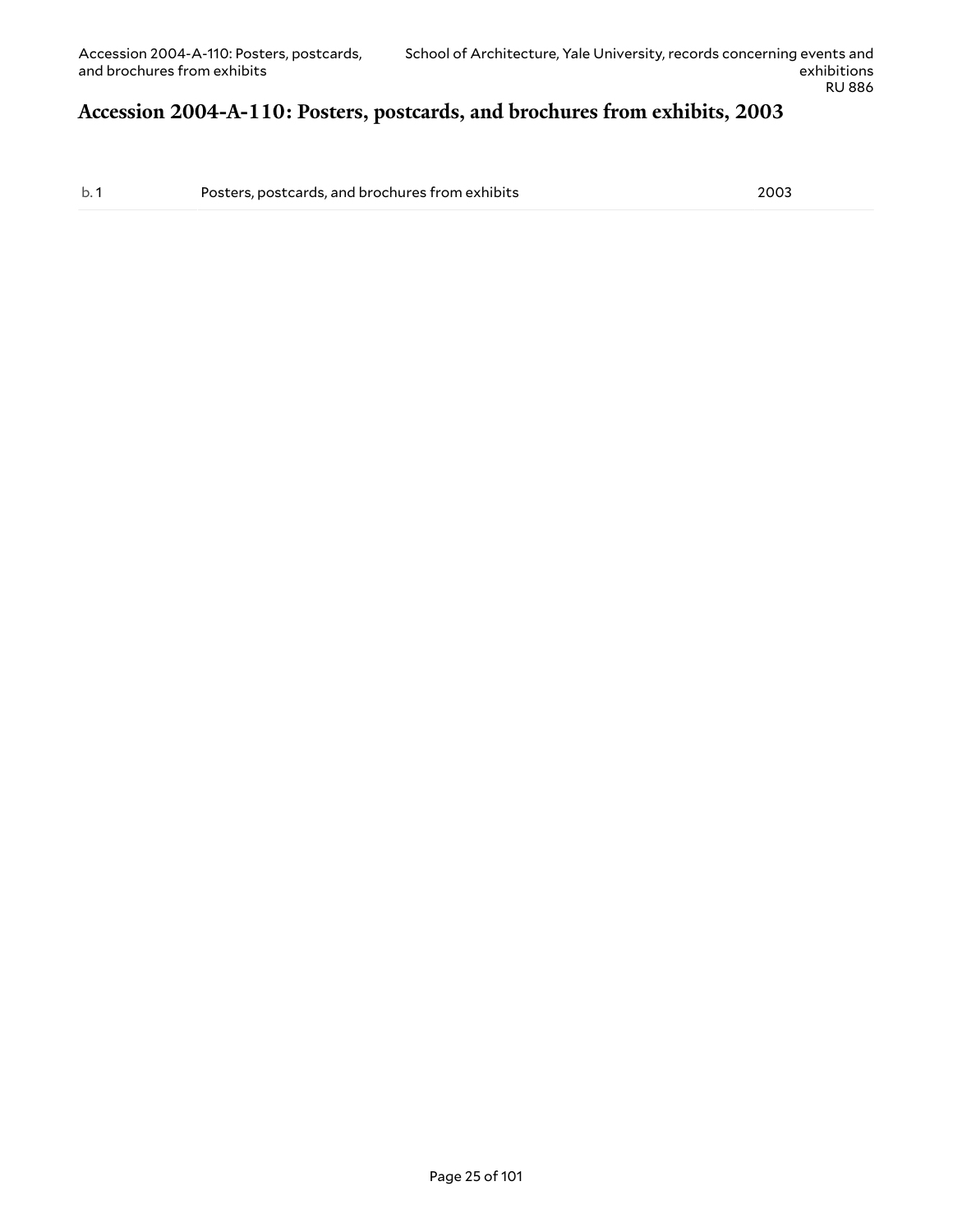## <span id="page-25-0"></span>**Accession 2004-A-111: Student designed posters for Halloween, 2003**

b. 1 Student designed posters for Halloween 2003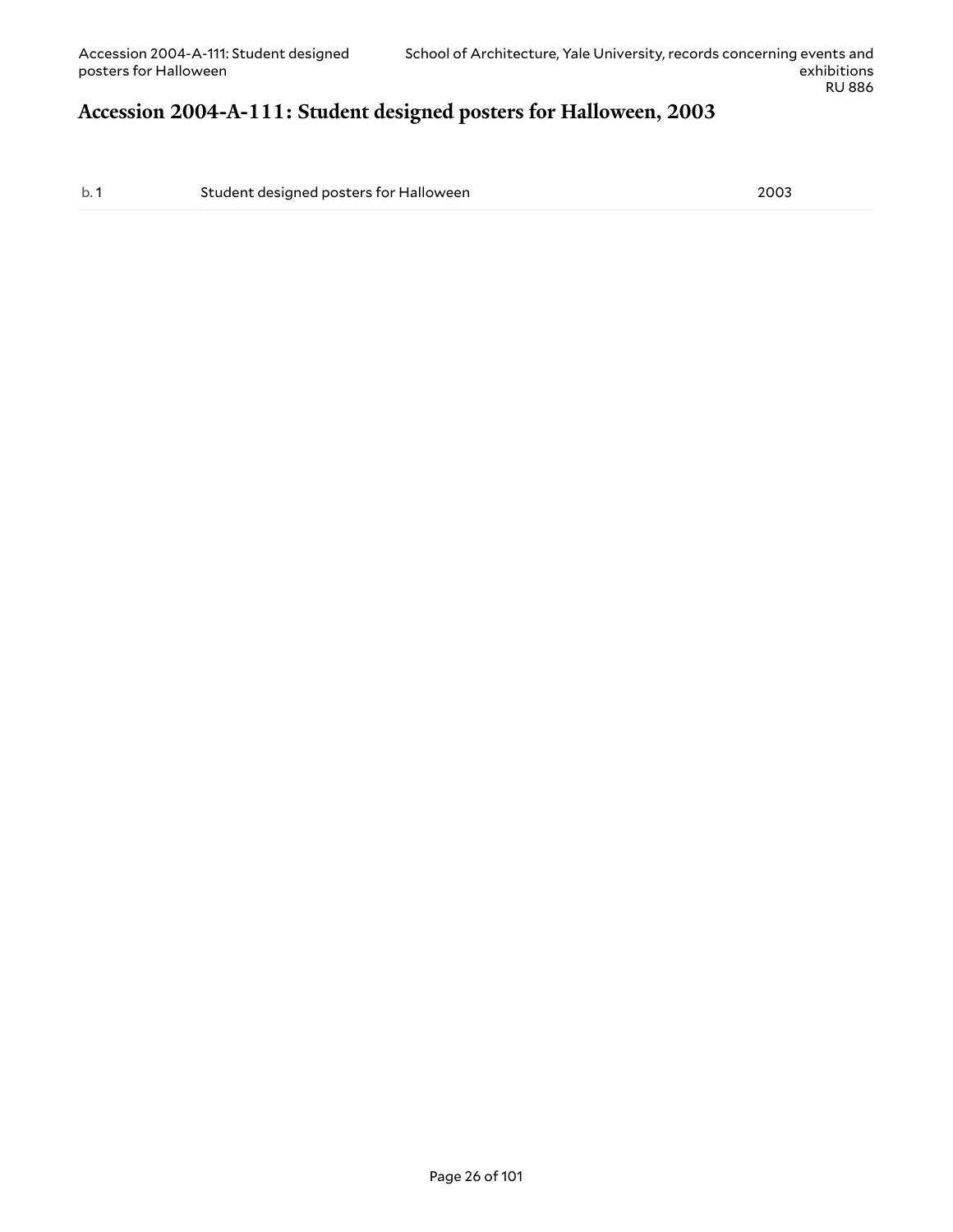## <span id="page-26-0"></span>**Accession 2004-A-129: Exhibit materials from "Robert Damora: 70 Years of Total Architecture", 2003-2004**

|        | Art and Architecture Building (Paul Rudolph)          |      |
|--------|-------------------------------------------------------|------|
| f. $1$ | Exterior - view from Art Gallery; A-25                | 1963 |
| f. $1$ | Exterior - York St. looking up; A-26                  | 1963 |
| f. $1$ | Exterior; A-27                                        | 1963 |
| f. $1$ | Exterior - windows; A-28                              | 1963 |
| f. $1$ | Interior - 3rd floor near Dean's office; A-29         | 1963 |
| f. $1$ | Interior - stairwell; A-30                            | 1963 |
| f. $1$ | 3rd floor wall/cu; A-31                               | 1963 |
| f. $1$ | Interior - textured detail; A-32                      | 1963 |
| f. $2$ | Exterior; A-19                                        | 1963 |
| f. $2$ | Exterior - entire building; A-20                      | 1963 |
| f. $2$ | Interior-3rd floor gate; A-21                         | 1963 |
| f.2    | Interior - shell in wall; A-22                        | 1963 |
| f.2    | Exterior - roof; A-23                                 | 1963 |
|        |                                                       |      |
| f. $2$ | Exterior - front entrance; A-24                       | 1963 |
| f. $2$ | General Motors Technical Center(Eero Saarinen)        |      |
| f.3C   | Exterior - red brick wall; B-7                        | 1965 |
| f.3C   | Exterior - blue brick wall; B-9                       | 1965 |
| f. 3A  | Interior - stairs; B-18                               | 1965 |
| f. 3D  | Interior - stairs with blue brick; B-21               | 1965 |
| f.3B   | Interior - table colored chairs; B-23                 | 1965 |
| f. 3B  | Interior - red flip flops and chairs; B-30            | 1965 |
| f. 3A  | Interior - curved glass wall; B-32                    | 1965 |
| f. 3D  | Interior -round ceiling light; B-35                   | 1965 |
| f.4    | Exterior - red brick wall with black smoke stack; B-3 | 1965 |
| f.4    | Exterior - red brick wall; B-10                       | 1965 |
| f. $4$ | Interior - stairs; B-14                               | 1965 |
| f. $4$ | Interior - with red chairs; B-24                      | 1965 |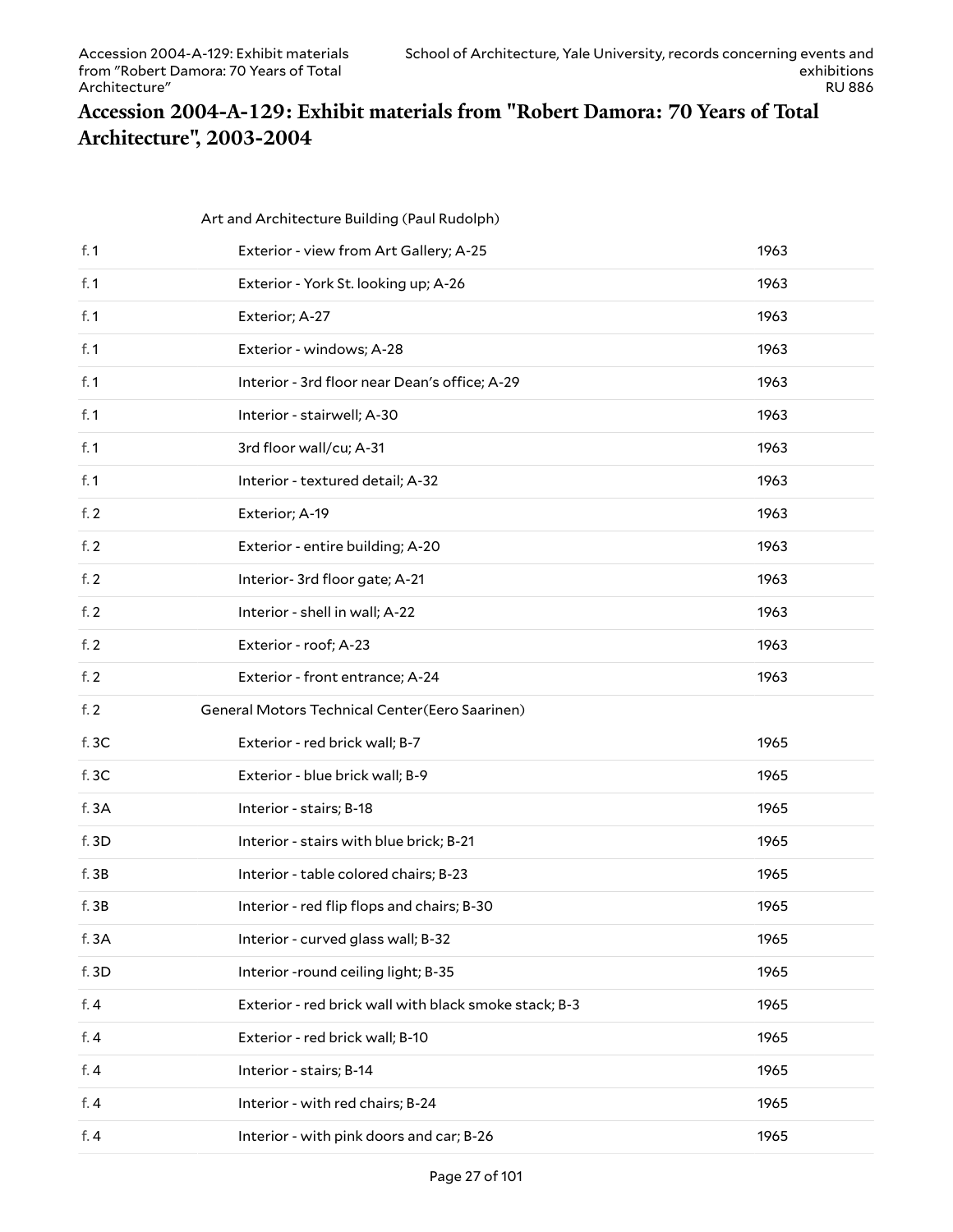#### General Motors Technical Center(Eero Saarinen) (continued)

| f.4   | Interior - marble squares/bench; B-36           | 1965      |
|-------|-------------------------------------------------|-----------|
| f. 5A | Exterior; B-4                                   | 1965      |
| f. 5A | Exterior - blue/orange brick walls; B-6         | 1965      |
| f.5B  | Interior - circular with wires; B-16            | 1965      |
| f.5B  | Interior - pink and black doors; B-25           | 1965      |
| f. 6  | Skyscraper - cross section - construction; C-02 | 1956-1958 |
|       | Stadium                                         |           |
| f. 6  | model-parking lot; C-6                          | 1956-1958 |
| f. 6  | section drawing; C-7                            | 1956-1958 |
| f. 6  | cross section drawing; C-8                      | 1956-1958 |
| f. 6  | Skyscraper - building section; C-01             | 1956-1958 |
| f. 6  | Airport-quarter plan of airport; C-15           | 1956-1958 |
|       | <b>Municipal Tower</b>                          |           |
| f. 6  | drawing; C-20                                   | 1956-1958 |
| f. 6  | model; C-22                                     | 1956-1958 |
| f. 6  | drawing; C-24                                   | 1956-1958 |
|       | Playground                                      |           |
| f. 6  | boy on tree thing; C-34                         | 1956-1958 |
| f. 6  | clay people; C-36                               | 1956-1958 |
|       | Sprayed Concrete House                          |           |
| f. 7  | Aerial-carand person; C-2                       | 1956-1958 |
| f. 7  | house clay figures; C-3                         | 1956-1958 |
|       | <b>Helix Apartment</b>                          |           |
| f. 7  | drawing; C-11                                   | 1956-1958 |
| f. 7  | montage; C-12                                   | 1956-1958 |
|       | <b>Municipal Tower</b>                          |           |
| f. 7  | drawing; C-19                                   | 1956-1958 |
| f. 7  | structural section; C-21                        | 1956-1958 |
| f. 7  | model/rooftop; C-23                             | 1956-1958 |
| f. 7  | man on stairs; C-25                             | 1956-1958 |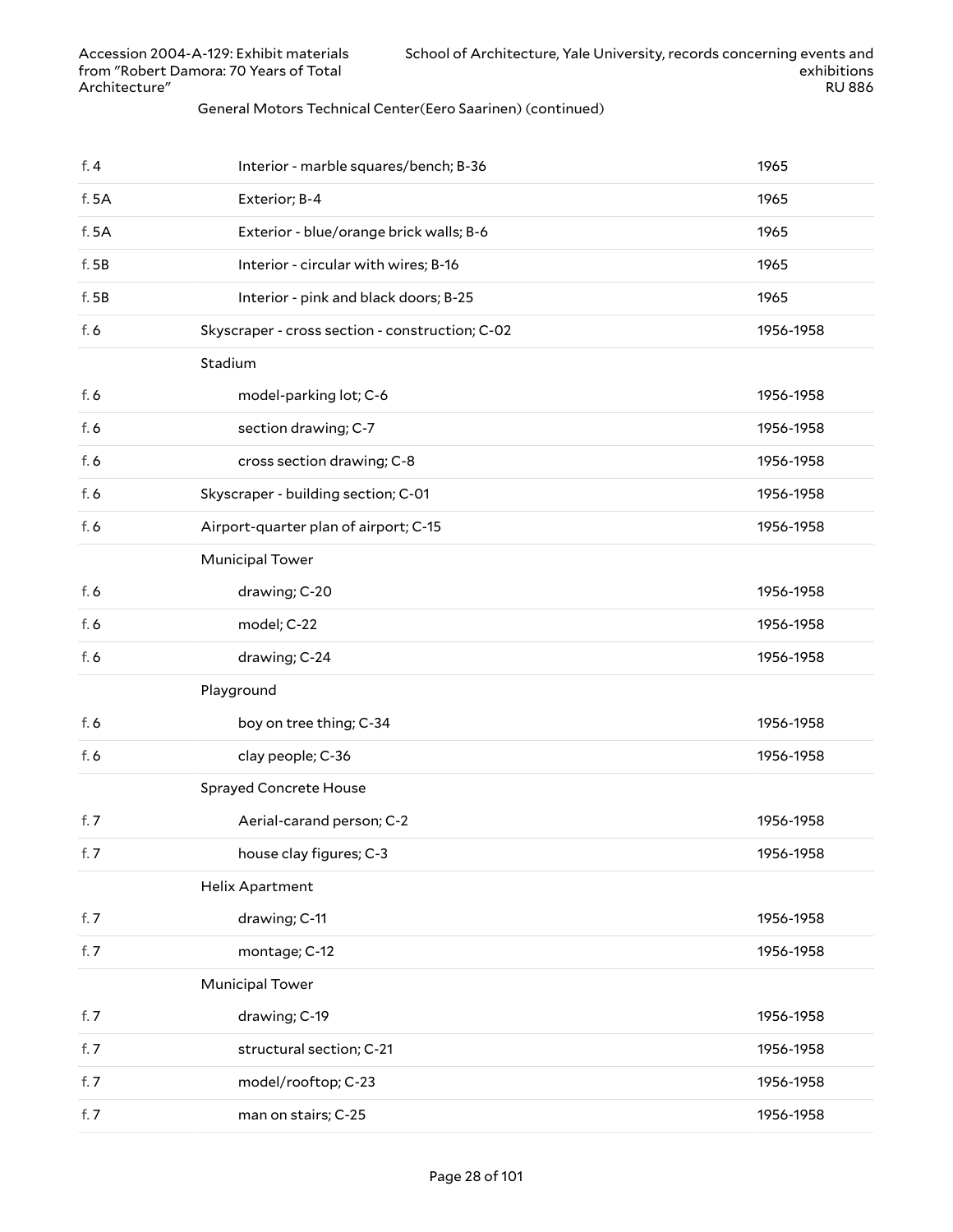Municipal Tower (continued)

| f.7    | round staircase; C-26                                       | 1956-1958 |
|--------|-------------------------------------------------------------|-----------|
|        | Playground                                                  |           |
| f. $7$ | wading pool; C-32                                           | 1956-1958 |
| f. 7   | clay people; C-33                                           | 1956-1958 |
| f. 8   | Airport - model-plane in sky; C-14                          | 1956-1958 |
| f. 8   | Stadium-model-Exterior; C-5                                 | 1956-1958 |
| f. 8   | Helix Apt. - model-1 tower; C-10                            | 1956-1958 |
|        | <b>Bridge</b>                                               |           |
| f. 8   | street model; C-29                                          | 1956-1958 |
| f. 8   | model section view; C-30                                    | 1956-1958 |
| f. 9   | Community Common; D-10                                      | undated   |
| f. 9   | model; D-11                                                 | undated   |
| f. 9   | ext - man near rouno date structures; D-12                  | undated   |
| f. 9   | House - 'Prefabricated Parts Permits Custom Planning'; D-20 | undated   |
| f. 9   | Cross Section; D-21                                         | undated   |
|        |                                                             |           |
|        | Cape House                                                  |           |
| f. 9   | Interior - red carpet/kitchen table; D-23                   | undated   |
| f. 9   | model; D-27a                                                | undated   |
| f. 9   | Interior - bathroom; D-24                                   | undated   |
| f. 9   | $D-32$                                                      | undated   |
| f. 9   | model; D-33                                                 | undated   |
| f. 9   | Record Houses article - mid-May issue; D-37                 | undated   |
| f. 9   | Airplane Hangar - The Plan; D-27                            | undated   |
| f. 10  | Project Conclusion; D-3                                     | undated   |
| f. 10  | Bahama House; D-5                                           | undated   |
| f. 10  | Magazine cover - 'Architectural Record of 1962'; D-8        | 1962      |
|        | Cape House                                                  |           |
| f. 10  | wall framing system; D-19                                   | undated   |
| f. 10  | Exterior; D-22                                              | undated   |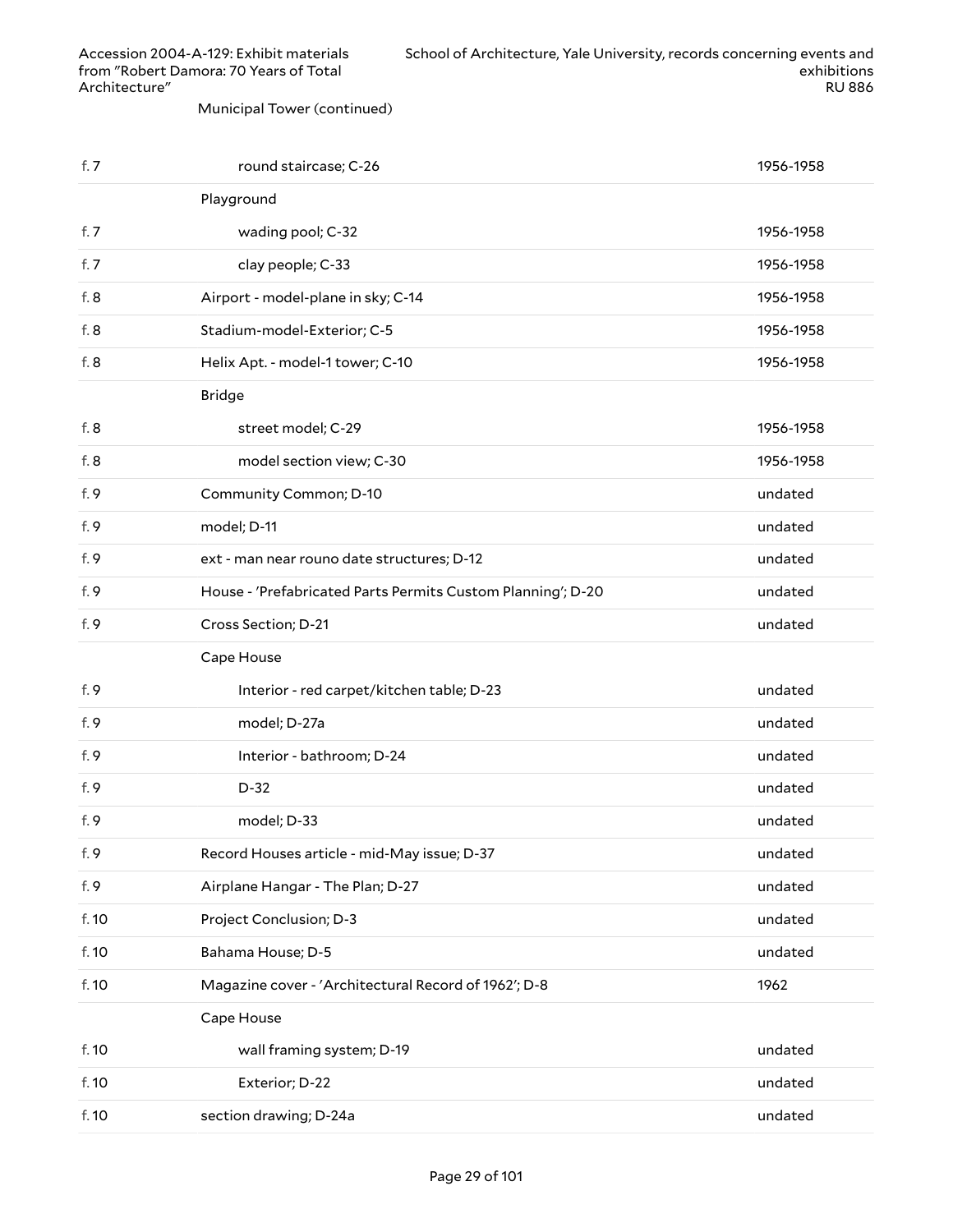| f. 10  | Berkshire House; D-27b               | undated |
|--------|--------------------------------------|---------|
|        | Airplane Hangar                      |         |
| f. 10  | The Plan; D-30                       | undated |
| f. 11  | The Structure; D-2                   | undated |
| f. 11  | The Hangar Doors; D-4                | undated |
|        | <b>Bahama House</b>                  |         |
| f. 11  | Sign; D-7                            | undated |
| f. 11  | Section; D-9                         | undated |
| f. 11  | Cape House - Exterior porch; D-24b   | undated |
| f. 11  | Berkshire House; D-29                | undated |
| f. 12  | Cape House; D-16                     | undated |
| f. 12  | The Irving Room; D-17                | undated |
|        | <b>Bahama House</b>                  |         |
| f. 12  | drawing; D-34                        | undated |
| f. 12  | construction sequence; D-35          | undated |
| f. 12  | roof plan; D-36                      | undated |
| f. 12  | Berkshire House; D-28                | undated |
| f. 12  | Damora Credits; T-1                  | undated |
| f. 12  | <b>Biographic Notes; T-2</b>         | undated |
| f. 12  | Architectural Photography Medal; T-3 | undated |
| f. 12  | The 48-Hour House; T-4               | undated |
| f. 12  | Concrete Skyscraper; T-5             | undated |
| f. 12  | A Concept of Natural Growth; T-7     | undated |
| f. 12  | A City Tower; T-8                    | undated |
| f. 12  | Airport Planning; T-9                | undated |
|        | Hancock Building                     |         |
| f. 13A | Exterior closer view; E-2            | 1977    |
| f. 13B | Exterior rouno date frame; E-5       | 1977    |
| f. 13A | Exterior; E-7                        | 1977    |
| f. 13A | KNOLL; E-10                          | 1951    |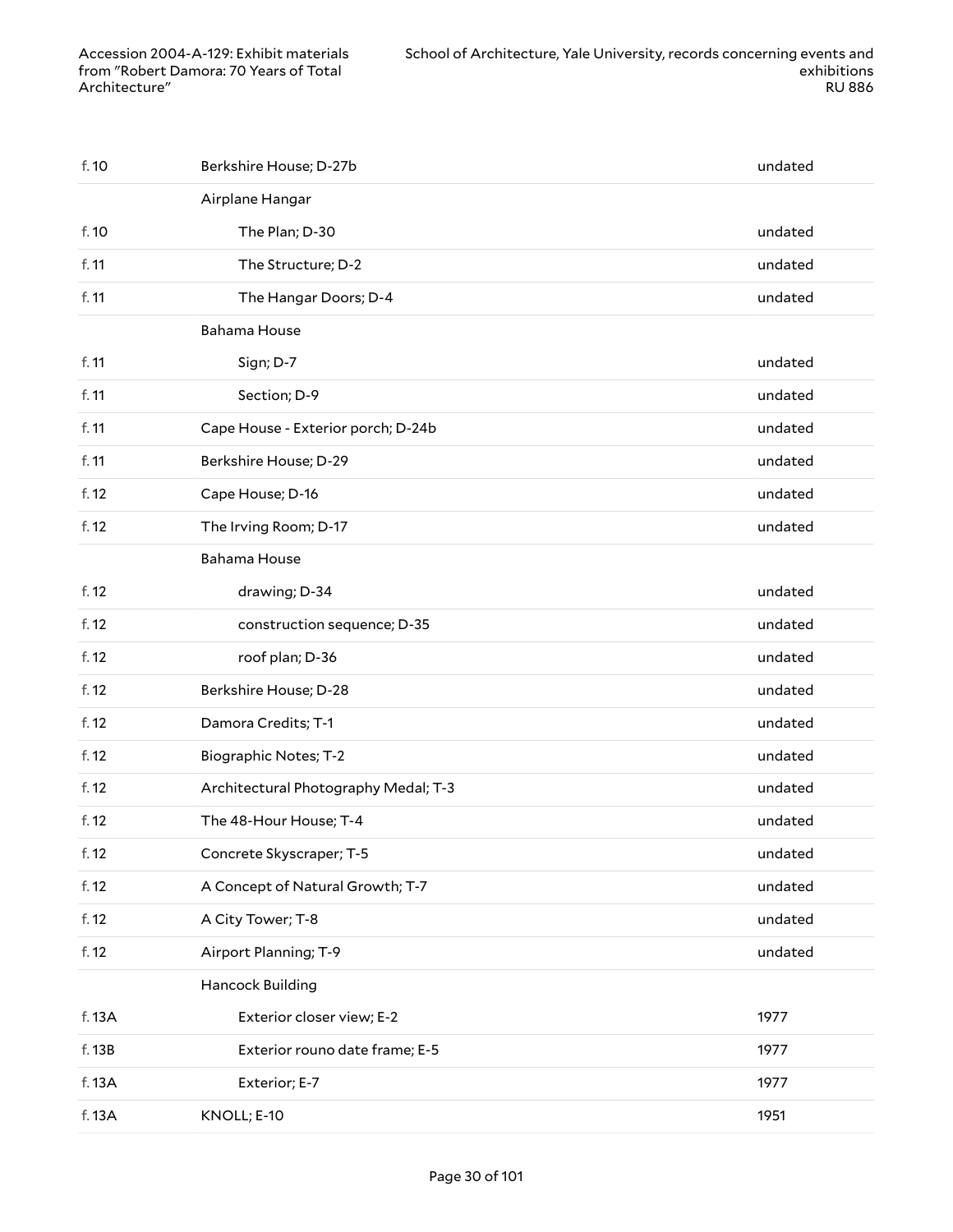#### Museum of Modern Art (MoMA)

| f. 13B | Exterior columns; E-13                             | 1939 |
|--------|----------------------------------------------------|------|
| f. 13C | Exterior sculpture; E-14                           | 1939 |
| f. 13C | Rockefeller House - interior - living room; E-16   | 1950 |
| f. 13B | Kleinhaus - Exterior; E-24                         | 1941 |
| f. 14A | Large K; E-9                                       | 1951 |
| f. 14D | MoMA - Interior auditorium; E-12                   | 1939 |
| f. 14A | Rockefeller House - interior fireplace; E-17       | 1950 |
|        | Kleinhans                                          |      |
| f. 14B | exterior; E-20                                     | 1941 |
| f. 14C | exterior; E-21                                     | 1941 |
| f. 14C | interior stairs and curves; E-22                   | 1941 |
| f. 14B | interior stairs and curves; E-23                   | 1941 |
| f. 15  | Taylor House -concrete roof with 2 kids; F-9       | 1962 |
|        | <b>Breuer House</b>                                |      |
| f. 15  | Interior fireplace; F-18                           | 1948 |
| f. 15  | interior - fireplace in foregrouno date; F-21      | 1948 |
| f. 15  | Exterior wooden porch; F-22b                       | 1948 |
|        | Gropius House (Walter Gropius)                     |      |
| f. 15  | Exterior porch/cars in back; F-22                  | 1946 |
| f. 15  | Interior home office; F-30                         | 1946 |
| f. 15  | interior reflection of trees; F-32                 | 1946 |
| f. 15  | interior glass house; F-33                         | 1946 |
|        | <b>Taylor House</b>                                |      |
| f. 16  | Exterior car; F-4                                  | 1962 |
| f. 16  | Exterior columns, wicker; F-6                      | 1962 |
| f. 16  | Exterior rooftop; F-7                              | 1962 |
| f. 16  | Interior with 2 columns; F-8                       | 1962 |
| f. 16  | Tower House - Exterior porch; F-14                 | 1960 |
| f. 16  | Robinson House - ext tree in foregrouno date; F-15 | 1948 |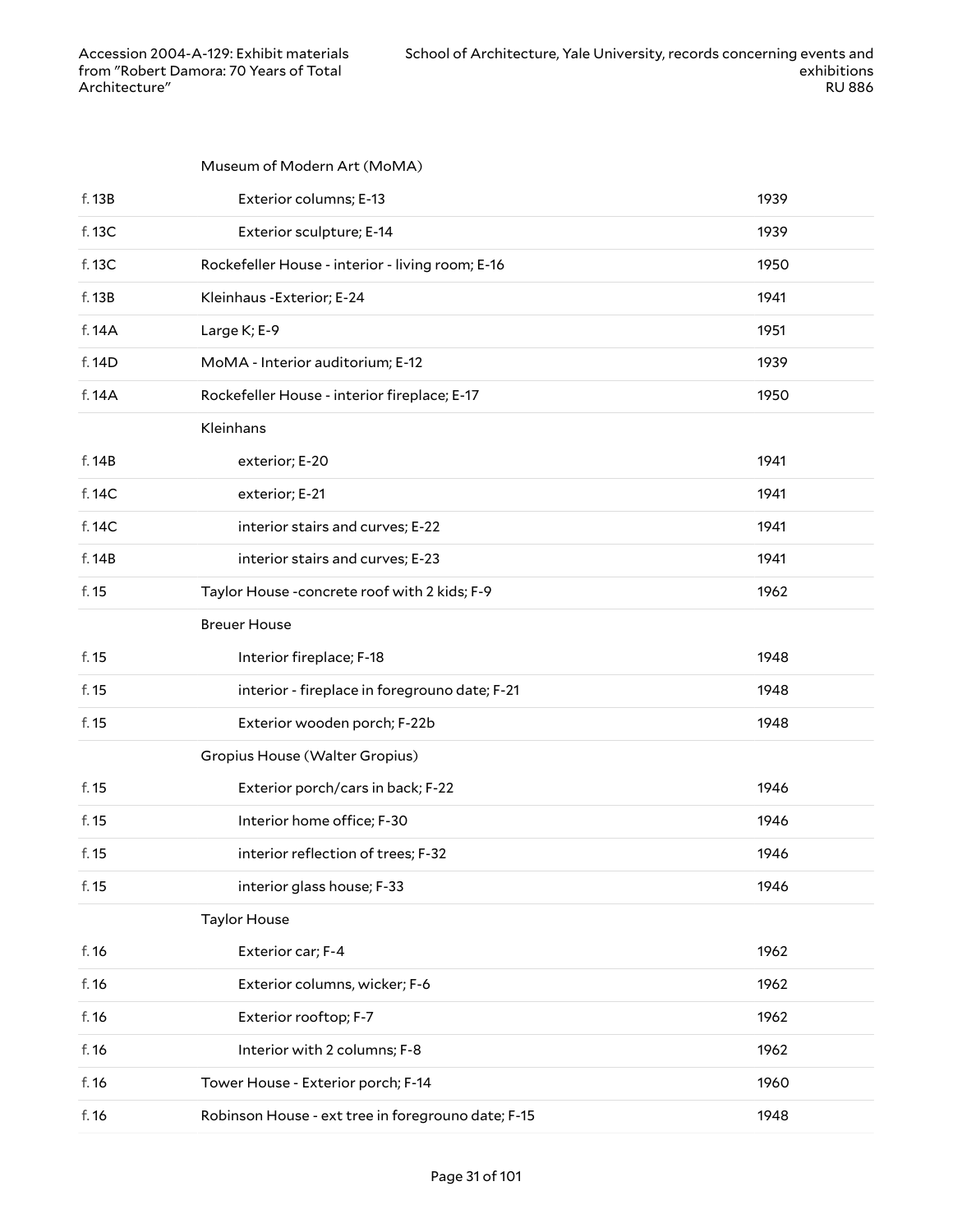| f. 16 | Gropius House - ext spiral staircase; F-28                                                                                       | 1946      |
|-------|----------------------------------------------------------------------------------------------------------------------------------|-----------|
| f. 17 | Taylor House - Exterior car; F-5                                                                                                 | 1962      |
|       | <b>Breuer House</b>                                                                                                              |           |
| f. 17 | Exterior; F-19                                                                                                                   | 1948      |
| f. 17 | Exterior; F-20                                                                                                                   | 1948      |
|       | Gropius House (Walter Gropius)                                                                                                   |           |
| f. 17 | Exterior - house with trellis; F-25                                                                                              | 1946      |
| f. 17 | Exterior; F-26                                                                                                                   | 1946      |
| f. 17 | Interior fireplace; F-27                                                                                                         | 1946      |
|       | Oversize exhibit panels                                                                                                          |           |
|       | Art and Architecture Building with Paul Rudolph portrait; A-1 (digitized for<br>preservation purposes)<br>1 Computer File (.tif) | 1963      |
|       | General Motors Technical Center (Eero Saarinen) (digitized for preservation<br>purposes)<br>1 Computer File (.tif)               |           |
|       | Red wall and water tower; B-37 (digitized for preservation purposes)<br>1 Computer File (.tif)                                   | 1965      |
|       | Interior stairs; B-38 (digitized for preservation purposes)<br>1 Computer File (.tif)                                            | 1965      |
|       | Skyscraper; C-0 (digitized for preservation purposes)<br>1 Computer File (.tif)                                                  | 1956-1958 |
|       | Bridge model; C-27 (digitized for preservation purposes)<br>1 Computer File (.tif)                                               | 1956-1958 |
|       | Cape house-Interior; D-14 (digitized for preservation purposes)<br>1 Computer File (.tif)                                        | undated   |
|       | Knoll showroom- Interior; E-8 (digitized for preservation purposes)<br>1 Computer File (.tif)                                    | 1951      |
|       | Gropius house-int-stairs; F-23 (digitized for preservation purposes)<br>1 Computer File (.tif)                                   | 1946      |
|       | CBS building; L-1 (digitized for preservation purposes)<br>1 Computer File (.tif)                                                | 1966      |
|       | Figure; L-3 (digitized for preservation purposes)<br>1 Computer File (.tif)                                                      | undated   |
| b.18  | Color Transparencies of exhibit                                                                                                  | undated   |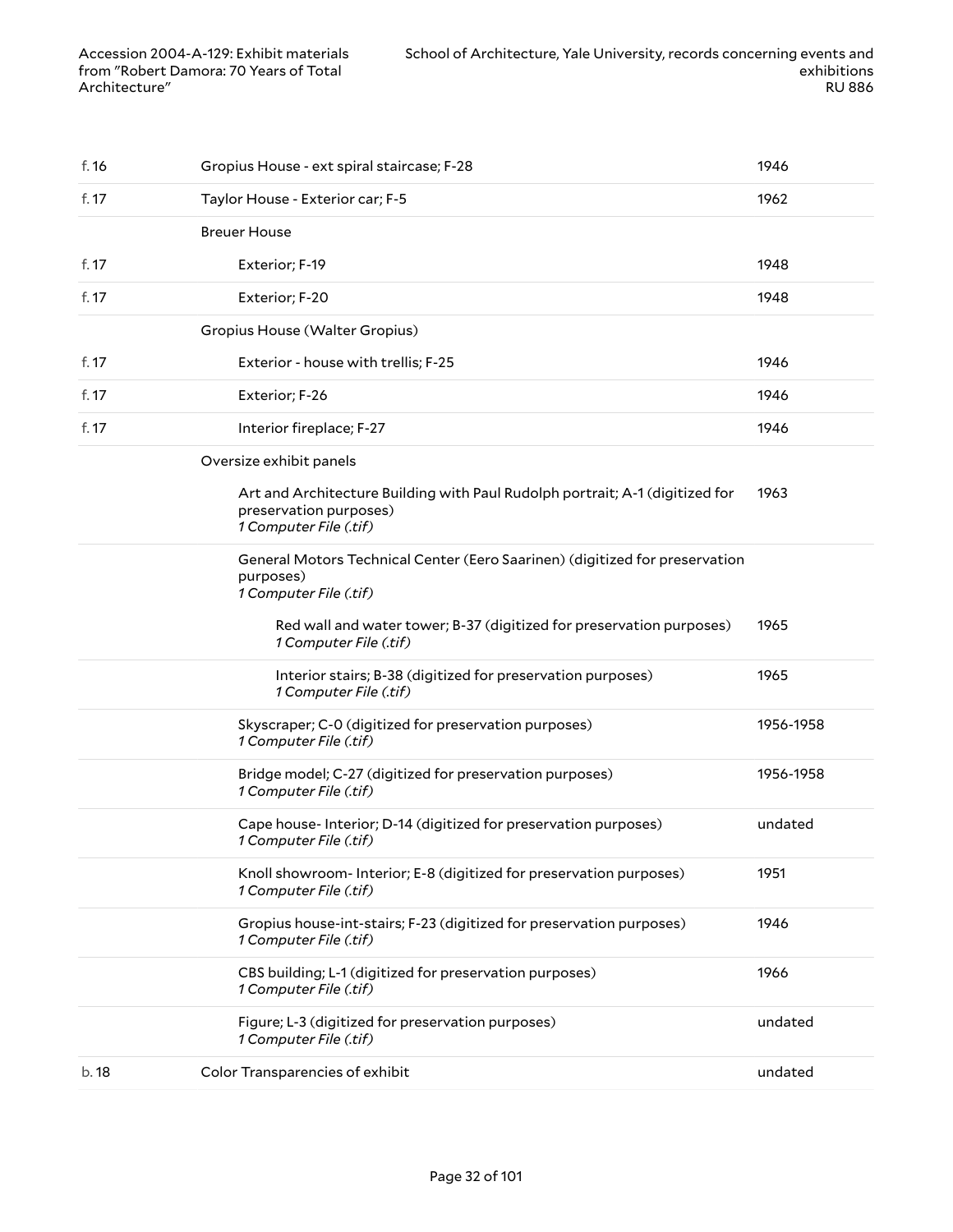b. 19–20 "Robert Damora: 70 Years of Total Architecture" exhibit digital images 2004-a-129-0001 *2 CD-Rs (862.3 megabytes)* Date for this material was determined by when the exhibit was mounted at the School of Art and Architecture. As a preservation measure, original materials may not be used. Digital access copies must be provided for use. Contact Manuscripts and Archives at [mssa.assist@yale.edu](mailto:mssa.assist@yale.edu?subject=Digital%20Copy%20Request:%20[Preservica]%202004-a-129-0001-[Preservica]%202004-a-129-0002.) to request access. This material was imaged or captured by Manuscripts and Archives staff in 2012 for preservation and access. Additional information about actions taken may be available at the repository. 2003-2004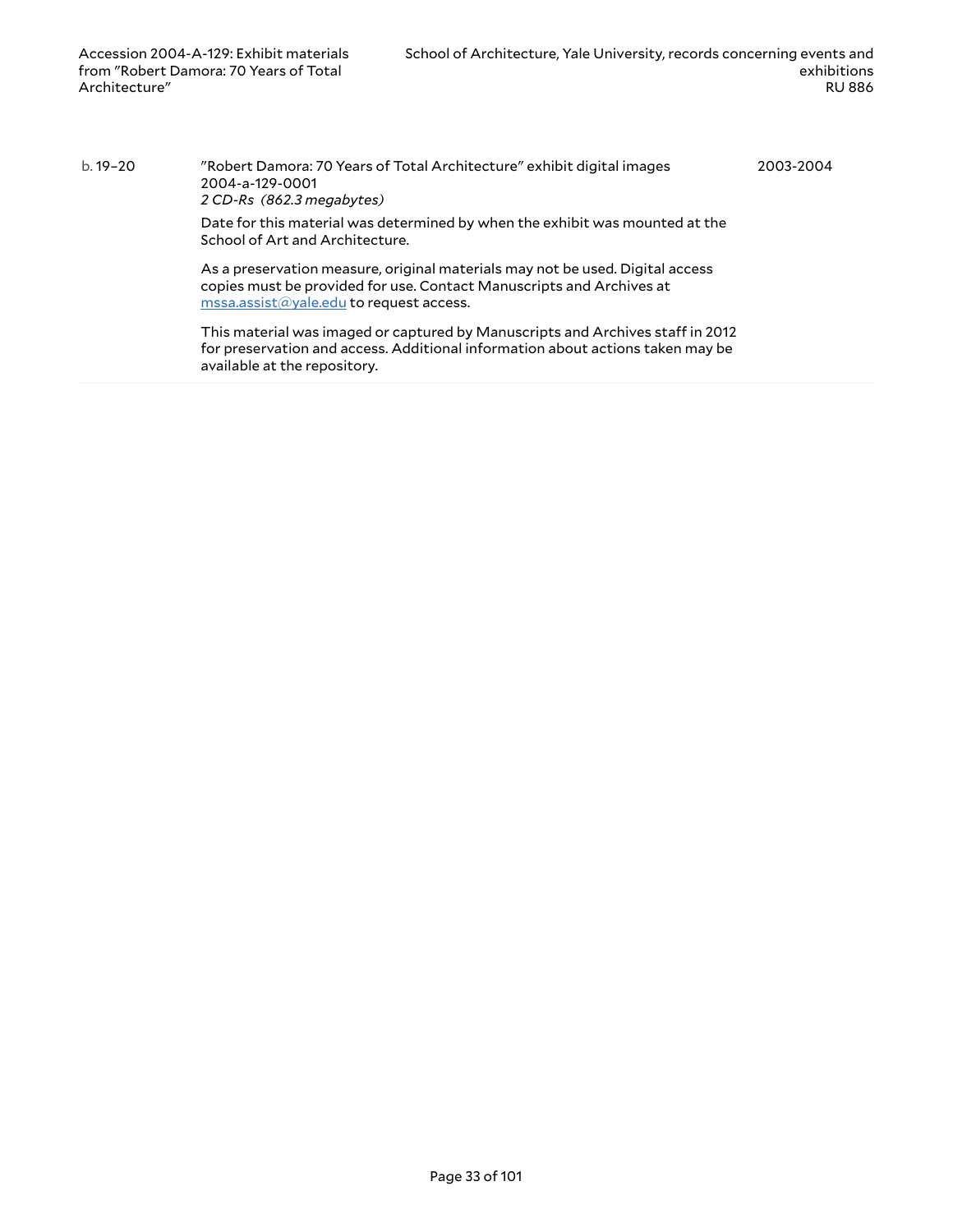## <span id="page-33-0"></span>**Accession 2004-A-157: Images from exhibits, 2001**

Arranged chronologically.

| b. 1, f. 1 | "Saving Corporate Modernism: Assessing Three Landmark Buildings Designed by<br>Gordon Bunshaft of Skidmore and Merrill" | 2001 January 8 -<br>March 2   |
|------------|-------------------------------------------------------------------------------------------------------------------------|-------------------------------|
| b. 1, f. 2 | "WORKPLACE-The Work of the Office of Deborah Berke, Architect"                                                          | 2001 February 12<br>- April 6 |
| b. 1, f. 3 | "Koetter Kim and Assoc.- Cities and Buildings"                                                                          | 2001 March 19 -<br>May 4      |
| b. 1, f. 4 | "Two Views of Eero Saarinen: The Architectural Photography of Balthazar Korab<br>and Ezra Stoller"                      | 2001 April 9 -<br>May 4       |
| b. 1, f. 5 | "Fast Forward, Year End Exhibit of Student Work"                                                                        | 2001 May 18 -<br>June 1       |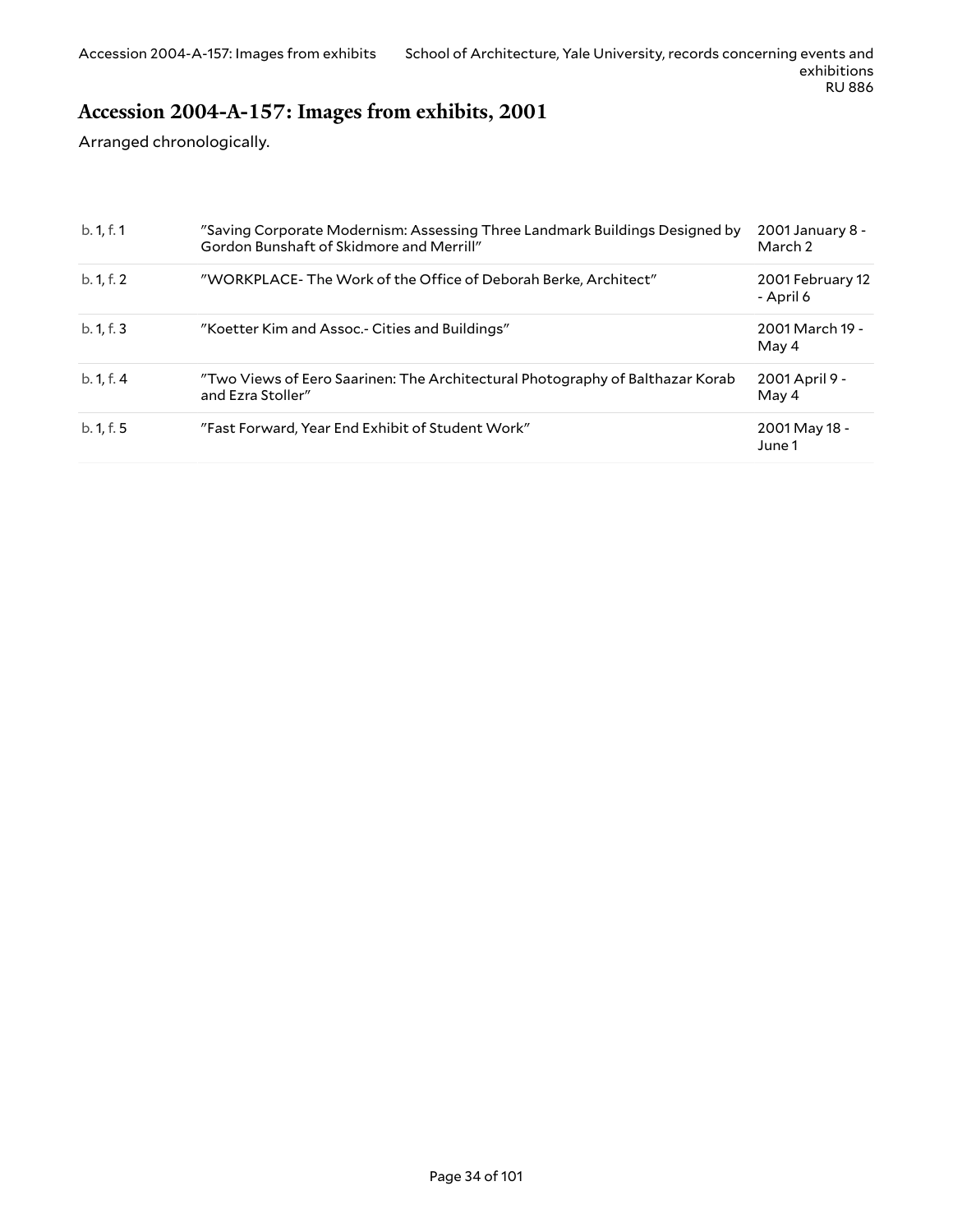#### <span id="page-34-0"></span>**Accession 2004-A-206: Posters, programs, and invitations, 2004 Spring**

b. 1 **Posters, programs, and invitations** 2004 Spring 2004 Spring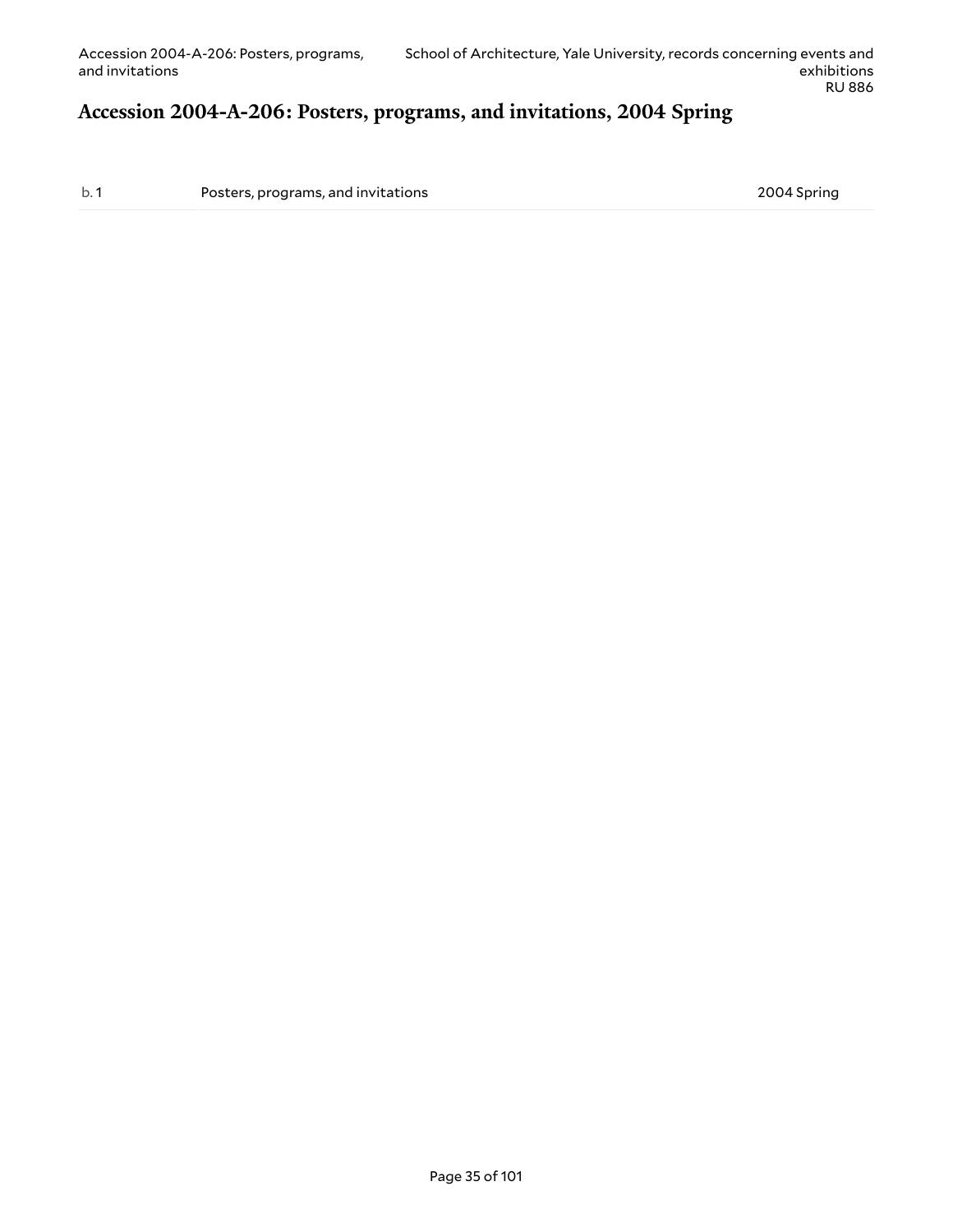### <span id="page-35-0"></span>**Accession 2005-A-046: Digital images of the exhibit "Big and Green: Toward Sustainable Architecture in the 21st Century", 2004**

Original born digital files, as well as preservation masters, may not be accessed due to their fragility. Researchers must consult use copies.

b. 1–2 "Big and Green: Toward Sustainable Architecture in the 21st Century" exhibit digital images 2004

*2 CD-Rs (267.5 megabytes)*

Date for this material was determined by when the exhibit was mounted in the School of Art and Architecture.

As a preservation measure, original materials may not be used. Digital access copies must be provided for use. Contact Manuscripts and Archives at [mssa.assist@yale.edu](mailto:mssa.assist@yale.edu?subject=Digital%20Copy%20Request:%20[Preservica]%202005-a-046-0001-[Preservica]%202005-a-046-0002.) to request access.

This material was imaged or captured by Manuscripts and Archives staff in 2012 for preservation and access. Additional information about actions taken may be available at the repository.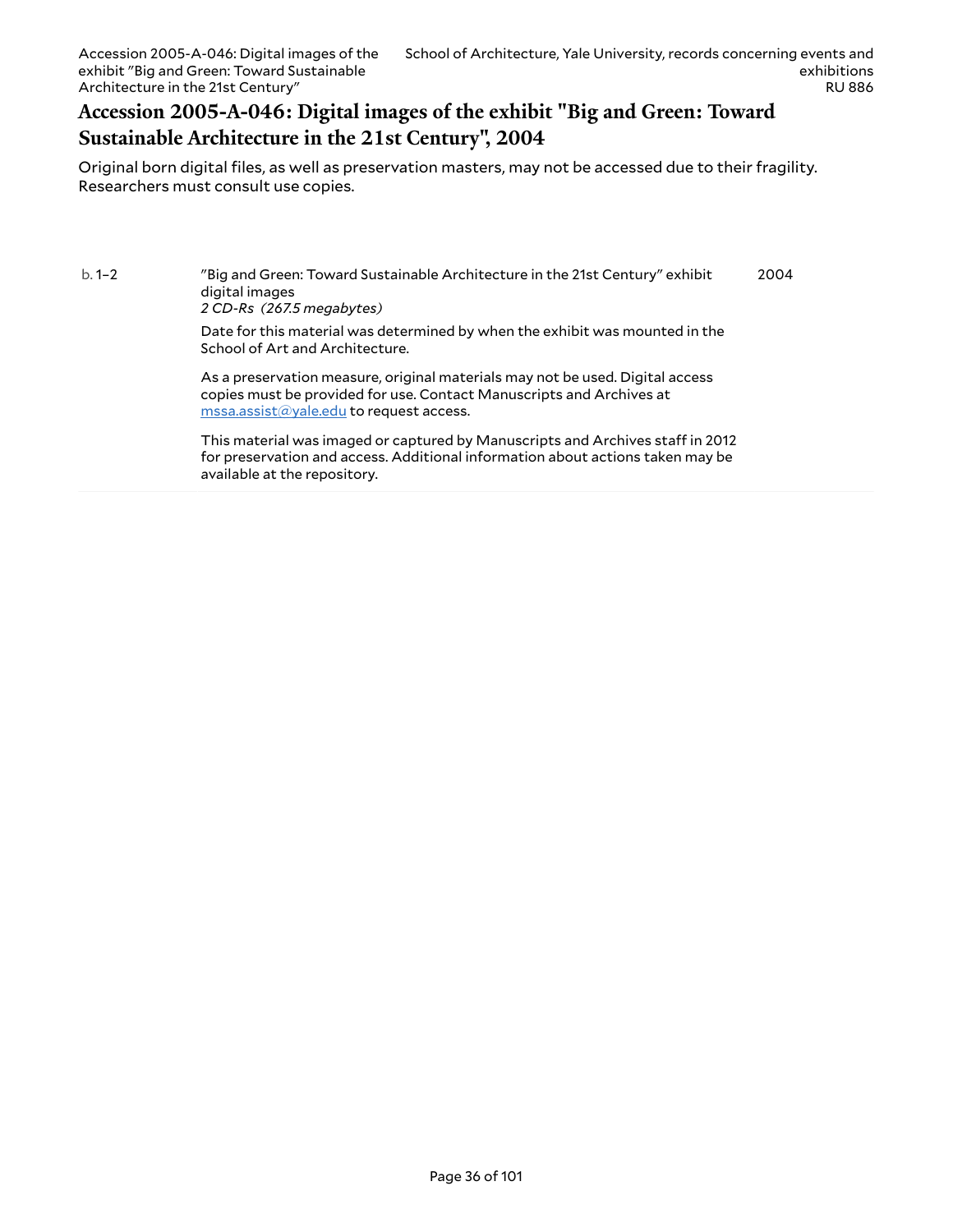### **Accession 2005-A-047: Images of the exhibit "Next Wave: Year End Student Work", 2004**

| b. 1, f. 1-19 | Images of the exhibit "Next Wave: Year End Student Work"                                                                                                                                                                                                                                                                                                                                                                                                                                                                                                                      | 2004 |
|---------------|-------------------------------------------------------------------------------------------------------------------------------------------------------------------------------------------------------------------------------------------------------------------------------------------------------------------------------------------------------------------------------------------------------------------------------------------------------------------------------------------------------------------------------------------------------------------------------|------|
|               | Computer files<br>Original born digital files, as well as preservation masters, may not be accessed<br>due to their fragility. Researchers must consult use copies, or if none exist<br>request that they be made. Born digital files cannot be accessed remotely. System<br>requirements include a Manuscripts and Archives computer and file viewing<br>software.                                                                                                                                                                                                           |      |
| b.2           | Next Wave #1<br>2005-a-047-0001<br>1 CD-R (561.33 megabytes)<br>Date for this material was determined by when the exhibit was mounted in<br>the School of Art and Architecture.<br>As a preservation measure, original materials may not be used. Digital access<br>copies must be provided for use. Contact Manuscripts and Archives at<br>$\overline{\text{mssa}.\text{assist}(\text{a}yale.edu}$ to request access.<br>This material was imaged or captured by Manuscripts and Archives staff<br>in 2012 for preservation and access. Additional information about actions | 2004 |
| b.3           | taken may be available at the repository.<br>Next Wave #2<br>2005-a-047-0002<br>1 CD-R (494 megabytes)<br>Date for this material was determined by when the exhibit was mounted at<br>the School of Art and Architecture.                                                                                                                                                                                                                                                                                                                                                     | 2004 |
|               | As a preservation measure, original materials may not be used. Digital access<br>copies must be provided for use. Contact Manuscripts and Archives at<br>$\overline{\text{mssa}.\text{assist}(\text{a}yale.edu}$ to request access.<br>This material was imaged or captured by Manuscripts and Archives staff<br>in 2012 for preservation and access. Additional information about actions<br>taken may be available at the repository.                                                                                                                                       |      |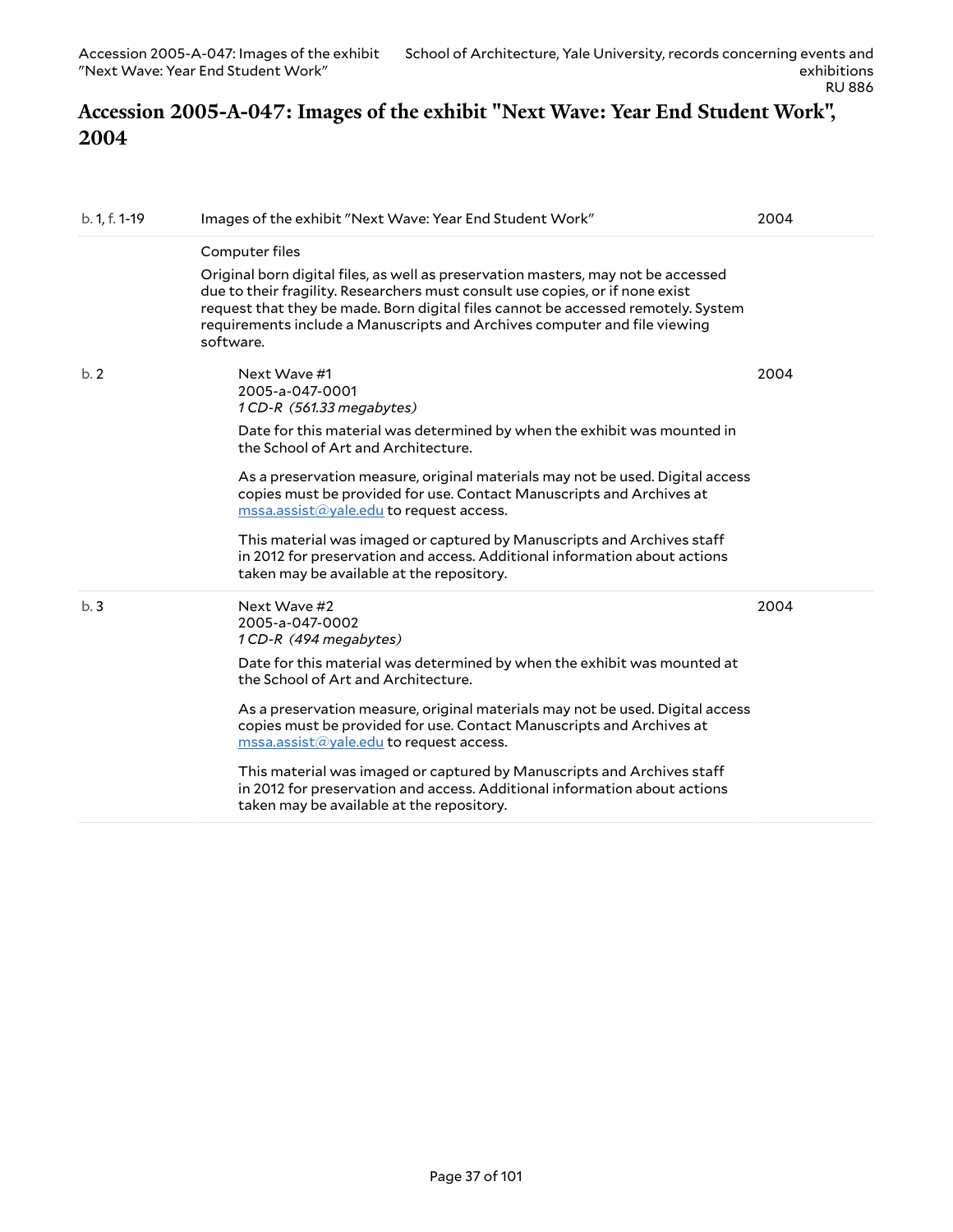### **Accession 2005-A-085: Images documenting the exhibit "PSFS: Nothing More Modern", 2004**

*2 CD-Rs (999.32 Megabytes)*

| b.1 | Color transparencies (4x5) documenting the exhibit "PSFS: Nothing More<br>Modern,"                                                                                                                                            | 2004                 |
|-----|-------------------------------------------------------------------------------------------------------------------------------------------------------------------------------------------------------------------------------|----------------------|
|     | Digital images documenting the exhibit "PSFS: Nothing More Modern"                                                                                                                                                            | 2004                 |
|     | As a preservation measure, original materials may not be used. Digital access<br>copies must be provided for use. Contact Manuscripts and Archives at<br>$\text{mssa}$ assist $\textcircled{a}$ yale.edu to request access.   |                      |
| b.2 | PSFS: Nothing More Modern 1<br>2005-a-085-0001<br>1 CD-R (453.66 Megabytes)                                                                                                                                                   | 2004 September<br>20 |
|     | As a preservation measure, original materials may not be used. Digital access<br>copies must be provided for use. Contact Manuscripts and Archives at<br>$\overline{\text{mssa}.\text{assist}(a)}$ yale.edu to request access |                      |
| b.3 | PSFS: Nothing More Modern 2<br>2005-a-085-0002<br>1 CD-R (545.66 megabytes)                                                                                                                                                   | 2004 September<br>20 |
|     | As a preservation measure, original materials may not be used. Digital access<br>copies must be provided for use. Contact Manuscripts and Archives at<br>$\text{mssa.}$ assist $\textcircled{a}$ yale.edu to request access   |                      |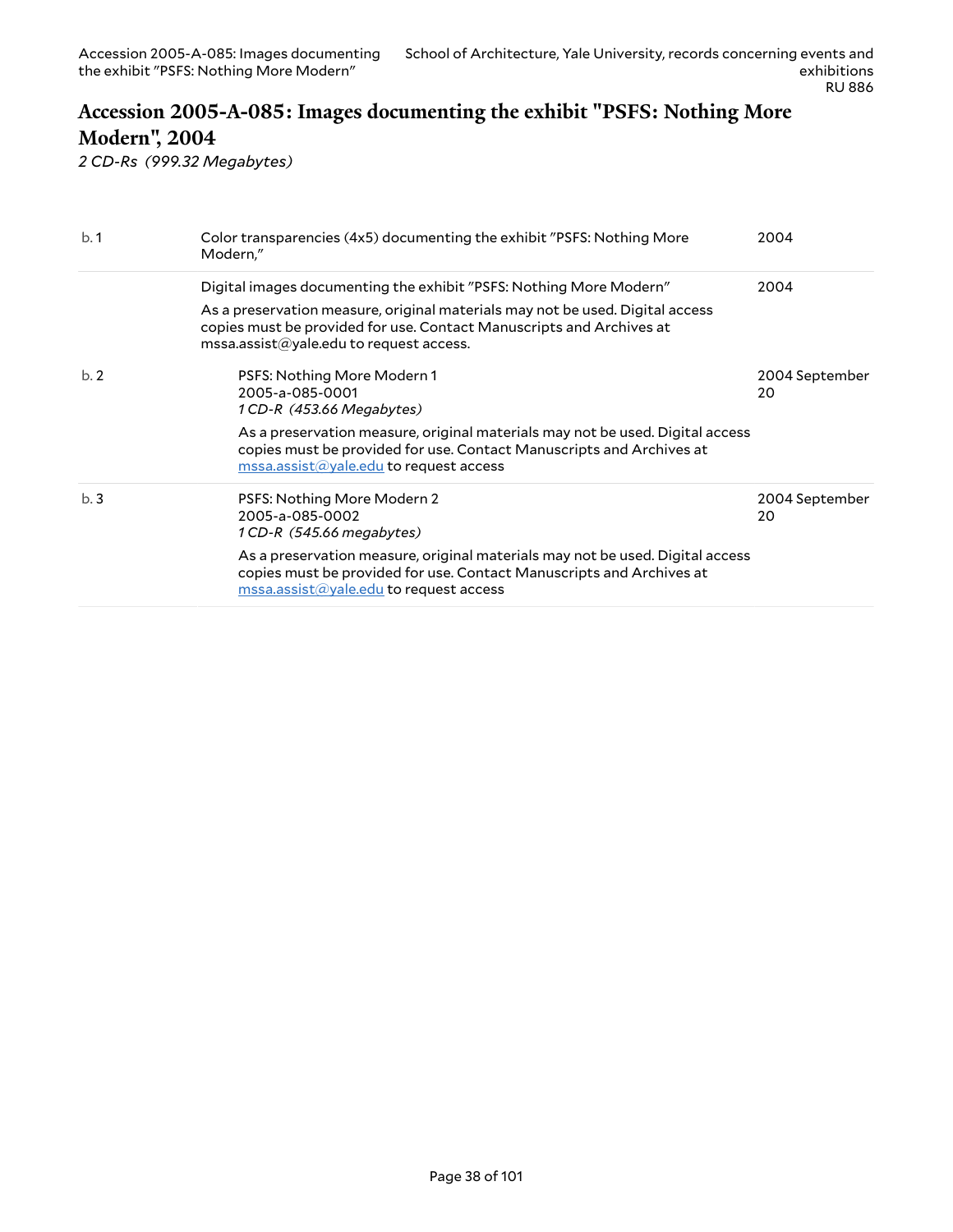#### **Accession 2005-A-088: Images documenting the exhibit "Cesar Pelli, Building Designs 1965-2000"**

b. 1 Images documenting the exhibit "Cesar Pelli, Building Designs 1965-2000"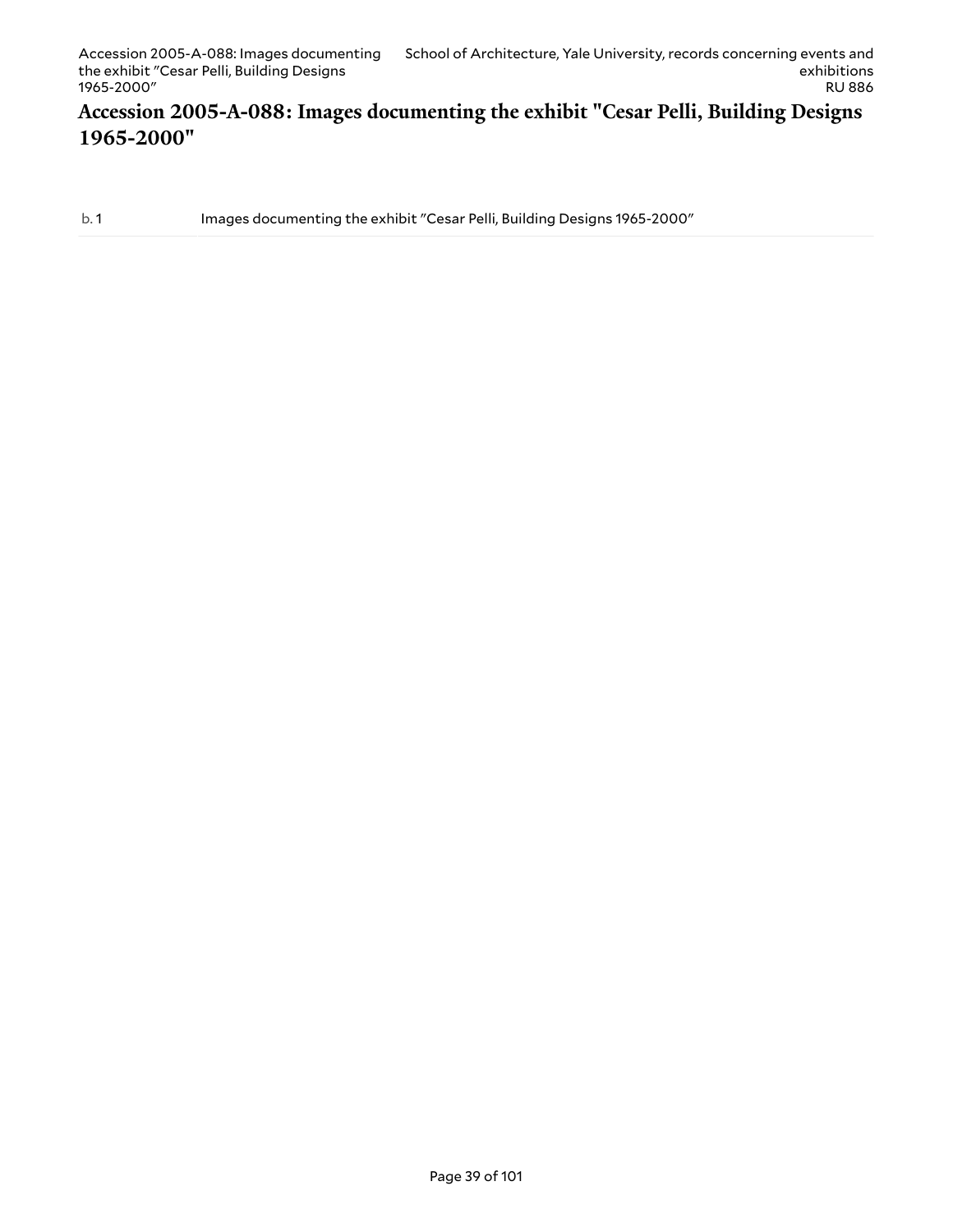### **Accession 2005-A-099: Images of the exhibition "Light Structures - The work of Jorge Schlaich and Rudolf Bergermann", 2004–2005**

Original computer files may not be accessed due to their fragility. Researchers must consult access copies.

| b.1 | 15 color transparencies (4x5) of the exhibition "Light Structures - The work of<br>Jorge Schlaich and Rudolf Bergermann"                                                                        | 2004-2005                 |
|-----|-------------------------------------------------------------------------------------------------------------------------------------------------------------------------------------------------|---------------------------|
| b.2 | Digital images of the exhibition "Light Structures - The work of Jorge Schlaich and 2004 November<br>Rudolf Bergermann"<br>1 CD-R (384.16 megabytes)                                            | $30 - 2004$<br>December 3 |
|     | As a preservation measure, original materials may not be used. Digital access<br>copies must be provided for use. Contact Manuscripts and Archives at<br>mssa.assist@yale.edu to request access |                           |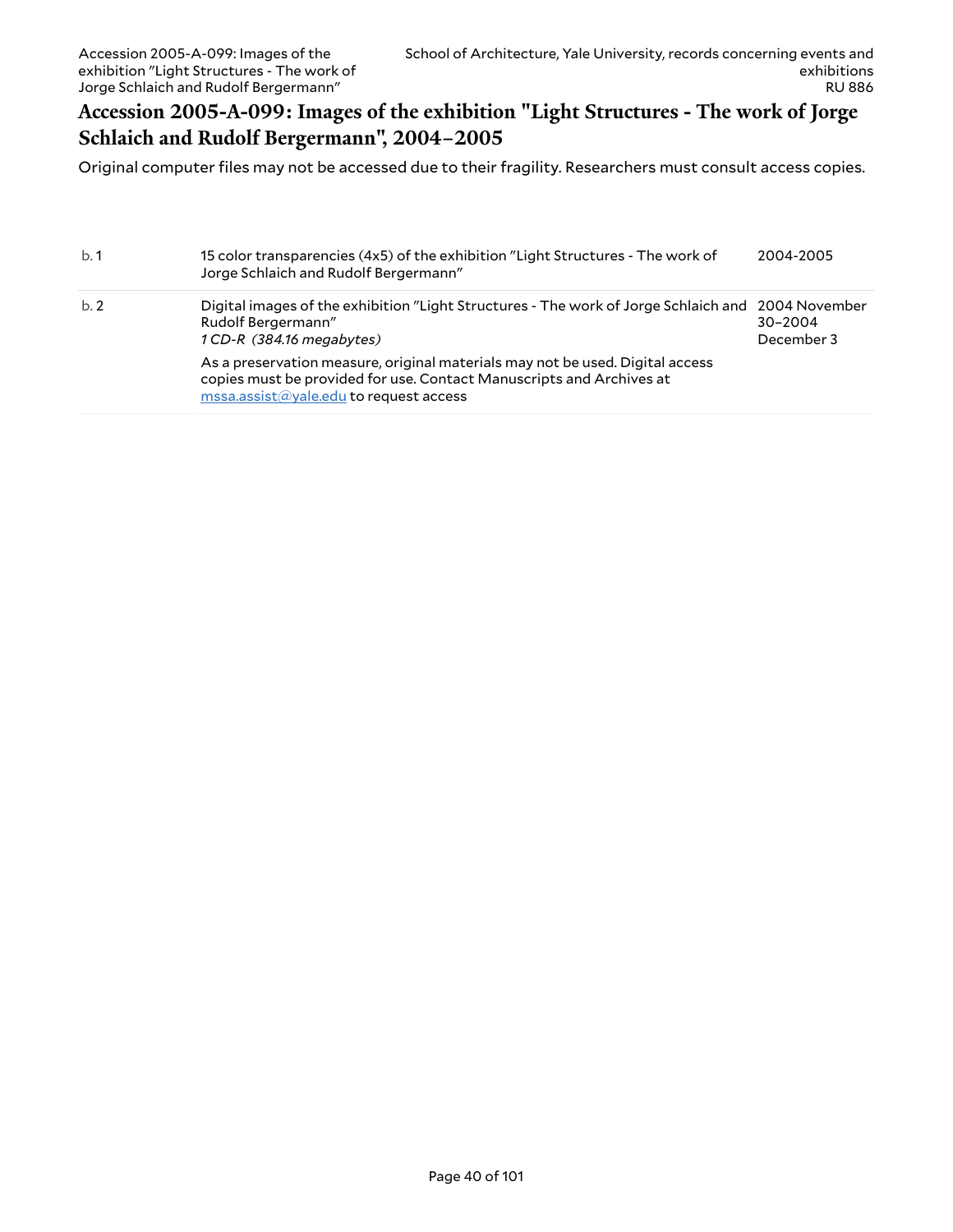**Accession 2005-A-170: Student response papers on the symposium "Eero Saarinen: Form Giver of the American Century", 2005**

No inventory available.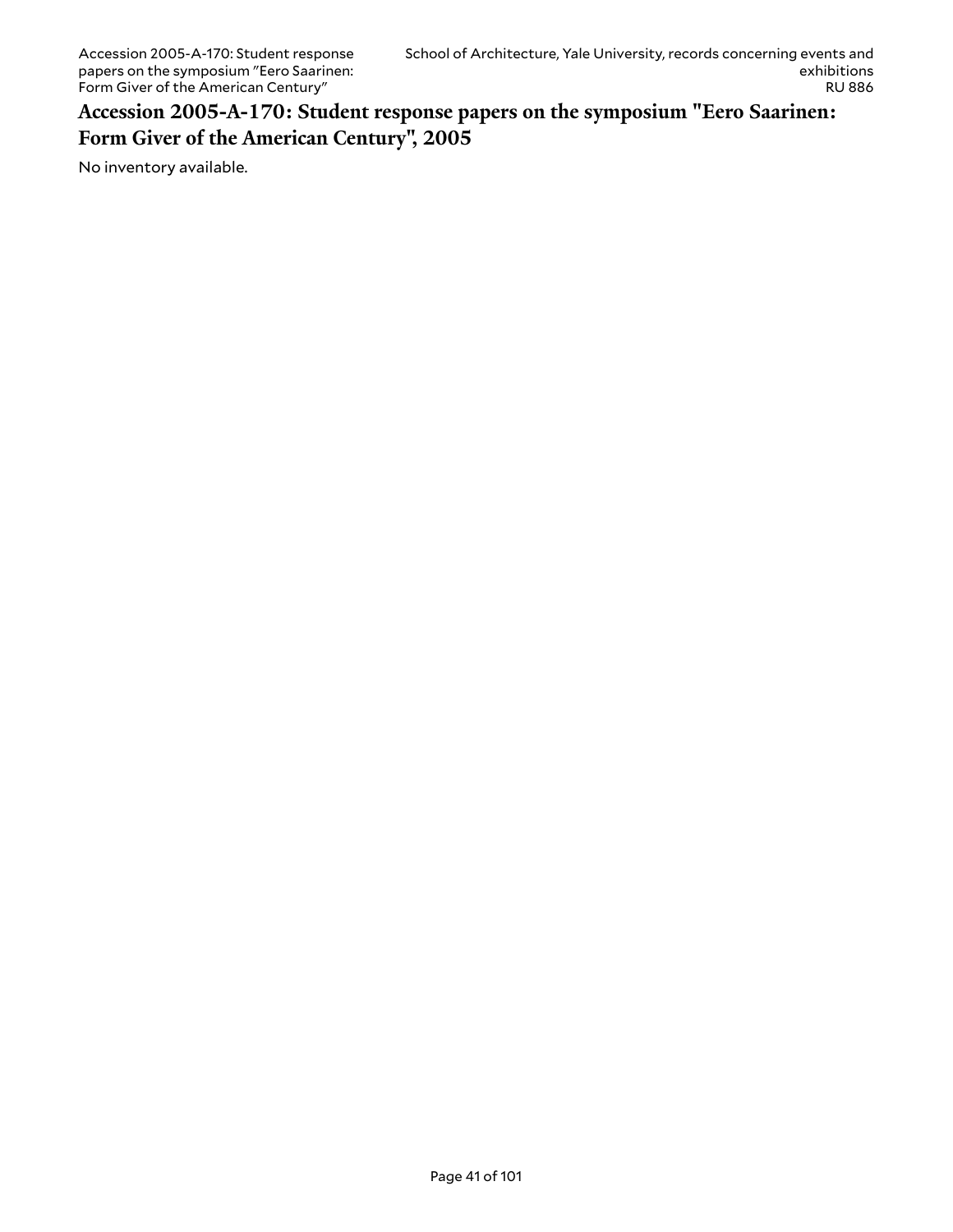#### **Accession 2005-A-192: Posters, programs and brochures, 2005**

b. 1 Posters, programs and brochures 2005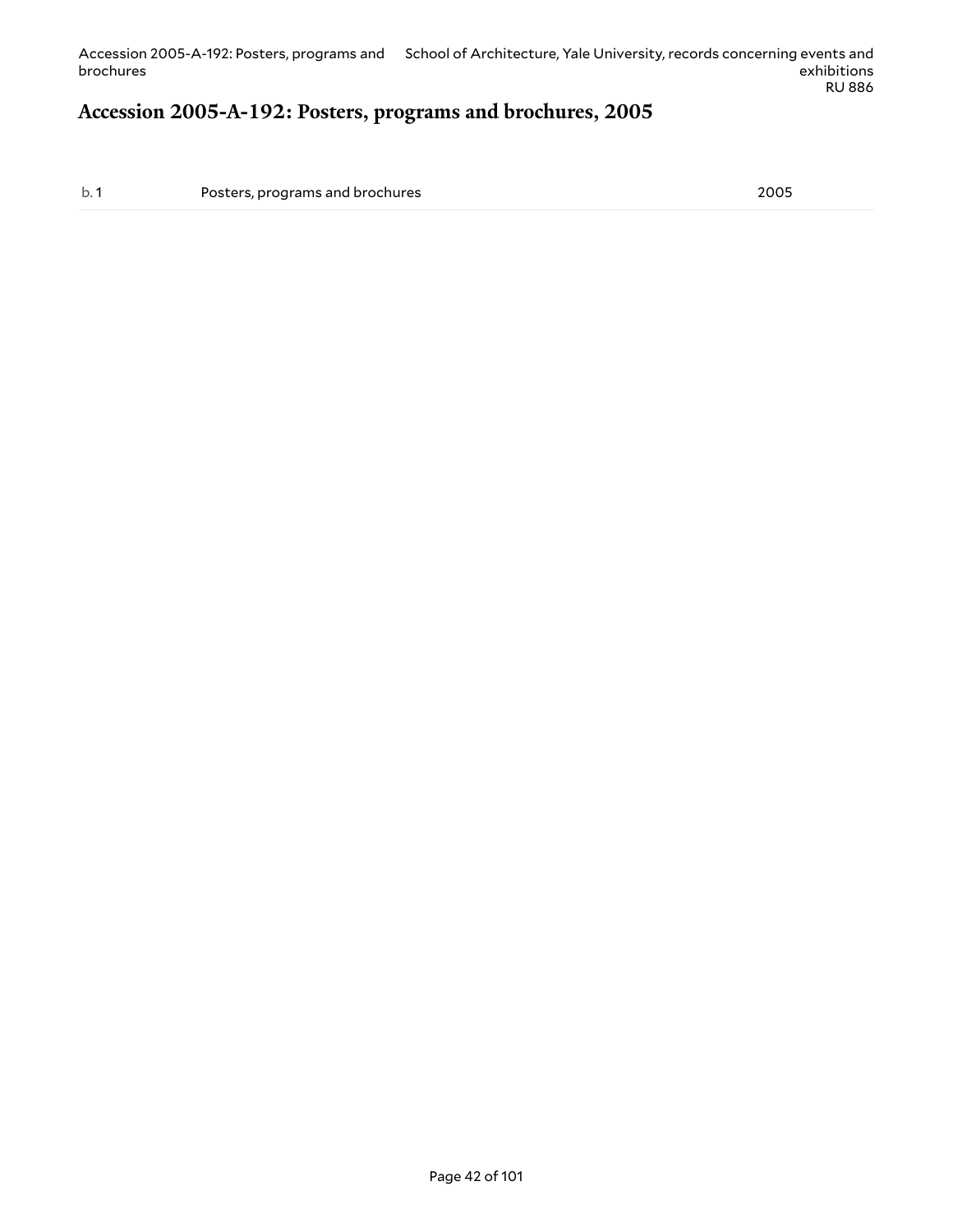### **Accession 2006-A-079: Digital images from the "Archeworks" exhibition, 2001**

Original computer files may not be accessed due to their fragility. Researchers must consult access copies.

b. 1 "Archeworks" exhibition digital images 2006-a-079-0001 *1 CD-R (32 megabytes)*

2001

Date for this material was determined from when the exhibit was mounted at the School of Art and Architecture.

As a preservation measure, original materials may not be used. Digital access copies must be provided for use. Contact Manuscripts and Archives at [mssa.assist@yale.edu](mailto:mssa.assist@yale.edu?subject=Digital%20Copy%20Request:%20[Preservica]%202006-a-079-0001.) to request access.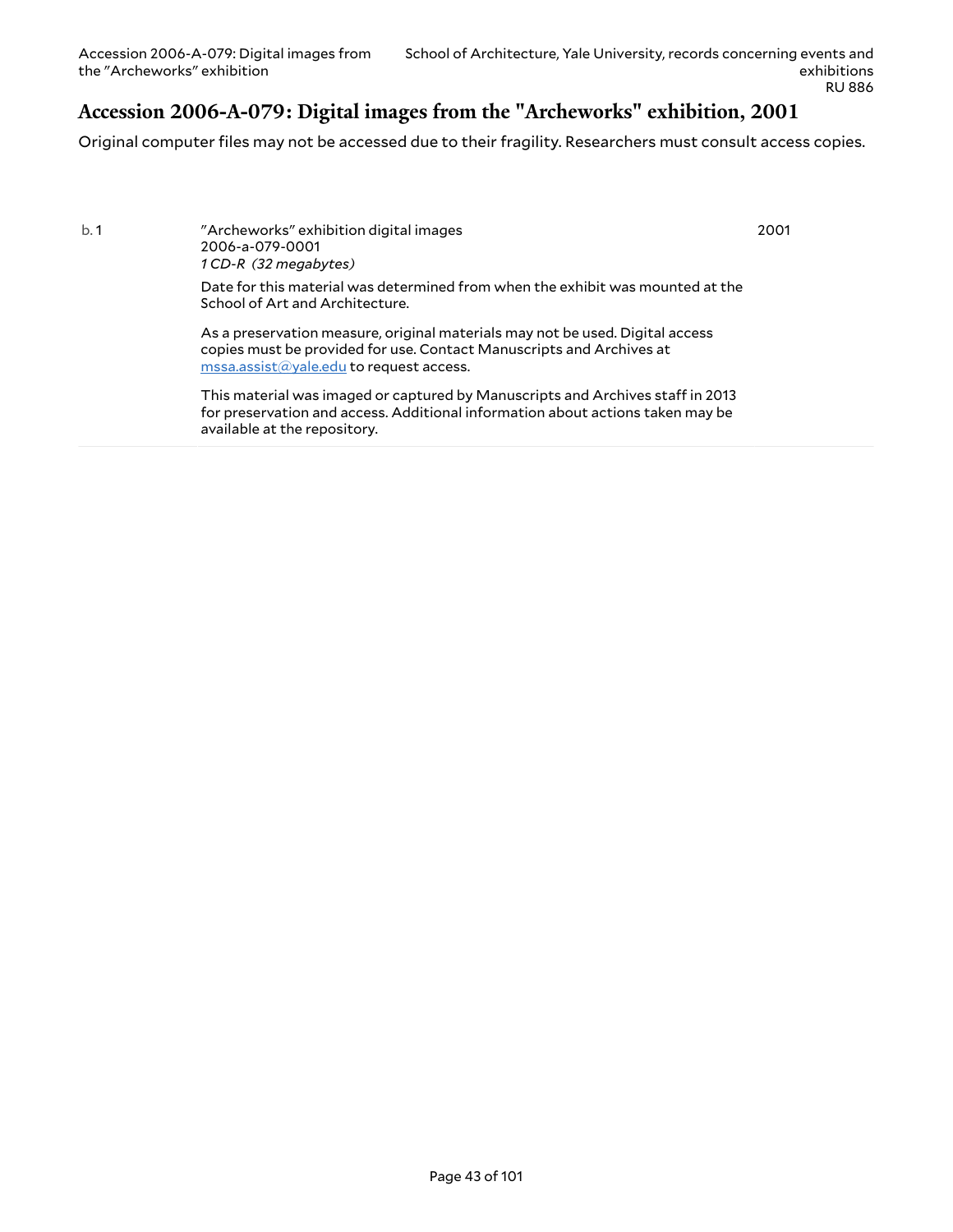available at the repository.

#### **Accession 2006-A-080: Digital images of the exhibition, "Jean Prouve: A Tropical House" , 2005**

Original computer files may not be accessed due to their fragility. Researchers must consult access copies.

b. 1 "Jean Prouve: A Tropical House," exhibit digital images 2006-a-080-0001 *1 CD-R (563.27 megabytes)* Date for this material was determined from when the exhibit was mounted at the School of Art and Architecture. As a preservation measure, original materials may not be used. Digital access copies must be provided for use. Contact Manuscripts and Archives at [mssa.assist@yale.edu](mailto:mssa.assist@yale.edu?subject=Digital%20Copy%20Request:%20[Preservica]%202006-a-080-0001.) to request access. This material was imaged or captured by Manuscripts and Archives staff in 2013 for preservation and access. Additional information about actions taken may be 2005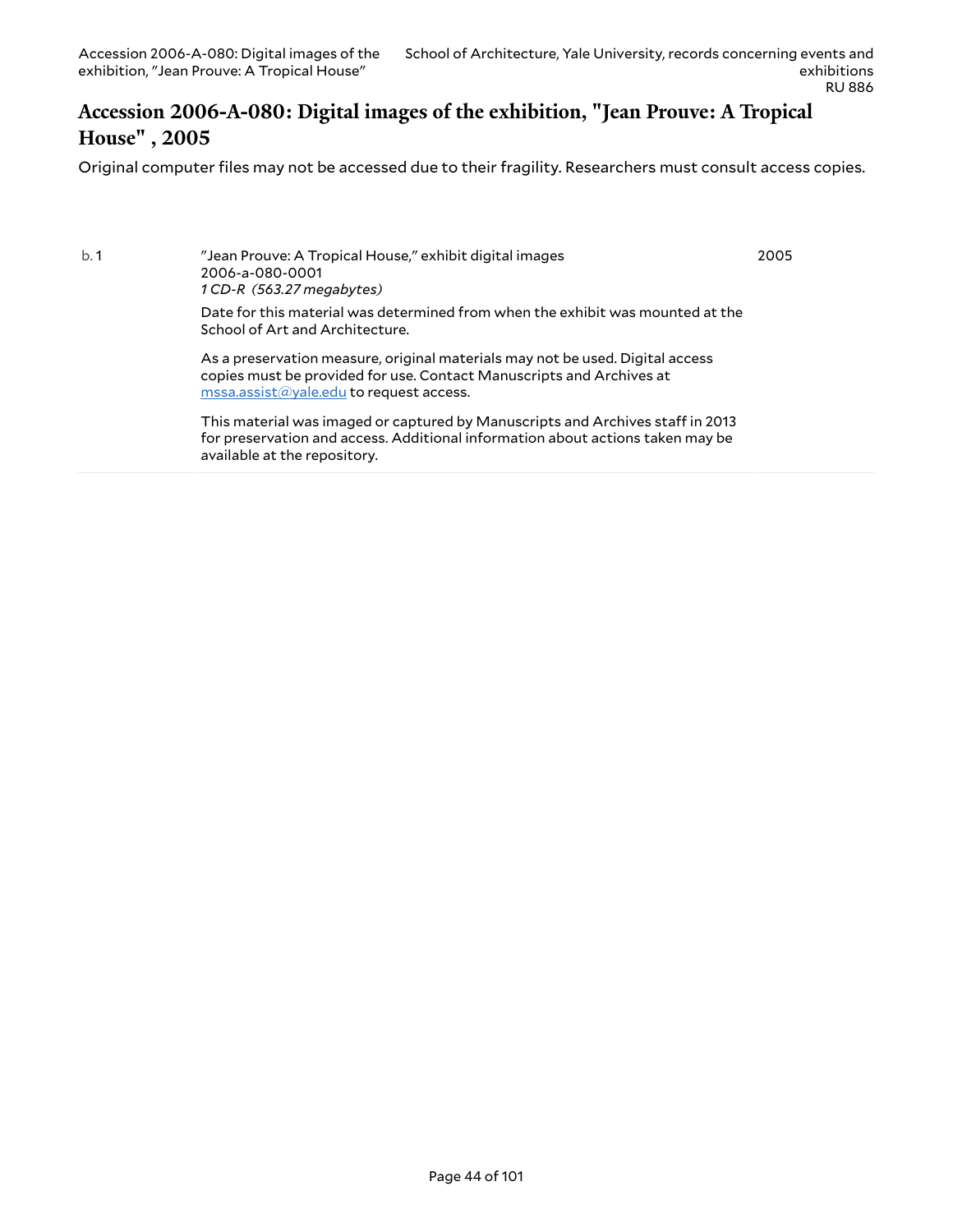#### **Accession 2006-A-082: Digital images of "3D City: Studies in Density," recent work from MVRDV, 2002**

Original born digital files, as well as preservation masters, may not be accessed due to their fragility. Researchers must consult use copies.

b. 1 "3D City: Studies in Density, recent work from MVRDV" digital images 2006-a-082-0001 *1 CD-R (712.68 megabytes)* Date for this material was determined from when the exhibit was mounted at the School of Art and Architecture. 2002

As a preservation measure, original materials may not be used. Digital access copies must be provided for use. Contact Manuscripts and Archives at [mssa.assist@yale.edu](mailto:mssa.assist@yale.edu?subject=Digital%20Copy%20Request:%20[Preservica]%202006-a-082-0001.) to request access.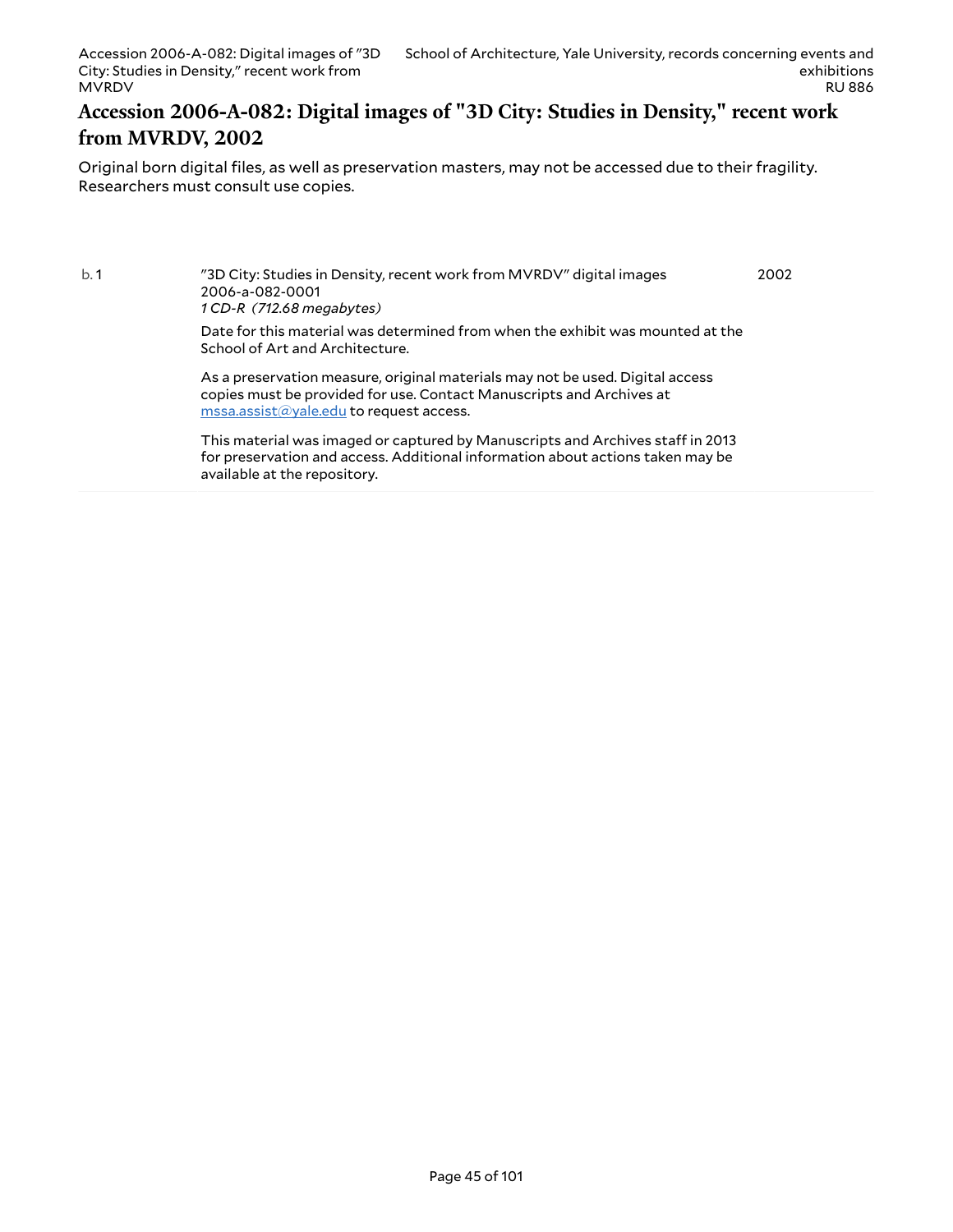#### **Accession 2006-A-083: Digital images from the exhibition "Yale-Japan: Revealing New Ground", 2002**

Original born digital files, as well as preservation masters, may not be accessed due to their fragility. Researchers must consult use copies.

b. 1 Yale-Japan: Revealing New Ground exhibit digital images 2006-a-083-0001 *1 CD-R (19.4 megabytes)* Date for this material was determined from when the exhibit was mounted at the School of Art and Architecture. As a preservation measure, original materials may not be used. Digital access 2002

copies must be provided for use. Contact Manuscripts and Archives at [mssa.assist@yale.edu](mailto:mssa.assist@yale.edu?subject=Digital%20Copy%20Request:%20[Preservica]%202006-a-083-0001.) to request access.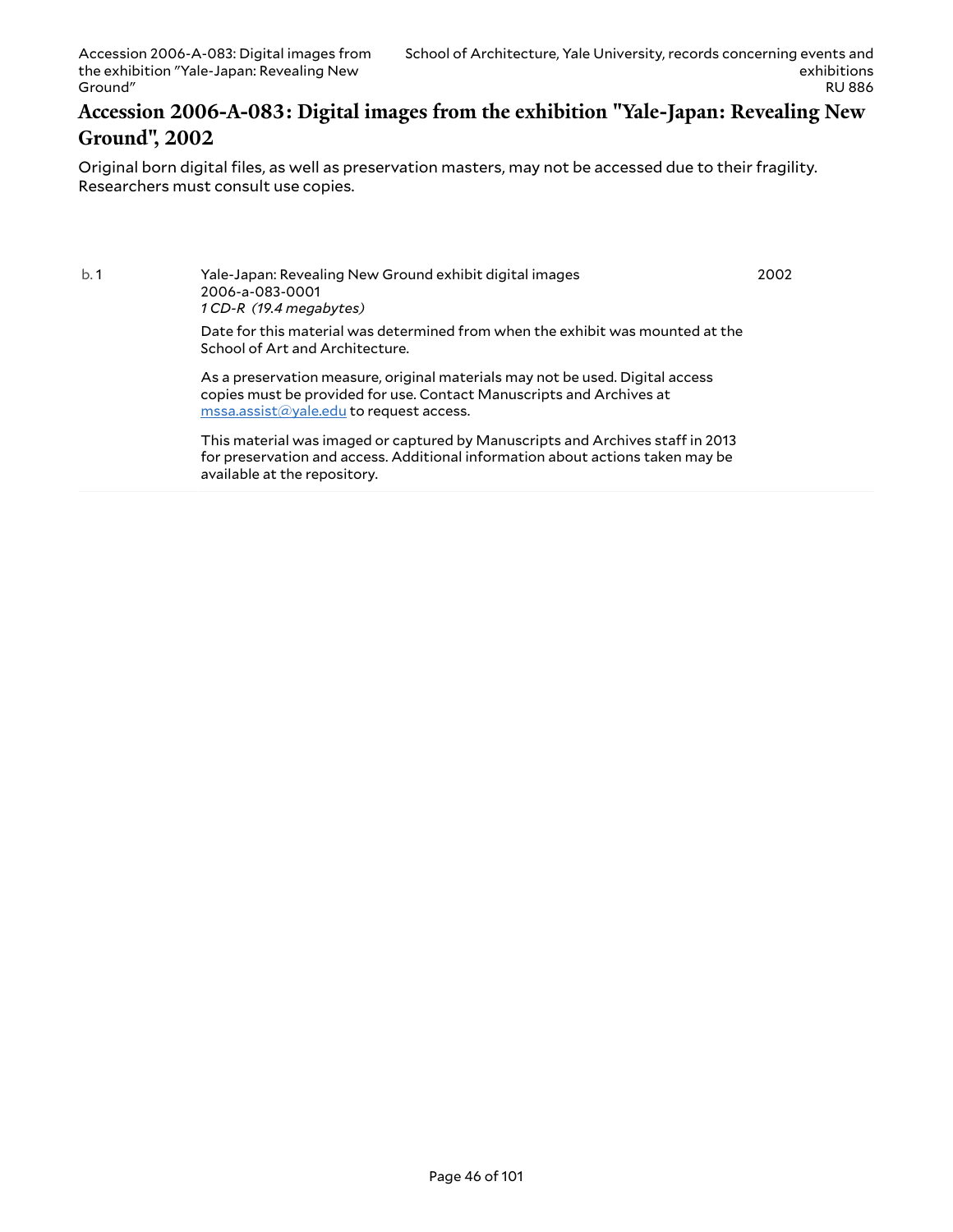### **Accession 2006-A-084: Digital images of "Arverne" exhibition, 2002**

Original computer files may not be accessed due to their fragility. Researchers must consult access copies.

| b. 1 | "Arverne" exhibition digital images |
|------|-------------------------------------|
|      | 2006-A-084-0001                     |
|      | $1$ CD-R $(114.91$ megabytes)       |

2002

Date for this material was determined from when the exhibit was mounted at the School of Art and Architecture.

As a preservation measure, original materials may not be used. Digital access copies must be provided for use. Contact Manuscripts and Archives at [mssa.assist@yale.edu](mailto:mssa.assist@yale.edu?subject=Digital%20Copy%20Request:%20[Preservica]%202006-A-084-0001.) to request access.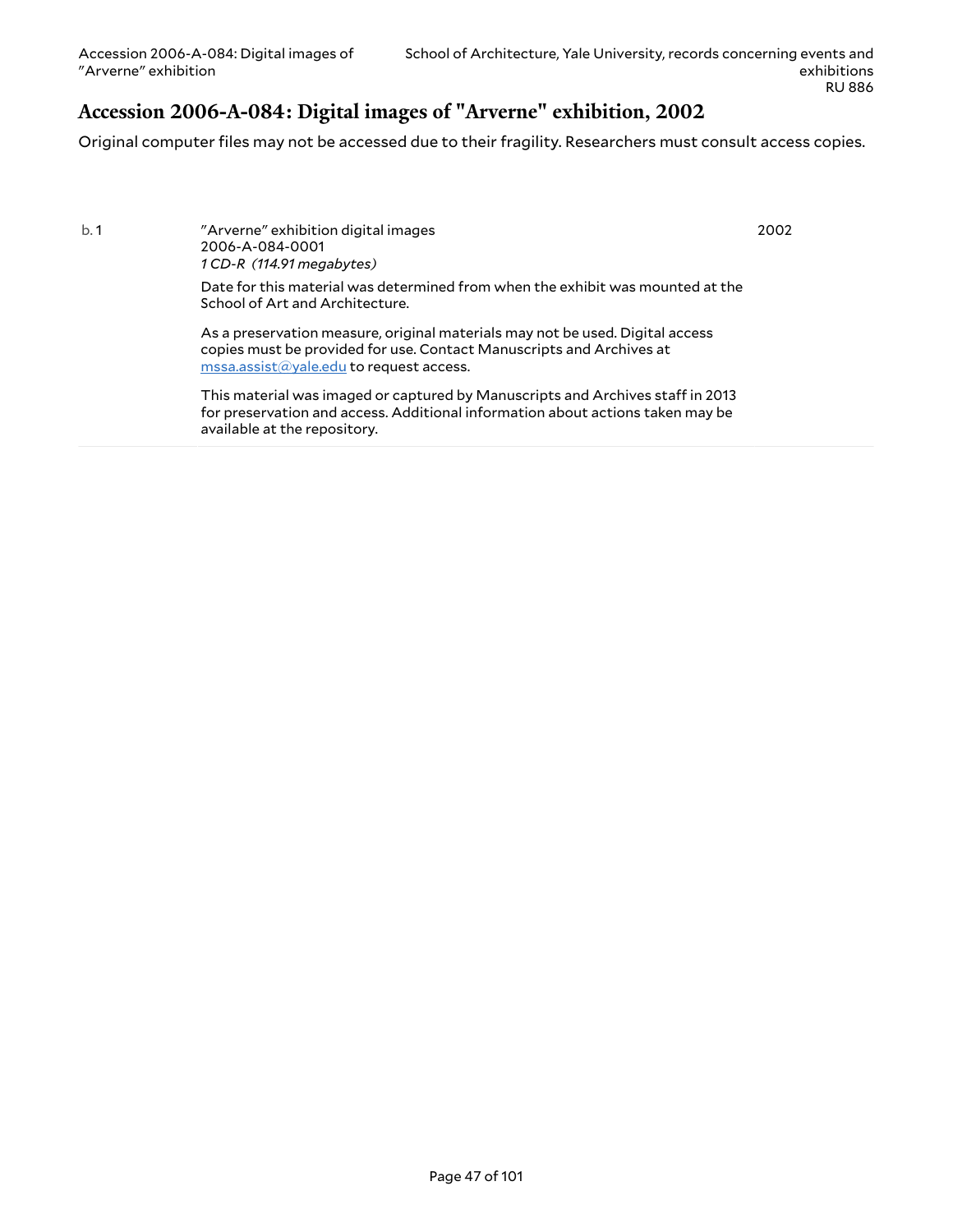### **Accession 2006-A-132: Digital images of the exhibit "Ant Farm 1968-1978", 2005**

Original born digital files, as well as preservation masters, may not be accessed due to their fragility. Researchers must consult use copies.

b. 1 "Ant Farm 1968-1978" exhibit digital images 2006-a-132-0001 *1 CD-R (333.92 megabytes)*

2005

Date for this material was determined from when the exhibit was mounted at the School of Art and Architecture.

As a preservation measure, original materials may not be used. Digital access copies must be provided for use. Contact Manuscripts and Archives at [mssa.assist@yale.edu](mailto:mssa.assist@yale.edu?subject=Digital%20Copy%20Request:%20[Preservica]%202006-a-132-0001.) to request access.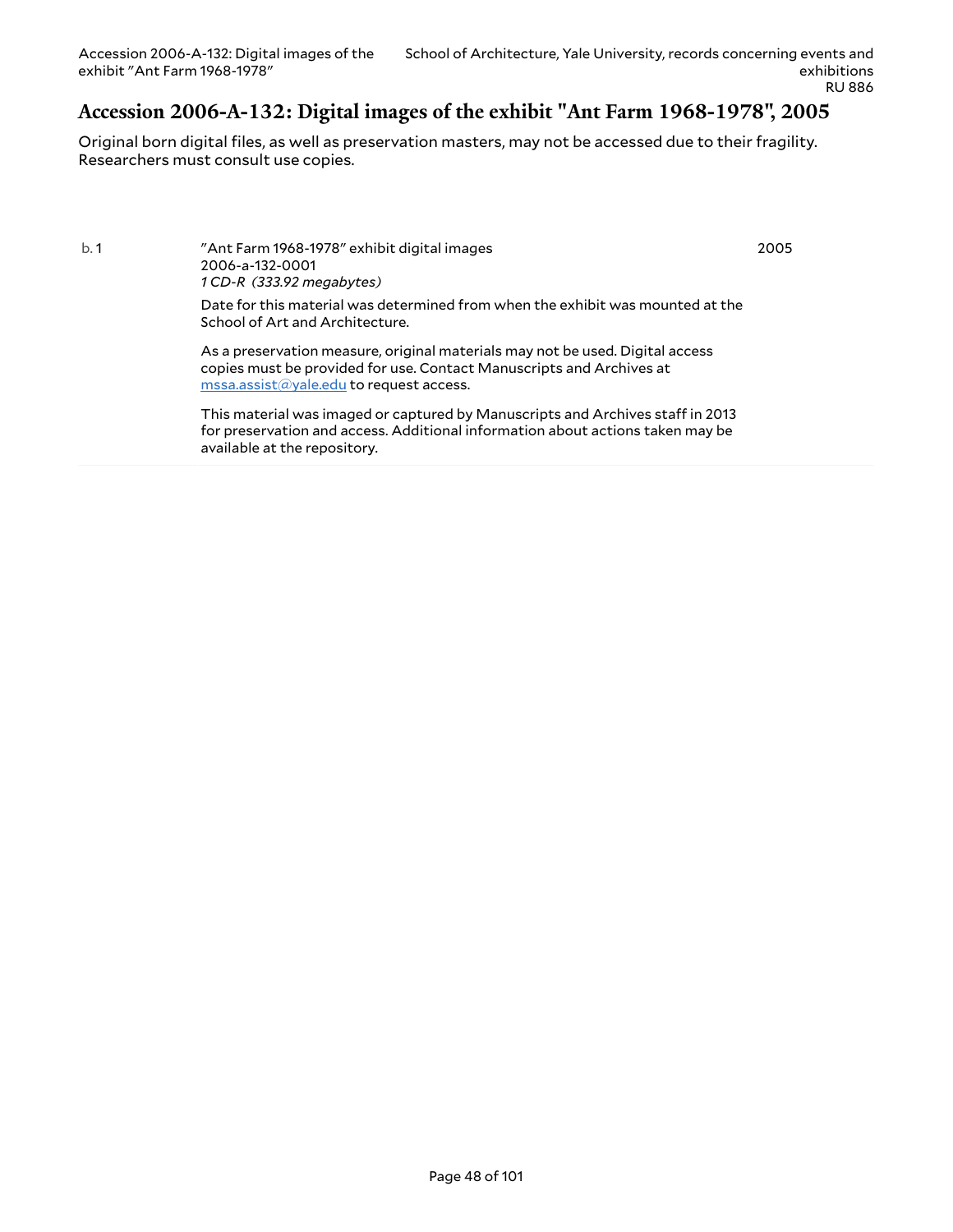### **Accession 2006-A-133: Transparencies of the exhibit "Jean Prouve: A Tropical House" Yale University School of Architecture, 2005**

b. 1 Transparencies of the exhibit "Jean Prouve: A Tropical House" Yale University School of Architecture 2005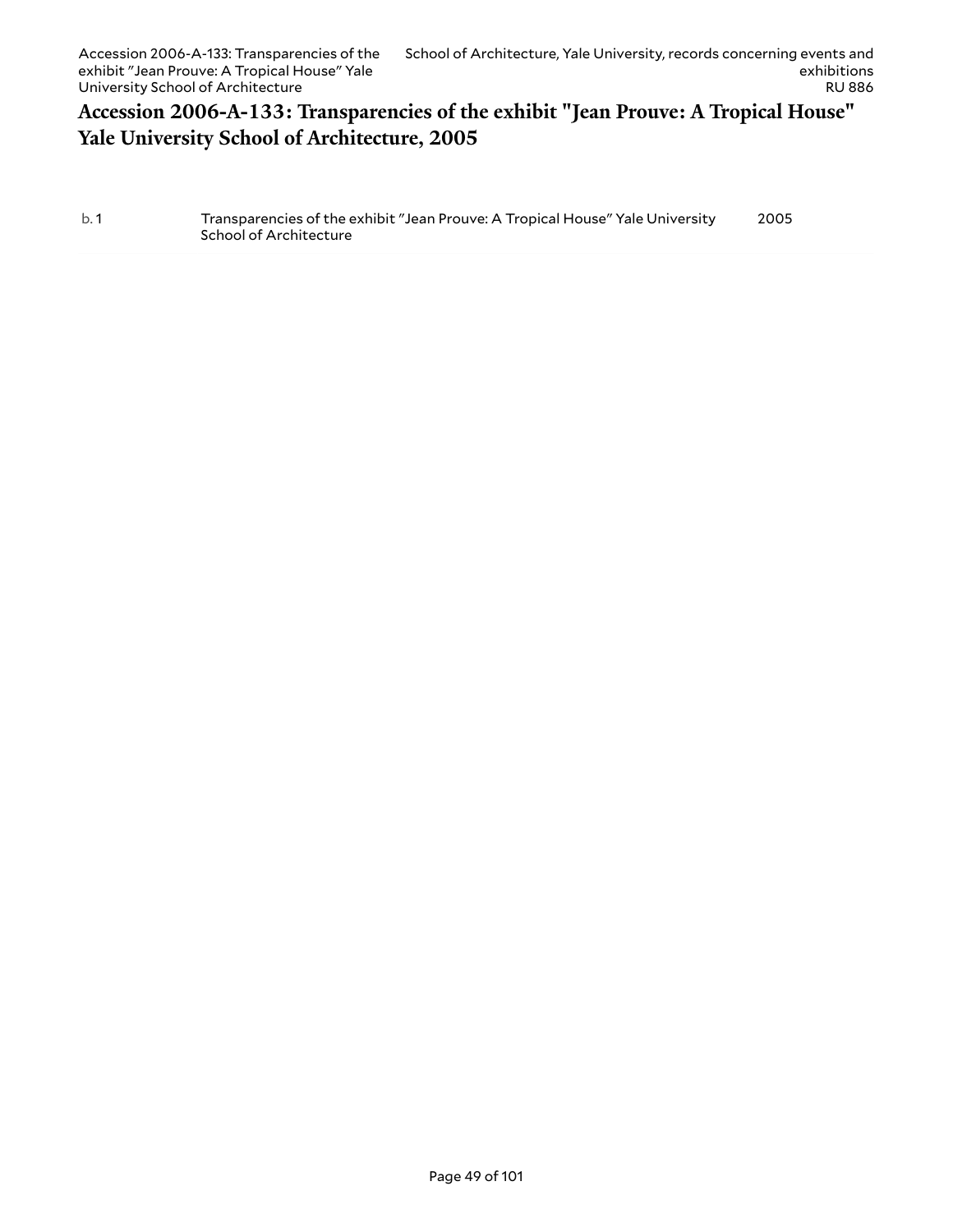### **Accession 2006-A-169: Images of the exhibition "Ant Farm 1968-1978", 2005**

Original computer files may not be accessed due to their fragility. Researchers must consult access copies.

b. 1 Images of the exhibition "Ant Farm 1968-1978," 2005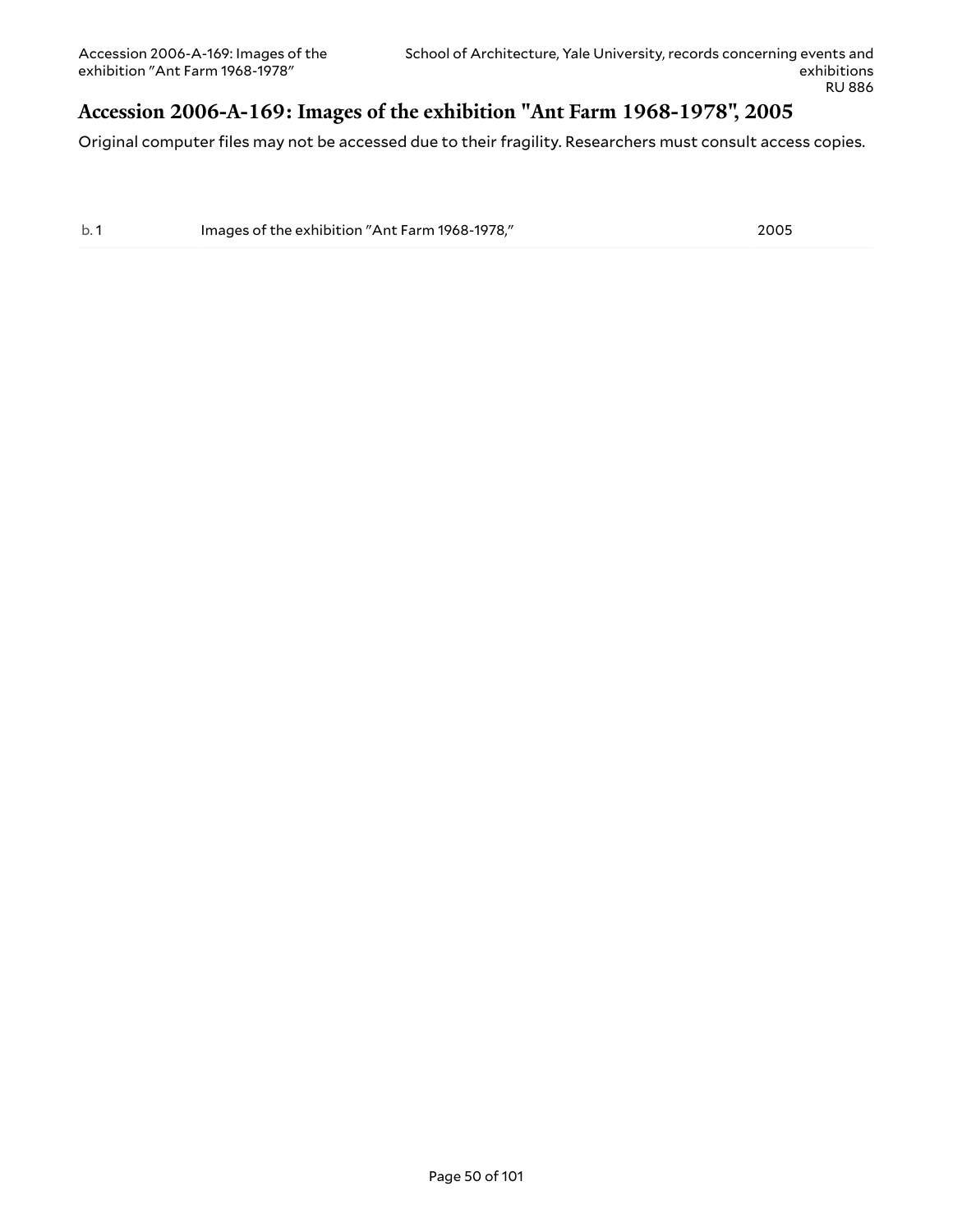# **Accession 2006-A-170: Images of the exhibition "Transcending Type", 2005**

Original born digital files, as well as preservation masters, may not be accessed due to their fragility. Researchers must consult use copies.

| b.1 | Color transparencies (4x5") of the exhibition "Transcending Type,"                                                                                                                                                             | 2005 |
|-----|--------------------------------------------------------------------------------------------------------------------------------------------------------------------------------------------------------------------------------|------|
|     | Digital images of the exhibition "Transcending Type,"                                                                                                                                                                          | 2005 |
| b.2 | Digital images<br>2006-a-170-0001<br>1 CD-R (562.84 megabytes)                                                                                                                                                                 |      |
|     | Dates for this material were determined from when the exhibit was mounted<br>at the School of Art and Architecture.                                                                                                            |      |
|     | As a preservation measure, original materials may not be used. Digital access<br>copies must be provided for use. Contact Manuscripts and Archives at<br>$\overline{\text{mssa}.\text{assist}(a)}$ yale.edu to request access. |      |
|     | This material was imaged or captured by Manuscripts and Archives staff<br>in 2013 for preservation and access. Additional information about actions<br>taken may be available at the repository.                               |      |
| b.3 | Scanned images<br>2006-a-170-0002<br>1 CD-R (217.28 megabytes)                                                                                                                                                                 |      |
|     | Dates for this material were determined from when the exhibit was mounted<br>at the School of Art and Architecture.                                                                                                            |      |
|     | As a preservation measure, original materials may not be used. Digital access<br>copies must be provided for use. Contact Manuscripts and Archives at<br>$\overline{\text{mssa}.\text{assist}(a)}$ yale.edu to request access. |      |
|     | This material was imaged or captured by Manuscripts and Archives staff<br>in 2013 for preservation and access. Additional information about actions<br>taken may be available at the repository.                               |      |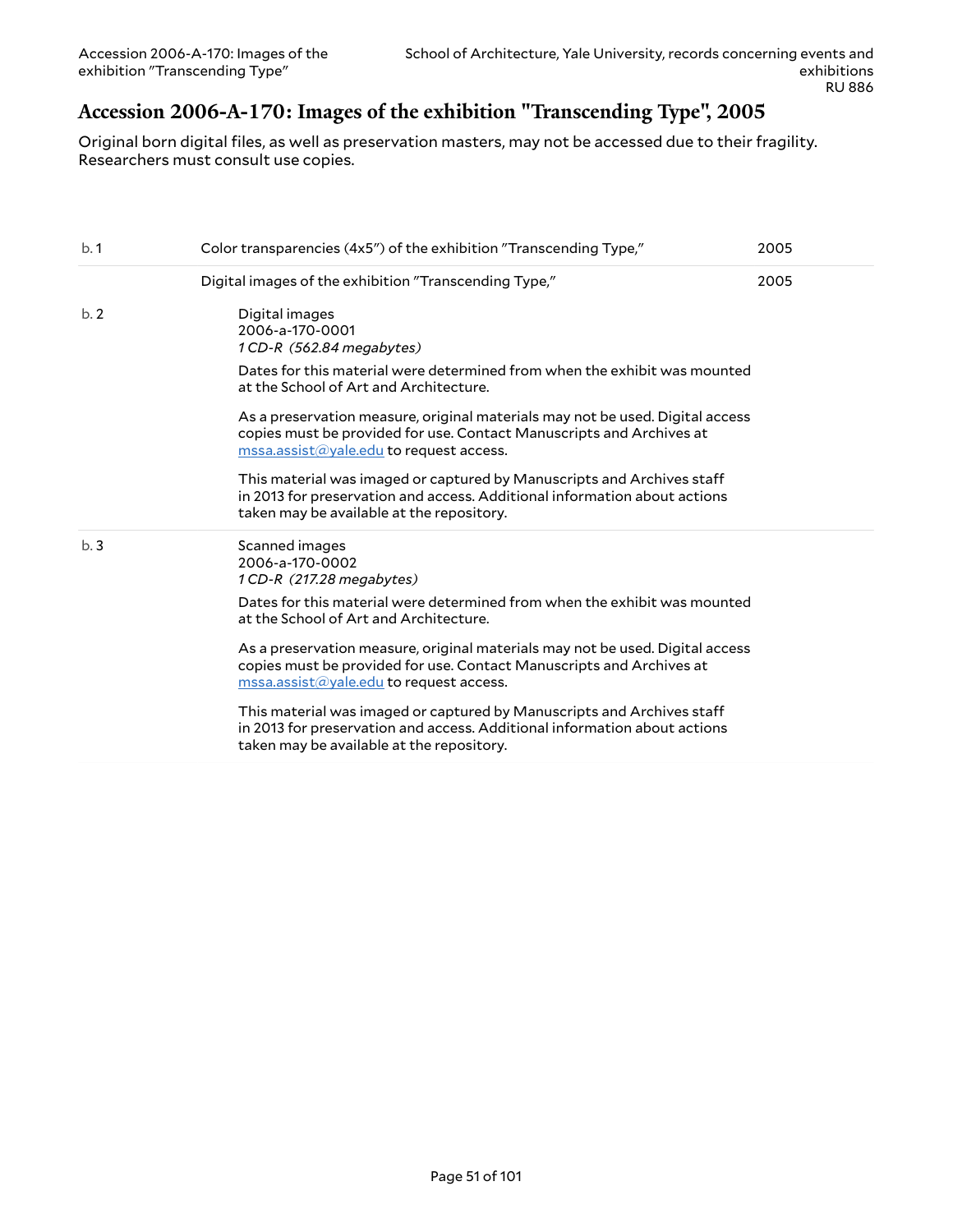### **Accession 2006-A-171: Digital images of the exhibition "Rome Project", 2005**

Taken by Alec Purves, Sophia Gruzdys, Stephen Harby, August 29 to October 28, 2005.

"Rome Project" exhibit created by Alec Purves, Sophia Gruzdys, and Stephen Harby digital images 2006-a-171-0001 *1 CD-R (266.98 megabytes)* 2005

Date for this material was determined from when the exhibit was mounted at the School of Art and Architecture.

As a preservation measure, original materials may not be used. Digital access copies must be provided for use. Contact Manuscripts and Archives at [mssa.assist@yale.edu](mailto:mssa.assist@yale.edu?subject=Digital%20Copy%20Request:%202006-a-171-0001) to request access.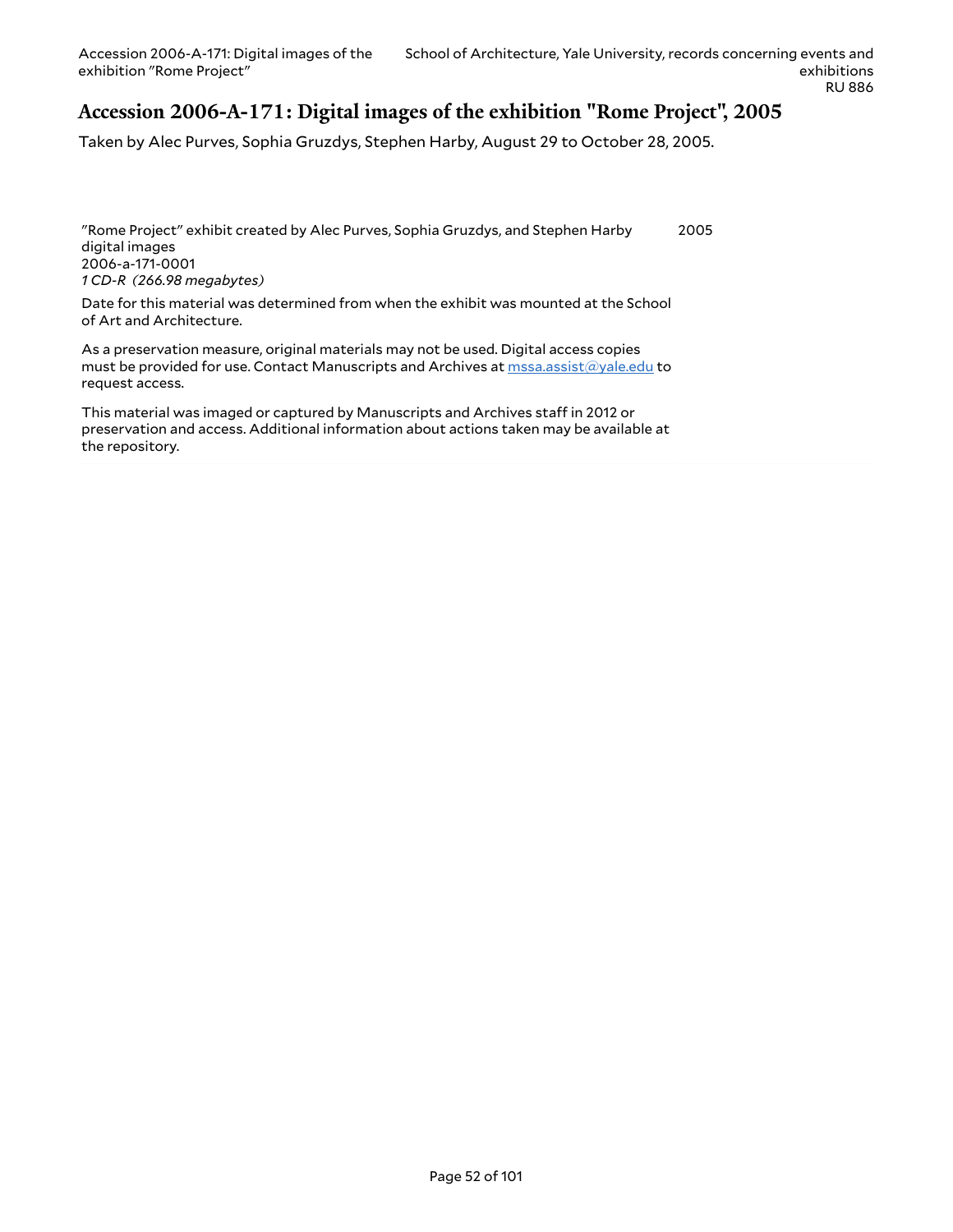### **Accession 2006-A-181: Article, "Pret a Prouve," and Yale Architecture School Film Society poster, 2006**

| b.1  | "Pret a Prouve"                              | 2006        |
|------|----------------------------------------------|-------------|
| f. 2 | Yale Architecture School Film Society Poster | 2006 Spring |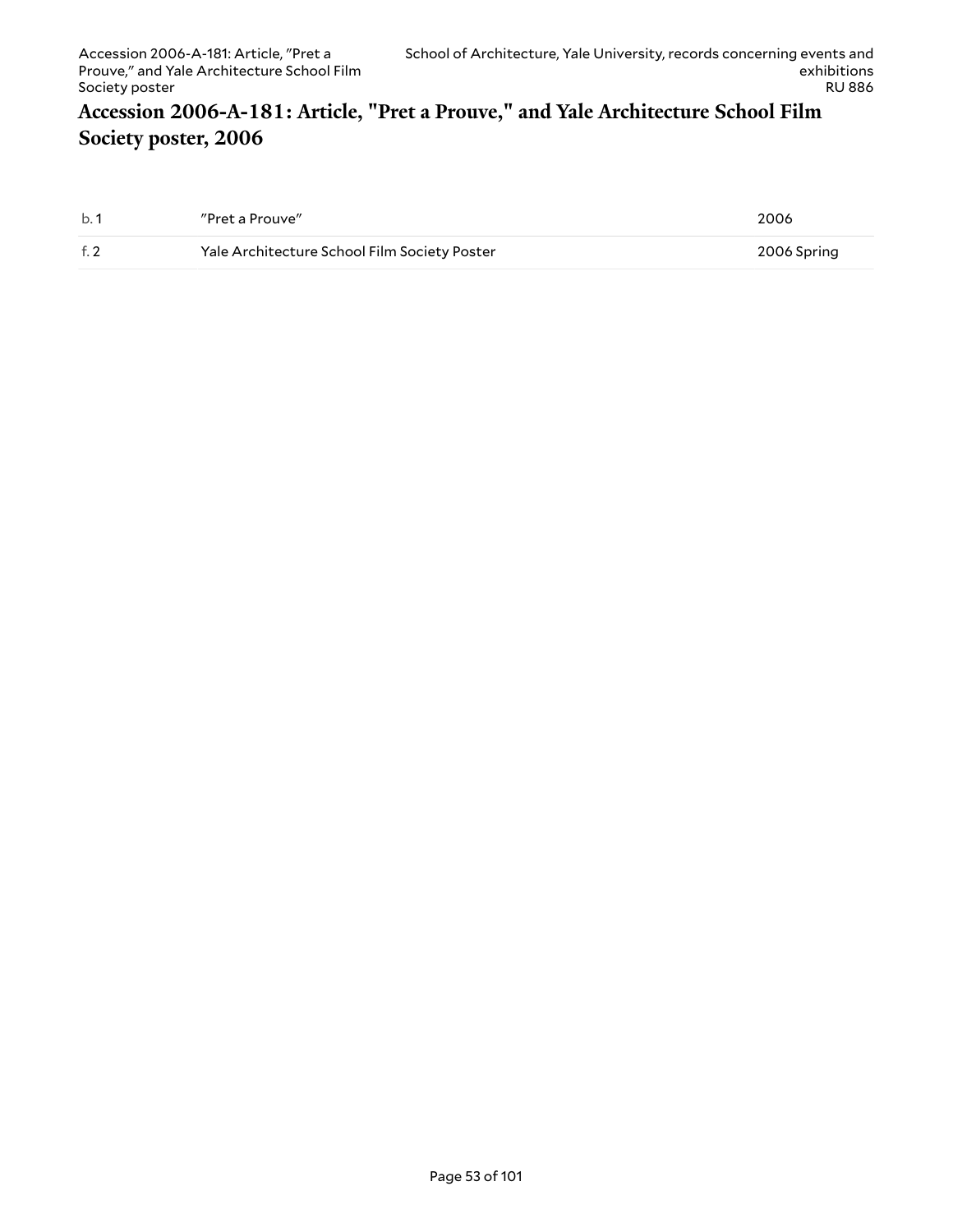### **Accession 2006-A-193: Digital images of exhibitions, 2005**

Original computer files may not be accessed due to their fragility. Researchers must consult access copies.

| "Airport Islands" exhibit digital items<br>2006-a-193-0001<br>1 CD-R (639.04 megabytes)<br>Date for this material was determined from when the exhibit was mounted at the School<br>of Art and Architecture. | 2005 |
|--------------------------------------------------------------------------------------------------------------------------------------------------------------------------------------------------------------|------|
| As a preservation measure, original materials may not be used. Digital access copies<br>must be provided for use. Contact Manuscripts and Archives at mssa.assist@yale.edu to<br>request access.             |      |
| This material was imaged or captured by Manuscripts and Archives staff in 2013 for<br>preservation and access. Additional information about actions taken may be available at<br>the repository.             |      |
|                                                                                                                                                                                                              |      |
| "Shift: Year End Exhibit on Student Work, 2004-2005" exhibit digital images<br>2006-a-193-0002<br>1 CD-R (372.79 megabytes)                                                                                  | 2005 |
| Date for this material was determined from when the exhibit was mounted at the School<br>of Art and Architecture.                                                                                            |      |
| As a preservation measure, original materials may not be used. Digital access copies<br>must be provided for use. Contact Manuscripts and Archives at mssa.assist@yale.edu to<br>request access.             |      |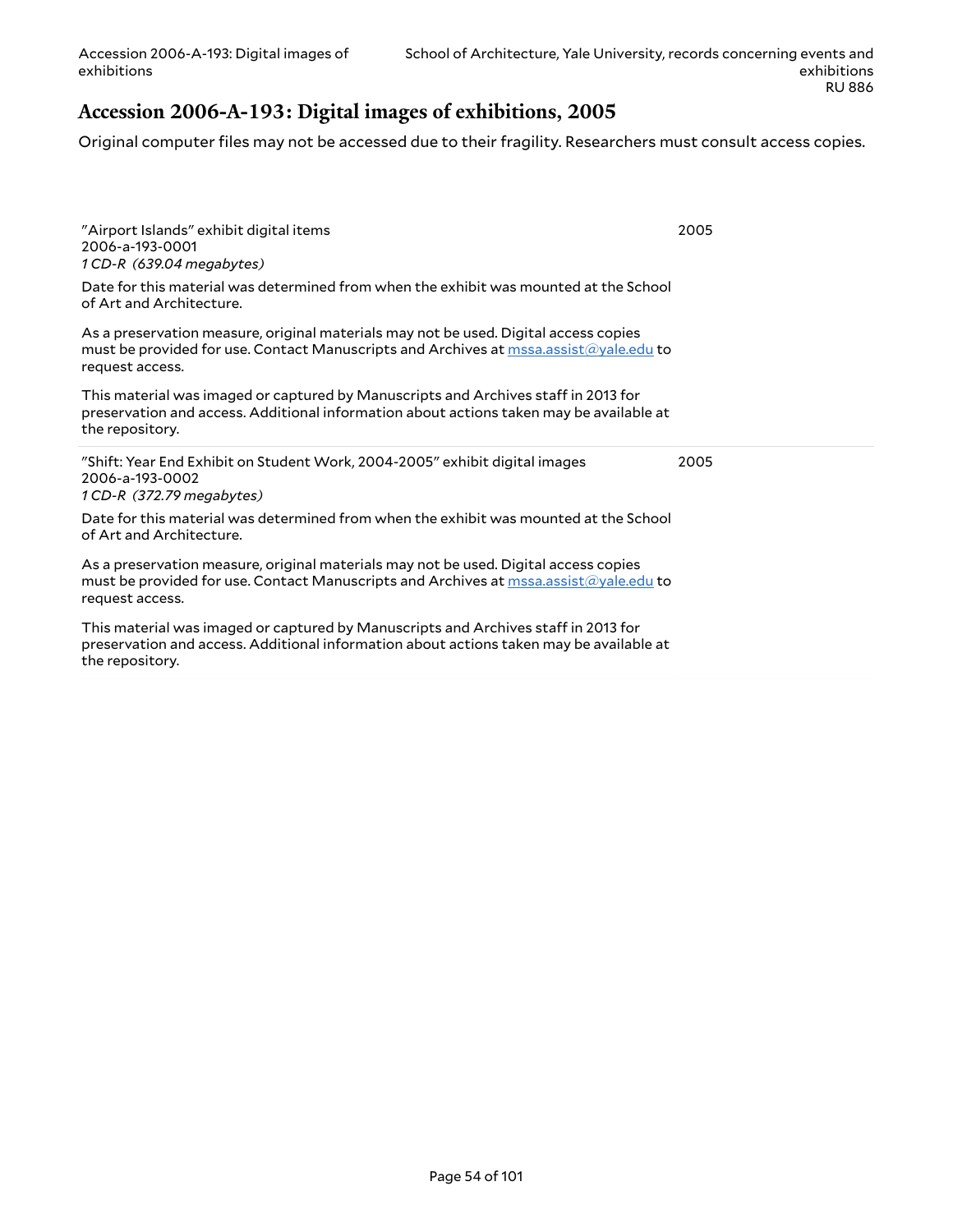### **Accession 2006-A-201: Printed material documenting exhibits and events, 2002-2005**

b. 1 Printed material documenting exhibits and events 2002-2005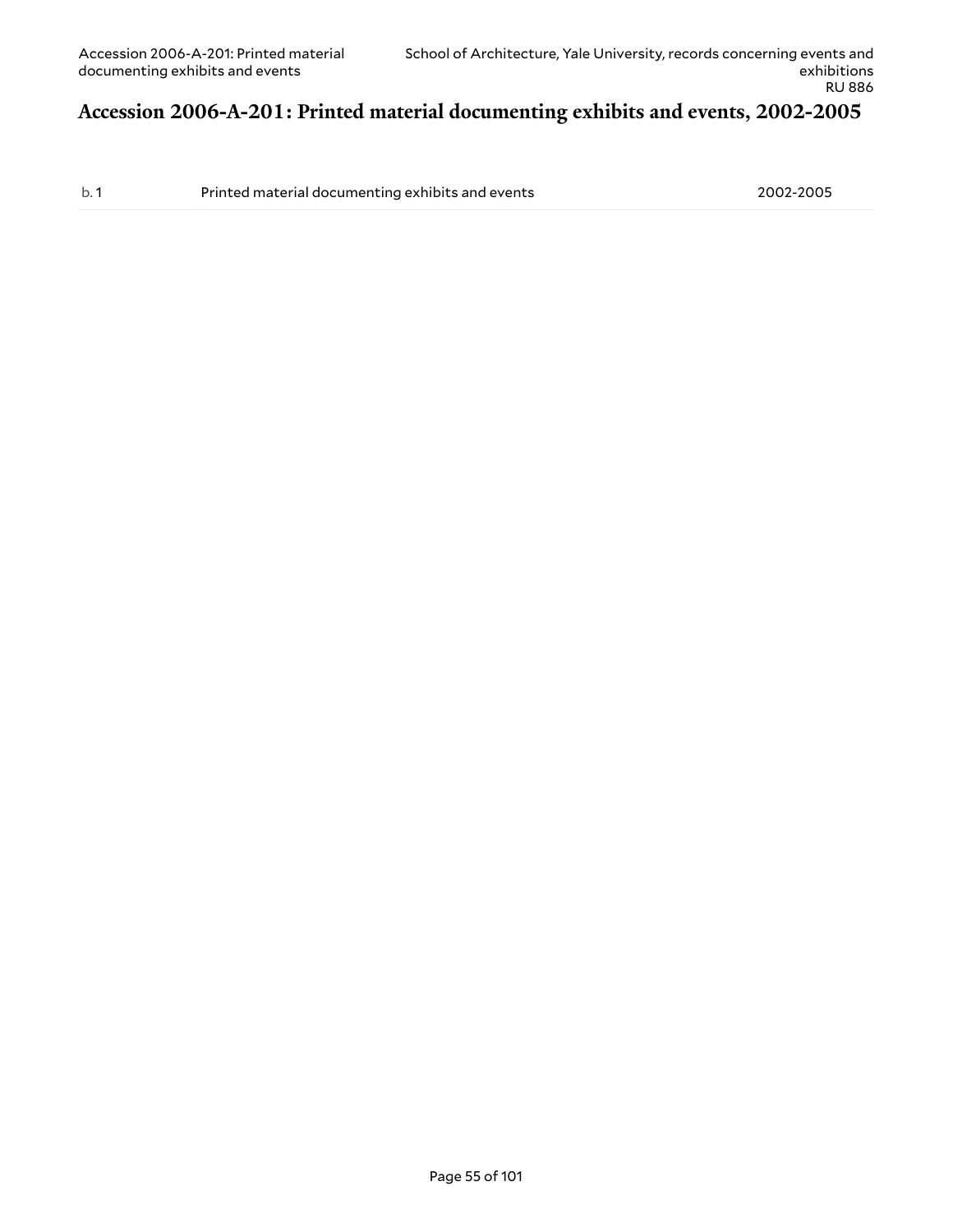## **Accession 2006-A-217: Booklet, "Selected Exhibitions: Yale School of Architecture Gallery 1998-2006", 2006**

b. 1 Booklet, "Selected Exhibitions: Yale School of Architecture Gallery 1998-2006" 2006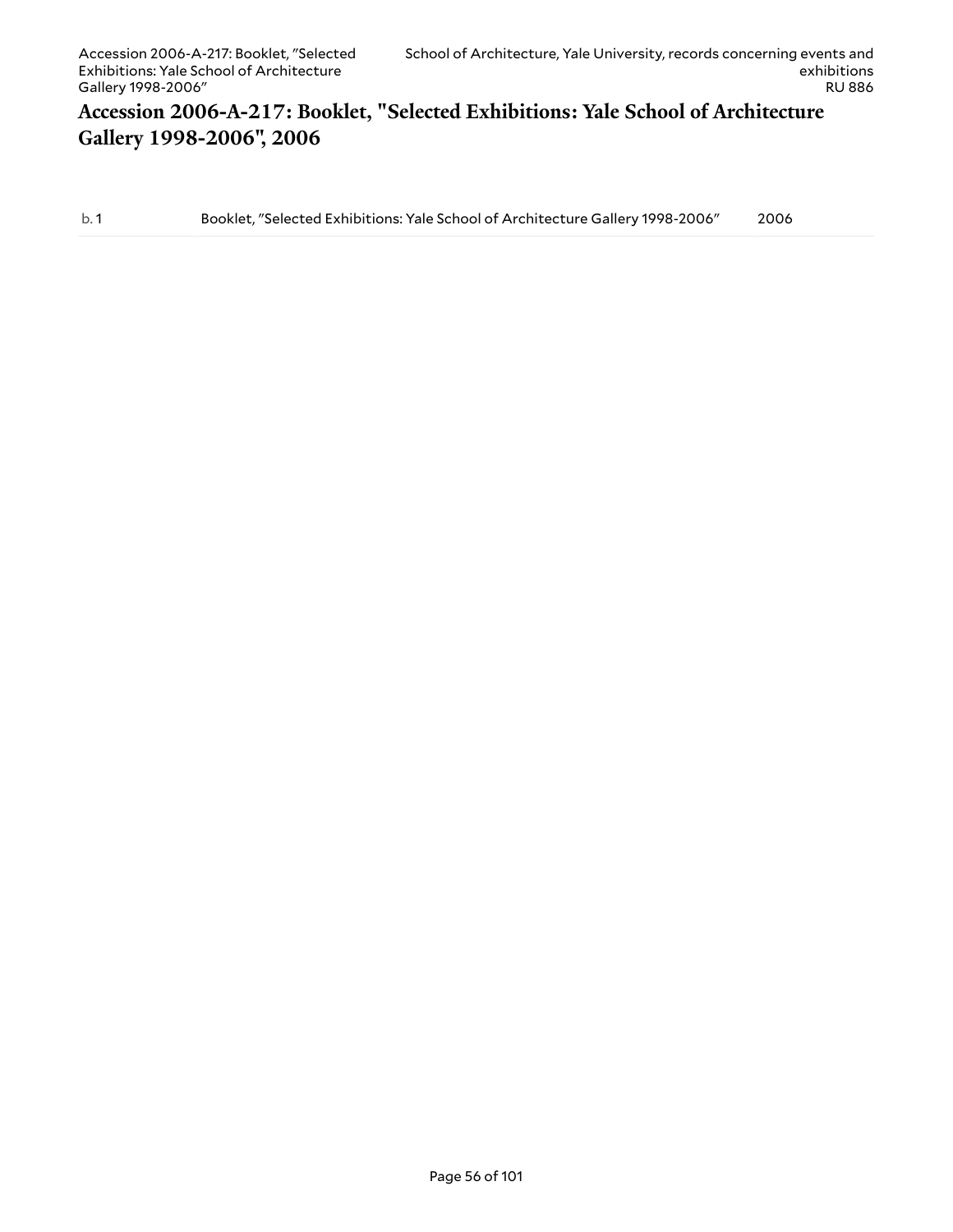### **Accession 2006-A-261: Eero Saarinen symposium material, 2005**

Original computer files may not be accessed due to their fragility. Researchers must consult access copies.

|            | Correspondence                                                                                                                                                                                                                      |                     |
|------------|-------------------------------------------------------------------------------------------------------------------------------------------------------------------------------------------------------------------------------------|---------------------|
| b. 1, f. 1 | McLaughlin, Donal                                                                                                                                                                                                                   | 2005 March 10       |
| b. 1, f. 2 | Warnecke, John Carl                                                                                                                                                                                                                 | 2005 March 24       |
| b. 1, f. 3 | Statement by Robert Venturi                                                                                                                                                                                                         | 2005 April 2        |
| b.3        | Sarrinen meeting at Robert A.M. Stern Architects in New York photographs<br>2006-a-261-0001<br>1 CD-R (16.85 megabytes)                                                                                                             | 2004 December<br>17 |
|            | Date for this material was provided by the creator.                                                                                                                                                                                 |                     |
|            | As a preservation measure, original materials may not be used. Digital access<br>copies must be provided for use. Contact Manuscripts and Archives at<br>$\overline{\text{mssa}.\text{assist}(\text{a}yale.edu}$ to request access. |                     |
|            | This material was imaged or captured by Manuscripts and Archives staff in 2012<br>for preservation and access. Additional information about actions taken may be<br>available at the repository.                                    |                     |
|            | KDN Films, "Eero Saarinen: The Documentary,"<br>1 Computer File (dvd-video)                                                                                                                                                         |                     |
| b.2U       | Use copy, commercially-produced<br>1 Optical Disc (DVD)                                                                                                                                                                             |                     |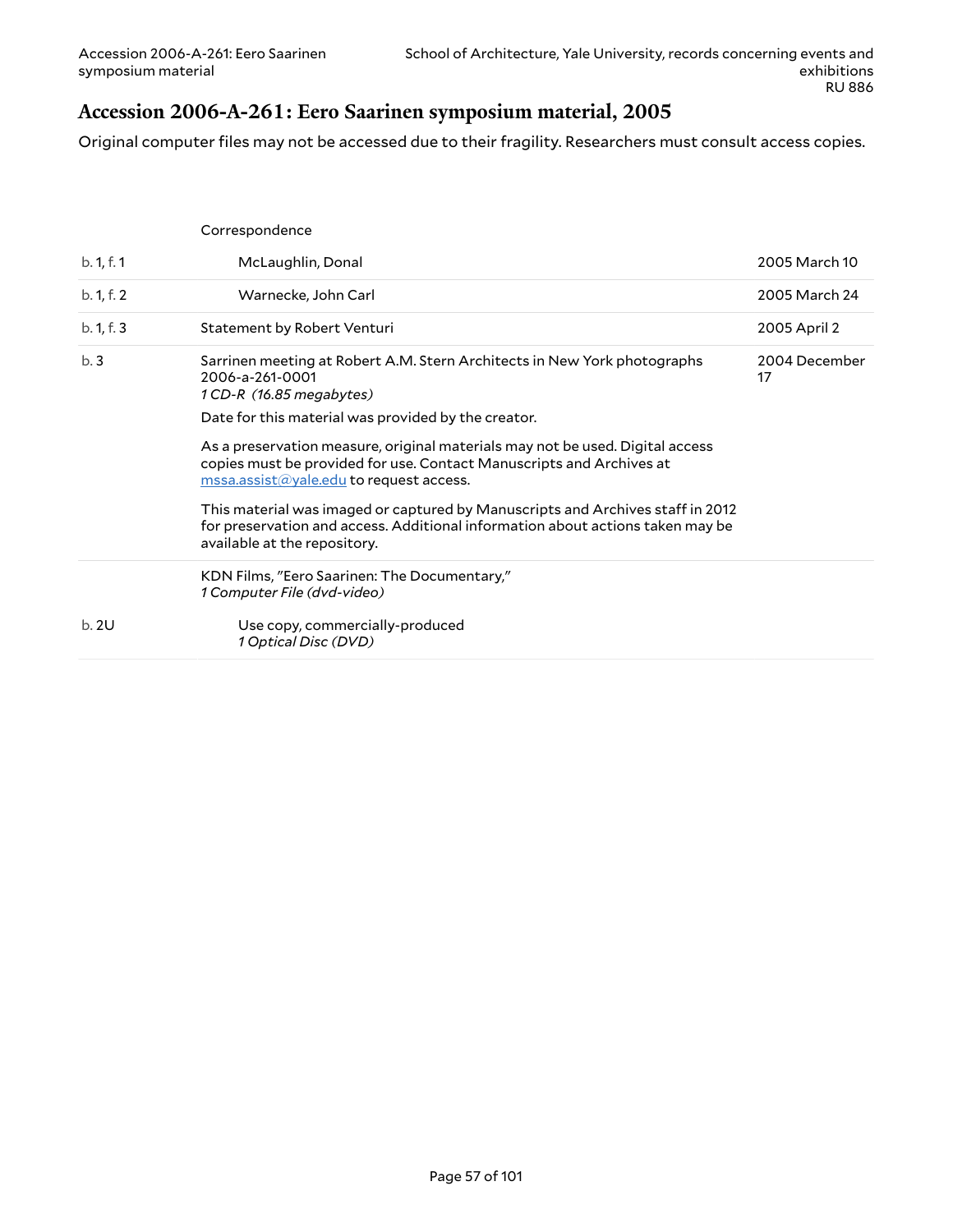### **Accession 2007-A-171: "Eero Sarrinen and the David S. Ingalls Rink," exhibition curation and design pamphlet, 2003**

| b.1 | "Eero Sarrinen and the David S. Ingalls Rink," exhibition curation and design | 2003 |
|-----|-------------------------------------------------------------------------------|------|
|     | pamphlet                                                                      |      |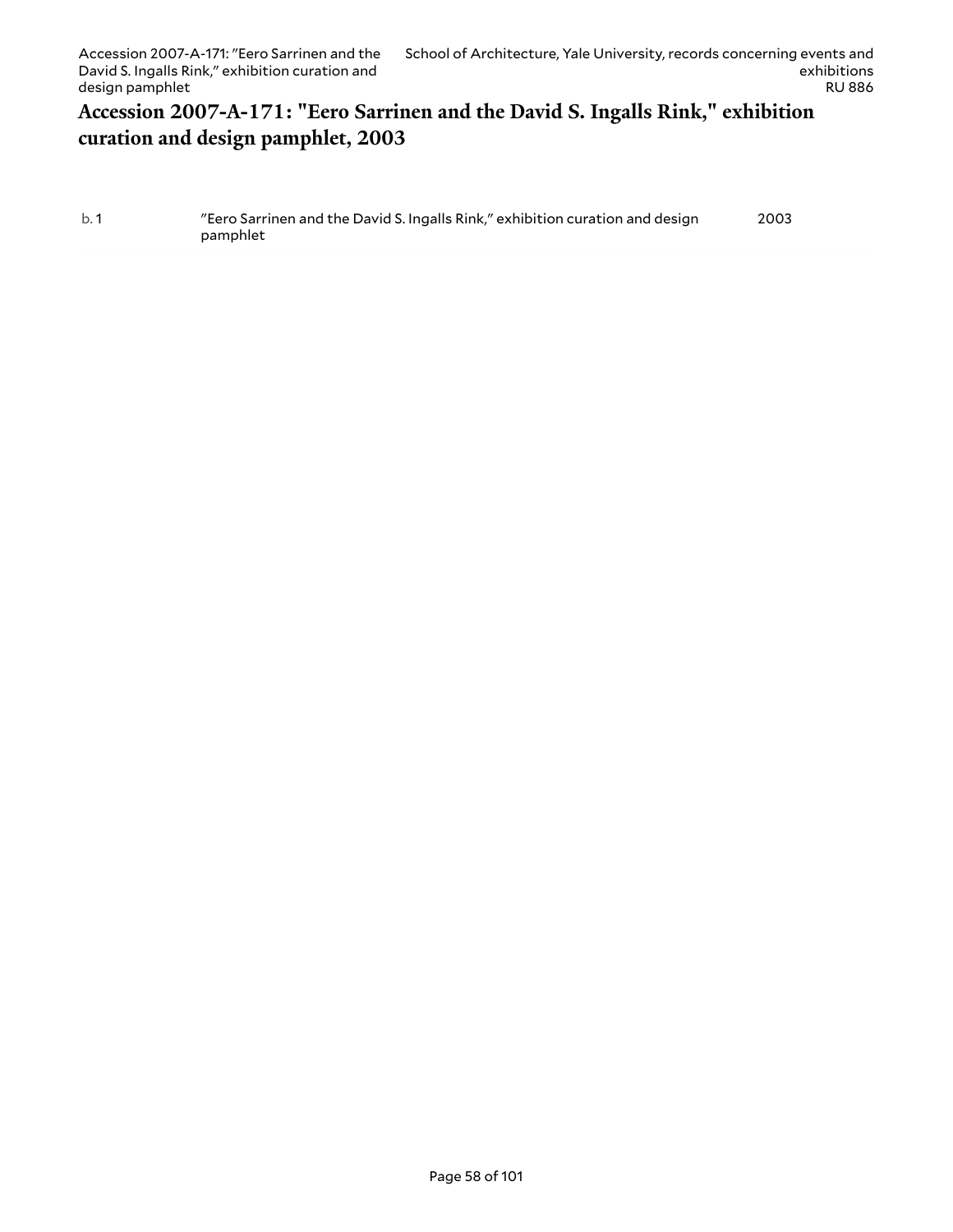### **Accession 2007-A-186: Digital images of exhibits, 2006-2007**

Original born digital files, as well as preservation masters, may not be accessed due to their fragility. Researchers must consult use copies.

| b.1 | "Prairie Skyscraper: Frank Lloyd Wright's Price Tower" exhibit images<br>2007-a-186-0001<br>1 CD-R (502.213 megabytes)<br>Date for this material was determined from when the exhibit was mounted at the<br>School of Art and Architecture.<br>As a preservation measure, original materials may not be used. Digital access<br>copies must be provided for use. Contact Manuscripts and Archives at<br>mssa.assist@yale.edu to request access.<br>This material was imaged or captured by Manuscripts and Archives staff in 2013<br>for preservation and access. Additional information about actions taken may be<br>available at the repository.                   | 2006 February<br>13 - May 5      |
|-----|-----------------------------------------------------------------------------------------------------------------------------------------------------------------------------------------------------------------------------------------------------------------------------------------------------------------------------------------------------------------------------------------------------------------------------------------------------------------------------------------------------------------------------------------------------------------------------------------------------------------------------------------------------------------------|----------------------------------|
| b.2 | "Disclose" Year End Exhibition of Student Work photographs<br>2007-a-186-0002<br>1 CD-R (767.68 megabytes)<br>Date for this material was determined from when the exhibit was mounted at the<br>School of Art and Architecture.<br>As a preservation measure, original materials may not be used. Digital access<br>copies must be provided for use. Contact Manuscripts and Archives at<br>$\overline{\text{mssa}.\text{assist}(a)}$ yale.edu to request access.<br>This material was imaged or captured by Manuscripts and Archives staff in 2013<br>for preservation and access. Additional information about actions taken may be<br>available at the repository. | 2006 May 19 -<br>August 4        |
| b.3 | Team 10: A Utopia of the Present exhibit photographs<br>2007-a-186-0003<br>1 CD-R (503.37 megabytes)<br>Date for this material was determined from when the exhibit was mounted at the<br>School of Art and Architecture.<br>As a preservation measure, original materials may not be used. Digital access<br>copies must be provided for use. Contact Manuscripts and Archives at<br>mssa.assist@yale.edu to request access.<br>This material was imaged or captured by Manuscripts and Archives staff in 2013<br>for preservation and access. Additional information about actions taken may be<br>available at the repository.                                     | 2006 September<br>5 - October 20 |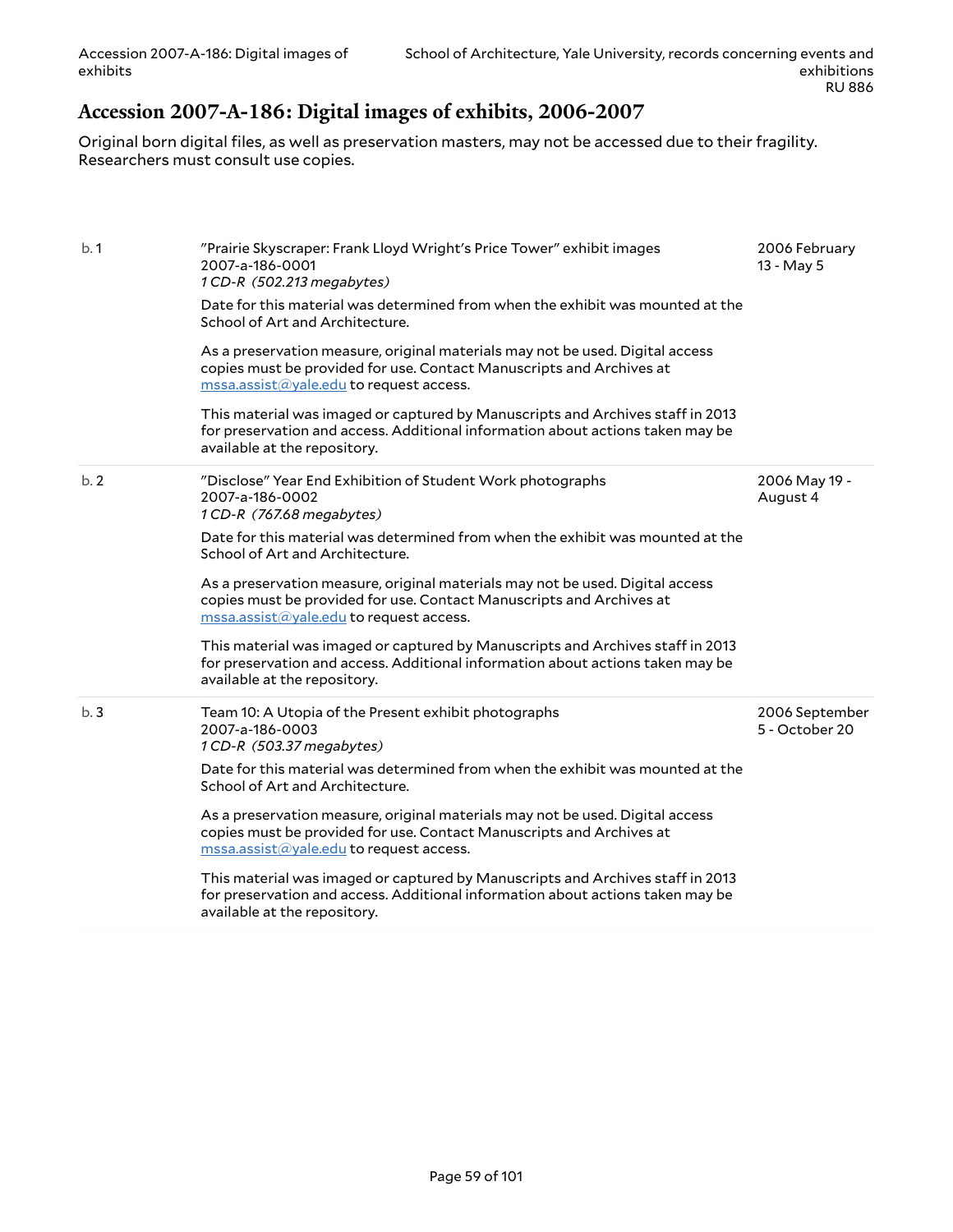| b.4  | Some Assembly Required: Contemporary Prefabricated Houses exhibit<br>photographs<br>2007-a-186-0004<br>1 CD-R (549.76 megabytes)<br>Sacco, William J., photographer<br>Date for this material was determined from when the exhibit was mounted at the<br>School of Art and Architecture.<br>As a preservation measure, original materials may not be used. Digital access<br>copies must be provided for use. Contact Manuscripts and Archives at<br>mssa.assist@yale.edu to request access.<br>This material was imaged or captured by Manuscripts and Archives staff in 2013<br>for preservation and access. Additional information about actions taken may be<br>available at the repository. | 2006 October<br>27 - 2007<br>February 2 |
|------|--------------------------------------------------------------------------------------------------------------------------------------------------------------------------------------------------------------------------------------------------------------------------------------------------------------------------------------------------------------------------------------------------------------------------------------------------------------------------------------------------------------------------------------------------------------------------------------------------------------------------------------------------------------------------------------------------|-----------------------------------------|
| b. 5 | UNStudio: Evolution of Space, Disk 1 of 2<br>2007-a-186-0005<br>1 CD-R (684.22 megabytes)<br>Sacco, William J., photographer<br>Date for this material was determined from when the exhibit was mounted at the<br>School of Art and Architecture.<br>As a preservation measure, original materials may not be used. Digital access<br>copies must be provided for use. Contact Manuscripts and Archives at<br>mssa.assist@yale.edu to request access.<br>This material was imaged or captured by Manuscripts and Archives staff in 2013<br>for preservation and access. Additional information about actions taken may be<br>available at the repository.                                        | 2007 February<br>12 - May 4             |
| b. 6 | UNStudio: Evolution of Space, Disk 2 of 2<br>2007-a-186-0006<br>1 CD-R (684.22 megabytes)<br>Sacco, William J., photographer<br>Date for this material was determined from when the exhibit was mounted at the<br>School of Art and Architecture.<br>As a preservation measure, original materials may not be used. Digital access<br>copies must be provided for use. Contact Manuscripts and Archives at<br>$\overline{\text{mssa}.\text{assist}(\text{a}yale.edu}$ to request access.<br>This material was imaged or captured by Manuscripts and Archives staff in 2013<br>for preservation and access. Additional information about actions taken may be<br>available at the repository.     | 2007 February<br>12 - May 4             |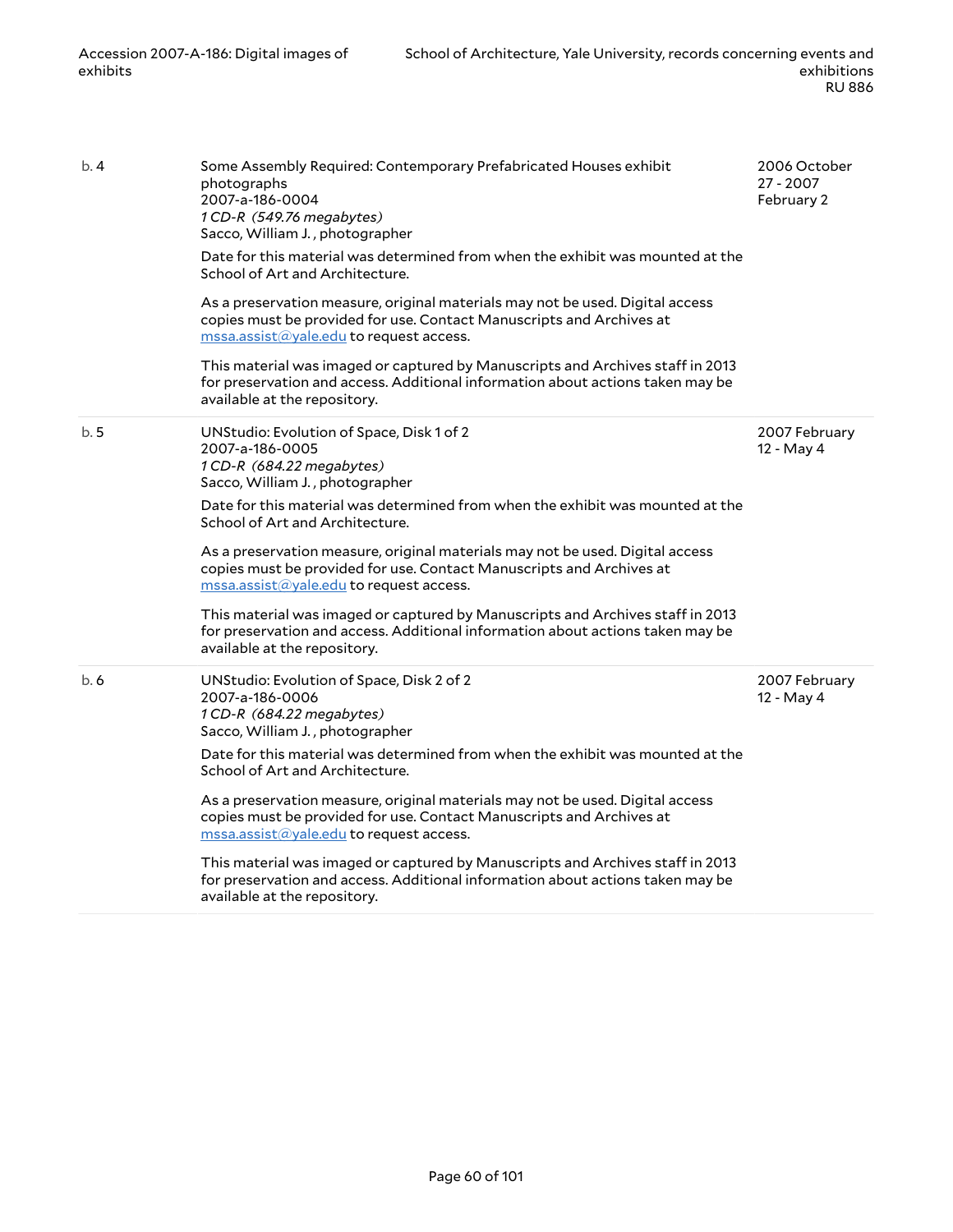#### **Accession 2007-A-232: "Spaces: The Architecture of Paul Rudolph" [videorecording], 1983**

Original audiovisual materials, as well as preservation and duplicating masters, may not be played. Researchers must consult use copies, or if none exist must pay for a use copy, which is retained by the repository. Researchers wishing to obtain an additional copy for their personal use should consult Copying Services information on the Manuscripts and Archives web site.

| b.1 | "Spaces: The Architecture of Paul Rudolph," commercially-produced | 1983 |
|-----|-------------------------------------------------------------------|------|
|     | <i>1 Videocassette (VHS)</i>                                      |      |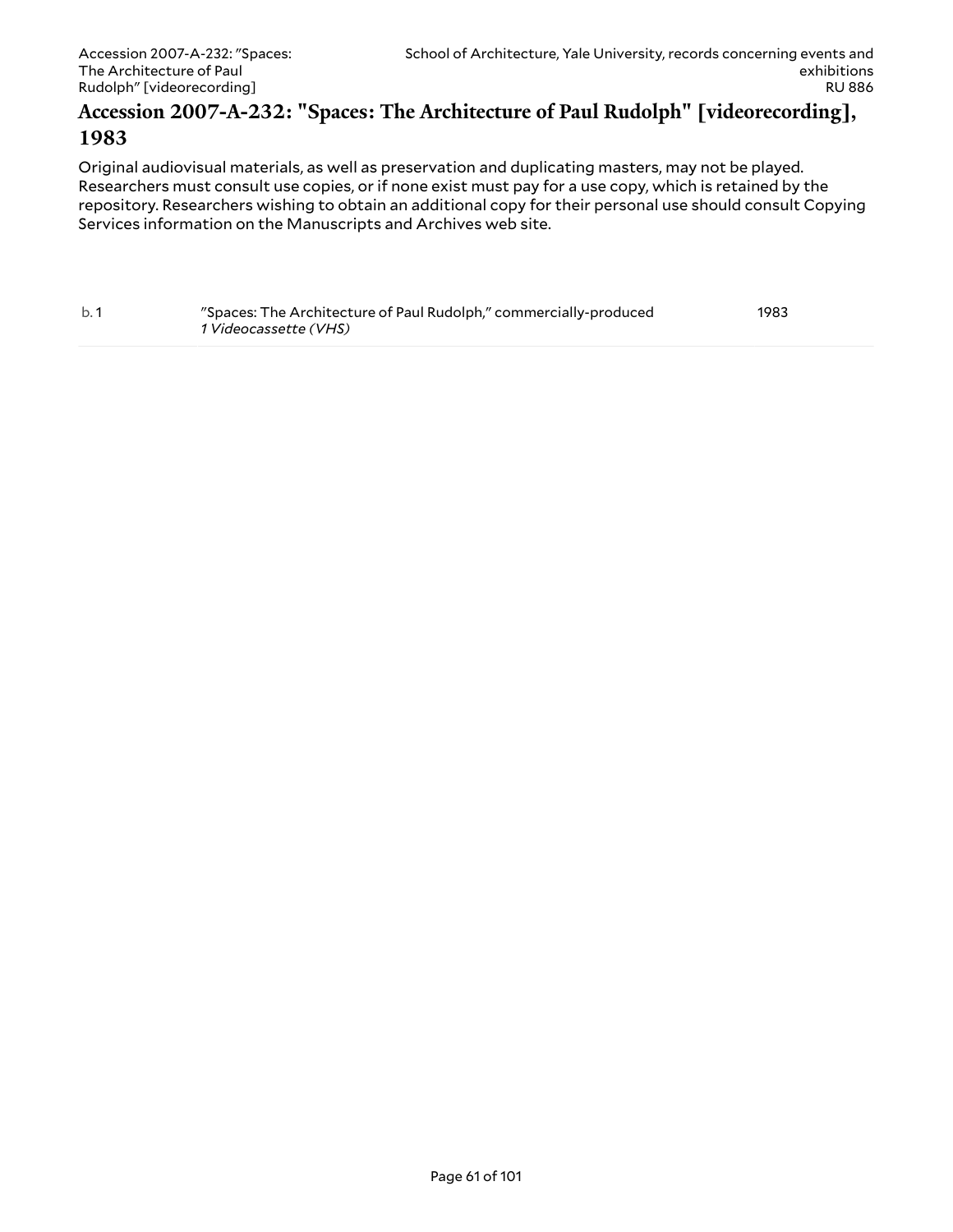# **Accession 2008-A-102: Exhibitions, 2006-2008**

Original born digital files, as well as preservation masters, may not be accessed due to their fragility. Researchers must consult use copies.

|     | 2006                                                                                                                                                                                                                                                                     |                             |
|-----|--------------------------------------------------------------------------------------------------------------------------------------------------------------------------------------------------------------------------------------------------------------------------|-----------------------------|
| b.1 | Graduate Drawing Seminar: John Blood, Turner Brooks, Sophia Gruzdys;<br>2008-a-102-0001<br>1 CD-R (178 megabytes)                                                                                                                                                        | 2006 January 9 -<br>March 3 |
|     | Date for this material was determined from when the exhibit was mounted<br>at the School of Art and Architecture.                                                                                                                                                        |                             |
|     | As a preservation measure, original materials may not be used. Digital access<br>copies must be provided for use. Contact Manuscripts and Archives at<br>mssa.assist@yale.edu to request access.                                                                         |                             |
|     | This material was imaged or captured by Manuscripts and Archives staff<br>in 2013 for preservation and access. Additional information about actions<br>taken may be available at the repository.                                                                         |                             |
| b.1 | Takenaka Internship: Andrei Harwell; David Schwarz Internship and traveling 2006 March 18 -<br>Fellowship: Marisa Kurtzman; George Nelson Scholarship: Michelle Naomi<br>Darling; Digital Media: John Eberhart, Faculty;<br>2008-a-102-0002<br>1 CD-R (588.55 megabytes) | August 21                   |
|     | Date for this material was determined from when the exhibit was mounted<br>at the School of Art and Architecture.                                                                                                                                                        |                             |
|     | As a preservation measure, original materials may not be used. Digital access<br>copies must be provided for use. Contact Manuscripts and Archives at<br>$\text{message}$ mssa.assist $\textcircled a$ yale.edu to request access.                                       |                             |
|     | This material was imaged or captured by Manuscripts and Archives staff<br>in 2013 for preservation and access. Additional information about actions<br>taken may be available at the repository.                                                                         |                             |
| b.1 | Takenaka Internship: Andrei Harwell; David Schwarz Internship and traveling 2006 March 18-<br>fellowship<br>2008-a-102-0003<br>1 CD-R (611.51 megabytes)                                                                                                                 | August 21                   |
|     | Date for this material was determined from when the exhibit was mounted<br>at the School of Art and Architecture.                                                                                                                                                        |                             |
|     | As a preservation measure, original materials may not be used. Digital access<br>copies must be provided for use. Contact Manuscripts and Archives at<br>mssa.assist@yale.edu to request access.                                                                         |                             |
|     | This material was imaged or captured by Manuscripts and Archives staff<br>in 2013 for preservation and access. Additional information about actions<br>taken may be available at the repository.                                                                         |                             |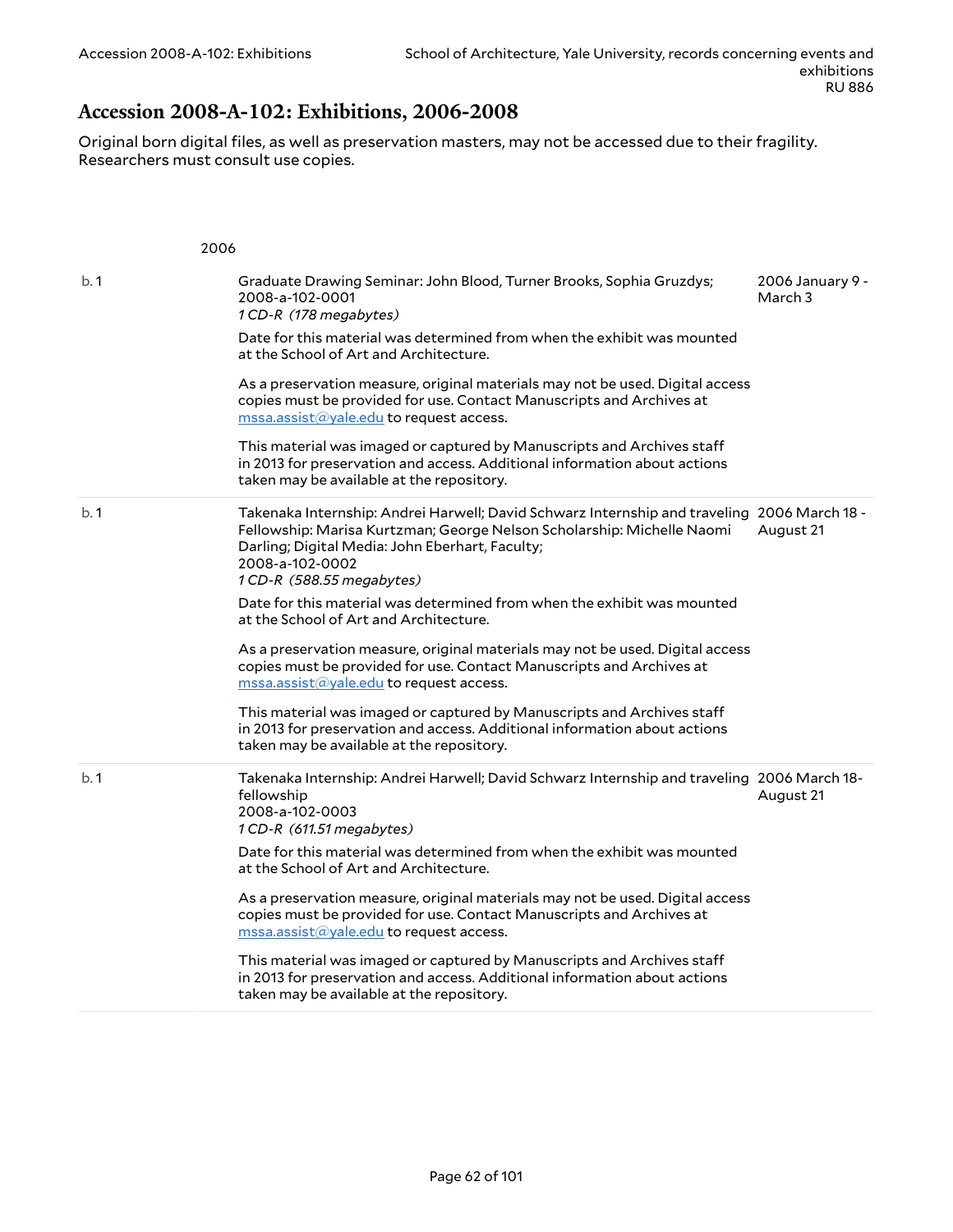|     | 2006 (continued)                                                                                                                                                                                 |                                  |
|-----|--------------------------------------------------------------------------------------------------------------------------------------------------------------------------------------------------|----------------------------------|
|     |                                                                                                                                                                                                  |                                  |
| b.1 | Takenaka Internship: Andrei Harwell; David Schwarz Internship and traveling 2006 March 18-<br>fellowship<br>2008-a-102-0004<br>1 CD-R (218.39 megabytes)                                         | August 21                        |
|     | Date for this material was determined from when the exhibit was mounted<br>at the School of Art and Architecture.                                                                                |                                  |
|     | As a preservation measure, original materials may not be used. Digital access<br>copies must be provided for use. Contact Manuscripts and Archives at<br>mssa.assist@yale.edu to request access. |                                  |
|     | This material was imaged or captured by Manuscripts and Archives staff<br>in 2013 for preservation and access. Additional information about actions<br>taken may be available at the repository. |                                  |
| b.1 | Rome Project: Alexander Purves, Stephen Harby, faculty<br>2008-a-102-0005<br>1 CD-R (380.42 megabytes)                                                                                           | 2006 September<br>1 - October 27 |
|     | Date for this material was determined from when the exhibit was mounted<br>at the School of Art and Architecture.                                                                                |                                  |
|     | As a preservation measure, original materials may not be used. Digital access<br>copies must be provided for use. Contact Manuscripts and Archives at<br>mssa.assist@yale.edu to request access. |                                  |
|     | This material was imaged or captured by Manuscripts and Archives staff<br>in 2013 for preservation and access. Additional information about actions<br>taken may be available at the repository. |                                  |
| b.1 | Rome Project: Alexander Purves, Stephen Harby, faculty<br>2008-a-102-0006<br>1 CD-R (356.15 megabytes)                                                                                           | 2006 September<br>1-October 27   |
|     | Date for this material was determined from when the exhibit was mounted<br>at the School of Art and Architecture.                                                                                |                                  |
|     | As a preservation measure, original materials may not be used. Digital access<br>copies must be provided for use. Contact Manuscripts and Archives at<br>mssa.assist@yale.edu to request access. |                                  |
|     | This material was imaged or captured by Manuscripts and Archives staff<br>in 2013 for preservation and access. Additional information about actions<br>taken may be available at the repository. |                                  |
|     | 2007                                                                                                                                                                                             |                                  |
| b.1 | Graduate Drawing Seminars: Kent Bloomer, Phil Grausman, Ed Parker,<br>William Butler, Sophia Gruzdyz, Dino Marcantonio, Paloma Pajares, faculty<br>2008-a-102-0007<br>1 CD-R (403.04 megabytes)  | 2007 January 9 -<br>March 3      |
|     | Date for this material was determined from when the exhibit was mounted<br>at the School of Art and Architecture.                                                                                |                                  |
|     | As a preservation measure, original materials may not be used. Digital access<br>copies must be provided for use. Contact Manuscripts and Archives at<br>mssa.assist@yale.edu to request access. |                                  |
|     | This material was imaged or captured by Manuscripts and Archives staff<br>in 2013 for preservation and access. Additional information about actions<br>taken may be available at the repository. |                                  |
|     |                                                                                                                                                                                                  |                                  |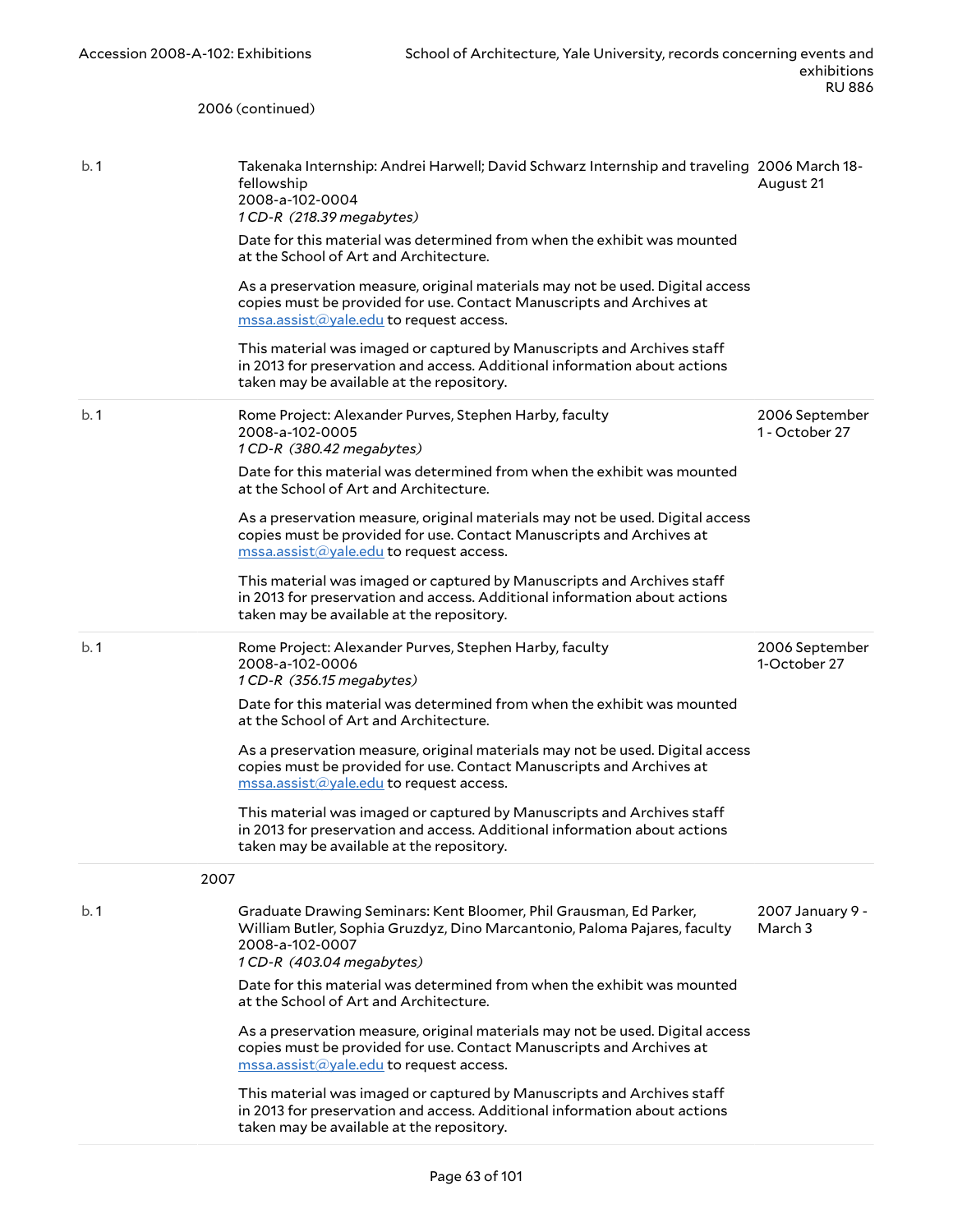|     | 2007 (continued)                                                                                                                                                                                                                                                                                                                                                                                                                                                                                                                                                                                                                                                                                                                                               |                            |
|-----|----------------------------------------------------------------------------------------------------------------------------------------------------------------------------------------------------------------------------------------------------------------------------------------------------------------------------------------------------------------------------------------------------------------------------------------------------------------------------------------------------------------------------------------------------------------------------------------------------------------------------------------------------------------------------------------------------------------------------------------------------------------|----------------------------|
| b.1 | Graduate Drawing Seminars: Kent Bloomer, Phil Grausman, Ed Parker,<br>William Butler, Sophia Gruzdyz, Dino Marcantonio, Paloma Pajares, faculty<br>2008-a-102-0008<br>1 CD-R (582.9 megabytes)<br>Date for this material was determined from when the exhibit was mounted<br>at the School of Art and Architecture.<br>As a preservation measure, original materials may not be used. Digital access<br>copies must be provided for use. Contact Manuscripts and Archives at<br>mssa.assist@yale.edu to request access.<br>This material was imaged or captured by Manuscripts and Archives staff<br>in 2013 for preservation and access. Additional information about actions<br>taken may be available at the repository.                                    | 2007 January 9-<br>March 3 |
| b.1 | Graduate Drawing Seminars: Kent Bloomer, Phil Grausman, Ed Parker,<br>William Butler, Sophia Gruzdyz, Dino Marcantonio, Paloma Pajares, faculty<br>2008-a-102-0009<br>1 CD-R (614.73 megabytes)<br>Date for this material was determined from when the exhibit was mounted<br>at the School of Art and Architecture.<br>As a preservation measure, original materials may not be used. Digital access<br>copies must be provided for use. Contact Manuscripts and Archives at<br>$\text{message}$ mssa.assist $\textcircled a$ yale.edu to request access.<br>This material was imaged or captured by Manuscripts and Archives staff<br>in 2013 for preservation and access. Additional information about actions<br>taken may be available at the repository. | 2007 January 9-<br>March 3 |
| b.1 | Graduate Drawing Seminars: Kent Bloomer, Phil Grausman, Ed Parker,<br>William Butler, Sophia Gruzdyz, Dino Marcantonio, Paloma Pajares, faculty<br>2008-a-102-0010<br>1 CD-R (433.36 megabytes)<br>Date for this material was determined from when the exhibit was mounted<br>at the School of Art and Architecture.<br>As a preservation measure, original materials may not be used. Digital access<br>copies must be provided for use. Contact Manuscripts and Archives at<br>$\text{message}$ mssa.assist $\textcircled a$ yale.edu to request access.<br>This material was imaged or captured by Manuscripts and Archives staff<br>in 2013 for preservation and access. Additional information about actions<br>taken may be available at the repository. | 2007 January 9-<br>March 3 |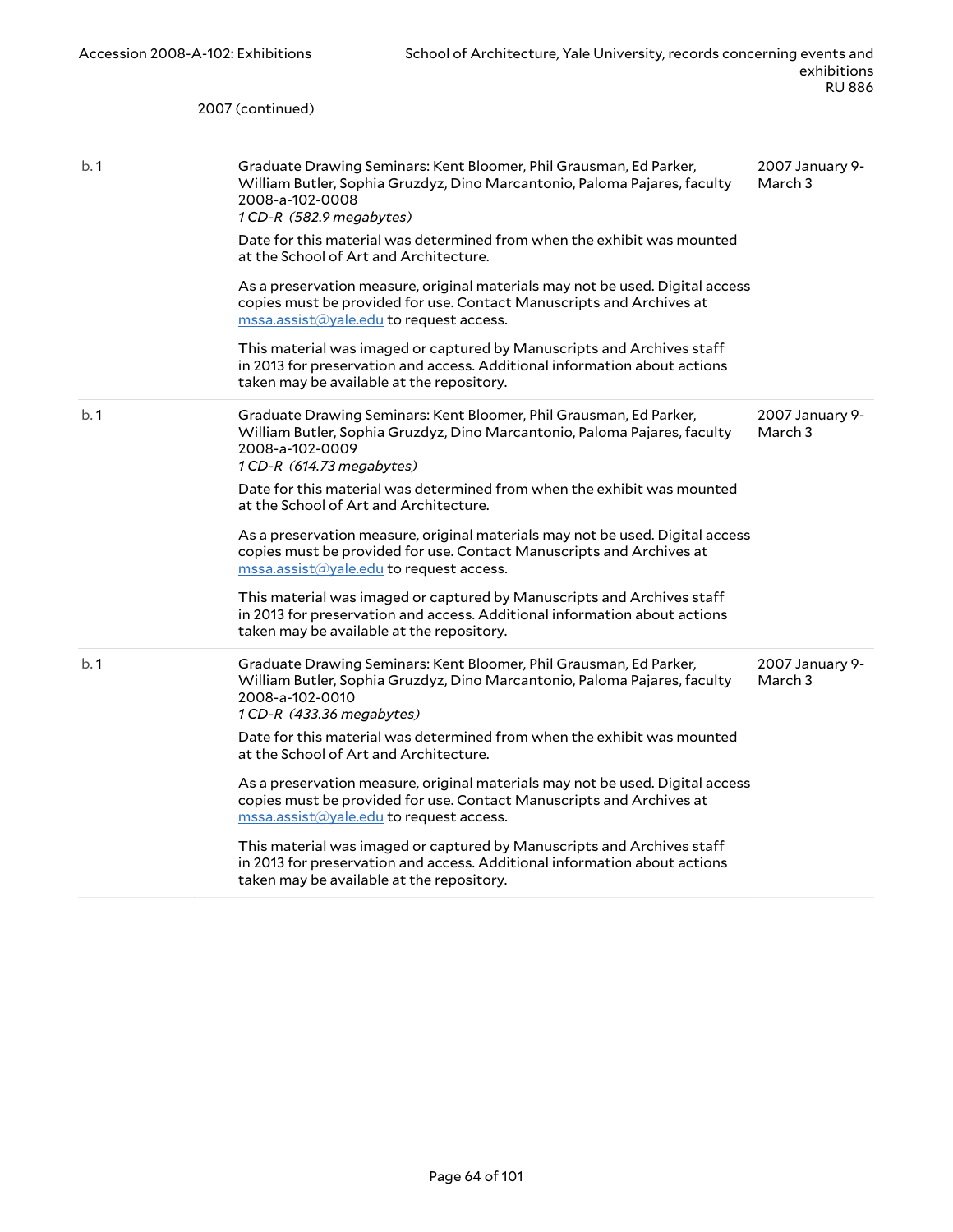|      | 2007 (continued)                                                                                                                                                                                                                                |                                     |
|------|-------------------------------------------------------------------------------------------------------------------------------------------------------------------------------------------------------------------------------------------------|-------------------------------------|
| b. 1 | Tanenaka Internship: March Guberman; David Schwarz Internship and<br>Traveling Fellowship: Geoffrey Lawson; George nelson Scholarship: Brook<br>Denison; Digital Media: John Eberhart, Faculty;<br>2008-a-102-0011<br>1 CD-R (435.63 megabytes) | 2007 March 19 -<br>May 30           |
|      | Date for this material was determined from when the exhibit was mounted<br>at the School of Art and Architecture.<br>As a preservation measure, original materials may not be used. Digital access                                              |                                     |
|      | copies must be provided for use. Contact Manuscripts and Archives at<br>mssa.assist@yale.edu to request access.                                                                                                                                 |                                     |
|      | This material was imaged or captured by Manuscripts and Archives staff<br>in 2013 for preservation and access. Additional information about actions<br>taken may be available at the repository.                                                |                                     |
| b.1  | Well Done: Year End Exhibit of Student Work;<br>2008-a-102-0012<br>1 CD-R (451.8 megabytes)                                                                                                                                                     | 2007 May 18 -<br>June 1             |
|      | Date for this material was determined from when the exhibit was mounted<br>at the School of Art and Architecture.                                                                                                                               |                                     |
|      | As a preservation measure, original materials may not be used. Digital access<br>copies must be provided for use. Contact Manuscripts and Archives at<br>mssa.assist@yale.edu to request access.                                                |                                     |
|      | This material was imaged or captured by Manuscripts and Archives staff<br>in 2013 for preservation and access. Additional information about actions<br>taken may be available at the repository.                                                |                                     |
| b.1  | A Field Guide to Sprawl;<br>2008-a-102-0013<br>1 CD-R (403.13 megabytes)                                                                                                                                                                        | 2007 August 30<br>- October 19      |
|      | Date for this material was determined from when the exhibit was mounted<br>at the School of Art and Architecture.                                                                                                                               |                                     |
|      | As a preservation measure, original materials may not be used. Digital access<br>copies must be provided for use. Contact Manuscripts and Archives at<br>mssa.assist@yale.edu to request access.                                                |                                     |
|      | This material was imaged or captured by Manuscripts and Archives staff<br>in 2013 for preservation and access. Additional information about actions<br>taken may be available at the repository.                                                |                                     |
| b.1  | Building Project: Adam Hopfner, Faculty; Building Systems Integration:<br>Martin Finio, Faculty<br>2008-a-102-0014<br>1 CD-R (540.59 megabytes)                                                                                                 | 2007 October<br>29 - December<br>21 |
|      | Date for this material was determined from when the exhibit was mounted<br>at the School of Art and Architecture.                                                                                                                               |                                     |
|      | As a preservation measure, original materials may not be used. Digital access<br>copies must be provided for use. Contact Manuscripts and Archives at<br>mssa.assist@yale.edu to request access.                                                |                                     |
|      | This material was imaged or captured by Manuscripts and Archives staff<br>in 2013 for preservation and access. Additional information about actions<br>taken may be available at the repository.                                                |                                     |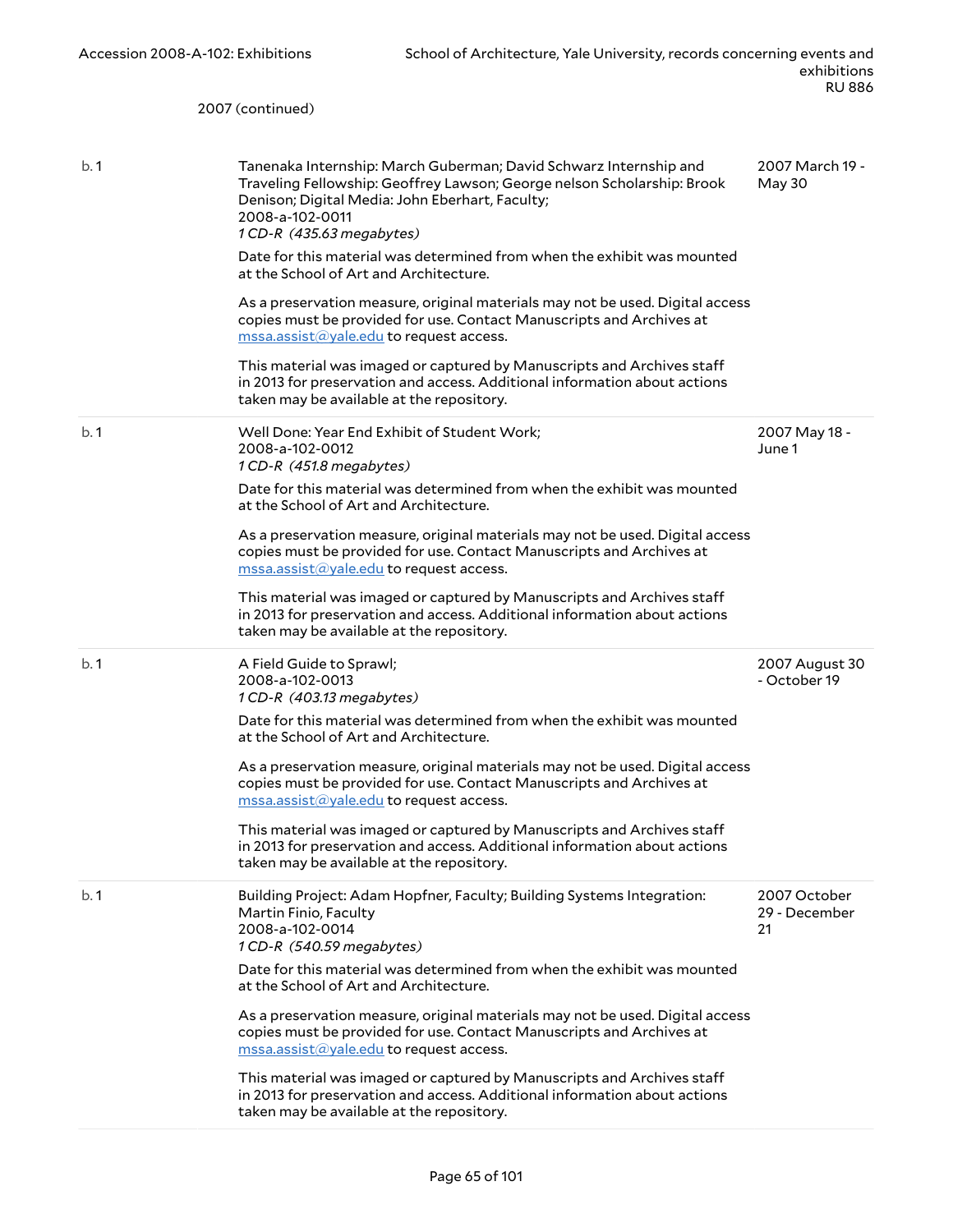2007-2008

b. 1 Ecology.Design.Synergy 2008-a-102-0015 *14 Computer Files (.tif) (422.41 megabytes)* 2007 October 29 - 2008 February 1

Date for this material was determined from when the exhibit was mounted at the School of Art and Architecture.

As a preservation measure, original materials may not be used. Digital access copies must be provided for use. Contact Manuscripts and Archives at [mssa.assist@yale.edu](mailto:mssa.assist@yale.edu?subject=Digital%20Copy%20Request:%202008-a-102-0015) to request access.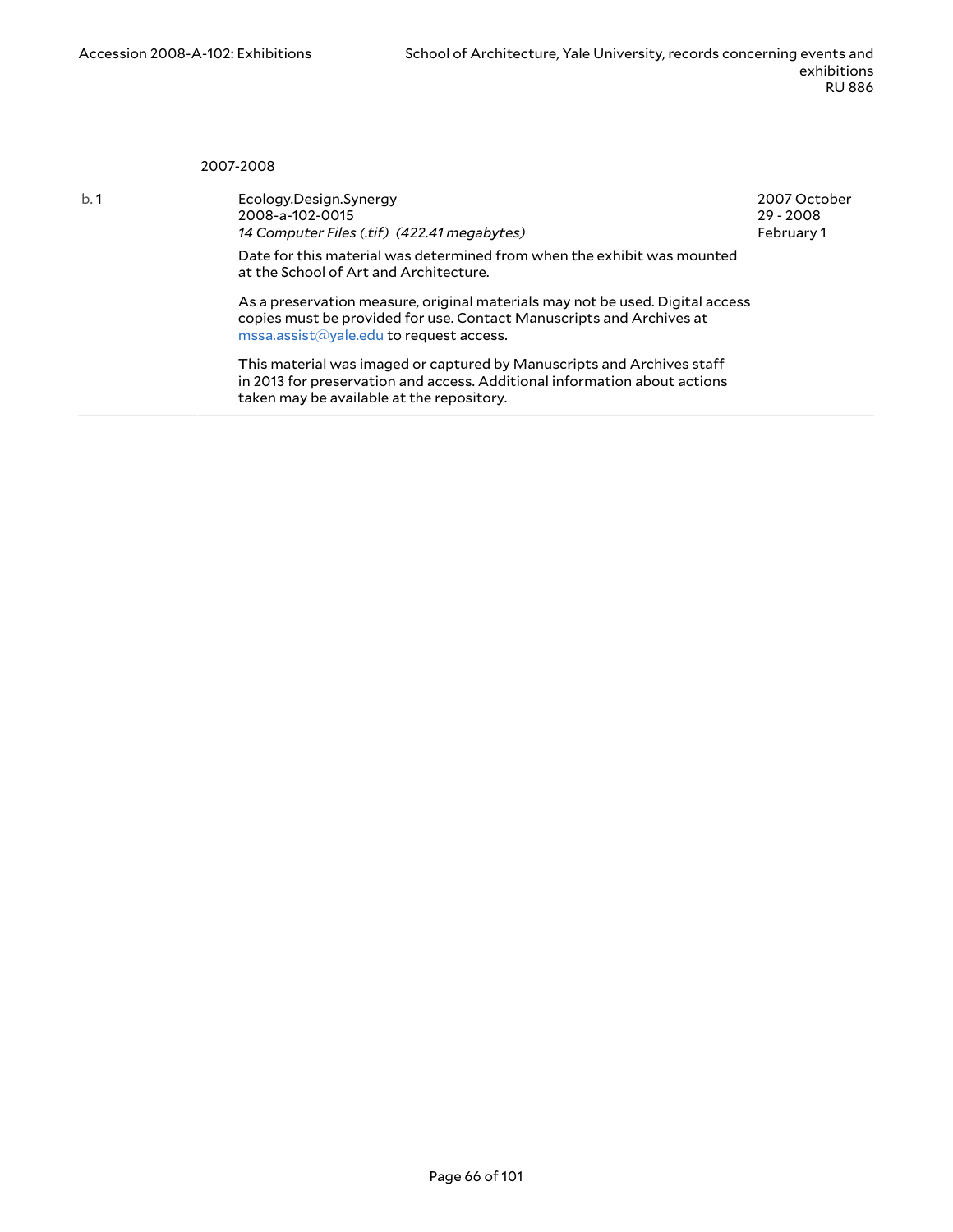## **Accession 2009-A-053: Exhibit and event materials, 2005-2008**

| b. 1, f. 1 | Powerpoint images from Marc Guberman for "On the Waterfront" symposium<br>and Gehry Goldberger talk  | 2006 March -<br>April                     |
|------------|------------------------------------------------------------------------------------------------------|-------------------------------------------|
| b. 1, f. 2 | Exhibition post card "Ecology.Design.Synergy" Behnisch and Transsolar Climate<br>Engineering         | 2007 October<br>$29 - 2008$<br>February 1 |
| b. 1, f. 3 | Exhibition post card "Building Connections", Center for Architecture                                 | 2007 June 28                              |
| b. 1, f. 4 | Final Review poster                                                                                  | 2007 April-May                            |
| b. 1, f. 4 | Poster, Robert Stern -"Reminder dinner at the loft"                                                  | 2008 January 24                           |
| b. 1, f. 4 | Exhibition post card "Painting the Glass House"                                                      | 2008 February<br>11                       |
| b. 1, f. 4 | "Constructs"                                                                                         | 2008 Spring                               |
| b. 1, f. 4 | Exhibition post card "Well Done" end of year exhibit                                                 | 2007 May 18                               |
| b. 1, f. 5 | Commencement Brochures                                                                               | 2008 May                                  |
| b. 1, f. 5 | Mini poster Lectures, Symposia and Exhibitions                                                       | 2007 Fall                                 |
| b. 1, f. 5 | Mini poster Lectures, Symposia and Exhibitions                                                       | 2008 Spring                               |
| b. 1, f. 5 | Exhibition postcard for Field Guide to Sprawl                                                        | 2007 August-<br>October                   |
| b. 1, f. 5 | Postcard for Alumni Reception at the AIA Convention                                                  | 2008 May 4                                |
| b. 1, f. 5 | Postcard Yale Art and Architecture Building Stamp Dedicaton                                          | 2005 August 31                            |
| b. 1, f. 5 | Symposium program "Mobile Anxieties                                                                  | 2008 April 11                             |
| b. 1, f. 5 | Symposium program "Sustainable Architecture, Today and Tomorrow"                                     | 2008 April 4                              |
| b. 1, f. 5 | International Contemporary Furniture Fair brochure - work of YSoA Massimo<br>Scolari Advanced Studio | 2008 May 17-20                            |
| b. 1, f. 5 | Dean's Council meeting, Columbus, Indiana and Cincinannti, Ohio, postcard                            | 2008 May 8-10                             |
| b. 1, f. 5 | Commencement Fan                                                                                     | 2008 May                                  |
| b.2        | Yale Architecture Film Series poster                                                                 | 2007                                      |
| b.2        | Yale Architecture Film Series poster                                                                 | 2008                                      |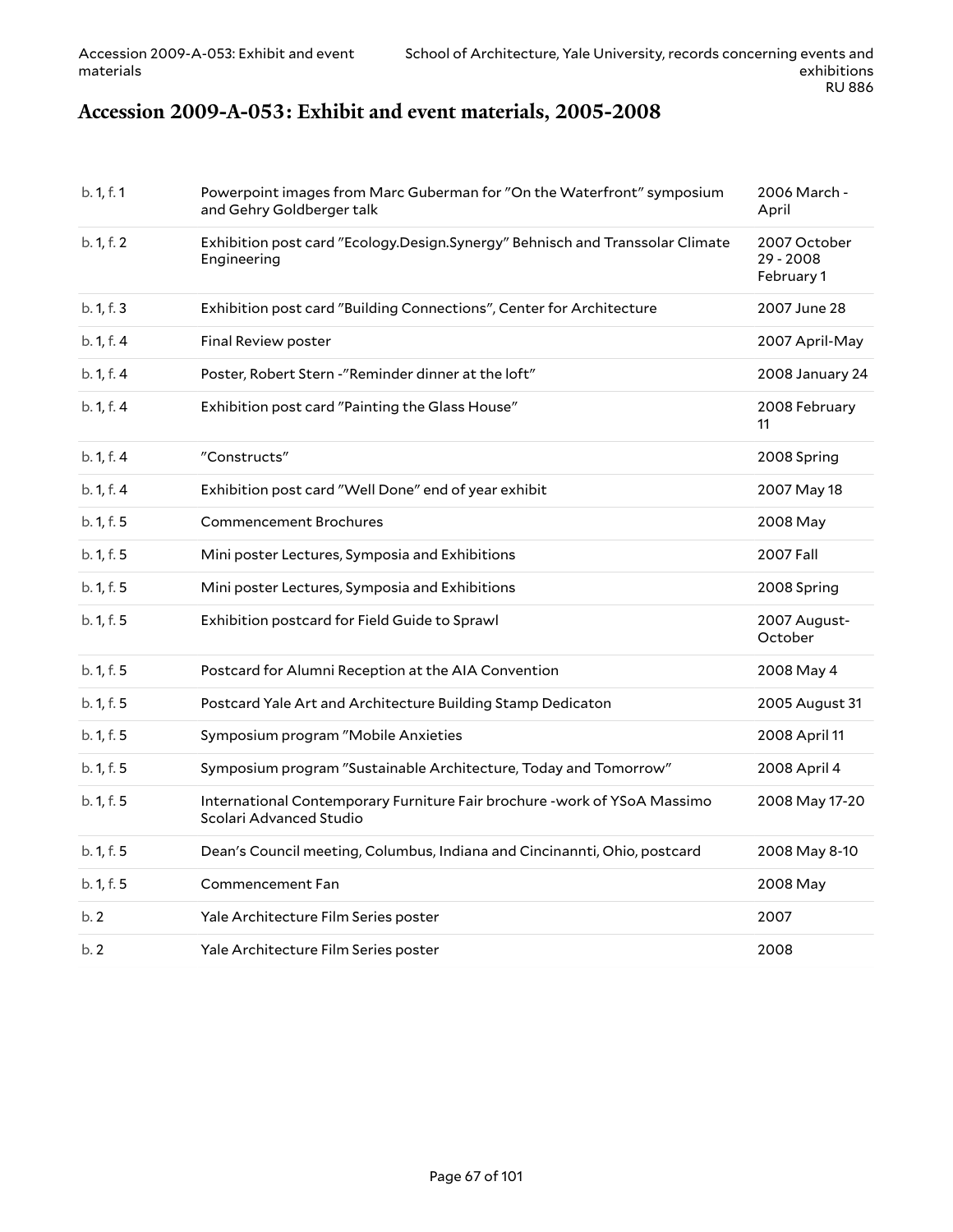b. 3 International Contemporary Furniture Fair press kit 2009-a-053-0001 *1 DVD-R (33.43 megabytes)* Date for this material was determined from when the exhibit was mounted at the School of Art and Architecture. As a preservation measure, original materials may not be used. Digital access copies must be provided for use. Contact Manuscripts and Archives at [mssa.assist@yale.edu](mailto:mssa.assist@yale.edu?subject=Digital%20Copy%20Request:%20%7B2009-a-053-0001%7D) to request access. 2008 May 17-20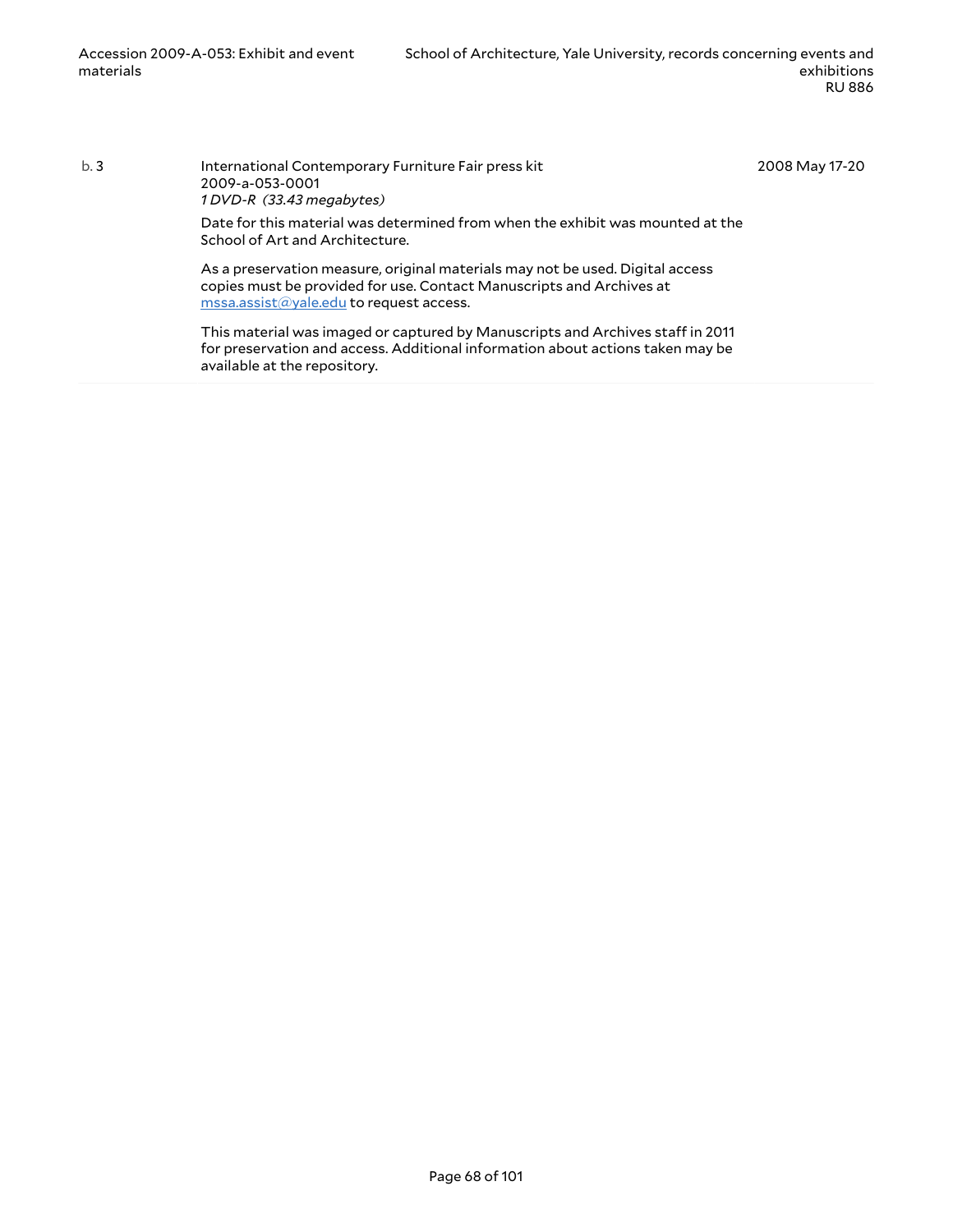#### **Accession 2009-A-189: "Model City: Buildings & Projects by Paul Rudolph for Yale and New Haven", 2008**

The materials consist of digital photographs documenting a three dimensional piece of concrete form work from the exhibit.

Original computer files may not be accessed due to their fragility. Researchers must consult access copies.

| Model city piece photograph<br>2009-a-189-0001<br>1 Computer File (.tif) (60.191 megabytes)                                                                                                                                    | 2008 |
|--------------------------------------------------------------------------------------------------------------------------------------------------------------------------------------------------------------------------------|------|
| Dates for this material were determined from when the exhibit was mounted at the<br>School of Art and Architecture.                                                                                                            |      |
| As a preservation measure, original materials may not be used. Digital access copies<br>must be provided for use. Contact Manuscripts and Archives at mssa.assist@yale.edu to<br>request access.                               |      |
| This material was imaged or captured by Manuscripts and Archives staff in 2012 for<br>preservation and access. Additional information about actions taken may be available at<br>the repository.                               |      |
| Model city piece photograph<br>2009-a-189-0002<br>1 Computer File (.tif) (60.19 megabytes)                                                                                                                                     | 2008 |
| Dates for this material were determined from when the exhibit was mounted at the<br>School of Art and Architecture.                                                                                                            |      |
| As a preservation measure, original materials may not be used. Digital access copies<br>must be provided for use. Contact Manuscripts and Archives at mssa.assist@yale.edu to<br>request access.                               |      |
| This material was imaged or captured by Manuscripts and Archives staff in 2012 for<br>preservation and access. Additional information about actions taken may be available at<br>the repository.                               |      |
| Model city piece photograph<br>2009-a-189-0003<br>1 Computer File (.tif) (60.19 megabytes)                                                                                                                                     | 2008 |
| Dates for this material were determined from when the exhibit was mounted at the<br>School of Art and Architecture.                                                                                                            |      |
| As a preservation measure, original materials may not be used. Digital access copies<br>must be provided for use. Contact Manuscripts and Archives at $\overline{\text{mssa}.\text{assign}(a)}$ yale.edu to<br>request access. |      |
| This material was imaged or captured by Manuscripts and Archives staff in 2012 for<br>preservation and access. Additional information about actions taken may be available at<br>the repository.                               |      |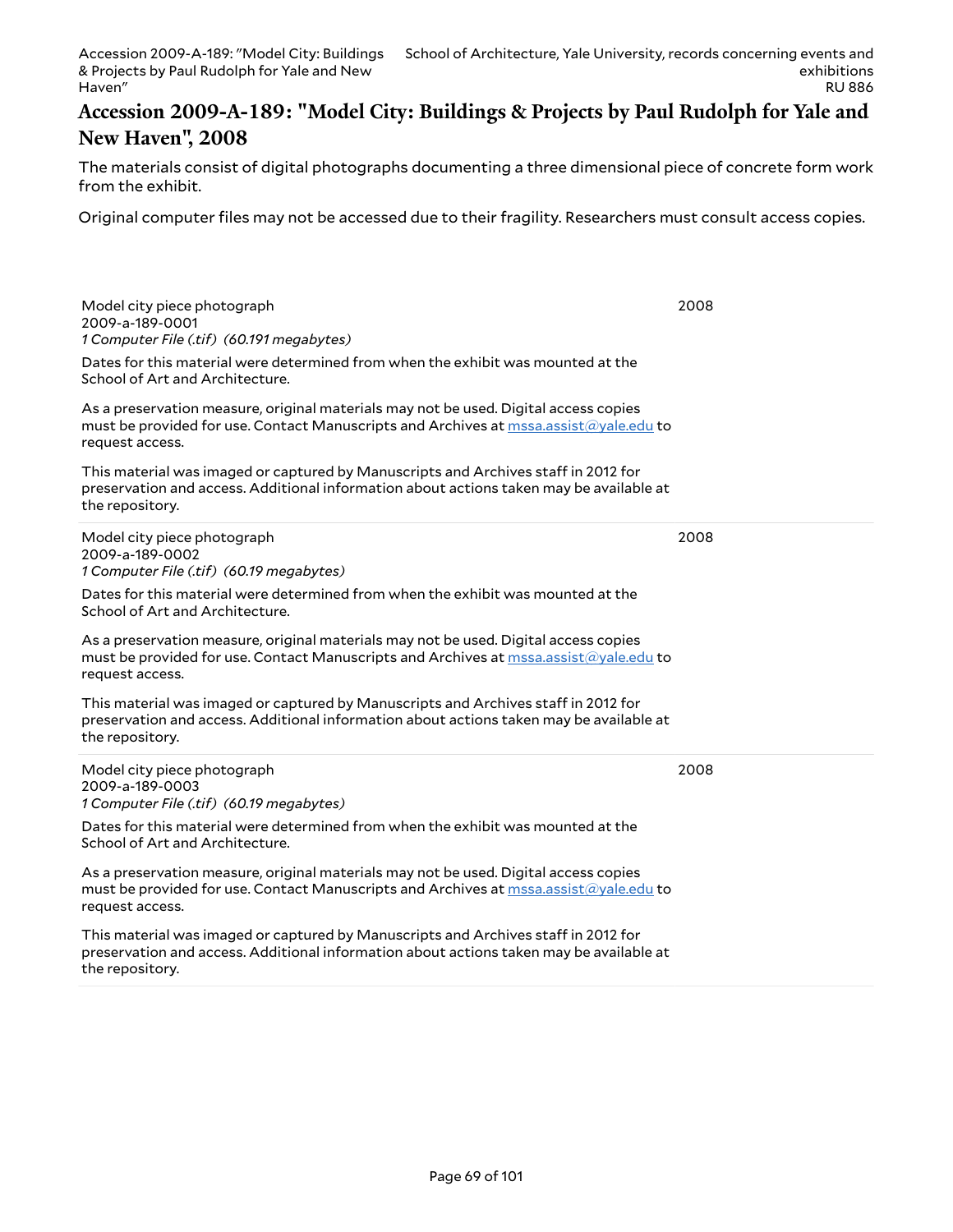Model city piece photograph 2009-a-189-0004 *1 Computer File (.tif) (60.19 megabytes)*

Dates for this material were determined from when the exhibit was mounted at the School of Art and Architecture.

As a preservation measure, original materials may not be used. Digital access copies must be provided for use. Contact Manuscripts and Archives at [mssa.assist@yale.edu](mailto:mssa.assist@yale.edu?subject=Digital%20Copy%20Request:%20[Preservica]%20ru_0886_2009-a-189_01-005-[Preservica]%20ru_0886_2009-a-189_01-006.) to request access.

This material was imaged or captured by Manuscripts and Archives staff in 2012 for preservation and access. Additional information about actions taken may be available at the repository.

Model city piece photograph 2009-a-189-0005 *1 Computer File (.tif) (60.19 megabytes)*

Dates for this material were determined from when the exhibit was mounted at the School of Art and Architecture.

As a preservation measure, original materials may not be used. Digital access copies must be provided for use. Contact Manuscripts and Archives at [mssa.assist@yale.edu](mailto:mssa.assist@yale.edu?subject=Digital%20Copy%20Request:%20[Preservica]%20ru_0886_2009-a-189_01-006.) to request access.

This material was imaged or captured by Manuscripts and Archives staff in 2012 for preservation and access. Additional information about actions taken may be available at the repository.

Model city piece photograph 2009-a-189-0006 *1 Computer File (.tif) (60.19 megabytes)*

Dates for this material were determined from when the exhibit was mounted at the School of Art and Architecture.

As a preservation measure, original materials may not be used. Digital access copies must be provided for use. Contact Manuscripts and Archives at [mssa.assist@yale.edu](mailto:mssa.assist@yale.edu?subject=Digital%20Copy%20Request:%20[Preservica]%20ru_0886_2009-a-189_01-007.) to request access.

This material was imaged or captured by Manuscripts and Archives staff in 2012 for preservation and access. Additional information about actions taken may be available at the repository.

2008

2008

2008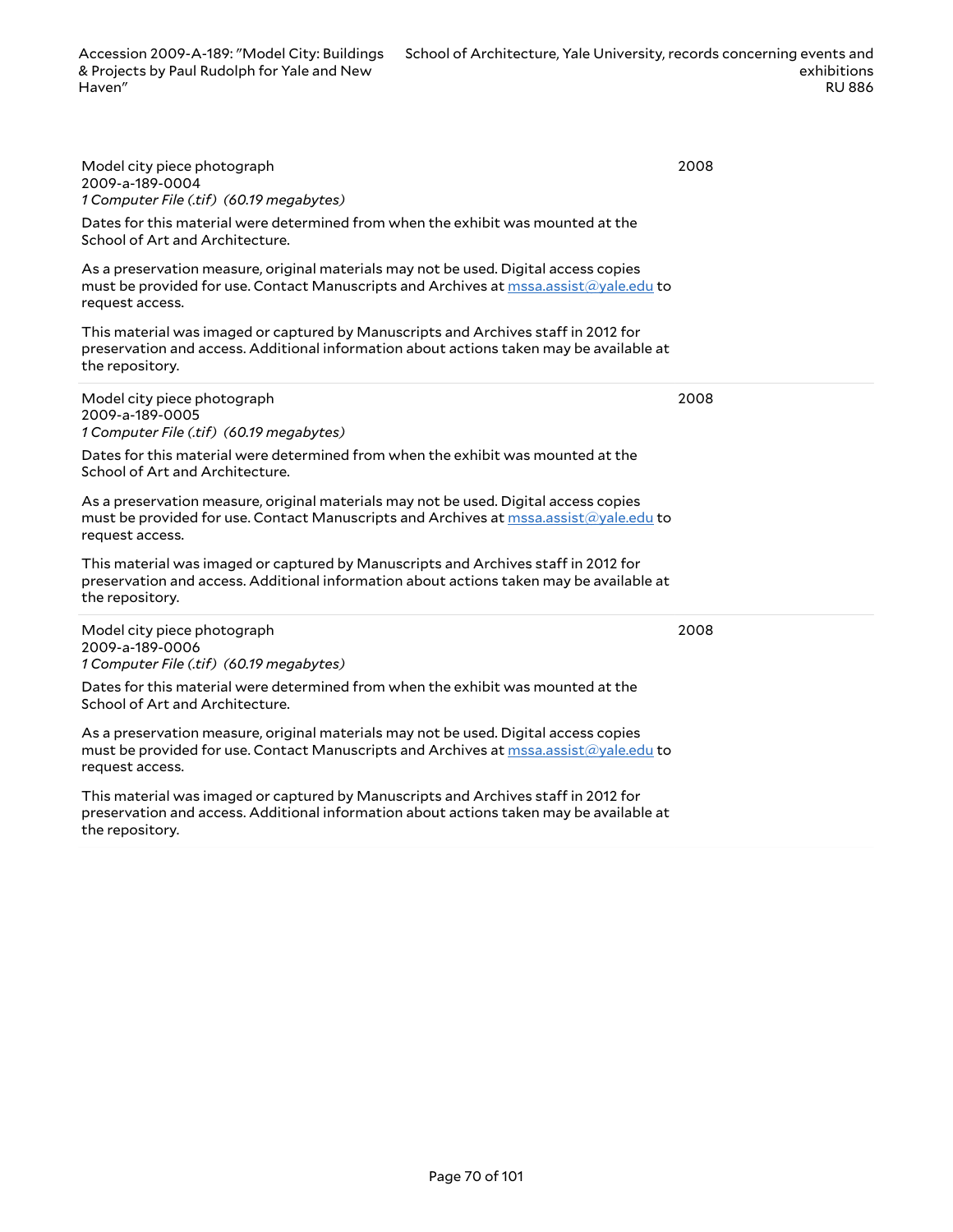### **Accession 2009-A-192: School of Architecture exhibits, 2008-2009**

The photographs in this series are of mounted exhibition and do not contain material submitted by students that was not chosen for exhibition.

Original computer files may not be accessed due to their fragility. Researchers must consult access copies.

| b.1 | A/Z: Year End Exhibition of Student Work 2007-2008<br>2009-a-192-0001<br>1 CD-R (636.89 megabytes)<br>Date for this material was determined from when the exhibit was mounted at the<br>School of Art and Architecture.<br>As a preservation measure, original materials may not be used. Digital access<br>copies must be provided for use. Contact Manuscripts and Archives at<br>mssa.assist@yale.edu to request access.<br>This material was imaged or captured by Manuscripts and Archives staff in 2012<br>for preservation and access. Additional information about actions taken may be | 2008 May 23 -<br>August 22                 |
|-----|-------------------------------------------------------------------------------------------------------------------------------------------------------------------------------------------------------------------------------------------------------------------------------------------------------------------------------------------------------------------------------------------------------------------------------------------------------------------------------------------------------------------------------------------------------------------------------------------------|--------------------------------------------|
|     | available at the repository.                                                                                                                                                                                                                                                                                                                                                                                                                                                                                                                                                                    |                                            |
| b.2 | Model City: Buildings and Projects by Paul Rudolph for Yale and New Haven<br>2009-a-192-0002<br>1 CD-R (1 gigabyte)                                                                                                                                                                                                                                                                                                                                                                                                                                                                             | 2008 November<br>$3 - 2009$<br>February 15 |
|     | Date for this material was determined from when the exhibit was mounted at the<br>School of Art and Architecture.                                                                                                                                                                                                                                                                                                                                                                                                                                                                               |                                            |
|     | As a preservation measure, original materials may not be used. Digital access<br>copies must be provided for use. Contact Manuscripts and Archives at<br>mssa.assist@yale.edu to request access.                                                                                                                                                                                                                                                                                                                                                                                                |                                            |
|     | This material was imaged or captured by Manuscripts and Archives staff in 2012<br>for preservation and access. Additional information about actions taken may be<br>available at the repository.                                                                                                                                                                                                                                                                                                                                                                                                |                                            |
| b.3 | Hawaiian Modern: The Architecture of Vladimir Ossipoff<br>2009-a-192-0003<br>1 CD-R (934.94 megabytes)                                                                                                                                                                                                                                                                                                                                                                                                                                                                                          | 2009 August 28<br>- October 24             |
|     | Date for this material was determined from when the exhibit was mounted at the<br>School of Art and Architecture.                                                                                                                                                                                                                                                                                                                                                                                                                                                                               |                                            |
|     | As a preservation measure, original materials may not be used. Digital access<br>copies must be provided for use. Contact Manuscripts and Archives at<br>$\overline{\text{mssa}.\text{assist}(a)}$ yale.edu to request access.                                                                                                                                                                                                                                                                                                                                                                  |                                            |
|     | This material was imaged or captured by Manuscripts and Archives staff in 2012<br>for preservation and access. Additional information about actions taken may be<br>available at the repository.                                                                                                                                                                                                                                                                                                                                                                                                |                                            |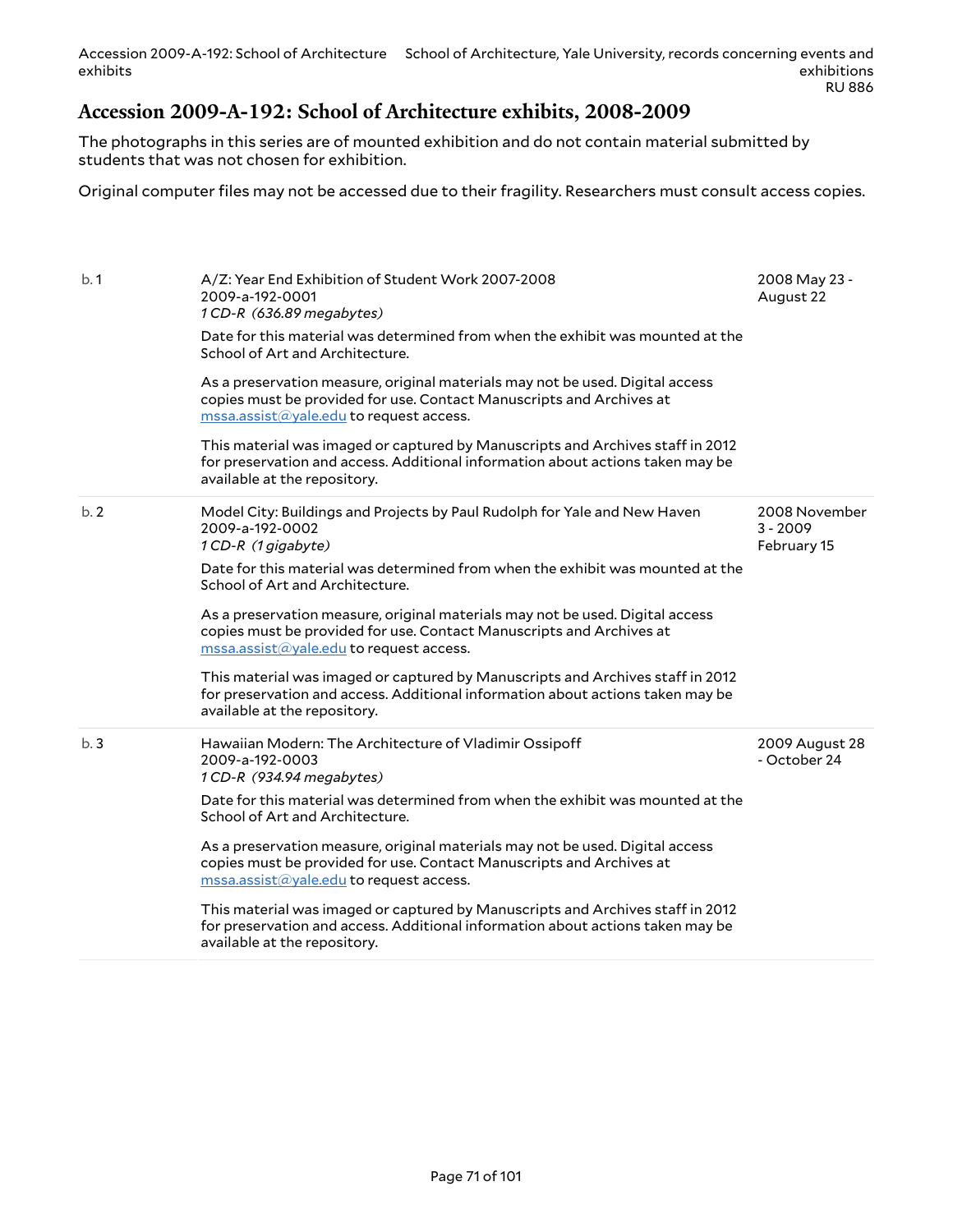Accession 2009-A-212: Year-end student work School of Architecture, Yale University, records concerning events and exhibits exhibitions RU 886

#### **Accession 2009-A-212: Year-end student work exhibits, 2006-2009**

*3 DVD-RWs*

Dates for the material was determined from the content.

The materials are open for research.

Original computer files may not be accessed due to their fragility. Researchers must consult access copies.

| No Time Like the Present: Year-End Exhibit of Student Work 2008-2009 | 2009 May 22 -<br>August 7 |
|----------------------------------------------------------------------|---------------------------|
| Advanced Graduate Section                                            |                           |
| Angel Beale; Master of Architecture I<br>1 Computer File (.pdf)      | 2009                      |
| Jamie Berg; Master of Architecture I<br>1 Computer File (.pdf)       | 2009                      |
| Bryan Berkas; Master of Architecture I<br>1 Computer File (.pdf)     | 2009                      |
| Rebecca Beyer; Master of Architecture I<br>1 Computer File (.pdf)    | 2009                      |
| Jack Brough; Master of Architecture I<br>1 Computer File (.pdf)      | 2009                      |
| Terrence Chew; Master of Architecture I<br>1 Computer File (.pdf)    | 2009                      |
| Cheng Hui Chua; Master of Architecture I<br>1 Computer File (.pdf)   | 2009                      |
| Christine Chow; Master of Architecture I                             |                           |
| Robert Cole; Master of Architecture I<br>1 Computer File (.pdf)      | 2009                      |
| Daniel Colvard; Master of Architecture I<br>1 Computer File (.pdf)   | 2009                      |
| Cody Davis; Master of Architecture I<br>1 Computer File (.pdf)       | 2009                      |
| Pilip Drew; Master of Architecture I<br>1 Computer File (.pdf)       | 2009                      |
| Travis Eby; Master of Architecture I<br>1 Computer File (.pdf)       | 2009                      |
| Seher Erdogan; Master of Architecture I<br>1 Computer File (.pdf)    | 2009                      |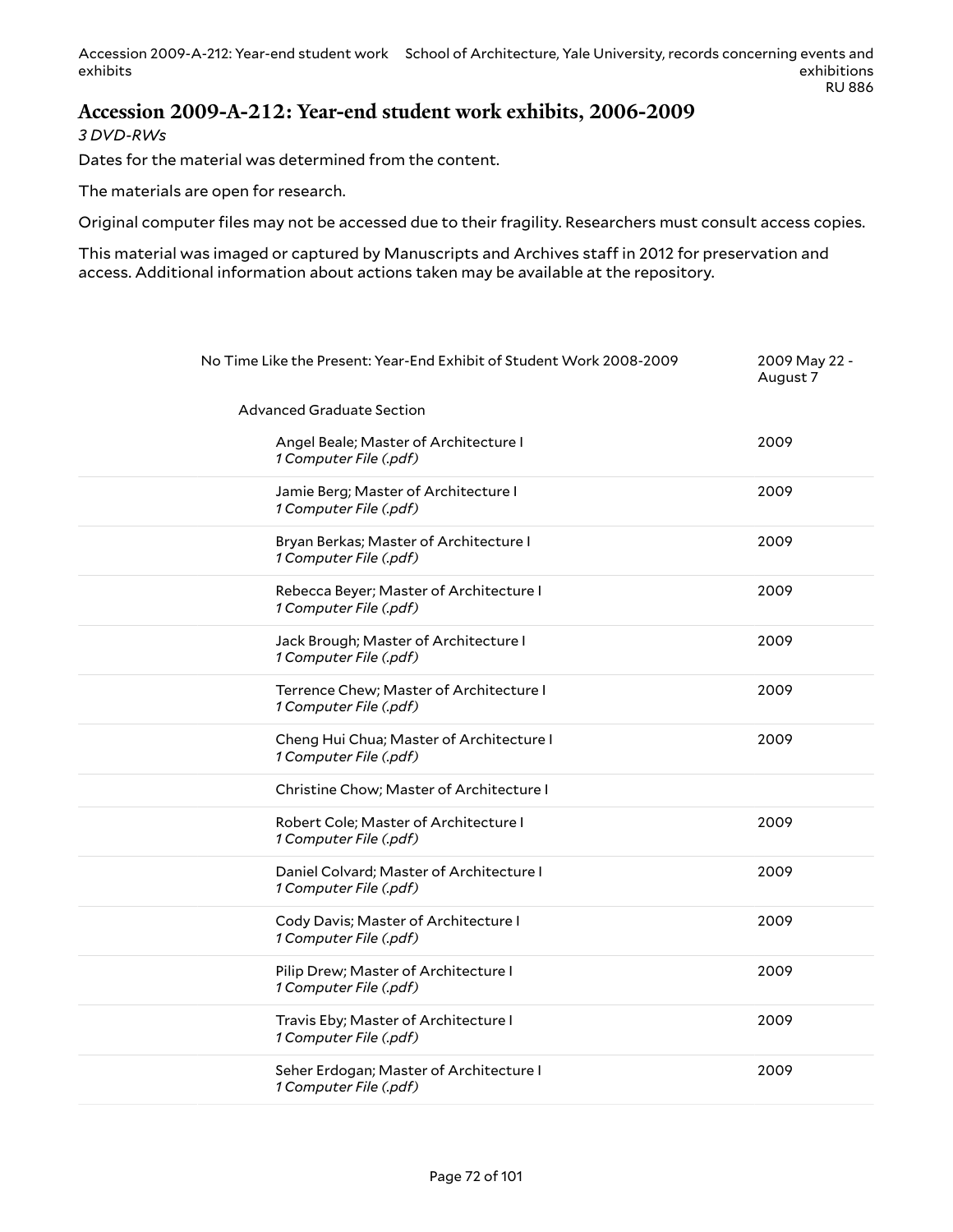> No Time Like the Present: Year-End Exhibit of Student Work 2008- [...] > Advanced Graduate Section (continued)

| Isidro Garcia; Master of Architecture I<br>1 Computer File (.pdf)      | 2009 |
|------------------------------------------------------------------------|------|
| Leslie Goedken; Master of Architecture I<br>1 Computer File (.pdf)     | 2009 |
| Nicholas Hanna; Master of Architecture I<br>1 Computer File (.pdf)     | 2009 |
| Reuben Herzl; Master of Architecture I<br>1 Computer File (.pdf)       | 2009 |
| Parsa Khalili; Master of Architecture I<br>1 Computer File (.pdf)      | 2009 |
| Jason Kim; Master of Architecture I<br>1 Computer File (.pdf)          | 2009 |
| Isaiah King; Master of Architecture I<br>1 Computer File (.pdf)        | 2009 |
| Eric Krancevic; Master of Architecture I<br>1 Computer File (.pdf)     | 2009 |
| Louise Levi; Master of Architecture I<br>1 Computer File (.pdf)        | 2009 |
| Joshua Lewandowski; Master of Architecture I<br>1 Computer File (.pdf) | 2009 |
| Patrick Lun; Master of Architecture I<br>1 Computer File (.pdf)        | 2009 |
| Felicia Martin; Master of Architecture I<br>1 Computer File (.pdf)     | 2009 |
| Alexander Maymind; Master of Architecture I<br>1 Computer File (.pdf)  | 2009 |
| Patrick McGowan; Master of Architecture I<br>1 Computer File (.pdf)    | 2009 |
| Marianna Mello; Master of Architecture I<br>1 Computer File (.pdf)     | 2009 |
| Lauren Mishkind; Master of Architecture I<br>1 Computer File (.pdf)    | 2009 |
| Kristin Mueller; Master of Architecture I<br>1 Computer File (.pdf)    | 2009 |
| Shane Neufeld; Master of Architecture I<br>1 Computer File (.pdf)      | 2009 |
| Mieko Okamoto; Master of Architecture I<br>1 Computer File (.pdf)      | 2009 |
| Cheon-Kang Park; Master of Architecture I<br>1 Computer File (.pdf)    | 2009 |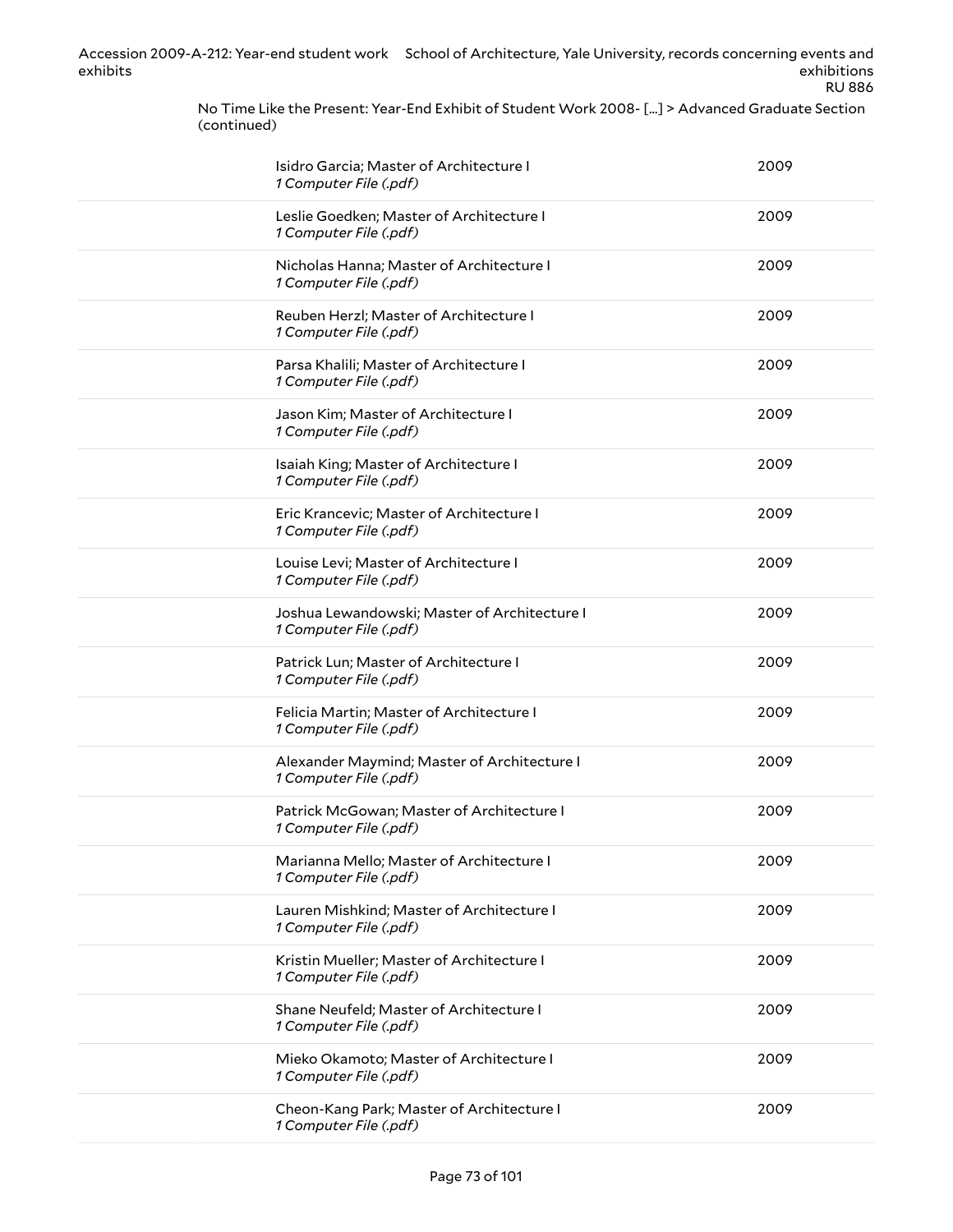> No Time Like the Present: Year-End Exhibit of Student Work 2008- [...] > Advanced Graduate Section (continued)

| Miriam Peterson; Master of Architecture I<br>1 Computer File (.pdf)       | 2009 |
|---------------------------------------------------------------------------|------|
| Rachel Reese; Master of Architecture I<br>1 Computer File (.pdf)          | 2009 |
| Karen Grace Rizvi; Master of Architecture I<br>1 Computer File (.pdf)     | 2009 |
| Matthew Roman; Master of Architecture I<br>1 Computer File (.pdf)         | 2009 |
| Roberto Rossi; Master of Architecture I<br>1 Computer File (.pdf)         | 2009 |
| Tal Schori; Master of Architecture I<br>1 Computer File (.pdf)            | 2009 |
| Zakery Snider; Master of Architecture I<br>1 Computer File (.pdf)         | 2009 |
| Trisha Snyder; Master of Architecture I<br>1 Computer File (.pdf)         | 2009 |
| Meghan Spigle; Master of Architecture I<br>1 Computer File (.pdf)         | 2009 |
| Tom Tang; Master of Architecture I<br>1 Computer File (.pdf)              | 2009 |
| Julianna Von Zumbusch; Master of Architecture I<br>1 Computer File (.pdf) | 2009 |
| Leah Rosa Weinberg; Master of Architecture I<br>1 Computer File (.pdf)    | 2009 |
| Emily Wells; Master of Architecture I<br>1 Computer File (.pdf)           | 2009 |
| Shu Chang; Master of Architecture II<br>1 Computer File (.pdf)            | 2009 |
| Christine Chow; Master of Architecture II<br>1 Computer File (.pdf)       | 2009 |
| Marc Cucco; Master of Architecture II<br>1 Computer File (.pdf)           | 2009 |
| Mwangi Gathinji; Master of Architecture II<br>1 Computer File (.pdf)      | 2009 |
| Mark Gausepohl; Master of Architecture II<br>1 Computer File (.pdf)       | 2009 |
| Yijun Qian; Master of Architecture II<br>1 Computer File (.pdf)           | 2009 |
| Saifullah Sami; Master of Architecture II<br>1 Computer File (.pdf)       | 2009 |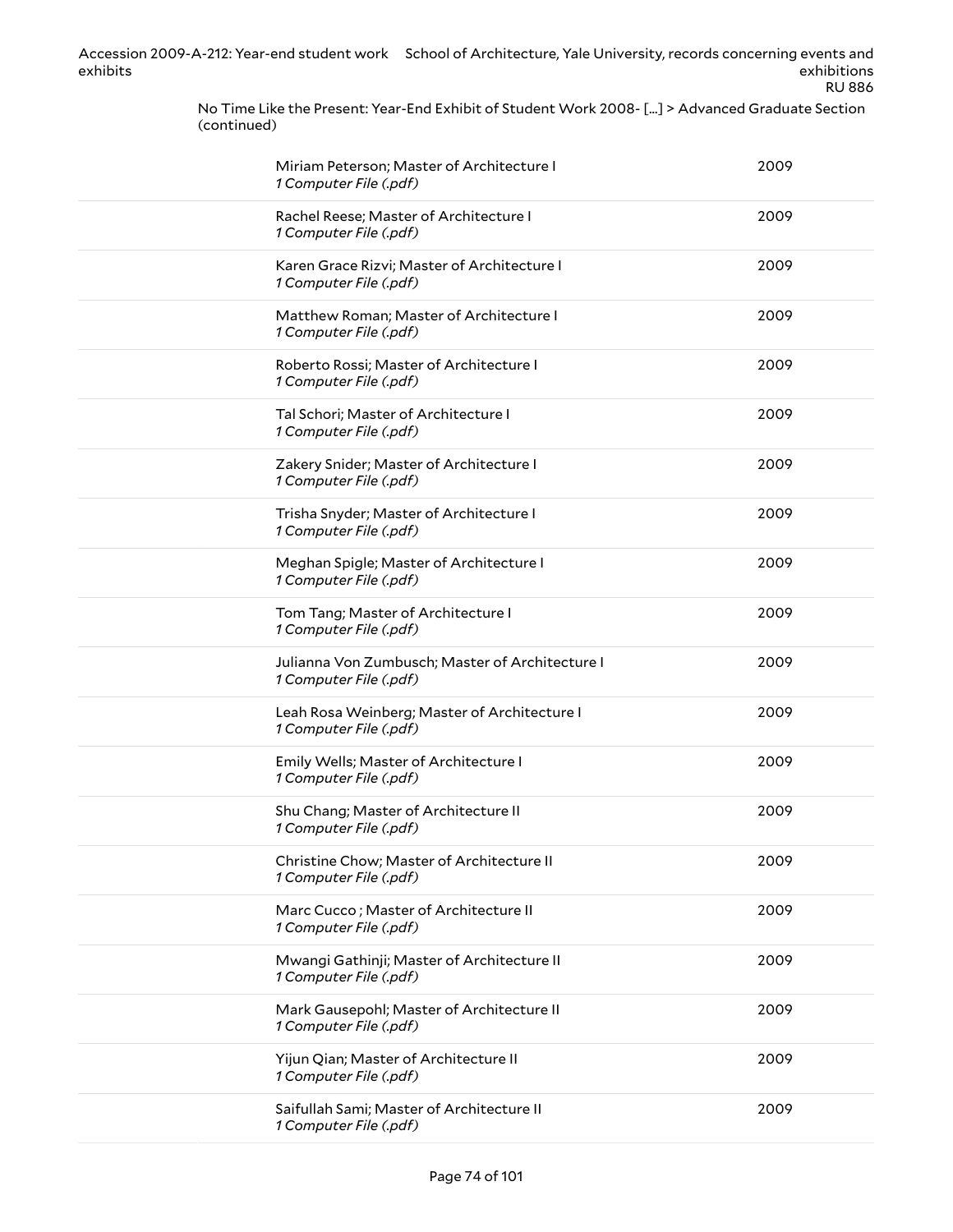> No Time Like the Present: Year-End Exhibit of Student Work 2008- [...] > Advanced Graduate Section (continued)

| Daniel Yoder; Master of Architecture II<br>1 Computer File (.pdf)         | 2009 |
|---------------------------------------------------------------------------|------|
| Lucas Cohen; Master of Environmental Design<br>1 Computer File (.pdf)     | 2009 |
| Iben Falconer; Master of Environmental Design<br>1 Computer File (.pdf)   | 2009 |
| Olga Pantiledou; Master of Environmental Design<br>1 Computer File (.pdf) | 2009 |
| H.I. Feldman Prize Section                                                | 2009 |
| Bryan Berkas<br>1 Computer File (.pdf)                                    | 2009 |
| Travis Eby + Seher Erdogan<br>1 Computer File (.pdf)                      | 2009 |
| Seher Erdogan<br>1 Computer File (.pdf)                                   | 2009 |
| Isaiah King<br>1 Computer File (.pdf)                                     | 2009 |
| Parsa Khalili + Matthew Roman<br>1 Computer File (.pdf)                   | 2009 |
| Jason Kim<br>1 Computer File (.pdf)                                       | 2009 |
| Isaiah King + Eliza Higgins<br>1 Computer File (.pdf)                     | 2009 |
| Patrick Lun<br>1 Computer File (.pdf)                                     | 2009 |
| Lauren Mishkind<br>1 Computer File (.pdf)                                 | 2009 |
| Kristin Mueller + Yijun Qian<br>1 Computer File (.pdf)                    | 2009 |
| Felix Raspall Galli<br>1 Computer File (.pdf)                             | 2009 |
| Zakery Snider<br>1 Computer File (.pdf)                                   | 2009 |
| Tom Tang + Patrick McGowan<br>1 Computer File (.pdf)                      | 2009 |
| Emily Wells - Feldman Prize Winner<br>1 Computer File (.pdf)              | 2009 |
| 1st& 2ndYear Student Work Section                                         | 2009 |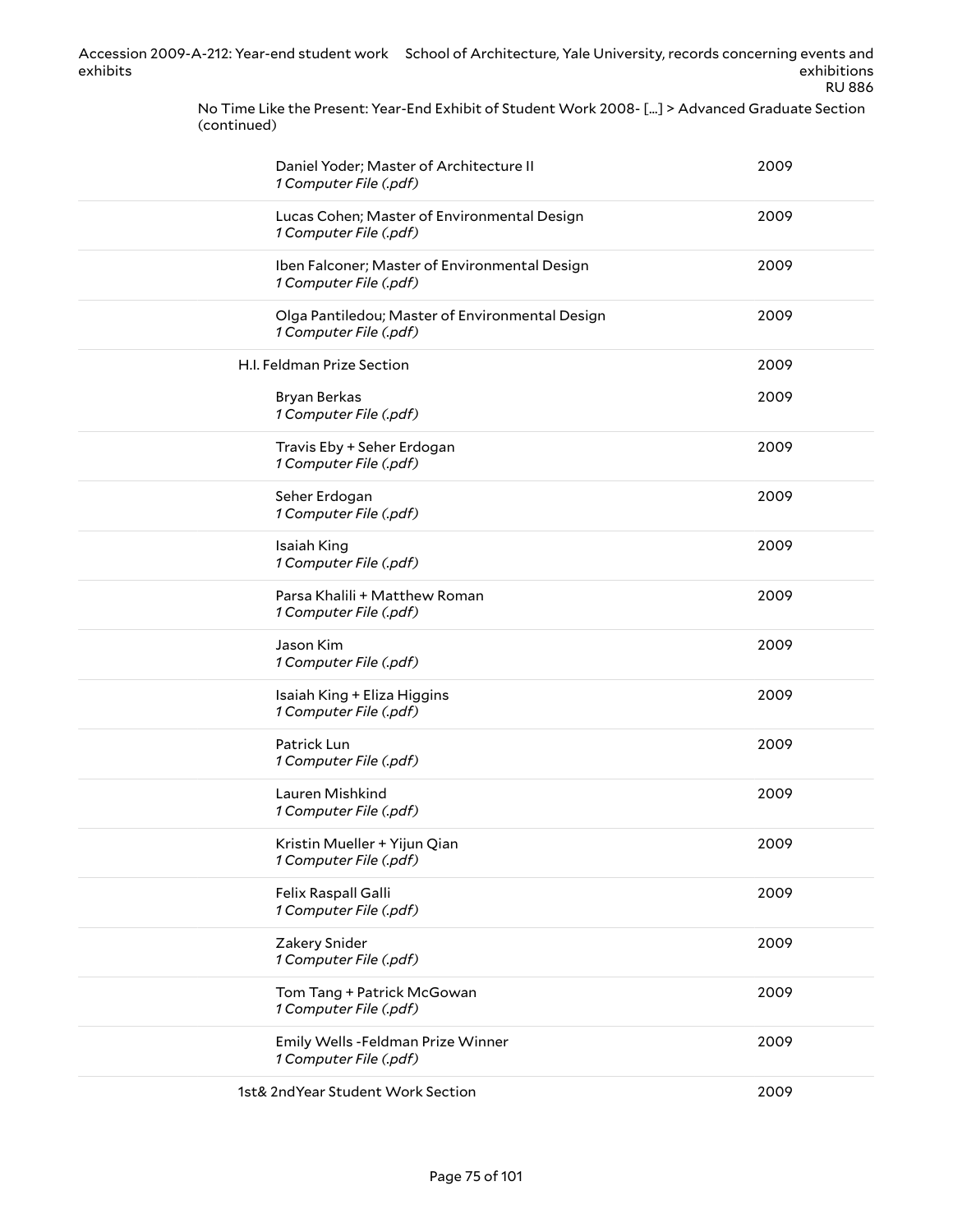> No Time Like the Present: Year-End Exhibit of Student Work 2008- [...] > 1st& 2ndYear Student Work Section (continued)

| 1stYear MED<br>1 Computer File (.pdf)              | 2009 |
|----------------------------------------------------|------|
| 501a Ben Pell<br>1 Computer File (.pdf)            | 2009 |
| 501a Brennan Buck<br>1 Computer File (.pdf)        | 2009 |
| 501a Jennifer Leung<br>1 Computer File (.pdf)      | 2009 |
| 501a Joyce Hsiang<br>1 Computer File (.pdf)        | 2009 |
| 501a Martin Cox<br>1 Computer File (.pdf)          | 2009 |
| 501a Sunil Bald<br>1 Computer File (.pdf)          | 2009 |
| 502ba Alan Organschi<br>1 Computer File (.pdf)     | 2009 |
| 502b Amy Lelyveld<br>1 Computer File (.pdf)        | 2009 |
| 502b Bimal Mendis<br>1 Computer File (.pdf)        | 2009 |
| 502b Joeb Moore<br>1 Computer File (.pdf)          | 2009 |
| 502b Peter deBretteville<br>1 Computer File (.pdf) | 2009 |
| 503a Andrew Benner<br>1 Computer File (.pdf)       | 2009 |
| 503a Keith Krumwiede<br>1 Computer File (.pdf)     | 2009 |
| 503a Makram el Kadi<br>1 Computer File (.pdf)      | 2009 |
| 503a Mario Gooden<br>1 Computer File (.pdf)        | 2009 |
| 503a Martin Finio<br>1 Computer File (.pdf)        | 2009 |
| 503a Mimi Hoang<br>1 Computer File (.pdf)          | 2009 |
| 504b Alan Plattus<br>1 Computer File (.pdf)        | 2009 |
| 504b Andrea Kahn<br>1 Computer File (.pdf)         | 2009 |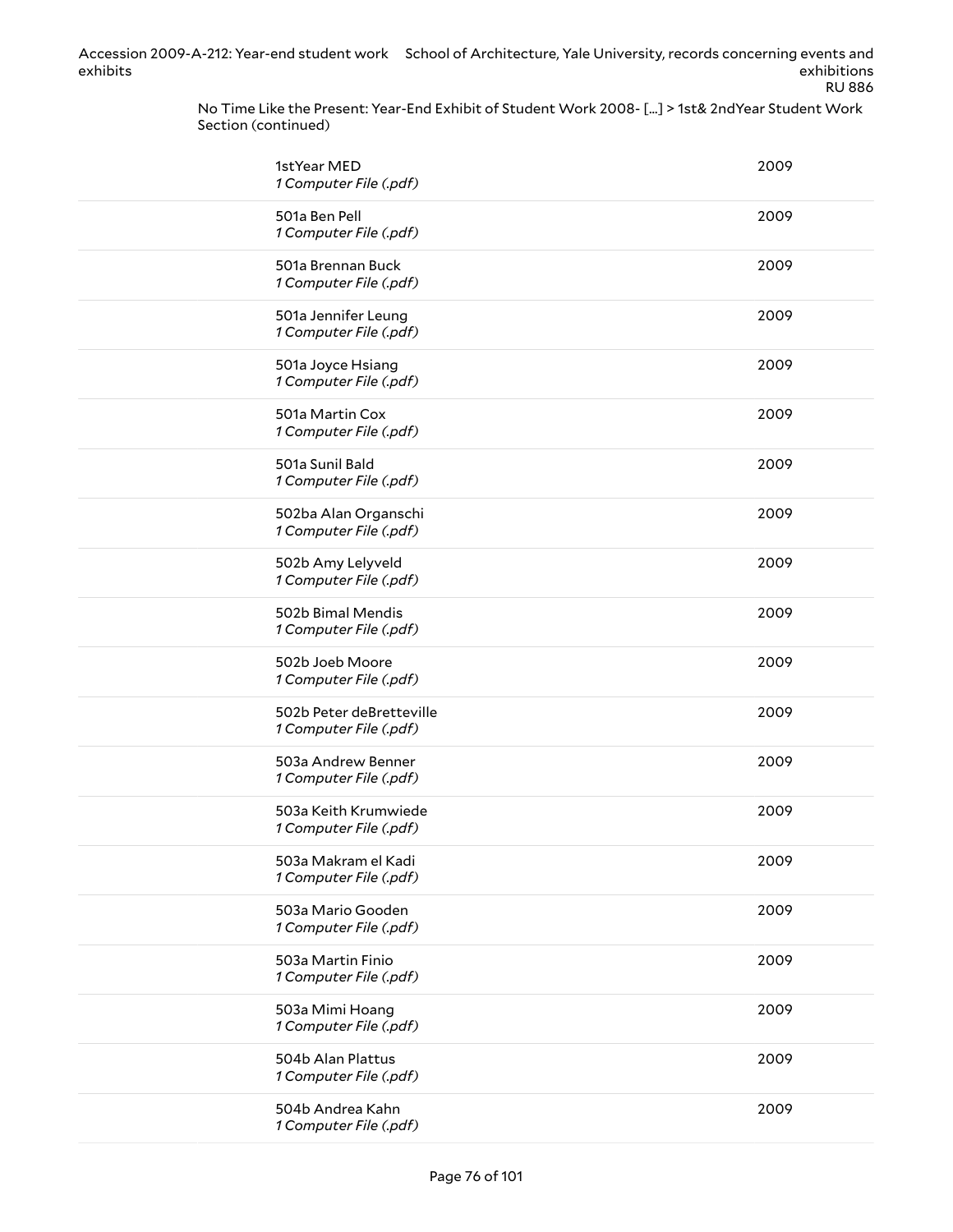> No Time Like the Present: Year-End Exhibit of Student Work 2008- [...] > 1st& 2ndYear Student Work Section (continued)

| 504b Ben Pell<br>1 Computer File (.pdf)                      | 2009 |
|--------------------------------------------------------------|------|
| 504b Makram el Kadi<br>1 Computer File (.pdf)                | 2009 |
| 504b Peggy Deamer<br>1 Computer File (.pdf)                  | 2009 |
| 504b Tim Love<br>1 Computer File (.pdf)                      | 2009 |
| 506b Building Project_Teams A+C<br>1 Computer File (.pdf)    | 2009 |
| 506b Building Project_Teams D+E<br>1 Computer File (.pdf)    | 2009 |
| 506b Building Project_Winning Team<br>1 Computer File (.pdf) | 2009 |
| 509a 1st Year Post-Pro<br>1 Computer File (.pdf)             | 2009 |
| Undergraduate Student Section                                | 2009 |
| Michael Barry<br>1 Computer File (.pdf)                      | 2009 |
| Erica Bergman<br>1 Computer File (.pdf)                      | 2009 |
| Megan Enyeart<br>1 Computer File (.pdf)                      | 2009 |
| Keir Evans<br>1 Computer File (.pdf)                         | 2009 |
| Marcus Hooks<br>1 Computer File (.pdf)                       | 2009 |
| Michael Huang<br>1 Computer File (.pdf)                      | 2009 |
| Andrea Leung<br>1 Computer File (.pdf)                       | 2009 |
| Marilynn Ly<br>1 Computer File (.pdf)                        | 2009 |
| Nancy Nichols<br>1 Computer File (.pdf)                      | 2009 |
| Cristian Oncescu<br>1 Computer File (.pdf)                   | 2009 |
| Christopher Palencia<br>1 Computer File (.pdf)               | 2009 |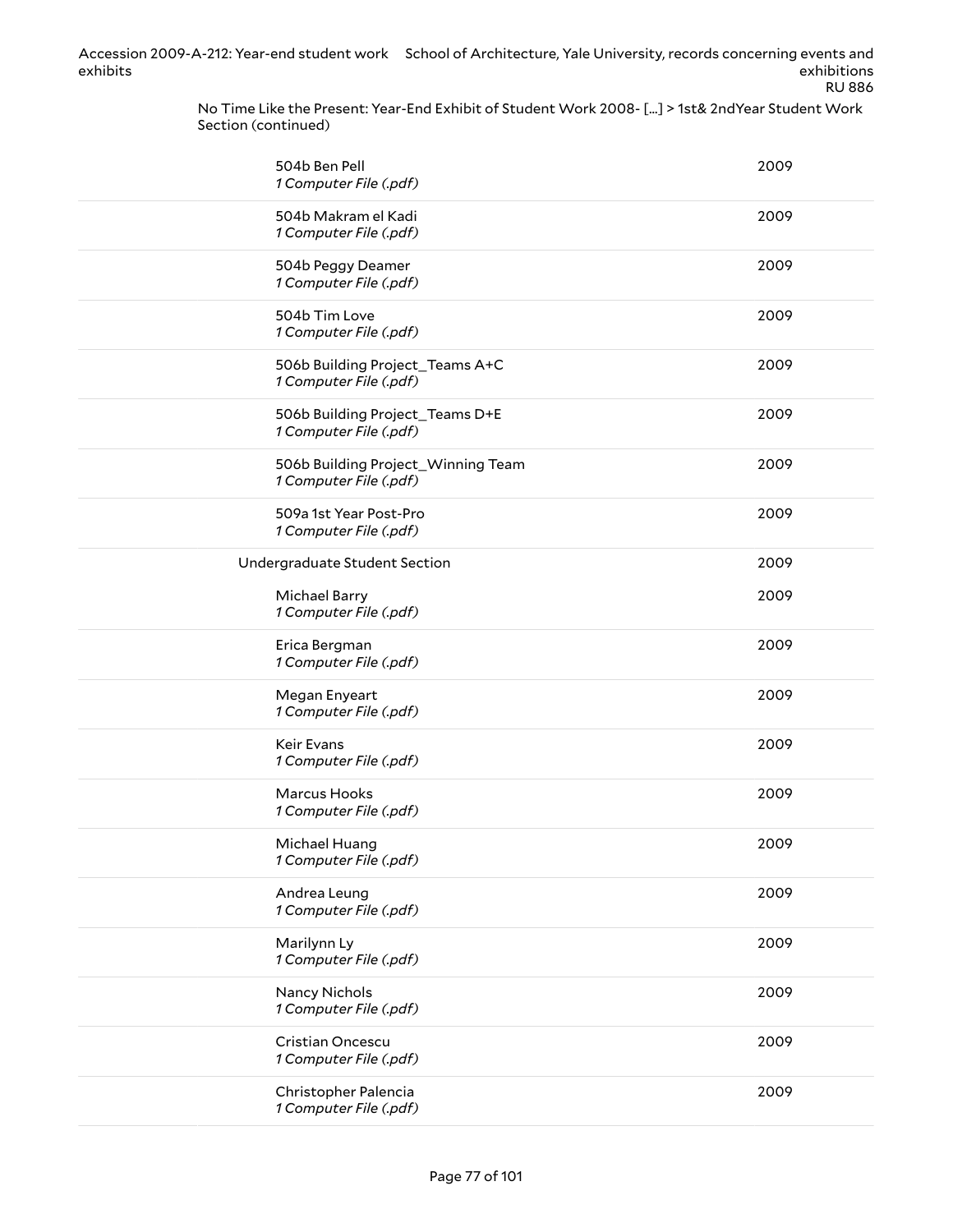No Time Like the Present: Year-End Exhibit of Student Work 2008- [...] > Undergraduate Student Section (continued)

|     | <b>Michael Pearce</b><br>1 Computer File (.pdf)                                                                                                                                                  | 2009                    |
|-----|--------------------------------------------------------------------------------------------------------------------------------------------------------------------------------------------------|-------------------------|
|     | <b>Adler Prioly</b><br>1 Computer File (.pdf)                                                                                                                                                    | 2009                    |
|     | Nathalie Razo<br>1 Computer File (.pdf)                                                                                                                                                          | 2009                    |
|     | Benjamin Sachs<br>1 Computer File (.pdf)                                                                                                                                                         | 2009                    |
|     | William Sankey<br>1 Computer File (.pdf)                                                                                                                                                         | 2009                    |
|     | <b>Troy Suttle</b><br>1 Computer File (.pdf)                                                                                                                                                     | 2009                    |
|     | Yasemine Tarhan<br>1 Computer File (.pdf)                                                                                                                                                        | 2009                    |
|     | Garrett Wong<br>1 Computer File (.pdf)                                                                                                                                                           | 2009                    |
|     | William Wong<br>1 Computer File (.pdf)                                                                                                                                                           | 2009                    |
| b.2 | Well Done: 2006-2007 Year-End Exhibit of Student Work<br>2009-a-212-0002<br>1DVD-R (2,989,195,264 bytes)                                                                                         | 2007 May 18 -<br>June 1 |
|     | As a preservation measure, original materials may not be used. Digital access<br>copies must be provided for use. Contact Manuscripts and Archives at<br>mssa.assist@yale.edu to request access. |                         |
|     | <b>Advanced Graduate Section</b>                                                                                                                                                                 |                         |
|     | Joseph Alguire; Master of Architecture I<br>1 Computer File computer file (INDD)                                                                                                                 | 2007                    |
|     | Sandra Arndt; Master of Architecture I<br>1 Computer File (.pdf)                                                                                                                                 | 2007                    |
|     | E. Sean Bailey; Master of Architecture I<br>1 Computer File (.pdf)                                                                                                                               | 2007                    |
|     | Elizabeth Barry; Master of Architecture I<br>1 Computer File (.pdf)                                                                                                                              | 2007                    |
|     | Gabrielle Brainard; Master of Architecture I<br>1 Computer File (.pdf)                                                                                                                           | 2007                    |
|     | Harris Ford; Master of Architecture I                                                                                                                                                            | 2007                    |
|     | 1 Computer File (.pdf)                                                                                                                                                                           |                         |
|     | Khai Fung; Master of Architecture I<br>1 Computer File computer file (INDD)                                                                                                                      | 2007                    |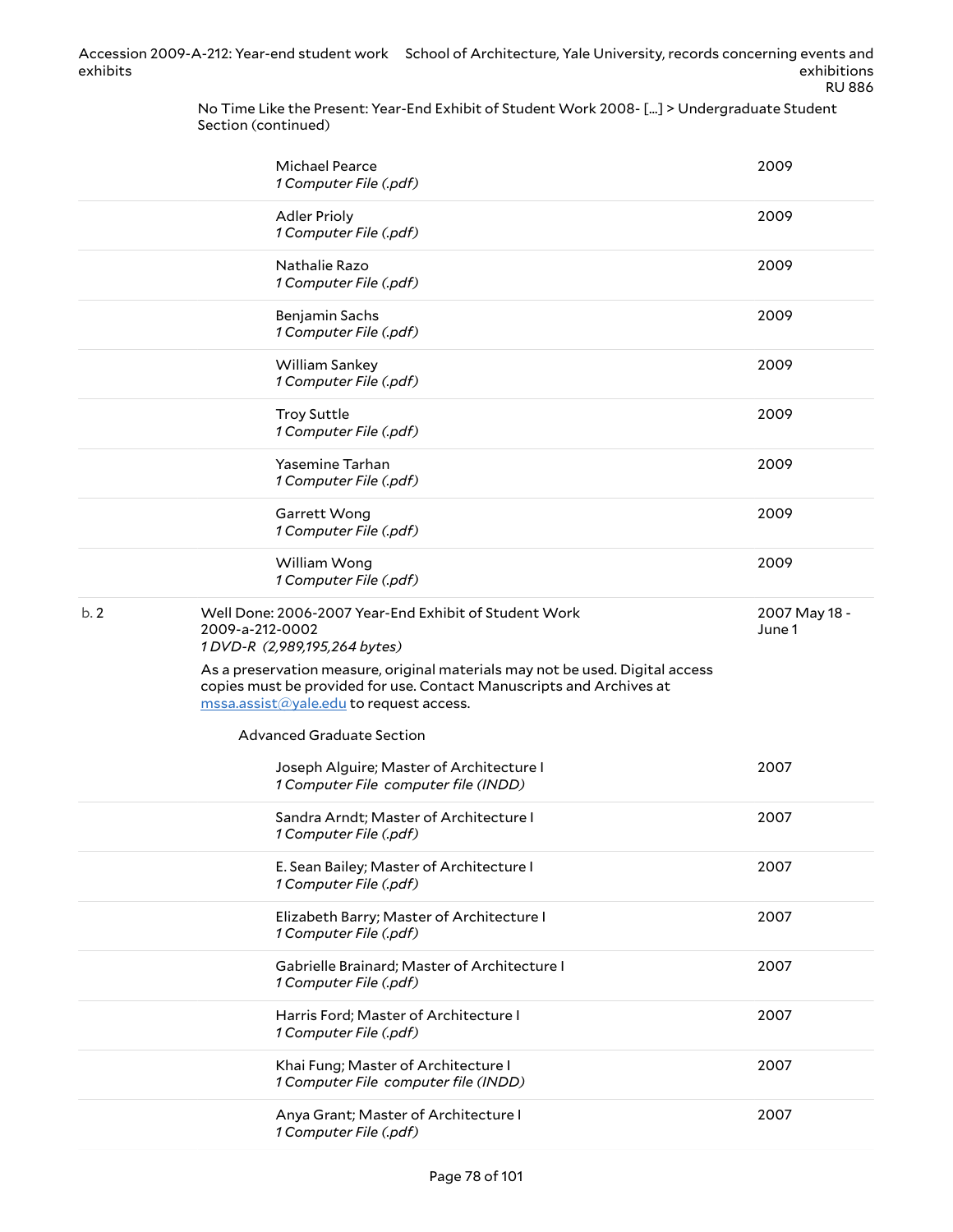2009-a-212-0002 Well Done: 2006-2007 Year-End Exhibit of Student [...] > Advanced Graduate Section (continued)

| Sallie Hambright; Master of Architecture I<br>1 Computer File (.pdf)                                                                                                                                          | 2007 |
|---------------------------------------------------------------------------------------------------------------------------------------------------------------------------------------------------------------|------|
| Greg Heasley; Master of Architecture I<br>1 Computer File (.pdf)                                                                                                                                              | 2007 |
| Sini Kamppari; Master of Architecture I<br>1 Computer File (.pdf)                                                                                                                                             | 2007 |
| Serra Kiziltan; Master of Architecture I, computer file (AI)<br>Contact Public Services (phone: 203 432-1735, e-mail:<br>mssa.reference@yale.edu) for information on accessing this digital<br>object.        | 2007 |
| Clarisse Labro; Master of Architecture I<br>1 Computer File (.psd)                                                                                                                                            | 2007 |
| Christopher Lee; Master of Architecture I<br>1 Computer File (.pdf)                                                                                                                                           | 2007 |
| Steven Lee; Master of Architecture I<br>1 Computer File (.psd)                                                                                                                                                | 2007 |
| Young Jin Lee; Master of Architecture I<br>1 Computer File (.pdf)                                                                                                                                             | 2007 |
| Heather Loeffler; Master of Architecture I<br>1 Computer File (.pdf)                                                                                                                                          | 2007 |
| Elisa Lui; Master of Architecture I, computer file (AI)<br>Contact Public Services (phone: 203 432-1735, e-mail:<br>mssa.reference@yale.edu) for information on accessing this digital<br>object.             | 2007 |
| Mako Maeno; Master of Architecture I<br>1 Computer File (.pdf)                                                                                                                                                | 2007 |
| Jeff McBride; Master of Architecture I<br>1 Computer File (.pdf)                                                                                                                                              | 2007 |
| Rustam-Marc Mehta; Master of Architecture I<br>1 Computer File (.pdf)                                                                                                                                         | 2007 |
| Thomas Moran; Master of Architecture I<br>1 Computer File (.pdf)                                                                                                                                              | 2007 |
| Seung Hwan Namgoong; Master of Architecture I<br>1 Computer File (.pdf)                                                                                                                                       | 2007 |
| Clinton Prior; Master of Architecture I, computer file (PostScript)<br>Contact Public Services (phone: 203 432-1735, e-mail:<br>mssa.reference@yale.edu) for information on accessing this digital<br>object. | 2007 |
| Dryden Razook; Master of Architecture I<br>1 Computer File (.jpg)                                                                                                                                             | 2007 |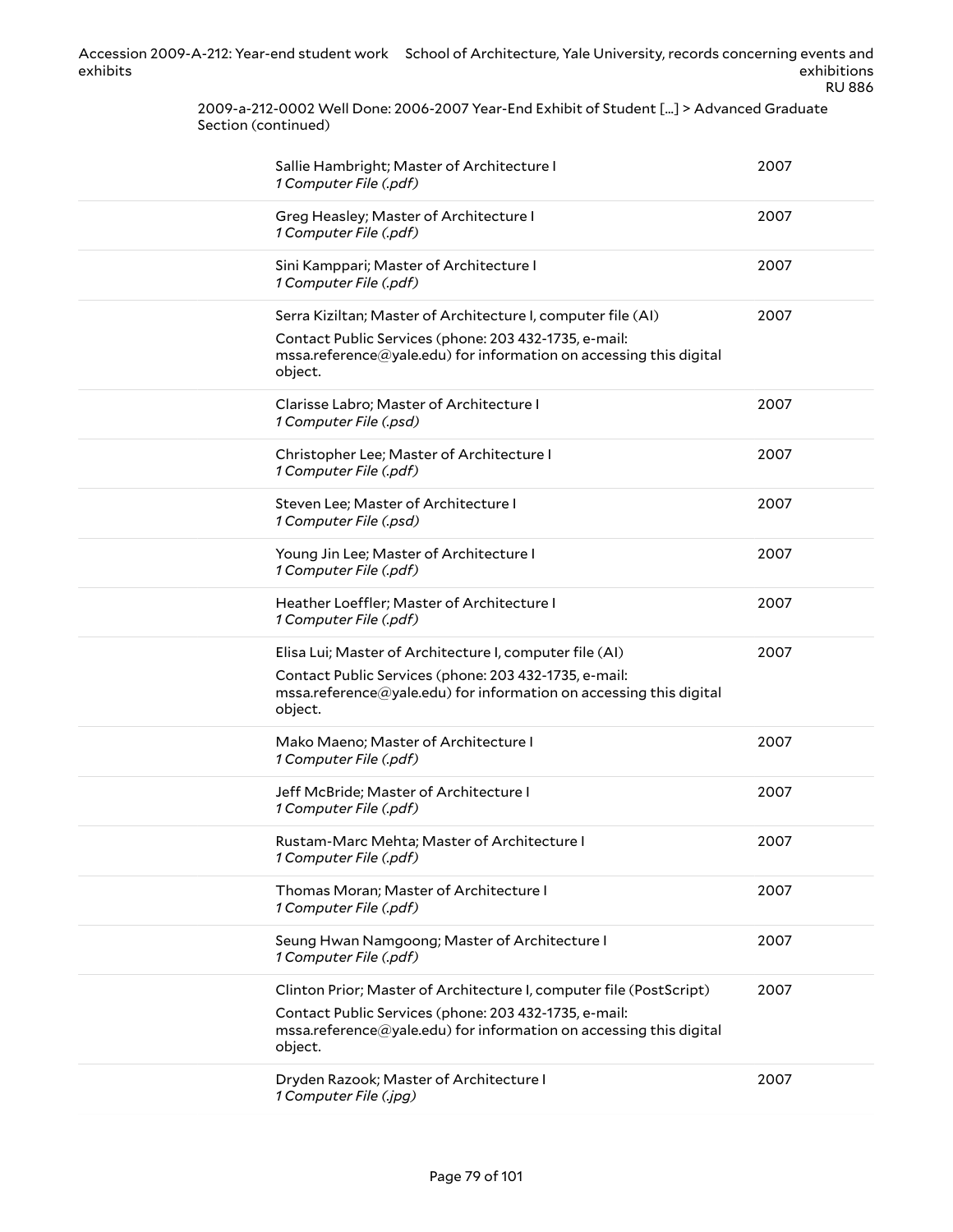> 2009-a-212-0002 Well Done: 2006-2007 Year-End Exhibit of Student [...] > Advanced Graduate Section (continued)

| Reidel, Jacob; Master of Architecture I<br>1 Computer File (.tif)                 | 2007 |
|-----------------------------------------------------------------------------------|------|
| Jeffrey Richards; Master of Architecture I<br>1 Computer File (.pdf)              | 2007 |
| Sam Roche; Master of Architecture I<br>1 Computer File computer file (PostScript) | 2007 |
| Neil Sondgeroth; Master of Architecture I<br>1 Computer File computer file (PSB)  | 2007 |
| Ayumi Sugiyama; Master of Architecture I<br>1 Computer File computer file (INDD)  | 2007 |
| Jean Suh; Master of Architecture I<br>1 Computer File (.pdf)                      | 2007 |
| Adrienne Swiatocha; Master of Architecture I<br>1 Computer File (.pdf)            | 2007 |
| James Tate; Master of Architecture I<br>1 Computer File (.pdf)                    | 2007 |
| Audrey Vuong; Master of Architecture I<br>1 Computer File (.pdf)                  | 2007 |
| Weston Walker; Master of Architecture I<br>1 Computer File (.pdf)                 | 2007 |
| William West; Master of Architecture I<br>1 Computer File (.pdf)                  | 2007 |
| Xinghua Zhao; Master of Architecture I<br>1 Computer File (.jpg)                  | 2007 |
| Mohammed Balila; Master of Architecture II<br>1 Computer File (.pdf)              | 2007 |
| Katherine Corsico; Master of Architecture II<br>1 Computer File (.pdf)            | 2007 |
| Jason deBoer; Master of Architecture II<br>1 Computer File (.pdf)                 | 2007 |
| Ayat Fadaifard; Master of Architecture II<br>1 Computer File (.pdf)               | 2007 |
| Soo-Hyun Kim; Master of Architecture II<br>1 Computer File (.jpg)                 | 2007 |
| Yoo Jung Lee; Master of Architecture II<br>1 Computer File (.pdf)                 | 2007 |
| Karl Mascarenhas; Master of Architecture II<br>1 Computer File (.pdf)             | 2007 |
| Carol Ann Ruiz; Master of Architecture II<br>1 Computer File (.pdf)               | 2007 |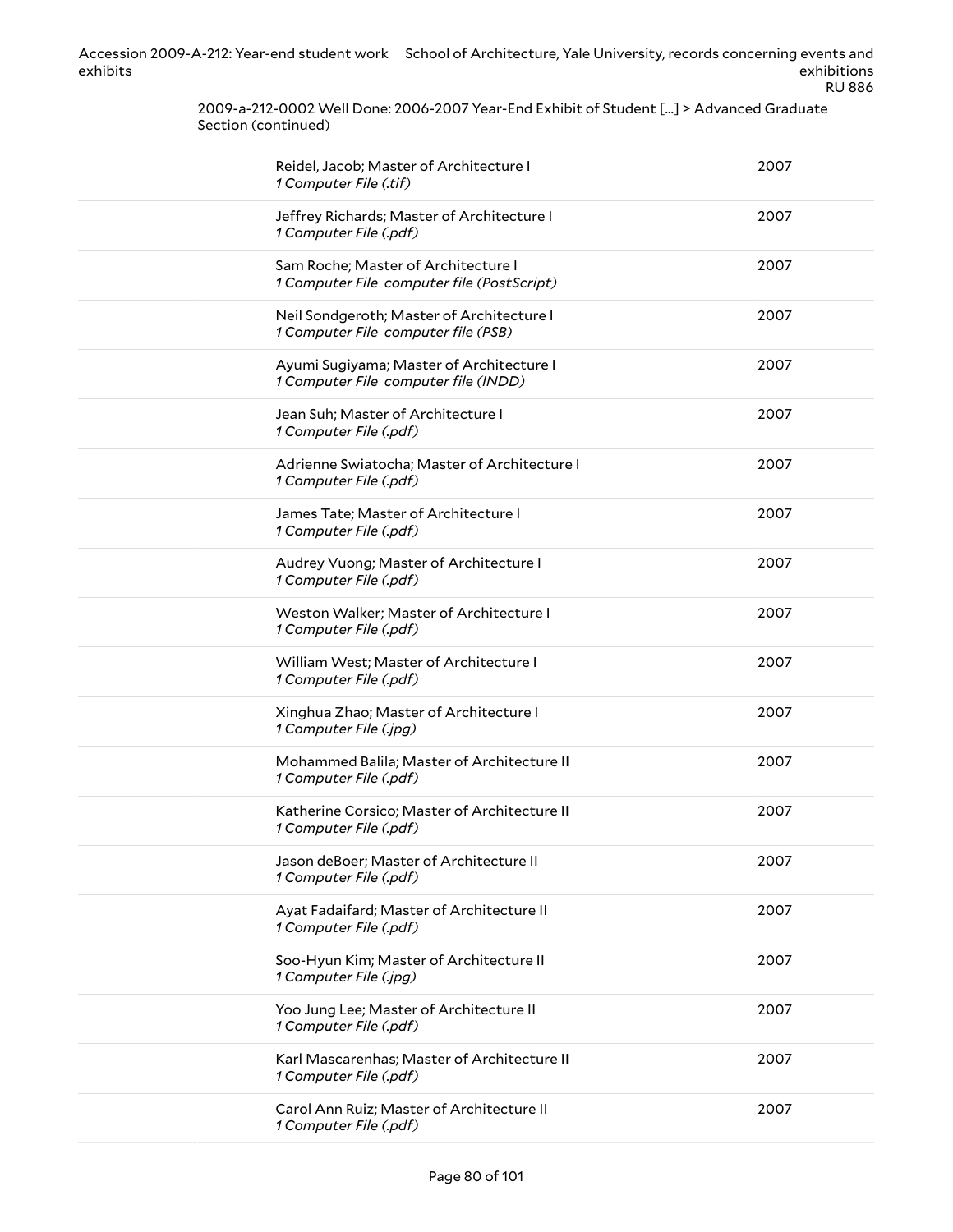> 2009-a-212-0002 Well Done: 2006-2007 Year-End Exhibit of Student [...] > Advanced Graduate Section (continued)

|     | Joe Smith; Master of Architecture II<br>1 Computer File (.pdf)                                                                                                                                              | 2007                      |
|-----|-------------------------------------------------------------------------------------------------------------------------------------------------------------------------------------------------------------|---------------------------|
|     | Julia Suh; Master of Architecture II<br>1 Computer File (.pdf)                                                                                                                                              | 2007                      |
|     | Enrique Ramirez; Master of Environmental Design<br>1 Computer File (.pdf)                                                                                                                                   | 2007                      |
|     | Molly Steenson; Master of Environmental Design<br>1 Computer File (.pdf)                                                                                                                                    | 2007                      |
|     | Federica Vannucchi; Master of Environmental Design<br>1 Computer File (.jpg)                                                                                                                                | 2007                      |
|     | H.I. Feldman Prize Section                                                                                                                                                                                  | 2007                      |
|     | Jeff Richards + Seung Hwan Namgoong<br>1 Computer File (.pdf)                                                                                                                                               | 2007                      |
|     | Serra Kiziltan + Neil Sondgeroth<br>1 Computer File (.pdf)                                                                                                                                                  | 2007                      |
|     | Allen Slamic<br>1 Computer File (.pdf)                                                                                                                                                                      | 2007                      |
|     | Xinghua Zhao<br>1 Computer File (.tif)                                                                                                                                                                      | 2007                      |
|     | Dana Getman<br>1 Computer File (.pdf)                                                                                                                                                                       | 2007                      |
|     | Sini Kamppari, Neil Sondgeroth + Aaron Taylor, computer file (AI)<br>Contact Public Services (phone: 203 432-1735, e-mail:<br>mssa.reference@yale.edu) for information on accessing this digital<br>object. | 2007                      |
|     | <b>William West</b><br>1 Computer File (.pdf)                                                                                                                                                               | 2007                      |
| b.1 | Disclose: 2005-2006 Year-End Exhibit of Student Work<br>2009-a-212-0001<br>1DVD-R (1,073,741,824 bytes)                                                                                                     | 2006 May 19 -<br>August 4 |
|     | As a preservation measure, original materials may not be used. Digital access<br>copies must be provided for use. Contact Manuscripts and Archives at<br>mssa.assist@yale.edu to request access.            |                           |
|     | <b>Advanced Graduate Section</b>                                                                                                                                                                            |                           |
|     | Ashton Allan; Master of Architecture I<br>1 Computer File (.pdf)                                                                                                                                            | 2006                      |
|     | Eron Ashley; Master of Architecture I<br>1 Computer File (.pdf)                                                                                                                                             | 2006                      |
|     | Seher Aziz; Master of Architecture I<br>1 Computer File (.pdf)                                                                                                                                              | 2006                      |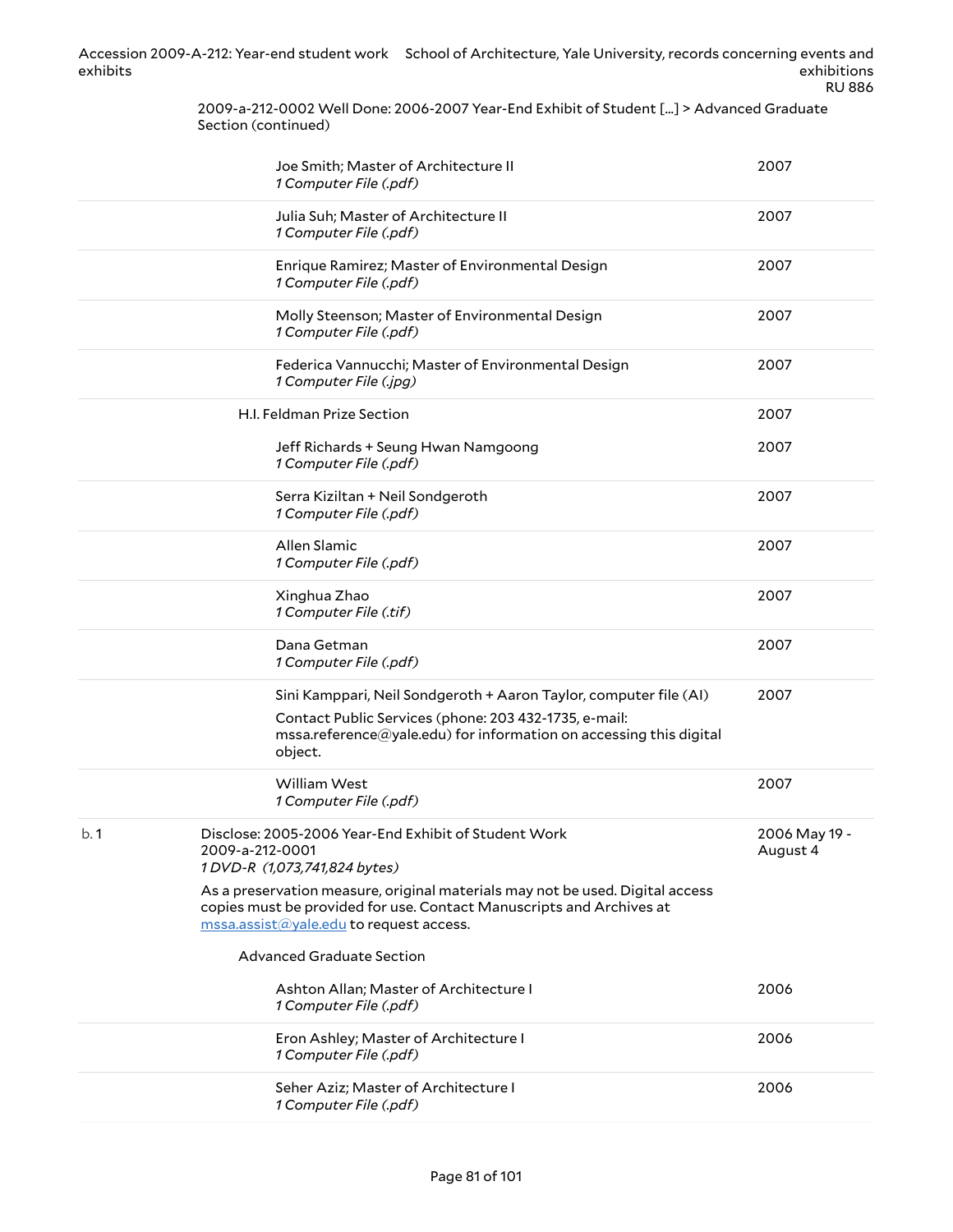> 2009-a-212-0001 Disclose: 2005-2006 Year-End Exhibit of Student [...] > Advanced Graduate Section (continued)

| Scott Baltimore; Master of Architecture I<br>1 Computer File (.pdf)   | 2006 |
|-----------------------------------------------------------------------|------|
| Benay Betts; Master of Architecture I<br>1 Computer File (.pdf)       | 2006 |
| Katherine Burke; Master of Architecture I<br>1 Computer File (.pdf)   | 2006 |
| Namil Byun; Master of Architecture II<br>1 Computer File (.pdf)       | 2006 |
| Joyce Chang; Master of Architecture I<br>1 Computer File (.pdf)       | 2006 |
| Sung Ik Cho; Master of Architecture II<br>1 Computer File (.pdf)      | 2006 |
| Daniel Chung; Master of Architecture I<br>1 Computer File (.pdf)      | 2006 |
| Abigail Coover; Master of Architecture I<br>1 Computer File (.pdf)    | 2006 |
| Mario Cruzate; Master of Architecture II<br>1 Computer File (.pdf)    | 2006 |
| Naomi Darling; Master of Architecture I<br>1 Computer File (.pdf)     | 2006 |
| Mark Davis; Master of Architecture I<br>1 Computer File (.pdf)        | 2006 |
| Marina Dayton; Master of Architecture I<br>1 Computer File (.pdf)     | 2006 |
| George de Brigard; Master of Architecture I<br>1 Computer File (.pdf) | 2006 |
| Melanie Domino; Master of Architecture I<br>1 Computer File (.pdf)    | 2006 |
| Jennifer DuHamel; Master of Architecture I<br>1 Computer File (.pdf)  | 2006 |
| Brent Fleming; Master of Architecture I<br>1 Computer File (.pdf)     | 2006 |
| Aaron Fox; Master of Architecture I<br>1 Computer File (.pdf)         | 2006 |
| Nicholas Friend; Master of Architecture I<br>1 Computer File (.pdf)   | 2006 |
| Roy Griffith; Master of Architecture I<br>1 Computer File (.pdf)      | 2006 |
| Michael Grogan; Master of Architecture II<br>1 Computer File (.pdf)   | 2006 |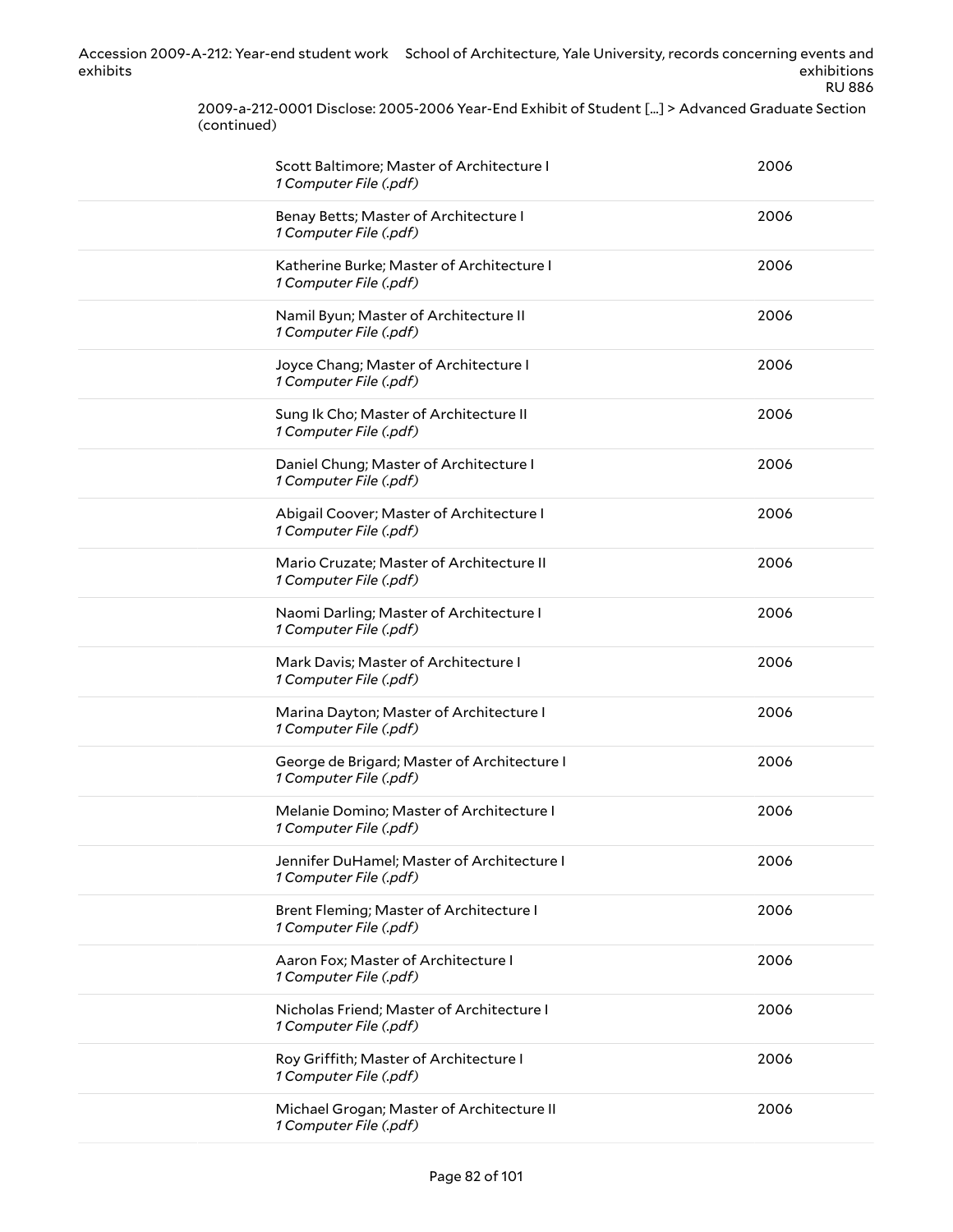> 2009-a-212-0001 Disclose: 2005-2006 Year-End Exhibit of Student [...] > Advanced Graduate Section (continued)

| Andrei Harwell; Master of Architecture II<br>1 Computer File (.pdf)                                                                                                                                             | 2006 |
|-----------------------------------------------------------------------------------------------------------------------------------------------------------------------------------------------------------------|------|
| Drake Hawthorne; Master of Architecture I<br>1 Computer File (.pdf)                                                                                                                                             | 2006 |
| Brian Hopkins; Master of Architecture II<br>1 Computer File (.pdf)                                                                                                                                              | 2006 |
| Nathan Hume; Master of Architecture I<br>1 Computer File (.pdf)                                                                                                                                                 | 2006 |
| Sean Khorsandi; Master of Architecture II<br>1 Computer File (.pdf)                                                                                                                                             | 2006 |
| Laura Killam; Master of Architecture I<br>1 Computer File (.pdf)                                                                                                                                                | 2006 |
| Heather Kilmer; Master of Architecture I<br>1 Computer File (.pdf)                                                                                                                                              | 2006 |
| Timothy Kirkby; Master of Architecture I<br>1 Computer File (.pdf)                                                                                                                                              | 2006 |
| Christopher Kitterman; Master of Architecture II, computer file (PDF)<br>Contact Public Services (phone: 203 432-1735, e-mail:<br>mssa.reference@yale.edu) for information on accessing this digital<br>object. | 2006 |
| Joy Knoblauch; Master of Environmental Design<br>1 Computer File (.pdf)                                                                                                                                         | 2006 |
| Marisa Kurtzman; Master of Architecture I<br>1 Computer File (.pdf)                                                                                                                                             | 2006 |
| Nicole Lambrou; Master of Architecture I<br>1 Computer File (.pdf)                                                                                                                                              | 2006 |
| Allan William Martin; Master of Architecture I<br>1 Computer File (.pdf)                                                                                                                                        | 2006 |
| Julia McCarthy; Master of Architecture I<br>1 Computer File (.pdf)                                                                                                                                              | 2006 |
| Mayur Mehta; Master of Architecture II<br>1 Computer File (.pdf)                                                                                                                                                | 2006 |
| David Nam; Master of Architecture II<br>1 Computer File (.pdf)                                                                                                                                                  | 2006 |
| Frank Nan; Master of Architecture I<br>1 Computer File (.pdf)                                                                                                                                                   | 2006 |
| Susan Parapetti; Master of Architecture I<br>1 Computer File (.pdf)                                                                                                                                             | 2006 |
| Emily Younha Rhee; Master of Architecture I<br>1 Computer File (.pdf)                                                                                                                                           | 2006 |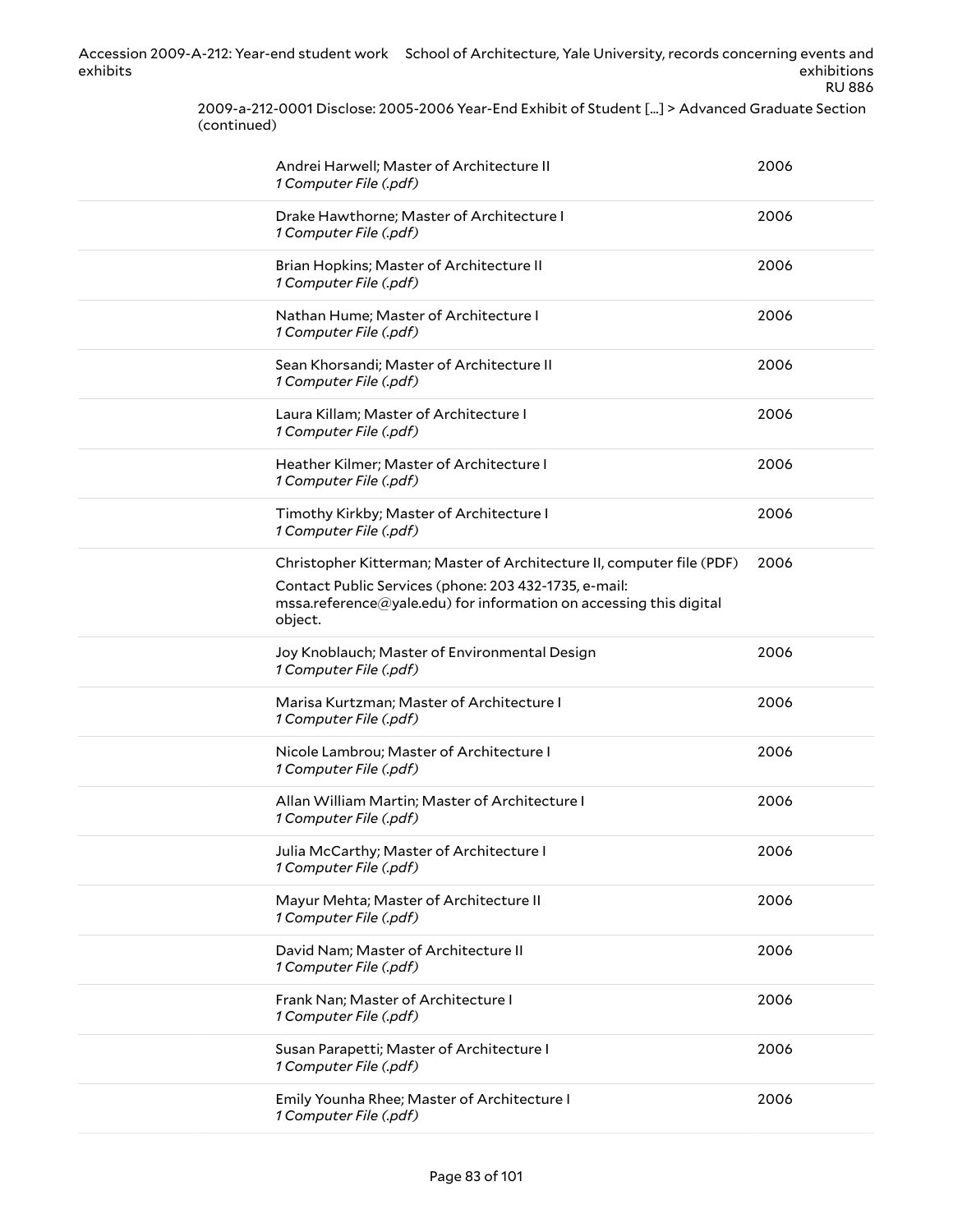RU 886

2009-a-212-0001 Disclose: 2005-2006 Year-End Exhibit of Student [...] > Advanced Graduate Section (continued)

| Christopher Rountos; Master of Architecture I<br>1 Computer File (.pdf)   | 2006 |
|---------------------------------------------------------------------------|------|
| Frida Rosenberg; Master of Environmental Design<br>1 Computer File (.pdf) | 2006 |
| Leslie Ryan; Master of Environmental Design<br>1 Computer File (.pdf)     | 2006 |
| Frederick Scharmen; Master of Architecture I<br>1 Computer File (.pdf)    | 2006 |
| Gray Shealy; Master of Architecture I<br>1 Computer File (.pdf)           | 2006 |
| Meaghan Smialowski; Master of Architecture I<br>1 Computer File (.pdf)    | 2006 |
| Ross Smith; Master of Architecture I<br>1 Computer File (.pdf)            | 2006 |
| Dawn Sowby; Master of Architecture I<br>1 Computer File (.pdf)            | 2006 |
| Maxwell Worrell; Master of Architecture II<br>1 Computer File (.pdf)      | 2006 |
| H.I. Feldman Prize Section                                                | 2006 |
| Melanie Domino<br>1 Computer File (.pdf)                                  | 2006 |
| Aaron Fox<br>1 Computer File (.pdf)                                       | 2006 |
| Andrei Harwell + Chris Beardsley<br>1 Computer File (.pdf)                | 2006 |
| Jennifer Duhamel<br>1 Computer File (.pdf)                                | 2006 |
| Laura Killam<br>1 Computer File (.pdf)                                    | 2006 |
| Kitterman + Worrell<br>1 Computer File (.pdf)                             | 2006 |
| Marisa Kurtzman<br>1 Computer File (.pdf)                                 | 2006 |
| Susan Parapetti<br>1 Computer File (.pdf)                                 | 2006 |
| Fred Scharmen<br>1 Computer File (.pdf)                                   | 2006 |
| Jeremiah Joseph + Mustapha Jundi<br>1 Computer File (.pdf)                | 2006 |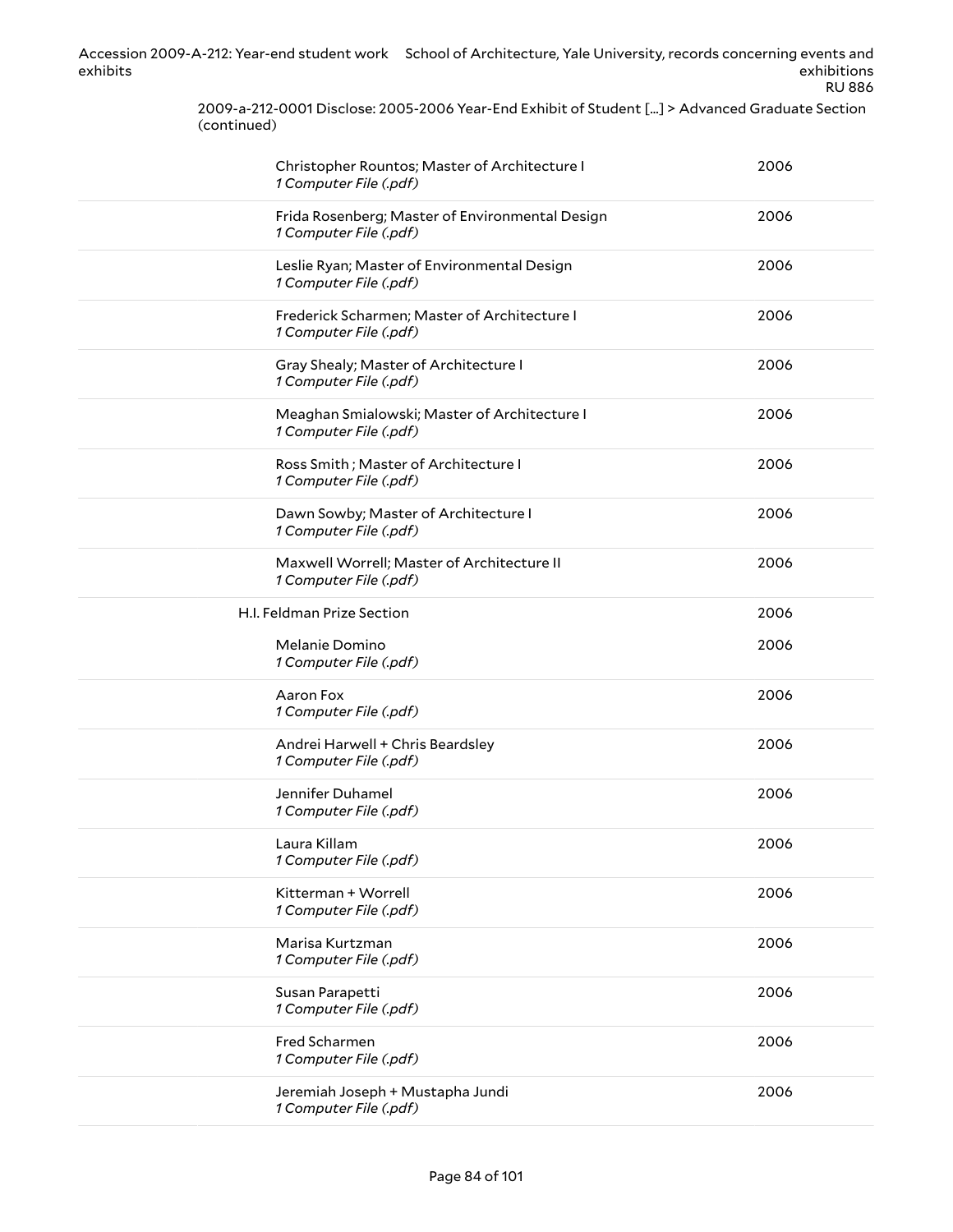2009-a-212-0001 Disclose: 2005-2006 Year-End Exhibit of Student [...] (continued)

|     | 1st& 2ndYear Student Work Section                                                                                                                     | 2006                       |
|-----|-------------------------------------------------------------------------------------------------------------------------------------------------------|----------------------------|
|     |                                                                                                                                                       |                            |
|     | 502b Turner Brooks<br>1 Computer File (.pdf)                                                                                                          | 2006                       |
|     | 502b Amy Lelyveld<br>1 Computer File (.pdf)                                                                                                           | 2006                       |
|     | 502b Alan Organschi<br>1 Computer File (.pdf)                                                                                                         | 2006                       |
|     | 502b Hilary Sample<br>1 Computer File (.pdf)                                                                                                          | 2006                       |
|     | 503a Martin Finio<br>1 Computer File (.pdf)                                                                                                           | 2006                       |
|     | 503a Keith Krumwiede<br>1 Computer File (.pdf)                                                                                                        | 2006                       |
|     | 502b Peter de Bretteville<br>1 Computer File (.pdf)                                                                                                   | 2006                       |
|     | 502b Mario Gooden<br>1 Computer File (.pdf)                                                                                                           | 2006                       |
| b.3 | A to Z: Year-End Exhibit of Student Work 2007-2008<br>2009-a-212-0003<br>1DVD-R (1,073,741,824 bytes)                                                 | 2008 May 23 -<br>August 22 |
|     | As a preservation measure, original materials may not be used. Digital access<br>copies must be provided for use. Contact Manuscripts and Archives at |                            |
|     | mssa.assist@yale.edu to request access.<br><b>Advanced Graduate Section</b>                                                                           |                            |
|     | Claire Axley; Master of Architecture I<br>1 Computer File (.pdf)                                                                                      | 2008                       |
|     | Elizabeth Baldwin; Master of Architecture I<br>1 Computer File (.pdf)                                                                                 | 2008                       |
|     | Moises Berrun; Master of Architecture I<br>1 Computer File (.pdf)                                                                                     | 2008                       |
|     | Tom Bosschaert; Master of Architecture I<br>1 Computer File (.pdf)                                                                                    | 2008                       |
|     | Gene Cartwright; Master of Architecture I<br>1 Computer File (.pdf)                                                                                   | 2008                       |
|     | Ji-eun Cha; Master of Architecture I<br>1 Computer File (.pdf)                                                                                        | 2008                       |
|     | Jamie Chan; Master of Architecture I<br>1 Computer File (.pdf)                                                                                        | 2008                       |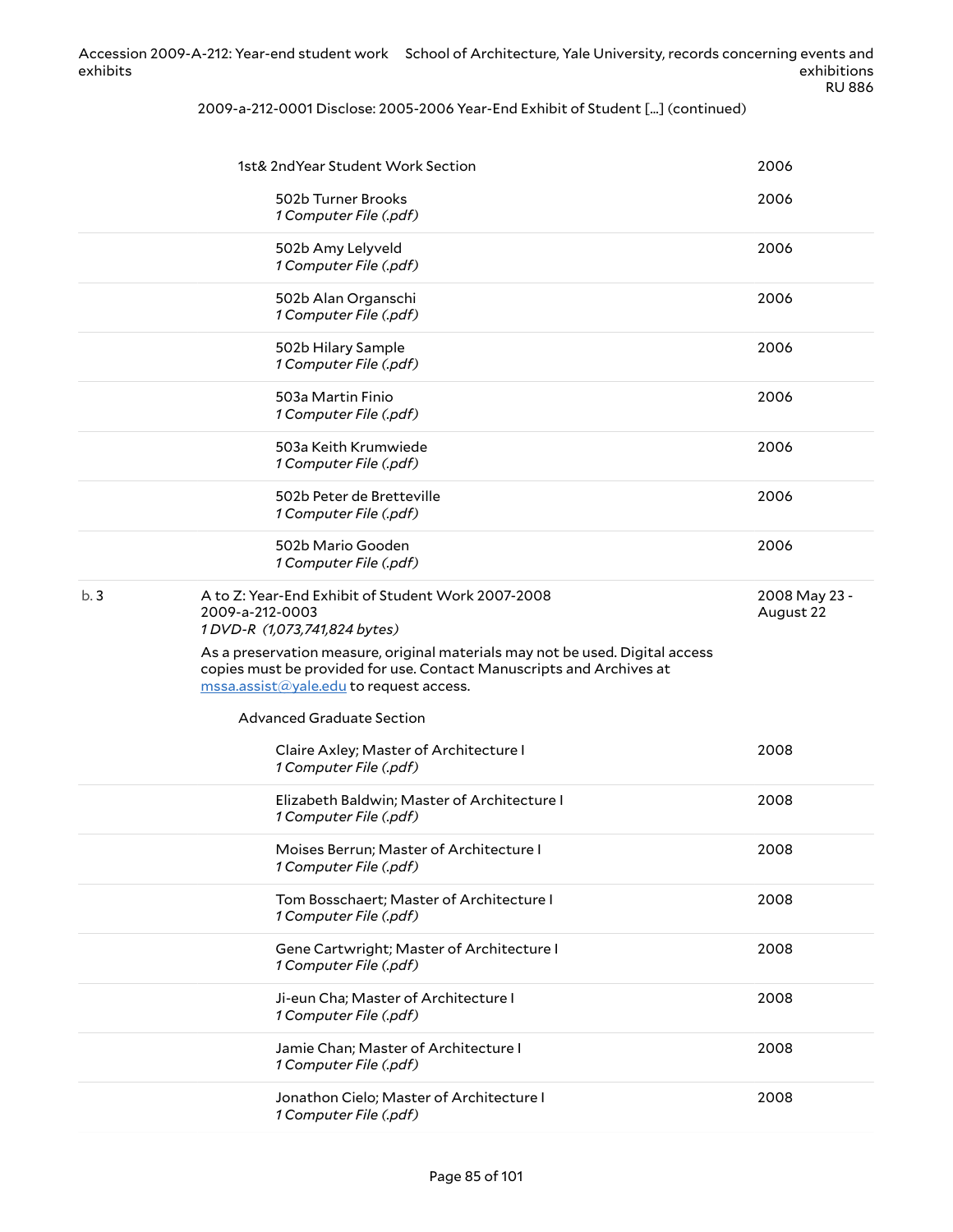2009-a-212-0003 A to Z: Year-End Exhibit of Student Work 2007-20 [...] > Advanced Graduate Section (continued)

| Minna Colakis; Master of Architecture I<br>1 Computer File (.pdf)          | 2008 |
|----------------------------------------------------------------------------|------|
| Christopher Corbett; Master of Architecture I<br>1 Computer File (.pdf)    | 2008 |
| Michael Crockett; Master of Architecture I<br>1 Computer File (.pdf)       | 2008 |
| Charles DiNatale; Master of Architecture I<br>1 Computer File (.pdf)       | 2008 |
| Jennifer Dubon; Master of Architecture I<br>1 Computer File (.pdf)         | 2008 |
| Todd Fenton; Master of Architecture I<br>1 Computer File (.pdf)            | 2008 |
| Garret Gantner; Master of Architecture I<br>1 Computer File (.pdf)         | 2008 |
| Marc Guberman; Master of Architecture I<br>1 Computer File (.pdf)          | 2008 |
| Gabrielle Ho; Master of Architecture I<br>1 Computer File (.pdf)           | 2008 |
| Mark Hoffman; Master of Architecture I<br>1 Computer File (.pdf)           | 2008 |
| Alan Knox; Master of Architecture I<br>1 Computer File (.pdf)              | 2008 |
| Ireta Kraal; Master of Architecture I<br>1 Computer File (.pdf)            | 2008 |
| Whitney Kraus; Master of Architecture I<br>1 Computer File (.pdf)          | 2008 |
| Michael Krop; Master of Architecture I<br>1 Computer File (.pdf)           | 2008 |
| Brent Martin; Master of Architecture I<br>1 Computer File (.pdf)           | 2008 |
| Nicholas McDermott; Master of Architecture I<br>1 Computer File (.pdf)     | 2008 |
| Elizabeth McDonald; Master of Architecture I<br>1 Computer File (.pdf)     | 2008 |
| Maria Melniciuc; Master of Architecture I<br>1 Computer File (.pdf)        | 2008 |
| Shaghayegh Meshkinpour; Master of Architecture I<br>1 Computer File (.pdf) | 2008 |
| Lydia Miller; Master of Architecture I<br>1 Computer File (.pdf)           | 2008 |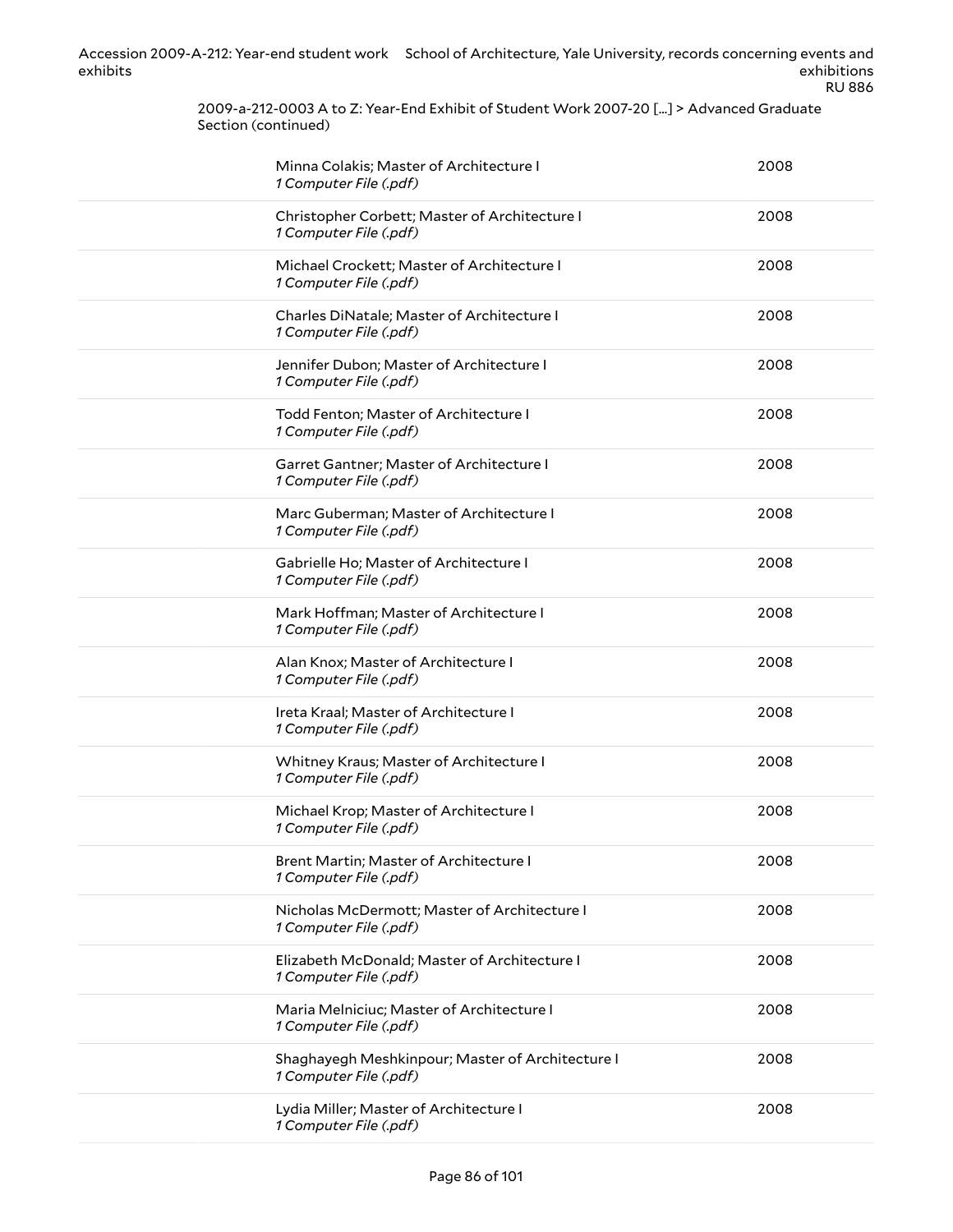2009-a-212-0003 A to Z: Year-End Exhibit of Student Work 2007-20 [...] > Advanced Graduate Section (continued)

| Sara Murado-Arias; Master of Architecture I<br>1 Computer File (.pdf)  | 2008 |
|------------------------------------------------------------------------|------|
| Hojin Nam; Master of Architecture I<br>1 Computer File (.pdf)          | 2008 |
| Marc Newman; Master of Architecture I<br>1 Computer File (.pdf)        | 2008 |
| Stephen Nielson; Master of Architecture I<br>1 Computer File (.pdf)    | 2008 |
| Nobuki Ogasahara; Master of Architecture I<br>1 Computer File (.pdf)   | 2008 |
| Garrett Omoto; Master of Architecture I<br>1 Computer File (.pdf)      | 2008 |
| Jason Pytko; Master of Architecture I<br>1 Computer File (.pdf)        | 2008 |
| Nathan Rich; Master of Architecture I<br>1 Computer File (.pdf)        | 2008 |
| David Riedel; Master of Architecture I<br>1 Computer File (.pdf)       | 2008 |
| Christopher Rubino; Master of Architecture I<br>1 Computer File (.pdf) | 2008 |
| Jeong Yeon Ryoo; Master of Architecture I<br>1 Computer File (.pdf)    | 2008 |
| Dylan Sauer; Master of Architecture I<br>1 Computer File (.pdf)        | 2008 |
| Erica Schroeder; Master of Architecture I<br>1 Computer File (.pdf)    | 2008 |
| Benjamin Smoot; Master of Architecture I<br>1 Computer File (.pdf)     | 2008 |
| Leo Stevens; Master of Architecture I<br>1 Computer File (.pdf)        | 2008 |
| Isaac Strackbein; Master of Architecture I<br>1 Computer File (.pdf)   | 2008 |
| Kathryn Stutts; Master of Architecture I<br>1 Computer File (.pdf)     | 2008 |
| Chiew Hong Tan; Master of Architecture I<br>1 Computer File (.pdf)     | 2008 |
| Quang Truong; Master of Architecture I<br>1 Computer File (.pdf)       | 2008 |
| Mark Van Brocklin; Master of Architecture I<br>1 Computer File (.pdf)  | 2008 |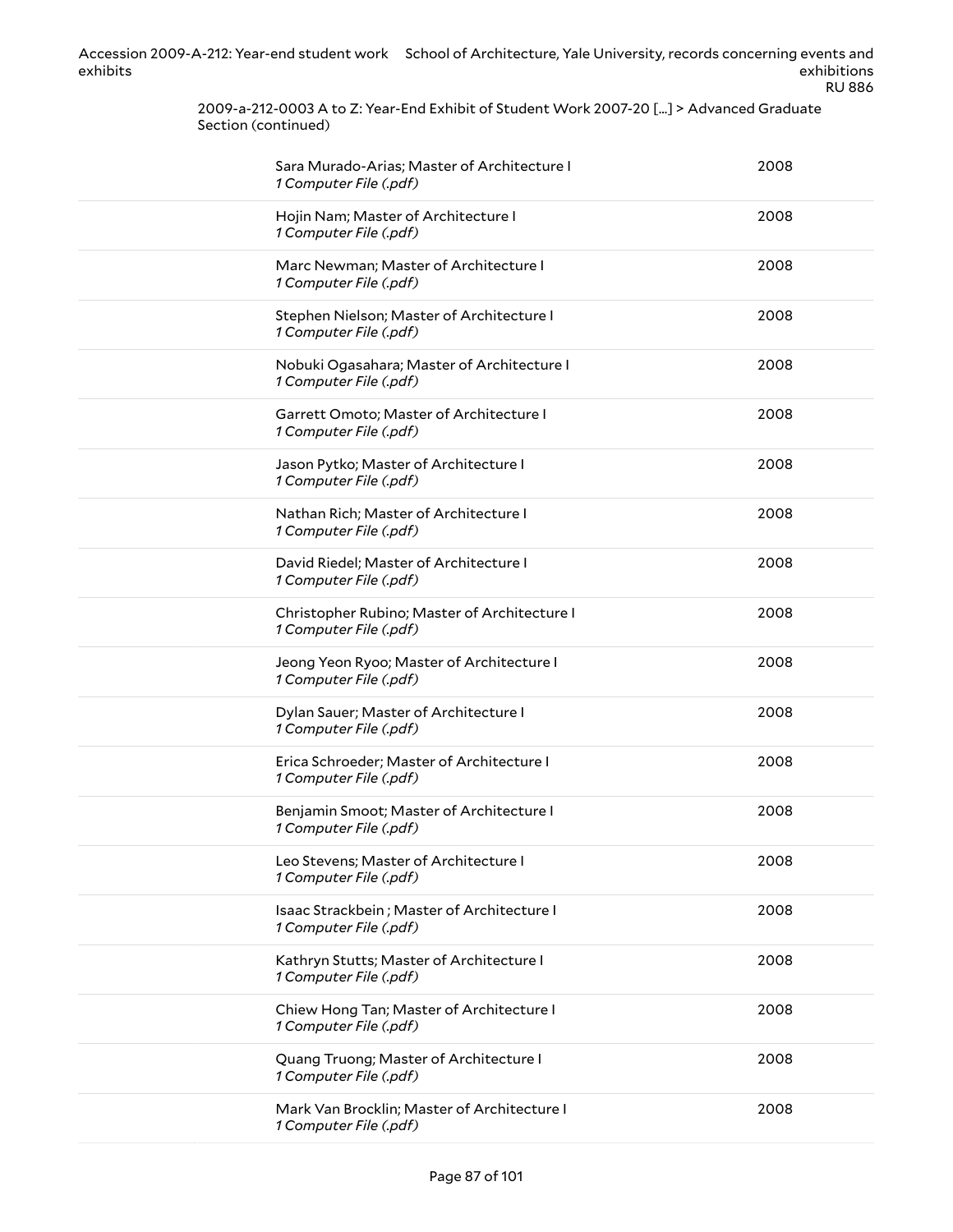2009-a-212-0003 A to Z: Year-End Exhibit of Student Work 2007-20 [...] > Advanced Graduate Section (continued)

| Christina Wu; Master of Architecture I<br>1 Computer File (.pdf)                 | 2008 |
|----------------------------------------------------------------------------------|------|
| Alberto Zamora; Master of Architecture I<br>1 Computer File (.pdf)               | 2008 |
| Ashima Chitre; Master of Architecture II<br>1 Computer File (.pdf)               | 2008 |
| Santiago del Hierro Kennedy; Master of Architecture II<br>1 Computer File (.pdf) | 2008 |
| Kyung Sook Kim; Master of Architecture II<br>1 Computer File (.pdf)              | 2008 |
| Lorenzo Marasso; Master of Architecture II<br>1 Computer File (.pdf)             | 2008 |
| Amrit Pilo; Master of Architecture II<br>1 Computer File (.pdf)                  | 2008 |
| Michael Powers; Master of Architecture II<br>1 Computer File (.pdf)              | 2008 |
| Maryjane Starks; Master of Architecture II<br>1 Computer File (.pdf)             | 2008 |
| Andrew Steffen; Master of Architecture II<br>1 Computer File (.pdf)              | 2008 |
| Aaron Taylor; Master of Architecture II<br>1 Computer File (.pdf)                | 2008 |
| Elizabeth Bishop; Masters of Environmental Design<br>1 Computer File (.pdf)      | 2008 |
| Kathleen John-Adler; Masters of Environmental Design<br>1 Computer File (.pdf)   | 2008 |
| Zachary White; Masters of Environmental Design<br>1 Computer File (.pdf)         | 2008 |
| H.I. Feldman Prize Section                                                       | 2008 |
| Gemma (Kyung Sook) Kim<br>1 Computer File (.pdf)                                 | 2008 |
| Aaron Taylor<br>1 Computer File (.pdf)                                           | 2008 |
| Alan Knox<br>1 Computer File (.pdf)                                              | 2008 |
| Dylan Sauer + Ben Smoot<br>1 Computer File (.pdf)                                | 2008 |
| Chiew Hong Tan<br>1 Computer File (.pdf)                                         | 2008 |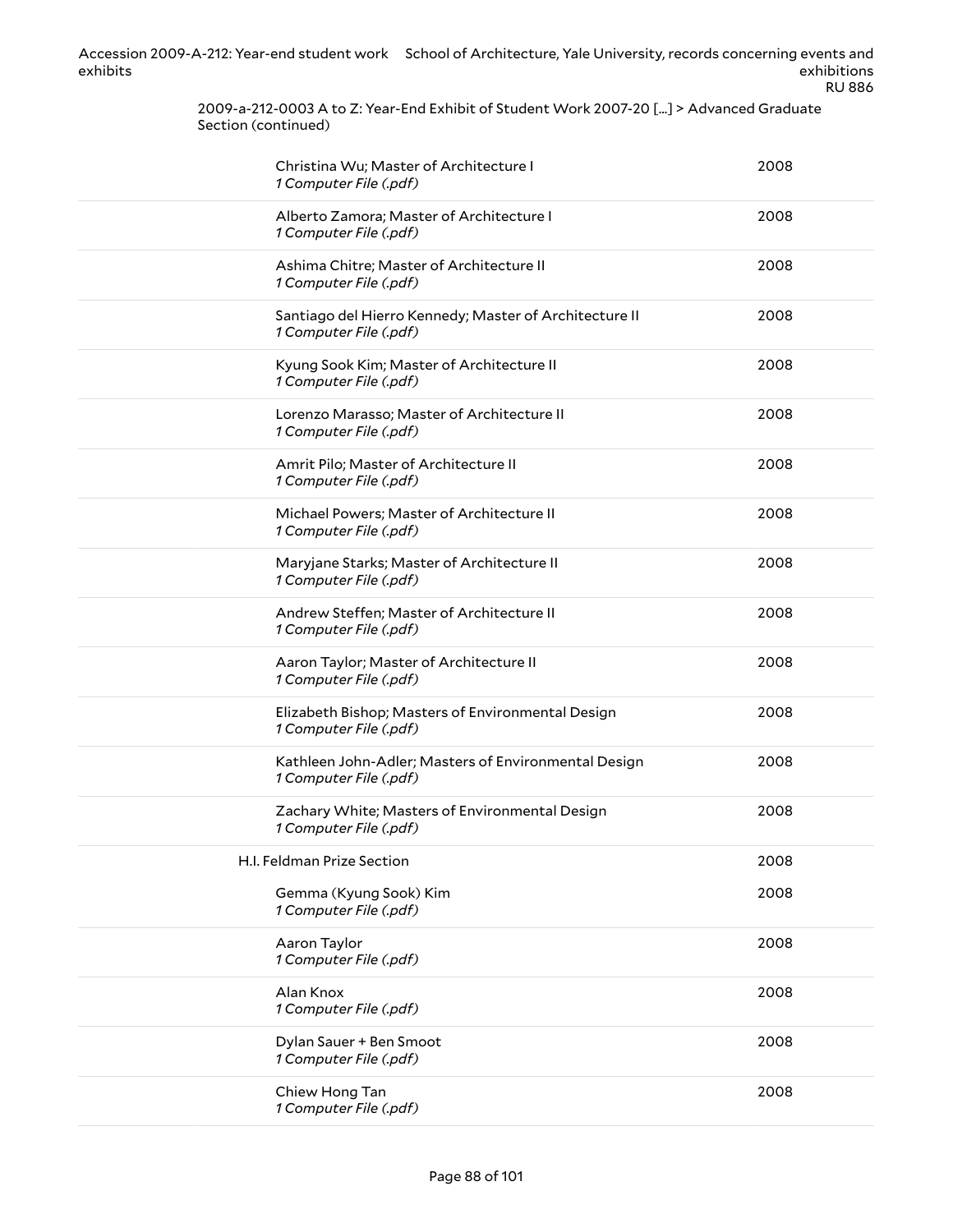> 2009-a-212-0003 A to Z: Year-End Exhibit of Student Work 2007-20 [...] > H.I. Feldman Prize Section (continued)

| Marc Guberman<br>1 Computer File (.pdf)      | 2008 |
|----------------------------------------------|------|
| <b>Bo Crockett</b><br>1 Computer File (.pdf) | 2008 |
| Yichen Lu<br>1 Computer File (.pdf)          | 2008 |
| Mary Jane Starks<br>1 Computer File (.pdf)   | 2008 |
| Dylan Sauer<br>1 Computer File (.pdf)        | 2008 |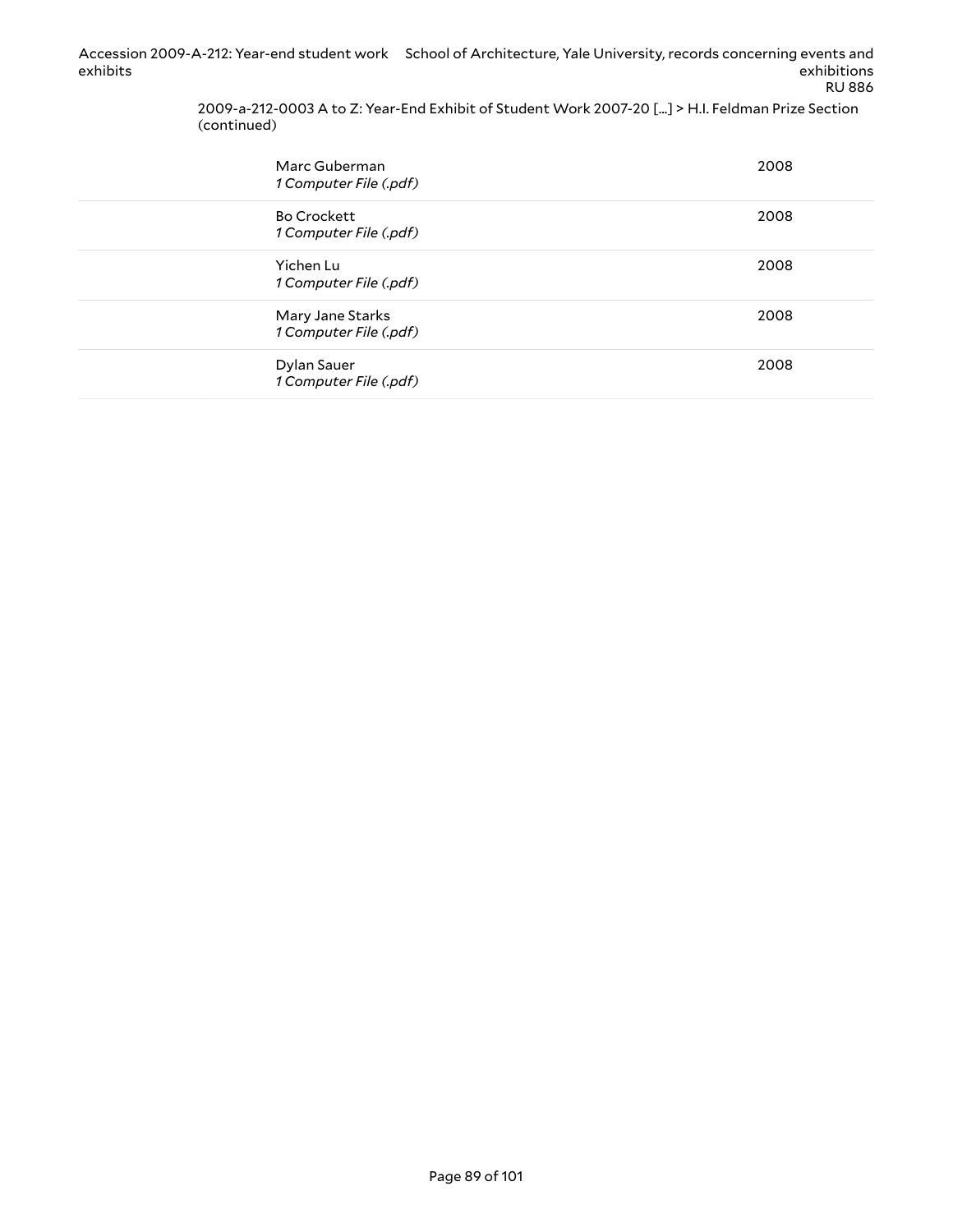#### **Accession 2010-A-016: School of Architecture exhibits, 2008-2009**

The materials are open for research.

Original born digital files, as well as preservation masters, may not be accessed due to their fragility. Researchers must consult use copies.

| b.1 | David Schwarz Internship and Traveling Fellowship: Alexandra Burr; George<br>Nelson Scholarship: Garret Gantner; Digital Media: student work from various<br>studios and classes using the YSOA Digital Media Fabrication equipment, curated<br>by John Eberhart, faculty<br>2010-A-016-0001<br>1DVD-RW (1 gigabyte)<br>Date for this material was determined from when the exhibit was mounted at the<br>School of Art and Architecture.<br>As a preservation measure, original materials may not be used. Digital access<br>copies must be provided for use. Contact Manuscripts and Archives at<br>$\overline{\text{mssa}.\text{assist}(\text{a}yale.edu}$ to request access.<br>This material was imaged or captured by Manuscripts and Archives staff in 2012<br>for preservation and access. Additional information about actions taken may be<br>available at the repository. | 2008 March 1 -<br>June 1         |
|-----|--------------------------------------------------------------------------------------------------------------------------------------------------------------------------------------------------------------------------------------------------------------------------------------------------------------------------------------------------------------------------------------------------------------------------------------------------------------------------------------------------------------------------------------------------------------------------------------------------------------------------------------------------------------------------------------------------------------------------------------------------------------------------------------------------------------------------------------------------------------------------------------|----------------------------------|
| b.2 | Rome Project: Stephen Harby and Alec Purves, faculty<br>2010-A-016-0002<br>1DVD-RW (429.64 megabytes)<br>Participating students of the Rome 2008 Program created the exhibit. In this<br>program, selected students travel to Rome, Italy, under the direction of faculty<br>Alexander Purves and Stephen Harby.<br>Dates for this material were determined from when the exhibit was mounted at<br>the School of Art and Architecture.<br>As a preservation measure, original materials may not be used. Digital access<br>copies must be provided for use. Contact Manuscripts and Archives at<br>mssa.assist@yale.edu to request access.<br>This material was imaged or captured by Manuscripts and Archives staff in 2012<br>for preservation and access. Additional information about actions taken may be<br>available at the repository.                                      | 2008 September<br>1 - October 24 |
| b.3 | Building Project: Adam Hopfner, faculty; Systems Integration: Martin Finio, faculty 2008 October<br>2010-a-016-0003<br>1DVD-RW (1 gigabyte)<br>Dates for this material were determined from when the exhibit was mounted at<br>the School of Art and Architecture.<br>As a preservation measure, original materials may not be used. Digital access<br>copies must be provided for use. Contact Manuscripts and Archives at<br>$\text{mssa}$ assist $\textcircled{a}$ yale edu to request access.<br>This material was imaged or captured by Manuscripts and Archives staff in 2012<br>for preservation and access. Additional information about actions taken may be<br>available at the repository.                                                                                                                                                                                | 27 - December<br>12              |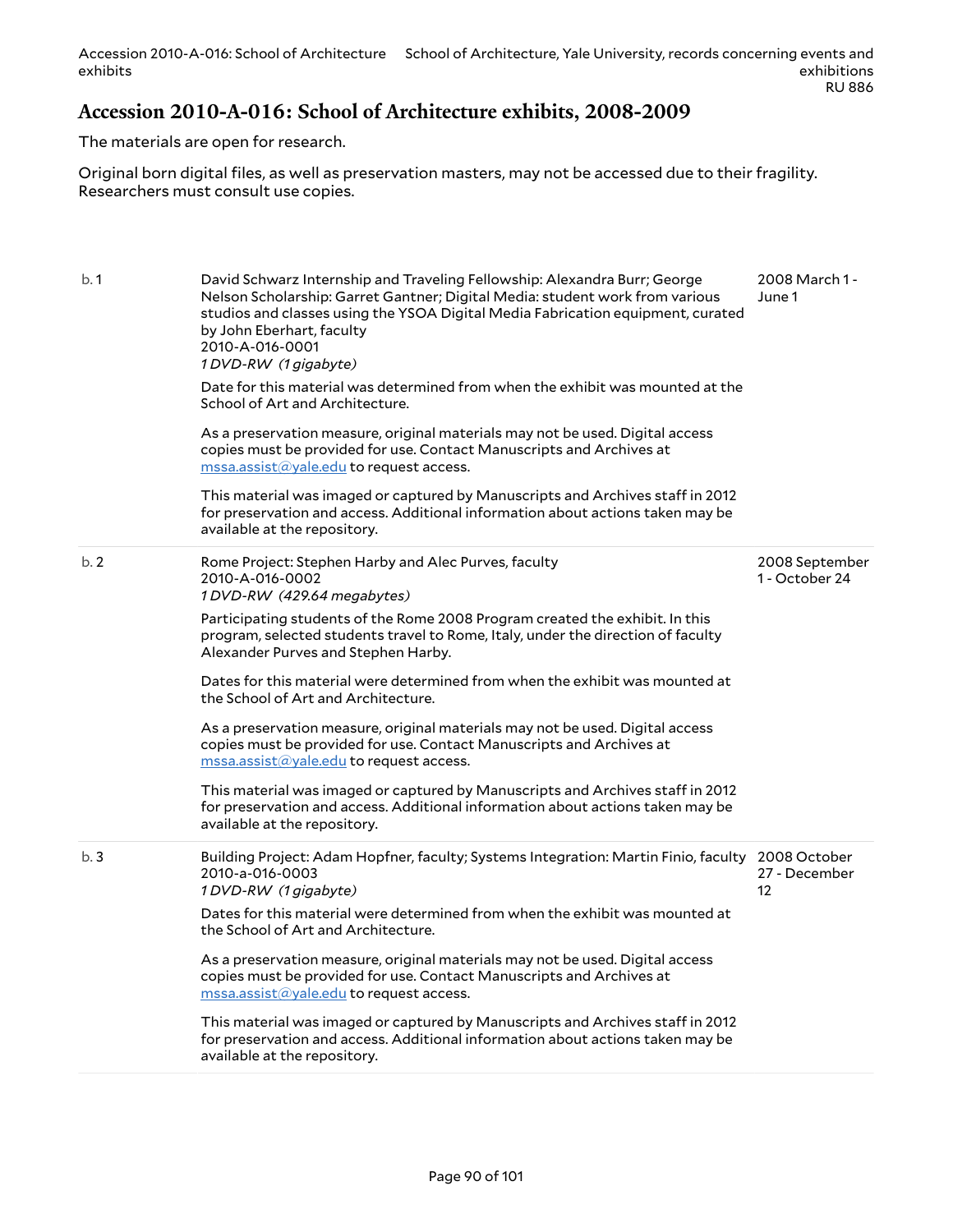| b.4 | Shaping Perception: Graduate Drawing Coursework; Sophia Gruzdyz, Dino<br>Marcantonio, and Paloma Pajares, faculty<br>2010-a-016-0004<br>1DVD-RW (937.05 megabytes)<br>Work from the graduate drawing seminars: 802A Geometry, Drawing and Visual<br>Inquiry; 803A Drawing and Architectural form; 811B Classical Drawing.<br>Dates for this material were determined from when the exhibit was mounted at<br>the School of Art and Architecture.<br>As a preservation measure, original materials may not be used. Digital access<br>copies must be provided for use. Contact Manuscripts and Archives at<br>$\overline{\text{mssa}.\text{assist}(a)}$ yale.edu to request access.<br>This material was imaged or captured by Manuscripts and Archives staff in 2012<br>for preservation and access. Additional information about actions taken may be<br>available at the repository. | 2009 January 12<br>- March 6 |
|-----|----------------------------------------------------------------------------------------------------------------------------------------------------------------------------------------------------------------------------------------------------------------------------------------------------------------------------------------------------------------------------------------------------------------------------------------------------------------------------------------------------------------------------------------------------------------------------------------------------------------------------------------------------------------------------------------------------------------------------------------------------------------------------------------------------------------------------------------------------------------------------------------|------------------------------|
| b.5 | Worlds Away: New Suburban Landscapes<br>2010-a-016-0005<br>1DVD-RW (730.98 megabytes)<br>This exhibit was organized by the Walker Art Center, Minneapolis, in association<br>with the Heinz Architectural Center at the Carnegie Museum of Art, Pittsburgh.<br>Dates for this material were determined from when the exhibit was mounted at<br>the School of Art and Architecture.<br>As a preservation measure, original materials may not be used. Digital access<br>copies must be provided for use. Contact Manuscripts and Archives at<br>$\overline{\text{mssa}.\text{assist}(a)}$ yale.edu to request access.<br>This material was imaged or captured by Manuscripts and Archives staff in 2012<br>for preservation and access. Additional information about actions taken may be<br>available at the repository.                                                               | 2009 March 2 -<br>May 10     |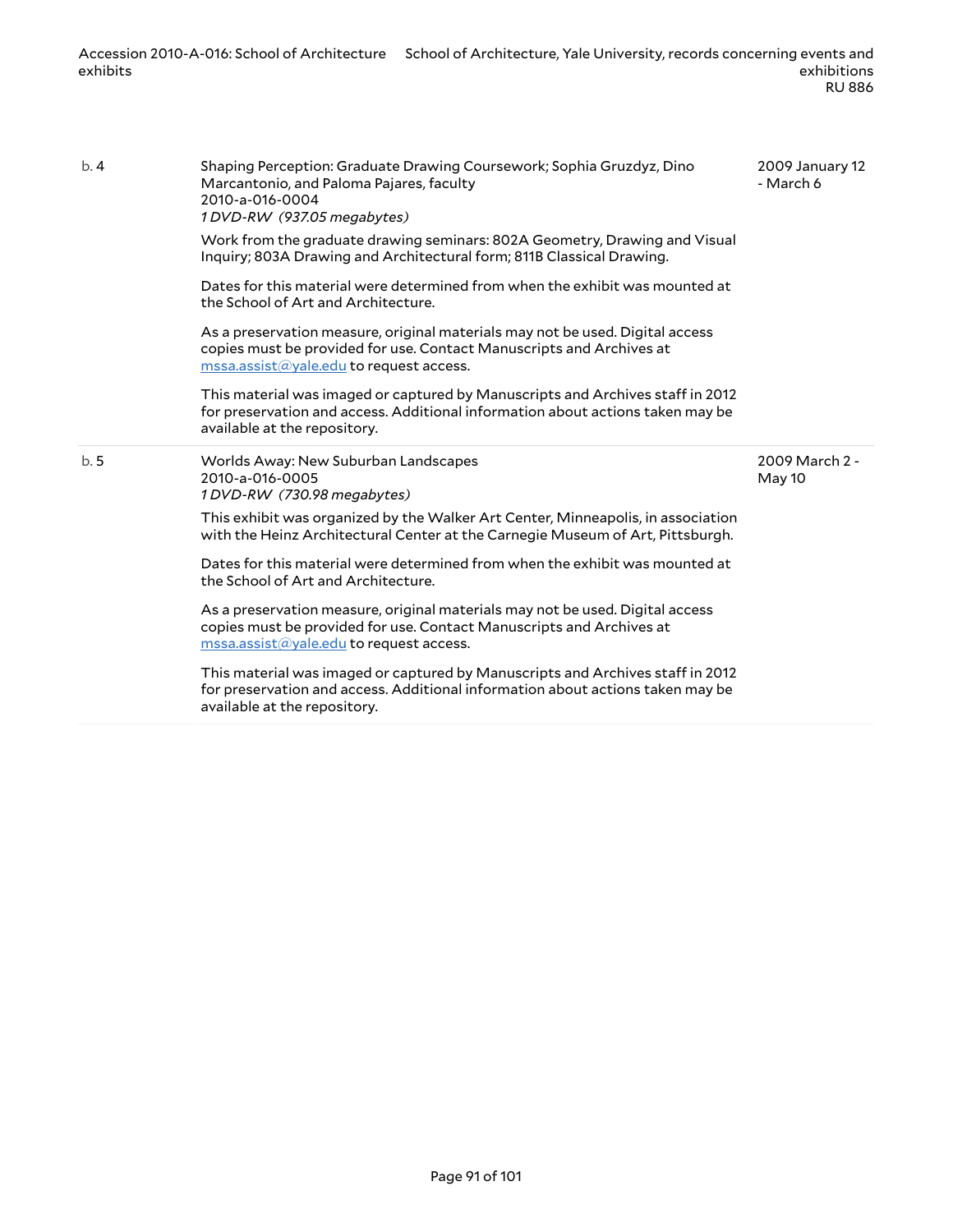# **Accession 2010-A-072: Films for exhibitions, 2010**

*617.8 Megabytes*

| b.1 | Film for the exhibition "What We Learned: The Yale Las Vegas Studio and the<br>Work of Venturi Scott Brown & Associates"<br>2010-a-072-0001<br>1 DVD-RW 00:10:20 Duration (HH:MM:SS.mmm) (32 kilobytes)<br>Date for this material was determined from the date for the original video.<br>A copy of this material is available in digital form from Manuscripts and Archives.<br>Contact Manuscripts and Archives at $\text{mssa}$ assist $\textcircled{a}$ yale edu to request access to<br>the digital copy.<br>This material was imaged or captured by Manuscripts and Archives staff in 2011<br>for preservation and access. Additional information about actions taken may be<br>available at the repository. | 2010 |
|-----|--------------------------------------------------------------------------------------------------------------------------------------------------------------------------------------------------------------------------------------------------------------------------------------------------------------------------------------------------------------------------------------------------------------------------------------------------------------------------------------------------------------------------------------------------------------------------------------------------------------------------------------------------------------------------------------------------------------------|------|
| b.2 | Film loop for "In Retrospect: Scully, Roche and Pelli Discuss Morse and Stiles<br>Colleges at Yale"<br>2010-A-072-0002<br>1 DVD-RW 00:04:19 Duration (HH:MM:SS.mmm) (196 megabytes)<br>Dates for this material was provided by the creator.<br>As a preservation measure, original materials may not be used. Digital access<br>copies must be provided for use. Contact Manuscripts and Archives at                                                                                                                                                                                                                                                                                                               | 2010 |
|     | $\overline{\text{mssa}.\text{assist}(\text{a}yale.edu}$ to request access.<br>This material was imaged or captured by Manuscripts and Archives staff in 2011<br>for preservation and access. Additional information about actions taken may be<br>available at the repository.                                                                                                                                                                                                                                                                                                                                                                                                                                     |      |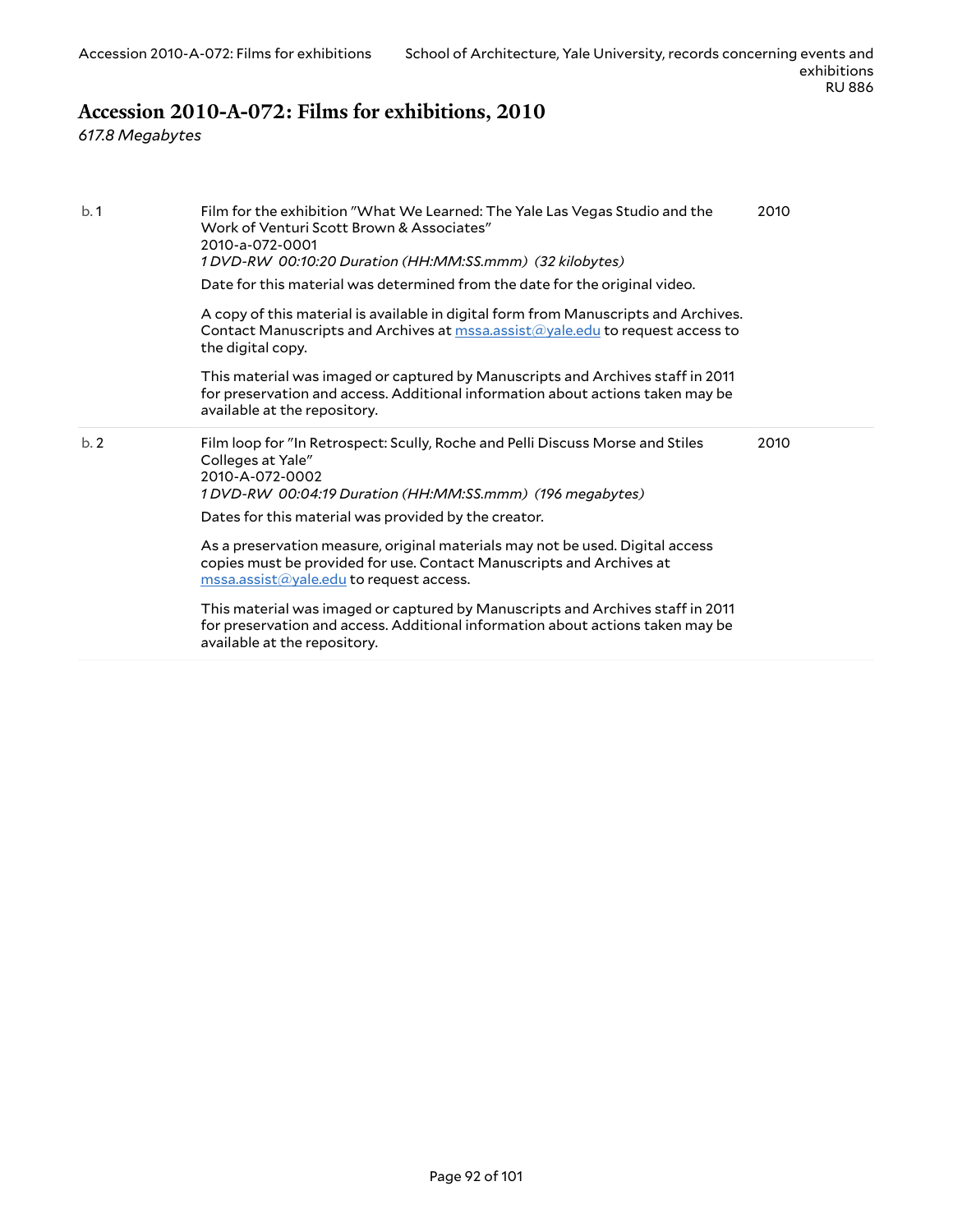### **Accession 2010-A-090: School of Architecture exhibits, 2008-2010**

Original computer files may not be accessed due to their fragility. Researchers must consult access copies.

| 2008 January - March 7   |
|--------------------------|
|                          |
|                          |
|                          |
|                          |
| 2009 March 16 - August 1 |
|                          |
|                          |
|                          |
|                          |
| 2009 May 22 - August 7   |
|                          |
|                          |
|                          |
|                          |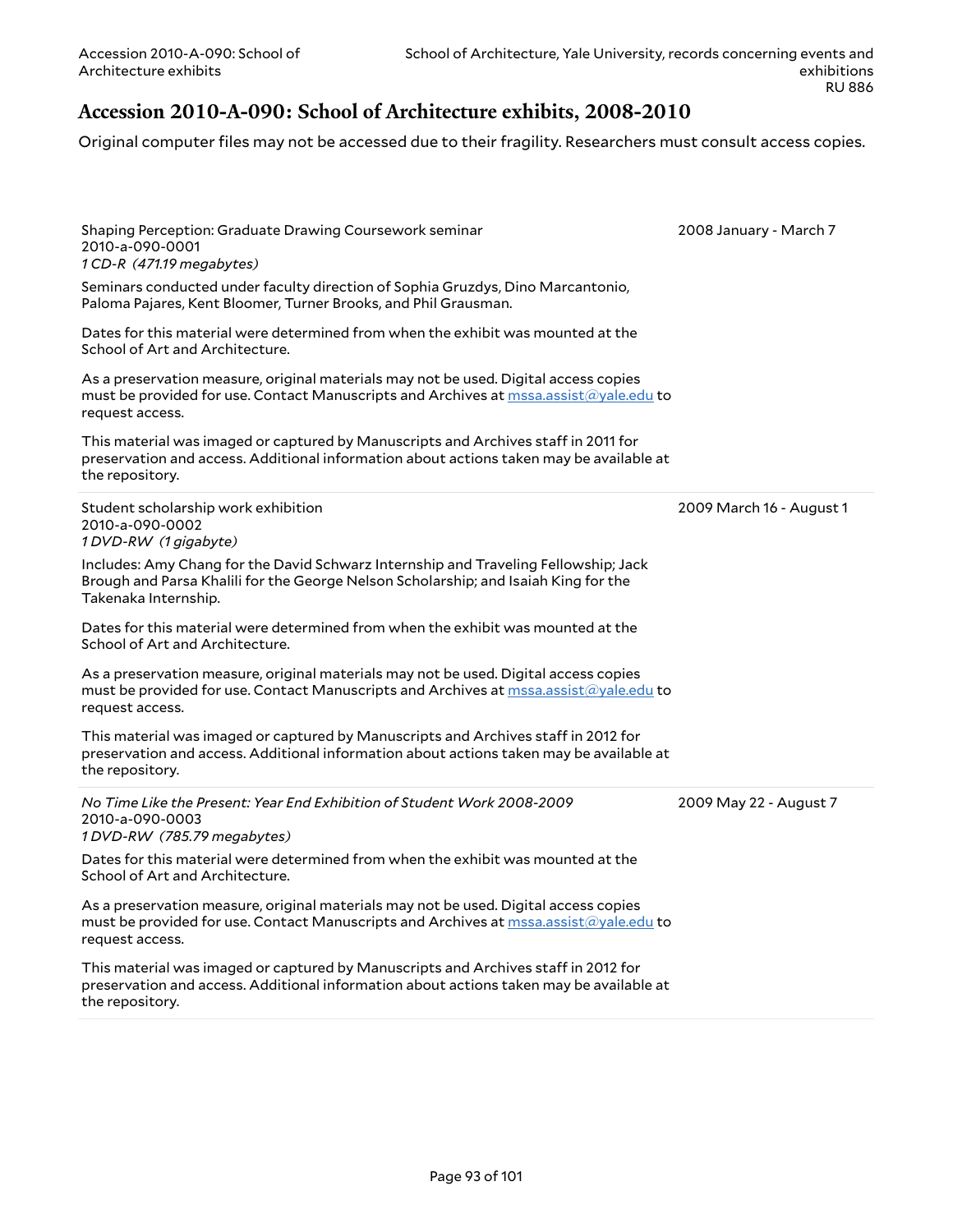*The Green House: New Directions in Sustainable Architecture and Design* 2010-a-090-0004 *1 DVD-RW (831.36 megabytes)*

Organized by the National Building Museum in Washington, D.C.

Dates for this material were determined from when the exhibit was mounted at the School of Art and Architecture.

As a preservation measure, original materials may not be used. Digital access copies must be provided for use. Contact Manuscripts and Archives at [mssa.assist@yale.edu](mailto:mssa.assist@yale.edu?subject=Digital%20Copy%20Request:%202010-a-090-0004) to request access.

This material was imaged or captured by Manuscripts and Archives staff in 2011 for preservation and access. Additional information about actions taken may be available at the repository.

Student scholarship works exhibition 2010-a-090-0005 *1 DVD-R (1 gigabyte)*

Includes: Carmel Bonfigli for the David Schwarz Internship and Traveling Fellowship; Palmyra Geraki and Aidan Doyle for the George Nelson Scholarship; and Carlos Felix Raspall Galli for the Takenaka Internship.

Dates for this material were determined from when the exhibit was mounted at the School of Art and Architecture.

As a preservation measure, original materials may not be used. Digital access copies must be provided for use. Contact Manuscripts and Archives at [mssa.assist@yale.edu](mailto:mssa.assist@yale.edu?subject=Digital%20Copy%20Request:%202010-a-090-0005) to request access.

This material was imaged or captured by Manuscripts and Archives staff in 2011 for preservation and access. Additional information about actions taken may be available at the repository.

2009 August 24 - October 16

2010 March 22 - July 30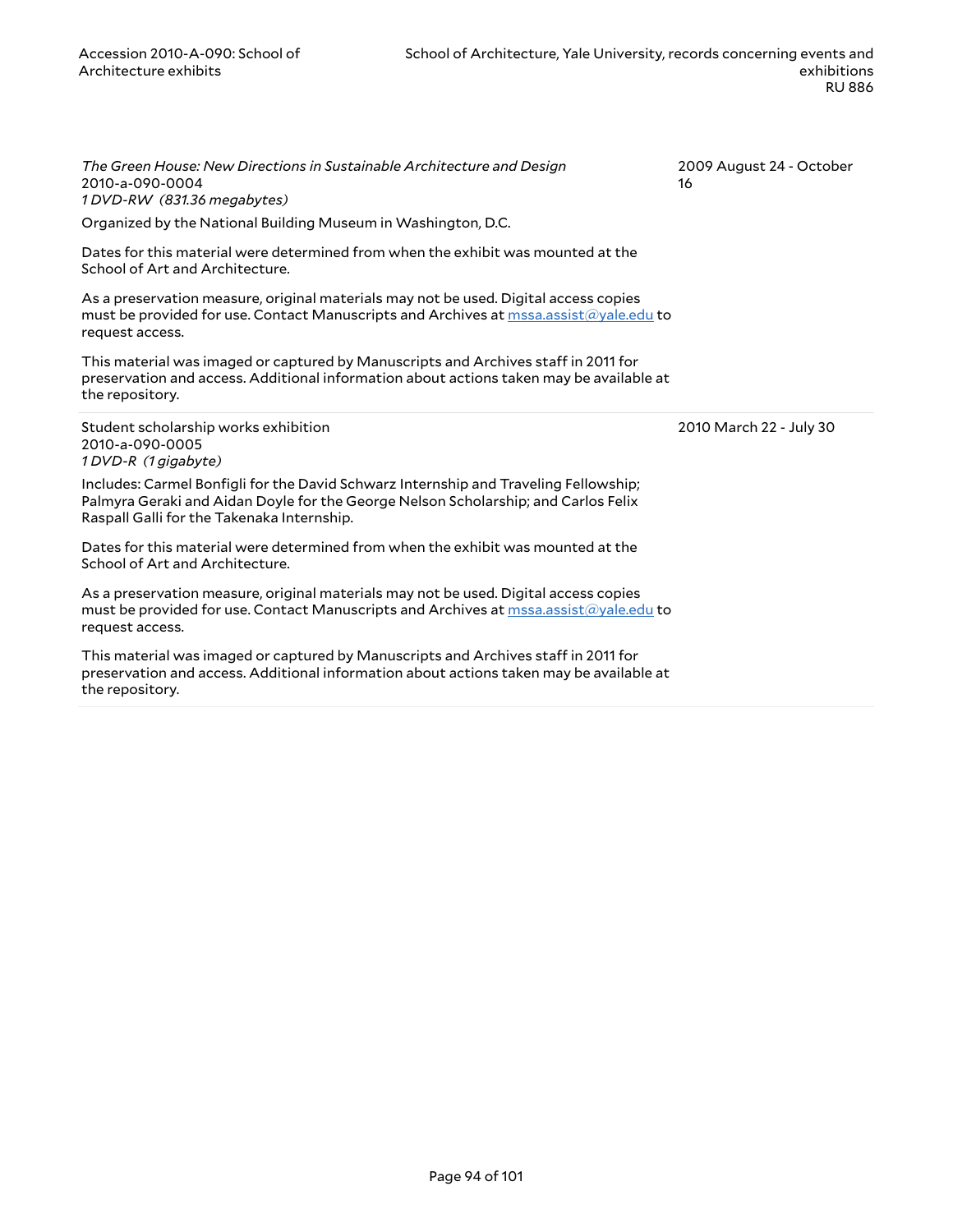#### **Accession 2010-A-098: Photographs of Master of Architecture thesis juries, Spring 1965**

The materials are open for research.

Original born digital files, as well as preservation masters, may not be accessed due to their fragility. Researchers must consult use copies, or if none exist request that they be made. Born digital files cannot be accessed remotely. System requirements include a Manuscripts and Archives computer and file viewing software.

Copyright has been transferred to Yale University. Please credit "Jeremy Scott Wood, B.A. 1964, M. Arch. 1970"

| b.1 | Black and white photographs                                                                                                                                                                                                 | 1965 |
|-----|-----------------------------------------------------------------------------------------------------------------------------------------------------------------------------------------------------------------------------|------|
|     | Digital copies<br>23 Computer Files (.jpg)                                                                                                                                                                                  |      |
| b.2 | Scanned photographs<br>2010-a-098-0001<br>1 CD-R (93.5 megabytes)                                                                                                                                                           | 1965 |
|     | The date for this material was determined from the original date the photographs<br>were taken, and not the date that they were digitized.                                                                                  |      |
|     | As a preservation measure, original materials may not be used. Digital access<br>copies must be provided for use. Contact Manuscripts and Archives at<br>$\text{mssa}$ assist $\textcircled{a}$ yale edu to request access. |      |
|     | This material was imaged or captured by Manuscripts and Archives staff in 2012<br>for preservation and access. Additional information about actions taken may be<br>available at the repository.                            |      |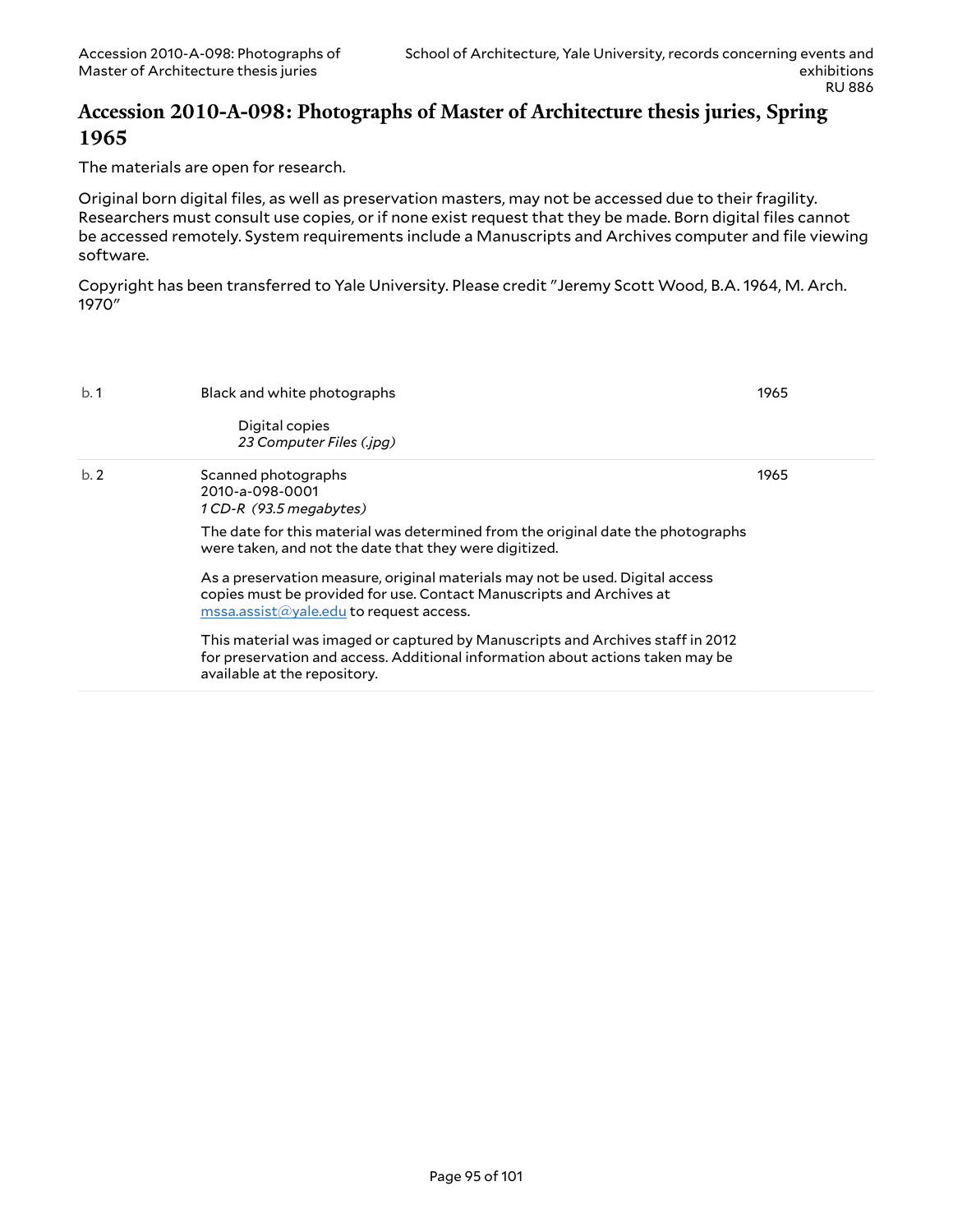## **Accession 2013-A-018: Exhibit programs and photographs of exhibit installations, 2011-2012**

| b. 1, f. 1 | "Ceci n'est pas une reverie: The Architecture of Stanley Tigerman" | 2011 August 22-<br>November 4          |
|------------|--------------------------------------------------------------------|----------------------------------------|
| b. 1, f. 2 | "Gwathmey Siegel: Inspiration and Transformation"                  | 2011 November<br>14-2012 January<br>28 |
| b. 2, f. 3 | "Massimo Scolari: The Representation of Architecture, 1967-2012"   | 2012 February 6-<br>May 4              |
| b. 2, f. 4 | "Big Plans: Year-End Exhibition of Student Work"                   | 2012 May 19-<br>July 28                |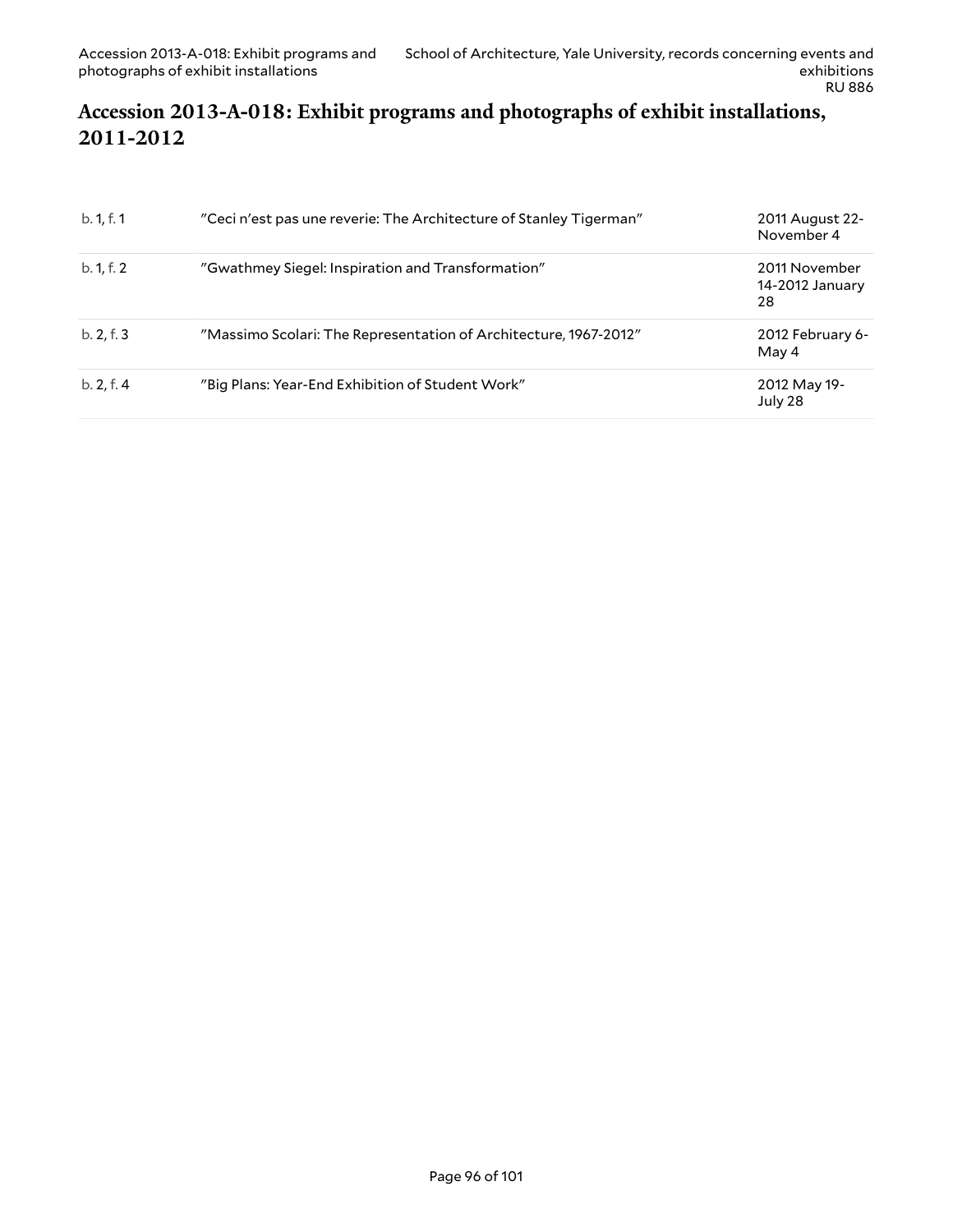### **Accession 2013-A-066: Exhibit programs, catalogs and event memorabilia, 1998, 2012-2013**

| b. 1, f. 1 | Exhibit catalog, "Architecture in Dialogue, the Peter Eisenman Collection at Yale"                                             | 2012 October                      |
|------------|--------------------------------------------------------------------------------------------------------------------------------|-----------------------------------|
| b. 1, f. 2 | Exhibit programs, "Sounds of Architecture"                                                                                     | 2012 October                      |
| b. 1, f. 3 | Exhibit program, "Le Mani di Caravaggio" by Barry Svigals (Yale '76)                                                           | 2012 November                     |
| b. 1, f. 4 | Exhibit program, "Women in Architecture"                                                                                       | 2012 November-<br>December        |
| b. 1, f. 5 | Exhibit and event memorabilia, "George Nelson: Design for Living"                                                              | 2012<br>November-2013<br>February |
| b. 1, f. 6 | Exhibit program, "Achtung Berlin"                                                                                              | 2013 February                     |
| b.2        | Poster, "Yale School of Architecture Class of 1972 40th Reunion"                                                               | 2012 May                          |
| b.3, f.7   | Exhibit poster, "Masters of Environmental Design: A Critical Analysis"                                                         | 1998 February                     |
| b.3, f.8   | Poster, "Convening Yale: A Series of Conversations with Yale Scholars: Dean<br>Robert A.M. Stern, Yale School of Architecture" | 2012 October                      |
| b.3, f.9   | Poster, "YSOA Movie Night"                                                                                                     | Undated                           |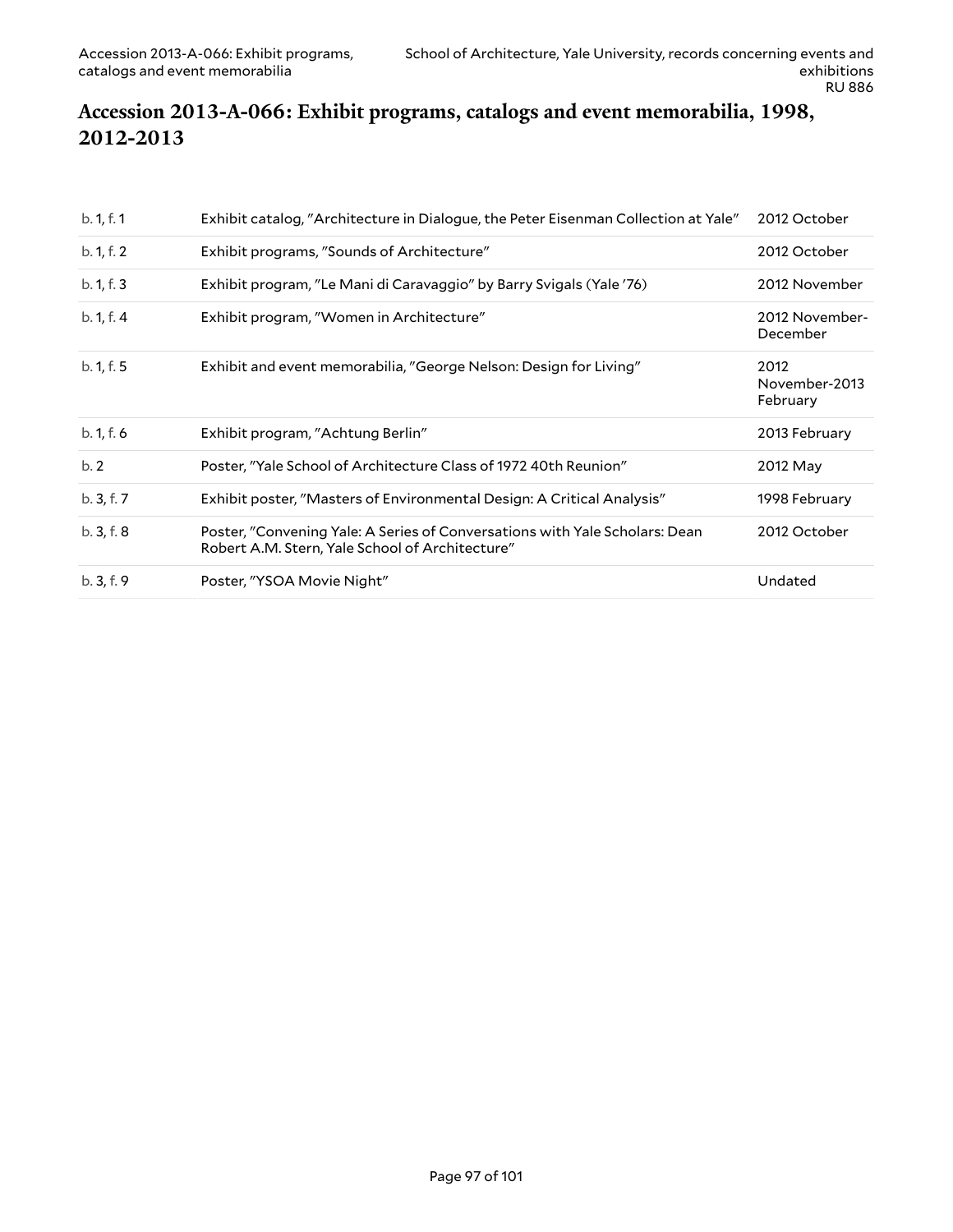## **Accession 2015-A-026: Exhibit programs and photographs of exhibit installations, 2012-2014**

| b. 1, f. 1 | "Palladio Virtuel" by Peter Eisenmann with Matt Roman | 2012 August 20-<br>October 27          |
|------------|-------------------------------------------------------|----------------------------------------|
| b. 1, f. 2 | "George Nelson: Architect, Writer, Designer, Teacher" | 2012 November<br>8-2013 January<br>26  |
| b. 1, f. 3 | "White Cube, Green Maze: New Art Landscapes"          | 2013 February<br>14-May 4              |
| b. 2, f. 1 | "Year-End Exhibition of Student Work"                 | 2013 May 19-<br>July 27                |
| b. 2, f. 2 | "Everything Loose Will Land" by Sylvia Lavin          | 2013 August 28-<br>November 9          |
| b. 2, f. 3 | "Stage Designs" by Ming Cho Lee                       | 2013 November<br>20-2014<br>February 1 |
| b. 2, f. 4 | "Archaeology of the Digital"                          | 2014 February<br>20-May 3              |
| b. 2, f. 5 | "Year-End Exhibition of Student Work"                 | 2014 May 18-<br>July 26                |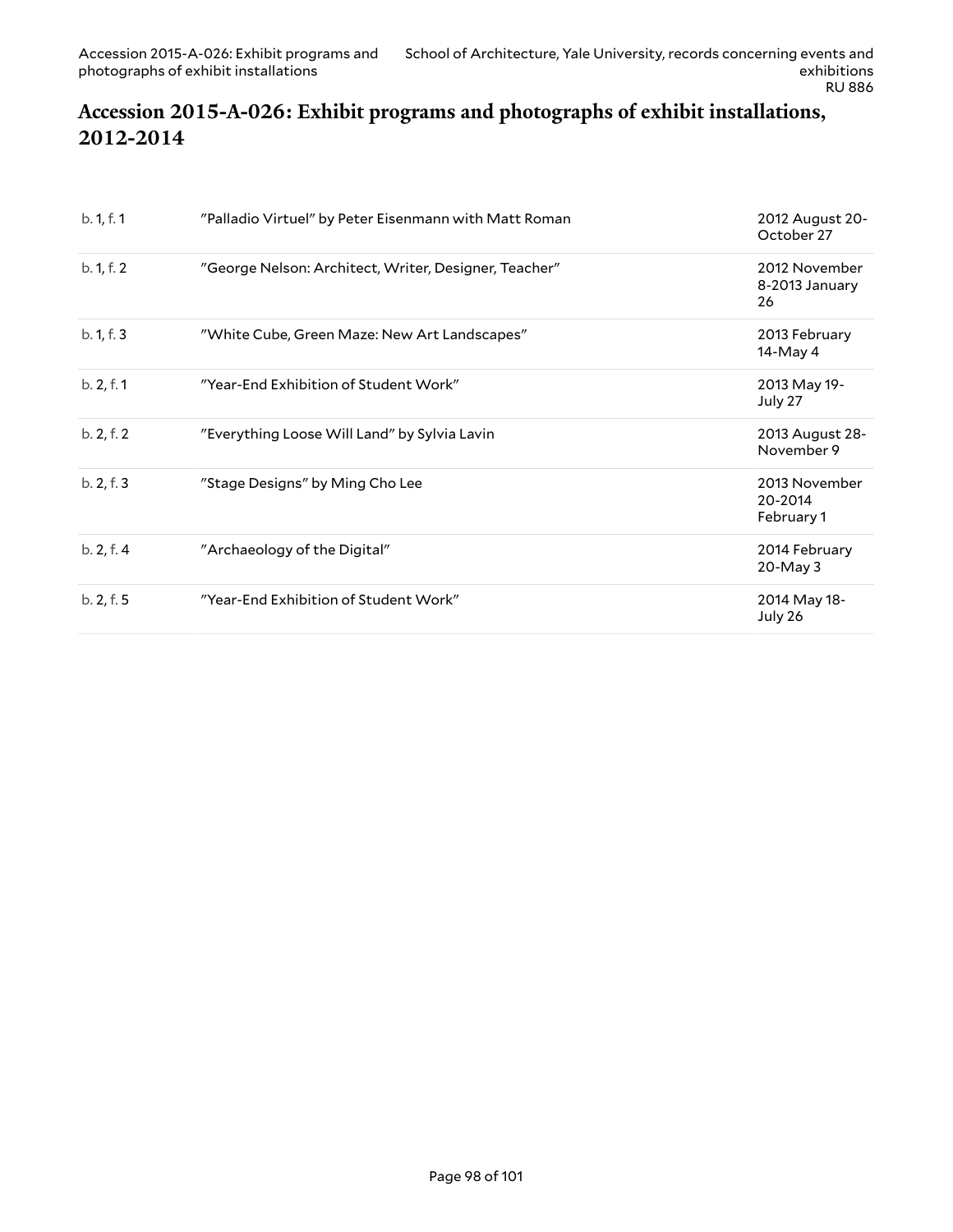# **Accession 2016-A-041: Posters for events and open houses, 2007-2015**

*3 linear feet* English

| f. $1$ | Lectures, symposia, and exhibitions posters for spring semesters<br>English                                                                                         | 2008-2015 |
|--------|---------------------------------------------------------------------------------------------------------------------------------------------------------------------|-----------|
| f. 1   | November open house posters<br>English                                                                                                                              | 2007-2015 |
| f. 1   | Poster for re-dedication of Paul Rudolph Hall and dedication of Jeffrey H. Loria<br>Center for the History of Art and Robert B. Haas Family Arts Library<br>English | 2008      |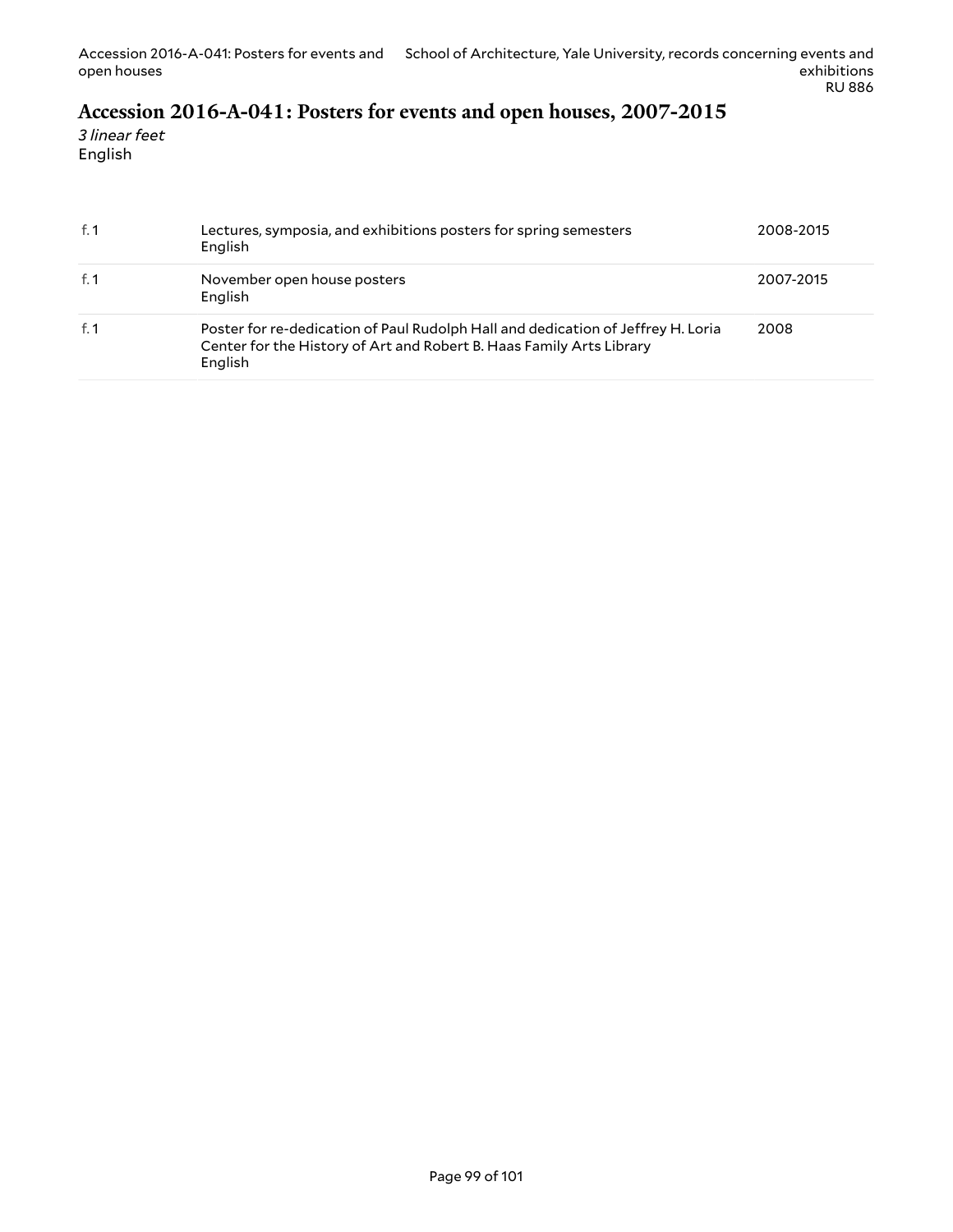#### **Accession 2017-A-043: Posters for events, lectures, and open houses, 2016–2017**

This accession consists of posters for School of Architecture Fall 2016 events and lectures, the fall symposium "Aesthetic Activism," fall open house, and Spring 2017 events and lectures.

f. 1 Posters 2016–2017